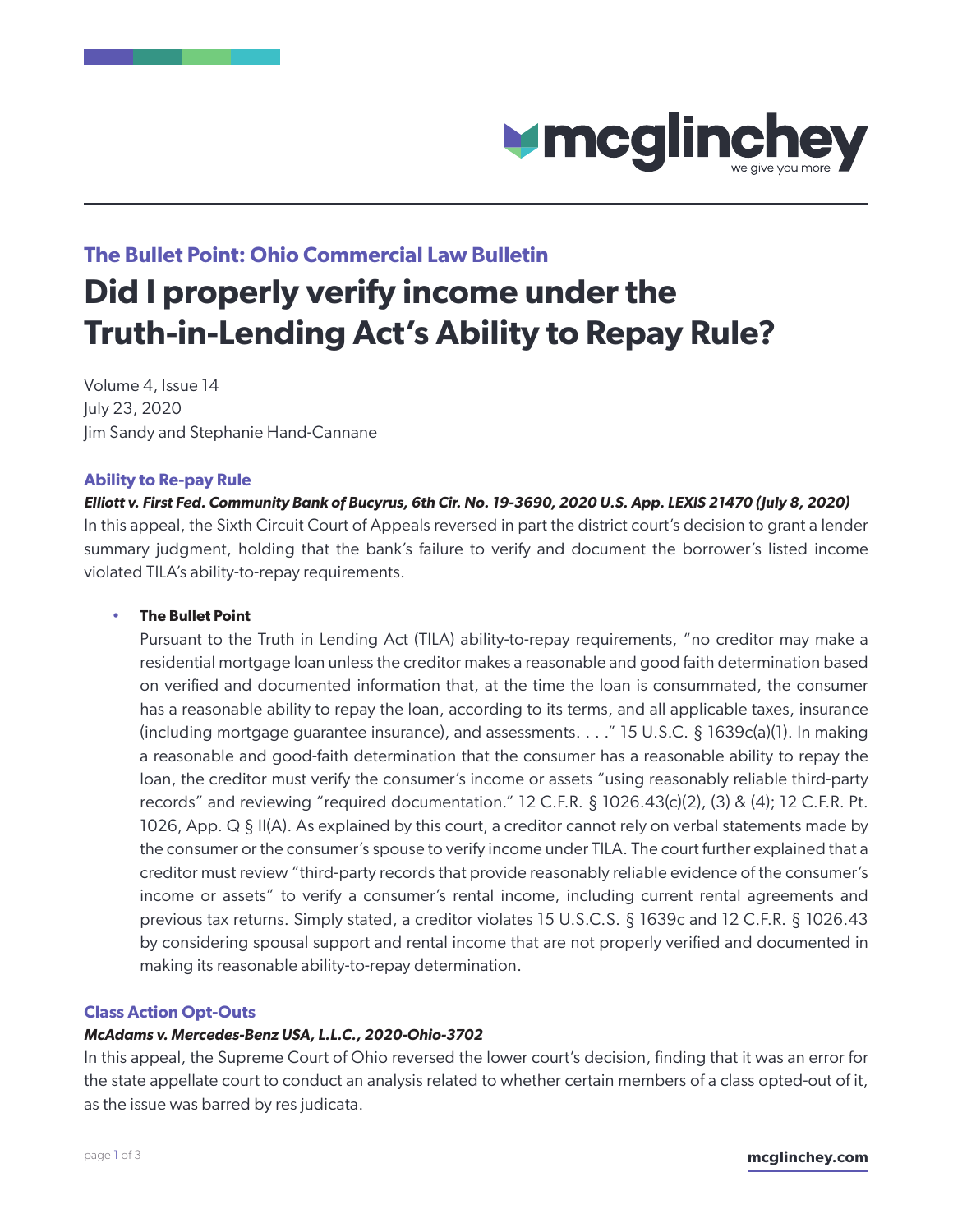#### • **The Bullet Point**

Class members are bound by a final judgment in a class action, and res judicata bars further litigation by those class members regarding that same cause of action. Res judicata also serves to bar subsequent litigation by absent class members because although they are passive parties, absent class members may intervene in order to protect their individual interests in the action. In addition, members may "opt-out" of the class action by following the opt-out procedure set by the court maintaining the class action. That being said, class members must follow the specific opt-out procedure established by the court in order to opt out and be excluded from the class action. Full faith and credit prevents another court from later determining that a class member "adequately" opted out, and the class member's claims will be barred by res judicata.

#### **Bad Faith**

#### *[Hillier v. Fifth Third Bank, 2d Dist. Miami No. 2019-CA-21, 2020-Ohio-3679](#page-30-0)*

In this appeal, the Second Appellate District affirmed in part the trial court's decision, holding that there was no evidence the bank acted in bad faith or that the bank owed the executor a duty separate from the obligations of the contract.

#### • **The Bullet Point**

As noted by the court, "bad faith" is a legal term of art which is not specifically defined, but is logically the inverse of "good faith." Bad faith suggests intentional dishonesty, fraud, or misrepresentation. Therefore, without evidence that a bank's actions were dishonest, willful, or malicious, a bad faith claim cannot exist. The court further noted that under Ohio law, the existence of a contract action generally excludes a tort action. An exception to this general rule occurs "if a party breaches a duty which he owes to another independently of the contract, that is, a duty which would exist even if no contract existed." Accordingly, without evidence of an independent tort separate from a breach of contract, a negligence claim cannot survive.

#### **Unjust enrichment**

#### *[Longmire v. Danaci, 10th Dist. Franklin No. 19AP-770, 2020-Ohio-3704](#page-60-0)*

In this appeal, the Tenth Appellate District affirmed the trial court's decision, agreeing that Ohio law does not bar the equitable remedy of unjust enrichment if the breach of contract claim is deemed unenforceable under the statute of frauds.

#### • **The Bullet Point**

Under the statute of frauds, an oral contract that cannot be performed within one year of its making is unenforceable. However, "where one party fully performs and the other party, to his unjust enrichment, receives and refuses to pay over money which, under the unenforceable contract, he agreed to pay to the party who has fully performed, a quasi-contract arises, upon which the performing party may maintain an action against the defaulting party for money owed." Stated differently, even when the statute of frauds precludes a breach of contract claim, unjust enrichment may be available as an equitable remedy. To succeed on a claim for unjust enrichment, the trial court must find: "(1) a benefit conferred by the plaintiff on the defendant, (2) knowledge of the benefit by the defendant,

#### page 2 of 3 **mcglinchey.com**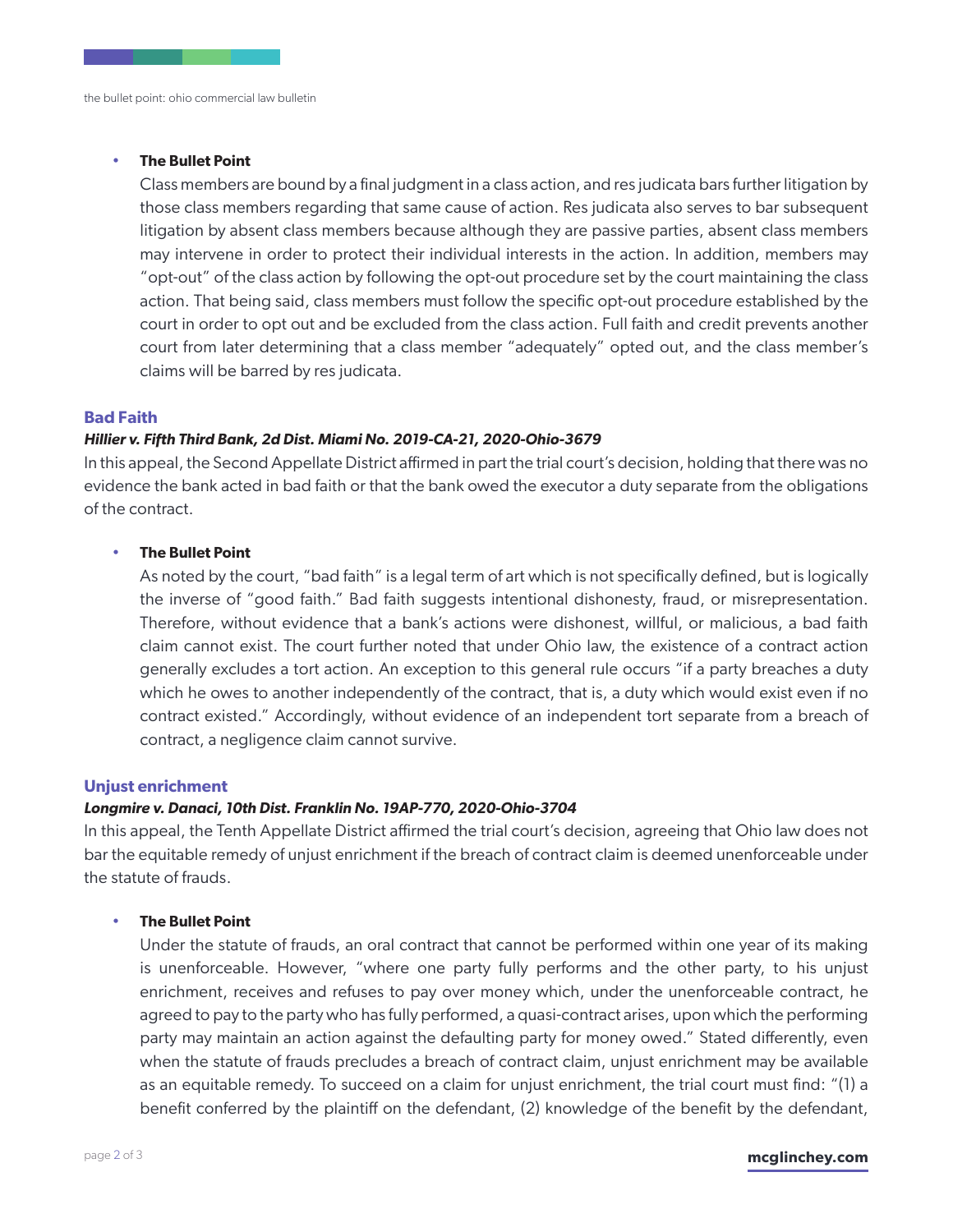and (3) retention of the benefit by the defendant in circumstances where it would be unjust to do so. To demonstrate a claim of unjust enrichment, it is not sufficient for the plaintiffs to show that they have conferred a benefit upon the defendants. Plaintiffs must go further and show that under the circumstances, they have a superior equity so that as against them, it would be unconscionable for the defendant to retain the benefit."

# **contact**



**James Sandy member > cleveland** 

T (216) 378-9911 jsandy@mcglinchey.com



**Stephanie Hand-Cannane associate > cleveland** 

T (216) 378-4989 shandcannane@mcglinchey.com

This material may be considered advertising under certain rules of professional conduct. No representation is made that the quality of legal services to be performed is greater than the quality of legal services performed by other attorneys. McGlinchey Stafford PLLC in AL, FL, LA, MA, MS, NY, OH, TN, TX, and DC. McGlinchey Stafford LLP in CA.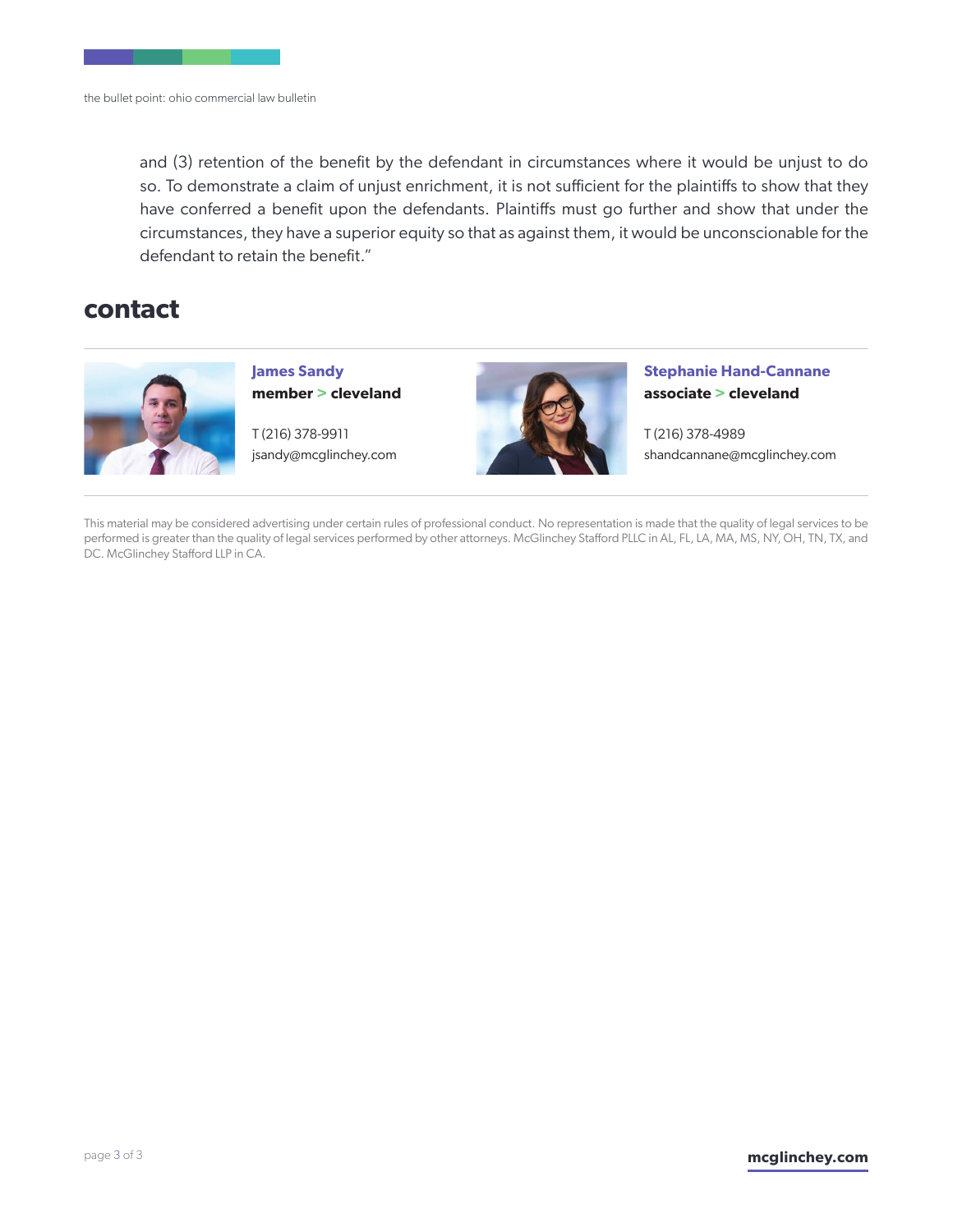<span id="page-3-0"></span>

**Date and Time:** Friday, July 17, 2020 8:15:00 AM CDT **Job Number:** 121364548

# **Document (1)**

1. [Elliott v. First Fed. Cmty. Bank of Bucyrus, 2020 U.S. App. LEXIS 21470](https://advance.lexis.com/api/document?id=urn:contentItem:609M-VJ91-F8SS-62DG-00000-00&idtype=PID&context=1000516)

**Client/Matter:** 010319.0120/16422 **Search Terms:** 2020 U.S. App. LEXIS 21470 **Search Type:** Natural Language

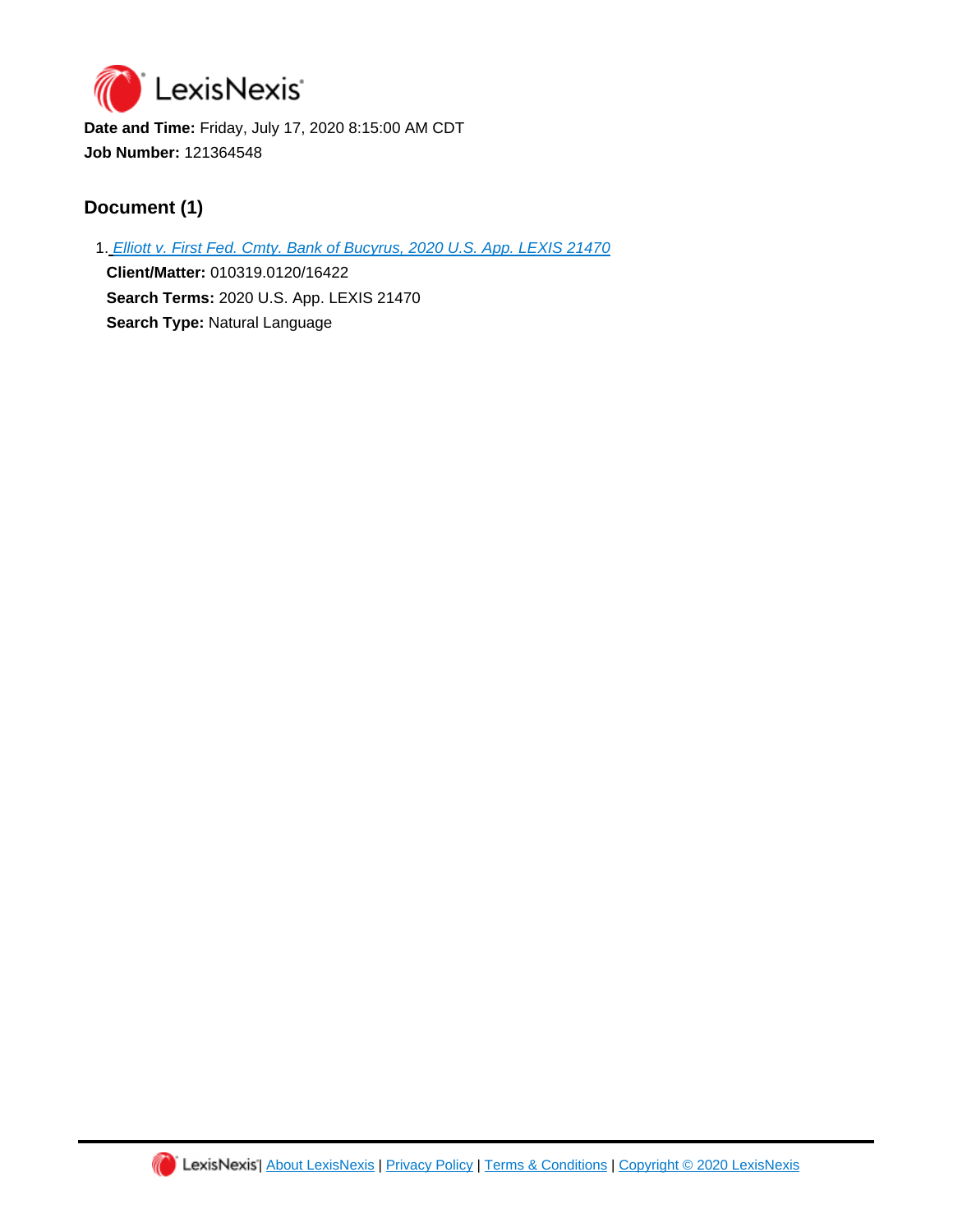# **[Elliott v. First Fed. Cmty. Bank of Bucyrus](https://advance.lexis.com/api/document?collection=cases&id=urn:contentItem:609M-VJ91-F8SS-62DG-00000-00&context=)**

United States Court of Appeals for the Sixth Circuit

July 8, 2020, Filed

File Name: 20a0391n.06

No. 19-3690

#### **Reporter**

2020 U.S. App. LEXIS 21470 \*; 2020 FED App. 0391N (6th Cir.); \_\_ Fed. Appx. \_\_; 2020 WL 3839865

G. RALPH ELLIOTT, Plaintiff-Appellant, v. FIRST FEDERAL COMMUNITY BANK OF BUCYRUS, Defendant-Appellee.

**Notice:** NOT RECOMMENDED FOR FULL-TEXT PUBLICATION. SIXTH CIRCUIT RULE 28 LIMITS CITATION TO SPECIFIC SITUATIONS. PLEASE SEE RULE 28 BEFORE CITING IN A PROCEEDING IN A COURT IN THE SIXTH CIRCUIT. IF CITED, A COPY MUST BE SERVED ON OTHER PARTIES AND THE COURT. THIS NOTICE IS TO BE PROMINENTLY DISPLAYED IF THIS DECISION IS REPRODUCED.

**Prior History: [\*1]** ON APPEAL FROM THE UNITED STATES DISTRICT COURT FOR THE SOUTHERN DISTRICT OF OHIO.

[Elliott v. First Fed. Cmty. Bank of Bucyrus, 2019 U.S.](https://advance.lexis.com/api/document?collection=cases&id=urn:contentItem:5VRF-3XM1-FGRY-B1G7-00000-00&context=)  [Dist. LEXIS 50405 \(S.D. Ohio, Mar. 26, 2019\)](https://advance.lexis.com/api/document?collection=cases&id=urn:contentItem:5VRF-3XM1-FGRY-B1G7-00000-00&context=)

# **Case Summary**

#### **Overview**

HOLDINGS: [1]-Grant of summary judgment to the bank on the TILA claim was reversed because the bank violated [15 U.S.C.S. § 1639c](https://advance.lexis.com/api/document?collection=statutes-legislation&id=urn:contentItem:8S9D-W4W2-8T6X-71M9-00000-00&context=) and [12 C.F.R. § 1026.43](https://advance.lexis.com/api/document?collection=administrative-codes&id=urn:contentItem:5X8F-SD51-JNS1-M0NN-00000-00&context=) by considering spousal support and rental income that were not properly verified and documented in making its reasonable-ability-to-repay determination; [2]-The district court's grant of summary judgment on the negligence claim was affirmed because appellant did not cite, and the court did not find, an Ohio case suggesting that a borrower could establish a negligence claim for a lender's technical violations of an incomeverification statute where the lender relied on the borrower's own representations in approving the loan.

#### **Outcome**

Judgment affirmed in part and reversed in part and remanded.

# **Core Terms**

mortgage, consumer, verify, spousal, foreclosure, rental, repay, borrower, unconscionability, monthly, lender, third-party, lease, spousal-support, divorce, finance, recoupment, ratio, consummated, residential, reliable, balloon, lending, unclean, broker, setoff, debt-to-income, counterclaims, collateral, good-faith

# **LexisNexis® Headnotes**

<span id="page-4-0"></span>Civil Procedure > ... > Pleadings > Amendment of Pleadings > Leave of Court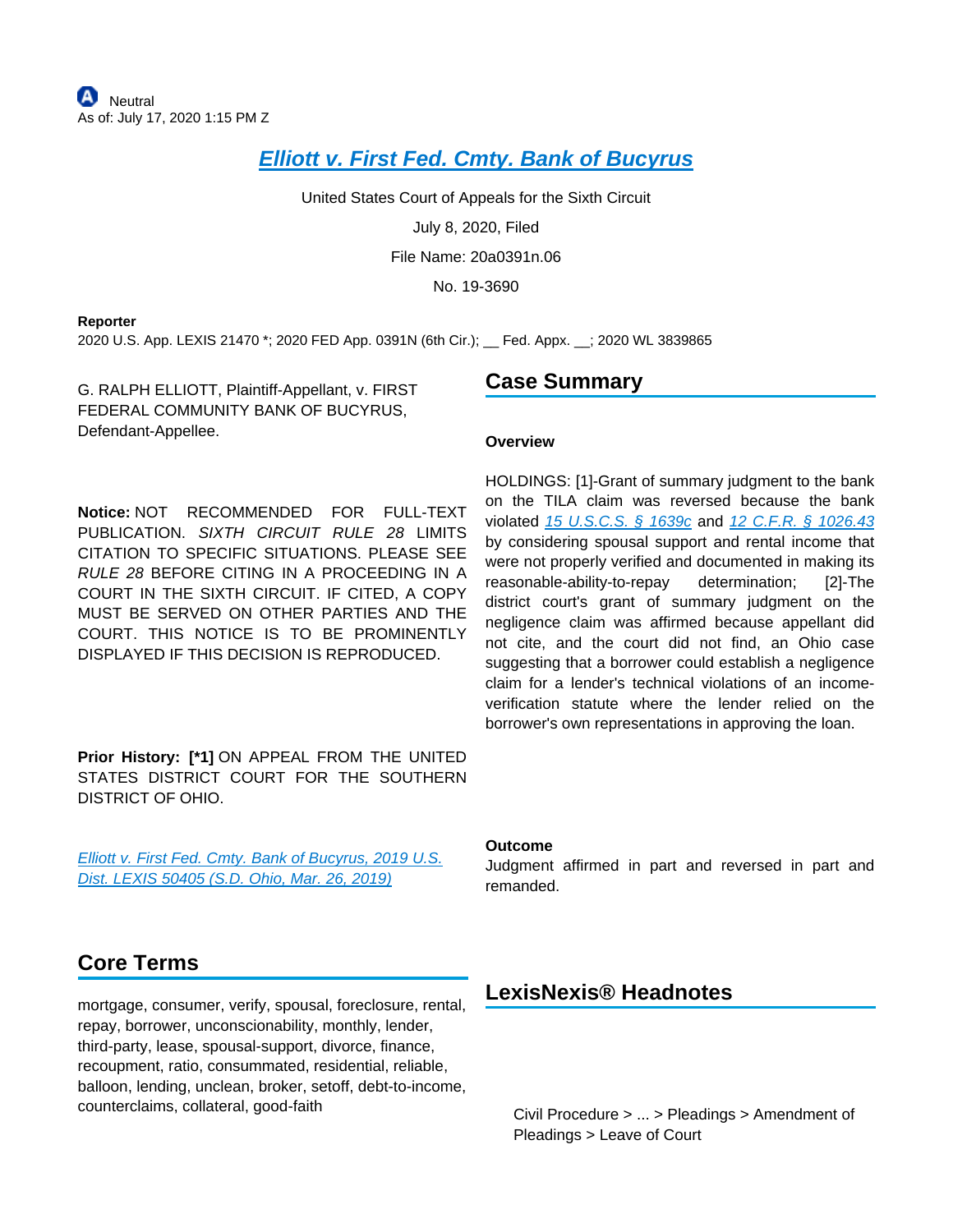Civil Procedure > Pretrial Matters > Conferences > Pretrial Orders

#### **[HN1](https://advance.lexis.com/api/document?collection=cases&id=urn:contentItem:609M-VJ91-F8SS-62DG-00000-00&context=&link=LNHNREFclscc1)**[ ] **Amendment of Pleadings, Leave of Court**

Generally, a party may amend its pleading once as a matter of course, but in all other cases it may amend a pleading only with the opposing party's consent or with leave of the court. Fed. R. Civ. P.  $15(a)$ . The court should freely give leave when justice so requires. Once the scheduling order's deadline to amend the complaint passes, however, a plaintiff first must show good cause under [Fed. R. Civ. P. 16\(b\)](https://advance.lexis.com/api/document?collection=statutes-legislation&id=urn:contentItem:8JD7-4G92-8T6X-702K-00000-00&context=) for failure earlier to seek leave to amend and the district court must evaluate prejudice to the nonmoving party before a court will even consider whether amendment is proper under Rule [15\(a\)](https://advance.lexis.com/api/document?collection=statutes-legislation&id=urn:contentItem:5GYC-1WP1-6N19-F103-00000-00&context=).

<span id="page-5-1"></span>Civil Procedure > Judicial Officers > Magistrates

### **[HN2](https://advance.lexis.com/api/document?collection=cases&id=urn:contentItem:609M-VJ91-F8SS-62DG-00000-00&context=&link=LNHNREFclscc2)**[ ] **Judicial Officers, Magistrates**

Pursuant to Fed. R. Civ. P.  $73(b)(1)$ , when parties consent to a magistrate judge conducting the proceeding, to signify their consent, the parties must jointly or separately file a statement consenting to the referral.

<span id="page-5-0"></span>Banking Law > ... > Banking & Finance > Consumer Protection > Truth in Lending

Civil Procedure > ... > Pleadings > Counterclaims > Perm issive Counterclaims

#### **[HN3](https://advance.lexis.com/api/document?collection=cases&id=urn:contentItem:609M-VJ91-F8SS-62DG-00000-00&context=&link=LNHNREFclscc3)**[ ] **Consumer Protection, Truth in Lending**

A counterclaim on an underlying debt in a Truth in Lending Act (TILA) action is permissive rather than compulsory.

Civil Procedure > Judgments > Summary Judgment > Entitlement as Matter of Law

Civil Procedure > Appeals > Summary Judgment Review > Standards of Review

Civil Procedure > ... > Summary Judgment > Burdens of Proof > Movant Persuasion & Proof

Civil Procedure > Judgments > Summary Judgment > Evidentiary Considerations

#### **[HN4](https://advance.lexis.com/api/document?collection=cases&id=urn:contentItem:609M-VJ91-F8SS-62DG-00000-00&context=&link=LNHNREFclscc4)**[ ] **Summary Judgment, Entitlement as Matter of Law**

An appellate court reviews de novo a district court's grant of summary judgment. Summary judgment is proper if the movant shows that there is no genuine dispute as to any material fact and the movant is entitled to judgment as a matter of law. Fed. R. Civ. P.  $56(a)$ . In making this determination, the court views the evidence in the light most favorable to the non-moving party and draws all reasonable inferences in his favor.

Real Property Law > Financing > Mortgages & Other Security Instruments

#### **[HN5](https://advance.lexis.com/api/document?collection=cases&id=urn:contentItem:609M-VJ91-F8SS-62DG-00000-00&context=&link=LNHNREFclscc5)**[ ] **Financing, Mortgages & Other Security Instruments**

A creditor may rely on evidence that spousal support payments have been received for periods less than 12 months, provided the creditor can adequately document the payer's ability and willingness to make timely payments. Appendix Q requires that, for spousal support income to be considered effective, the consumer must provide required documentation. 12 C.F.R. pt. 1026, app.  $Q \S II(A)(2)$ . Examples of required documentation include a final divorce decree, legal separation agreement, court order, or voluntary payment agreement.

Real Property Law > Financing > Mortgages & Other Security Instruments

#### **[HN6](https://advance.lexis.com/api/document?collection=cases&id=urn:contentItem:609M-VJ91-F8SS-62DG-00000-00&context=&link=LNHNREFclscc6)**[ ] **Financing, Mortgages & Other Security Instruments**

[12 C.F.R. § 1026.43](https://advance.lexis.com/api/document?collection=administrative-codes&id=urn:contentItem:5X8F-SD51-JNS1-M0NN-00000-00&context=) allows a creditor to consider income or assets that are current or reasonably expected but requires the creditor in considering the income or assets to use third-party records that provide reasonably reliable evidence of the consumer's income or assets. [12 C.F.R. § 1026.43\(c\)\(2\)\(i\)](https://advance.lexis.com/api/document?collection=administrative-codes&id=urn:contentItem:5X8F-SD51-JNS1-M0NN-00000-00&context=), [\(c\)\(4\)](https://advance.lexis.com/api/document?collection=administrative-codes&id=urn:contentItem:5X8F-SD51-JNS1-M0NN-00000-00&context=).

Real Property Law > Financing > Mortgages &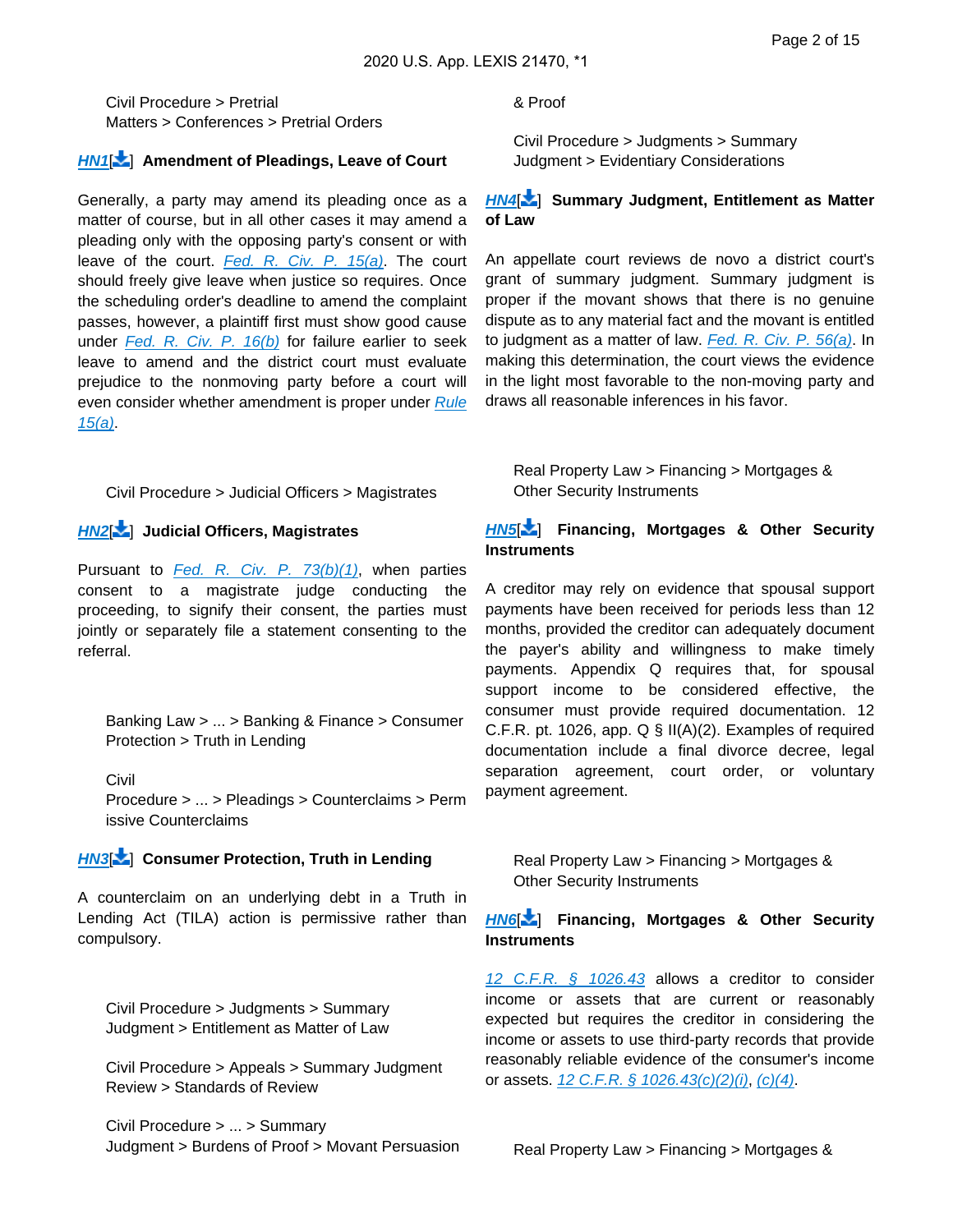Other Security Instruments

#### **[HN7](https://advance.lexis.com/api/document?collection=cases&id=urn:contentItem:609M-VJ91-F8SS-62DG-00000-00&context=&link=LNHNREFclscc7)**[ ] **Financing, Mortgages & Other Security Instruments**

Appendix Q requires verification of rental income by reviewing current rental agreements and previous tax returns. 12 C.F.R. pt. 1026, app. Q § II(D)(1) & (4). For roommates in a single-family property, Appendix Q requires the income to be shown on a tax return if it is to be used in qualifying. 12 C.F.R. pt. 1026, app. Q §  $II(D)(3)$ .

Banking Law > Consumer Protection > Truth in Lending > Liability for Violations

#### **[HN8](https://advance.lexis.com/api/document?collection=cases&id=urn:contentItem:609M-VJ91-F8SS-62DG-00000-00&context=&link=LNHNREFclscc8)**[ ] **Truth in Lending, Liability for Violations**

The Fifth Circuit Court of Appeals has held that once a court finds a violation of the Truth in Lending Act TILA, no matter how technical, the court has no discretion as to the imposition of civil liability.

Torts > Negligence > Elements

#### **[HN9](https://advance.lexis.com/api/document?collection=cases&id=urn:contentItem:609M-VJ91-F8SS-62DG-00000-00&context=&link=LNHNREFclscc9)**[ ] **Negligence, Elements**

The elements of an ordinary negligence suit between private parties are (1) the existence of a legal duty, (2) the defendant's breach of that duty, and (3) injury that is the proximate cause of the defendant's breach.

<span id="page-6-0"></span>Torts > Negligence > Proof > Violations of Law

### **[HN10](https://advance.lexis.com/api/document?collection=cases&id=urn:contentItem:609M-VJ91-F8SS-62DG-00000-00&context=&link=LNHNREFclscc10)**[\[](#page-15-0) ] **Proof, Violations of Law**

Ohio generally recognizes that, where a legislative enactment imposes a specific duty for the safety of others, failure to perform that duty is negligence per se. When given a choice between an interpretation of state law which reasonably restricts liability, and one which greatly expands liability, courts should choose the narrower and more reasonable path.

<span id="page-6-1"></span>Civil Procedure > ... > Equity > Maxims > Clean Hands Principle

#### **[HN11](https://advance.lexis.com/api/document?collection=cases&id=urn:contentItem:609M-VJ91-F8SS-62DG-00000-00&context=&link=LNHNREFclscc11)**[\[](#page-15-1) ] **Maxims, Clean Hands Principle**

<span id="page-6-2"></span>It is fundamental that he who seeks equity must do equity, and that he must come into Court with clean hands.

Contracts Law > Defenses > Unconscionability

Real Property Law > Financing > Mortgages & Other Security Instruments

### **[HN12](https://advance.lexis.com/api/document?collection=cases&id=urn:contentItem:609M-VJ91-F8SS-62DG-00000-00&context=&link=LNHNREFclscc12)**[\[](#page-16-0) ] **Defenses, Unconscionability**

Unconscionability is a legal question involving an absence of choice on the part of one of the parties to a contract and contract terms that are unreasonably favorable to the other party. In many cases the meaningfulness of the choice is negated by a gross inequality of bargaining power. Ohio law considers mortgage flipping to be an unconscionable act.

<span id="page-6-3"></span>Real Property Law > Financing > Mortgages & Other Security Instruments

### **[HN13](https://advance.lexis.com/api/document?collection=cases&id=urn:contentItem:609M-VJ91-F8SS-62DG-00000-00&context=&link=LNHNREFclscc13)**[\[](#page-16-1) ] **Financing, Mortgages & Other Security Instruments**

Flipping a mortgage is defined as making a mortgage loan that refinances an existing mortgage loan when the new loan does not have reasonable, tangible net benefit to the consumer considering all of the circumstances, including the terms of both the new and refinanced loans, the cost of the new loan, and the consumer's circumstances. Ohio Rev. Code Ann. § 1345.031(B)(12).

<span id="page-6-4"></span>Civil Procedure > ... > Defenses, Demurrers & Objections > Affirmative Defenses > Setoffs

Real Property Law > Financing > Foreclosures

#### **[HN14](https://advance.lexis.com/api/document?collection=cases&id=urn:contentItem:609M-VJ91-F8SS-62DG-00000-00&context=&link=LNHNREFclscc14)**[\[](#page-18-0) ] **Affirmative Defenses, Setoffs**

Recoupment or setoff is a matter of defense to foreclosure, and recovery is limited to the amount to which the consumer would be entitled under  $15$ U.S.C.S.  $\frac{6}{5}$  1640(a) for damages for a valid claim brought in an original action against the creditor. 15  $U.S.C.S. \S$  1640(k)(1) & [\(2\)](https://advance.lexis.com/api/document?collection=statutes-legislation&id=urn:contentItem:8S9D-W4W2-8T6X-71MH-00000-00&context=).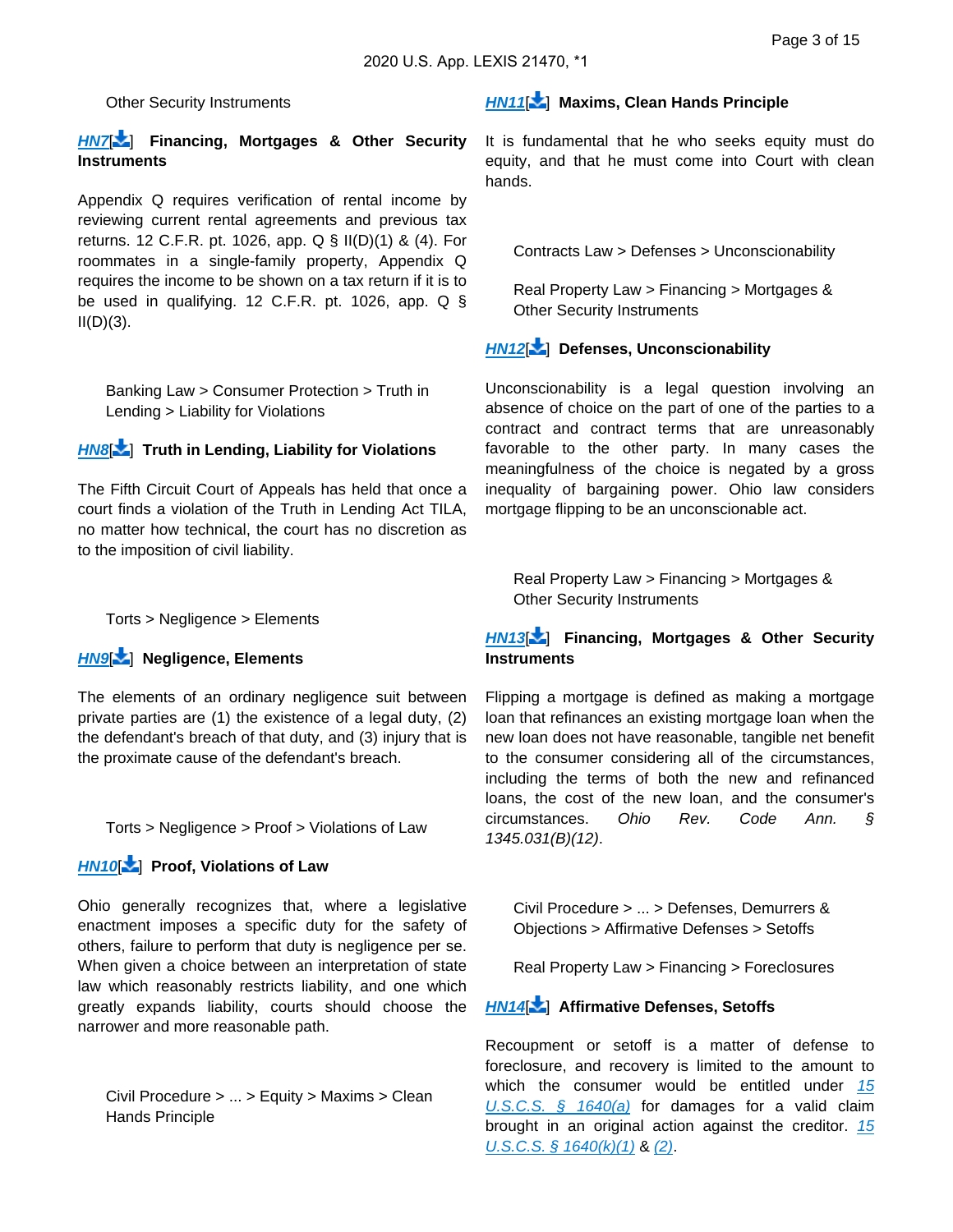**Counsel:** For G. Ralph Elliott, Plaintiff - Appellant: Aaron E. Michel, Marysville, OH.

For First Federal Community Bank of Bucyrus, Defendant - Appellee: Michael S. Kolman, D. Wesley Newhouse II, Newhouse, Prophater, Kolman & Hogan, Columbus, OH; Charles R. Dyas Jr., Dyas Law, Marysville, OH.

**Judges:** BEFORE: GIBBONS, McKEAGUE, and WHITE, Circuit Judges..

**Opinion by:** HELENE N. WHITE

# **Opinion**

**HELENE N. WHITE, Circuit Judge**. Plaintiff-Appellant G. Ralph Elliott brought this action under the Truth in **[Lending Act \(TILA\)](https://advance.lexis.com/api/document?collection=statutes-legislation&id=urn:contentItem:8S9D-W4W2-8T6X-71K7-00000-00&context=)** asserting that Defendant-Appellee First Federal Community Bank of Bucyrus (the Bank) failed to properly verify his income and negligently approved his mortgage loan. The Bank counterclaimed for breach of contract and sought to foreclose on the property. The district court granted summary judgment in the Bank's favor. Because the Bank's failure to verify and document Elliott's listed income violated the TILA, we REVERSE the grant of summary judgment to the Bank on that claim, REVERSE the denial of summary judgment to Elliott, and REMAND for further proceedings. We AFFIRM the district court's grant of summary judgment on the **[\*2]** negligence claim and the magistrate judge's decision allowing the Bank to amend its answer.

**I**.

Elliott, born in 1936, worked as a licensed real estate agent for over 30 years. His fourth wife, Golan, was also a realtor, and the two worked together until sometime in 2014. Elliott and Golan owned at least two homes in Ohio: one on Maple Ridge Road, and one on Restoration Drive. In July 2013, Elliott and Golan refinanced their mortgage on the Maple Ridge Road property, receiving from Defendant a \$320,000 loan at 4.25% interest, providing for monthly payments of \$1981.55 over 20 years (2013 Loan).

At the end of 2014, Golan and Elliott contemplated separating and agreed, among other things, to divide the properties: Golan would relinquish all interest in, and Elliott would assume all responsibility for, the Maple Ridge Road home, where Elliott was living, and Elliott would relinquish all interest in, and Golan would assume all responsibility for, the Restoration Drive home. To accomplish this, Elliott submitted an application for a loan in his name alone to be secured by the Maple Ridge Road property. The application listed the amount of the loan as \$315,000 to be paid back over 25 years with **[\*3]** an interest rate of 4.875%, resulting in monthly payments of \$1818.59.<sup>1</sup> The application listed his income as follows: base employment income of \$528.95 per month, spousal support of \$2300 per month, Social Security of \$1975 per month, and rental income of \$1400 per month.

Eric Savidge was the loan officer who reviewed Elliott's application and gathered relevant documentation. To verify the spousal-support income, the Bank relied on representations from Golan and Elliott that they were going to enter a separation agreement requiring payment of spousal support to Elliott. The separation agreement itself, however, which provided for \$2200 per month in spousal support to Elliott, was not executed until early February 2015, nearly two months after the loan was consummated.

To verify rental income, the Bank reviewed Elliott's tax returns showing rental income in the past, but not from the Maple Ridge Road property. Although unknown to the Bank, in March 2014, Elliott entered into a one-year lease with a tenant, leasing a portion of the Maple Ridge Road property for \$1000 per month. And in March 2015, after his loan closed, Elliott entered a new one-year lease with a different tenant for \$1000 **[\*4]** per month.

On November 25, 2014, the Bank's loan committee rejected the loan. After the initial rejection, Golan met with the Bank's President, Phil Gerber, and Vice President, Brad Murtiff, explained that it was important

<sup>&</sup>lt;sup>1</sup> With property taxes and insurance, the monthly payment was \$2318.46.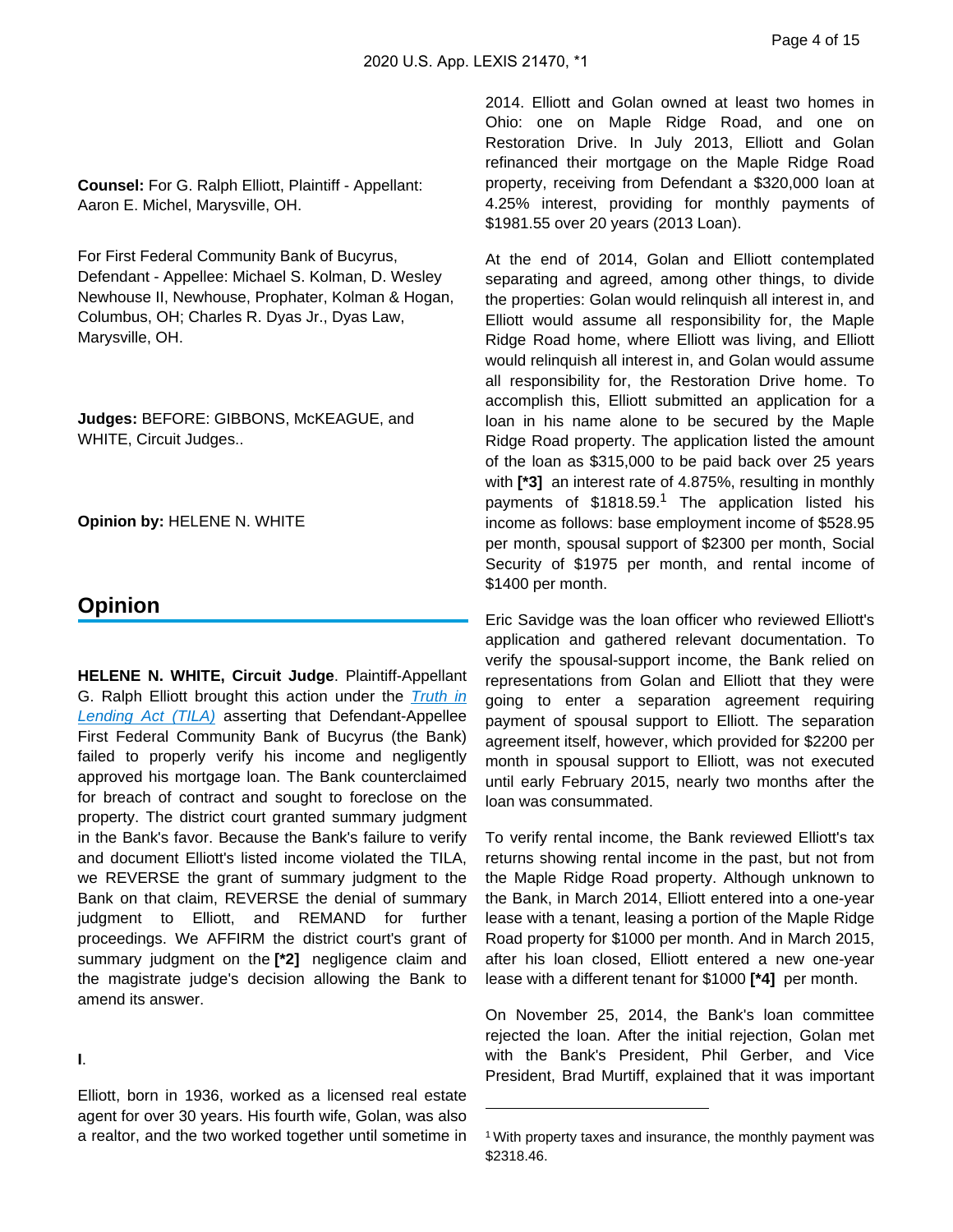to her that Elliott be able to stay at the Maple Ridge Road property, and assured the Bank that she would enter into a separation agreement that would cover Elliott's monthly mortgage payments. She also explained that the agreement would require her to maintain a \$250,000 life insurance policy with Elliott as the beneficiary.

After the meeting, Gerber emailed the other members of the loan committee, explaining his meeting with Golan and Murtiff, and stating that he and Murtiff now believed they should approve the loan. The information Elliott listed on the loan application resulted in a debt-toincome ratio of 37.367%, lower than the Bank's 40% maximum threshold at the time. Elliott's credit scores were 652 and 663, which were near the Bank's guideline of 660. All members of the loan committee agreed to approve the loan on December 3, 2014.

On December 11, 2014, Elliott executed a promissory note for \$315,000 and a mortgage securing the loan (2014 Loan). On February **[\*5]** 4, 2015, Elliott signed the separation agreement, which provided that Elliott would be paid spousal support of \$2200 per month provided certain conditions did not occur.

Golan paid spousal support for a few months but then stopped. Elliott testified in this case that he does not recall why he and Golan did not follow through with the separation agreement. But he acknowledged that he testified in his divorce case that he decided not to abide by the separation agreement and instead sought more spousal support from the divorce court. In discovery responses, Golan stated that she paid \$2200 in spousal support for three months until Elliott refused to perform the separation agreement.

Elliott was also fired from his job, and bills from his divorce proceedings began to pile up. The divorce judgment was far less favorable to Elliott than the separation agreement. The divorce court ordered Elliott to pay a substantial sum to Golan for real-estate division and marital debt, which he would not have owed had he abided by the separation agreement. Additionally, the divorce court ordered Golan to pay Elliott only \$250 per month in spousal support for three years. Elliott eventually defaulted on the **[\*6]** Maple Ridge Road note and mortgage in early 2017, and the Bank sent him a notice of default.

Elliott filed this action on January 13, 2017, alleging two claims against the Bank: (1) violation of the TILA by making the 2014 loan to Elliott without a reasonable and good-faith determination that he had a reasonable ability

to repay the loan and for failing to verify his stated income with documentation; and (2) negligence in making the 2014 loan.

Before the Bank filed its answer in this case, it filed a foreclosure action in Ohio state court. On August 7, 2017, the state trial court granted Elliott's motion to dismiss the foreclosure action, finding that the Bank's claims "arise out of the same transaction or occurrence that is the subject matter" of this case, "specifically, the subject note and mortgage," and thus allowing a separate foreclosure action "would result in the multiplicity of suits, would be contrary to the spirit and intent of Ohio Rule of Civil Procedure 13(A), entitled, 'Compulsory Counterclaims,' and would not be in the interest of judicial economy." R. 19-1, PID 79. The state court, therefore, dismissed the bank's claims without prejudice.

On August 29, 2017—after the **[\*7]** deadline to file amended pleadings, which was set for June 30, 2017 the Bank filed a motion for leave to file an amended answer to include counterclaims for breach of contract and foreclosure. Several months later, the Ohio Court of Appeals affirmed the state trial court's dismissal.

The magistrate judge granted the Bank's motion for leave to amend its answer after finding that the Bank had been diligent in seeking to amend by filing its motion shortly after the state trial court's dismissal of the foreclosure action. The magistrate judge also rejected Elliott's primary argument that the Bank could not amend its answer because the foreclosure action involved compulsory counterclaims that the Bank was required to bring at the outset of this case. The magistrate judge extended deadlines for completing discovery and filing dispositive motions.

Both parties filed motions for summary judgment. The district court denied Elliott's motion but granted the Bank's. As to the TILA claim, the district court found that the Bank had been diligent in determining whether Elliott had the ability to repay the loan and that it was not foreseeable to the Bank that Elliott and Golan would not abide by the **[\*8]** terms of the separation agreement. It also reasoned that the Bank's reliance on the separation agreement and representations from Golan to verify spousal-support income, and tax returns and a thencurrent lease to verify rental income, constituted compliance with applicable regulations.<sup>2</sup> The district

<sup>&</sup>lt;sup>2</sup> In doing so, the district court appeared to overlook that the separation agreement was not executed until after the loan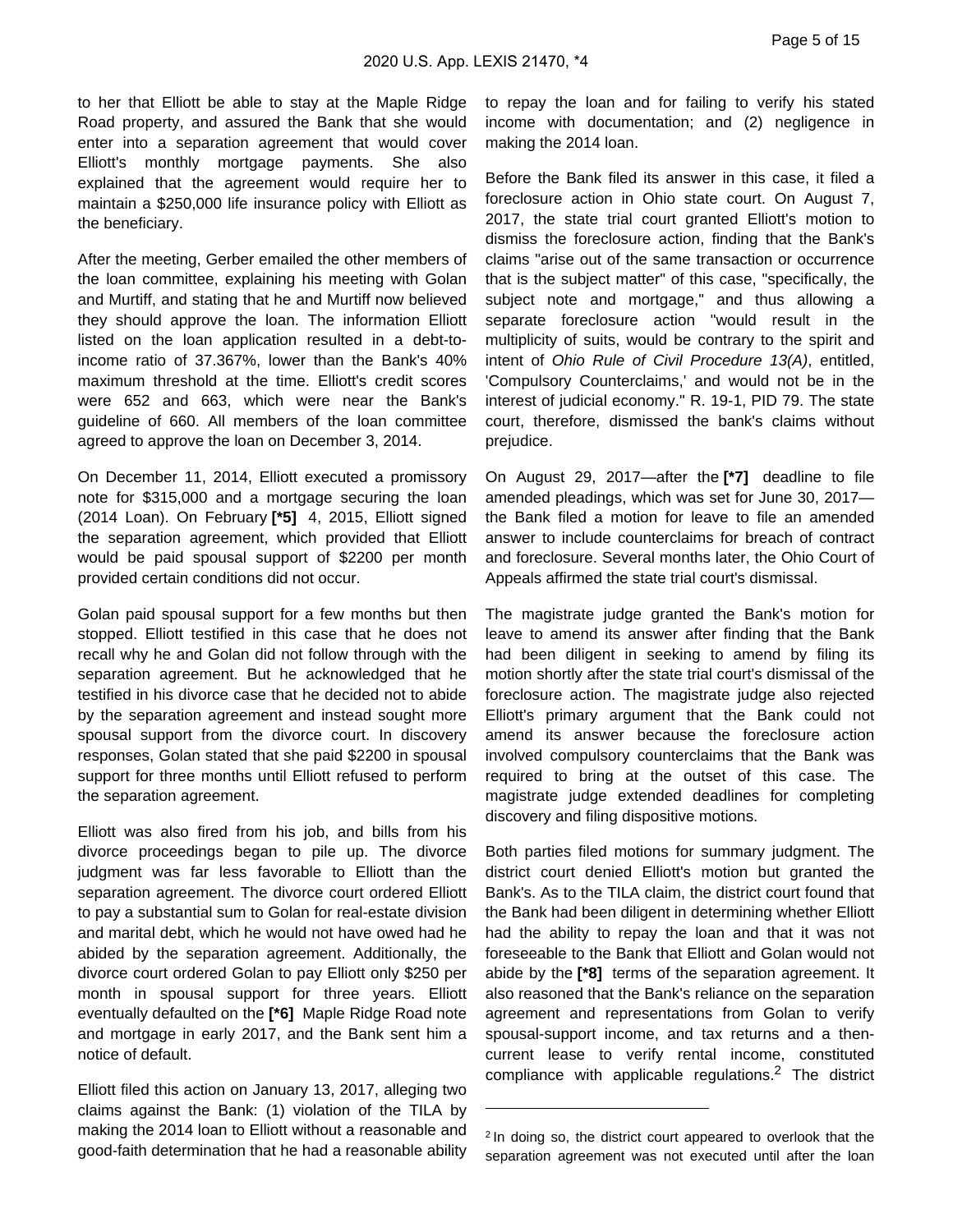court determined that Elliott's negligence claim failed because the Bank owed no duty to Elliott. Finally, the district court granted summary judgment to the Bank on its breach-of-contract claim and issued a decree of foreclosure against the Maple Ridge Road property.

Elliott then filed a motion under **Federal Rules of Civil** [Procedure 52](https://advance.lexis.com/api/document?collection=statutes-legislation&id=urn:contentItem:5GYC-22N1-6N19-F032-00000-00&context=), [59](https://advance.lexis.com/api/document?collection=statutes-legislation&id=urn:contentItem:5GYC-2421-6N19-F16C-00000-00&context=), [60](https://advance.lexis.com/api/document?collection=statutes-legislation&id=urn:contentItem:5GYC-2421-6N19-F16F-00000-00&context=), and  $62(a)$ , requesting amended or additional findings, an altered or amended judgment, relief from judgment, and a stay of foreclosure. The district court granted a stay of foreclosure but otherwise denied the motion.

Elliott now appeals.

#### **II**.

Elliott first argues that the magistrate judge abused her discretion in granting the Bank's motion for leave to amend its answer to assert counterclaims against Elliott after the initial deadline to file amended pleadings under the scheduling order. **[HN1](https://advance.lexis.com/api/document?collection=cases&id=urn:contentItem:609M-VJ91-F8SS-62DG-00000-00&context=&link=clscc1)<sup>[\[](#page-4-0)4]</sup>** We review that determination for abuse of discretion. See [Commercial](https://advance.lexis.com/api/document?collection=cases&id=urn:contentItem:4R4F-FW60-TXFX-8313-00000-00&context=)  [Money Ctr., Inc. v. Ill. Union Ins. Co., 508 F.3d 327, 346](https://advance.lexis.com/api/document?collection=cases&id=urn:contentItem:4R4F-FW60-TXFX-8313-00000-00&context=)  [\(6th Cir. 2007\)](https://advance.lexis.com/api/document?collection=cases&id=urn:contentItem:4R4F-FW60-TXFX-8313-00000-00&context=).

Generally, a party may amend its pleading once as **[\*9]** a matter of course, but in all other cases it may amend a pleading only with the opposing party's consent or with leave of the court. Fed. R. [Civ. P. 15\(a\)](https://advance.lexis.com/api/document?collection=statutes-legislation&id=urn:contentItem:5GYC-1WP1-6N19-F103-00000-00&context=). "The court should freely give leave when justice so requires." Id. Once the scheduling order's deadline to amend the complaint passes, however, "a plaintiff first must show good cause under [Rule 16\(b\) \[of the Federal Rules of Civil](https://advance.lexis.com/api/document?collection=statutes-legislation&id=urn:contentItem:8JD7-4G92-8T6X-702K-00000-00&context=)  [Procedure\]](https://advance.lexis.com/api/document?collection=statutes-legislation&id=urn:contentItem:8JD7-4G92-8T6X-702K-00000-00&context=) for failure earlier to seek leave to amend" and the district court must evaluate prejudice to the nonmoving party "before a court will [even] consider whether amendment is proper under [Rule 15\(a\)](https://advance.lexis.com/api/document?collection=statutes-legislation&id=urn:contentItem:5GYC-1WP1-6N19-F103-00000-00&context=)." Leary v. Daeschner, 349 F.3d [888, 909 \(6th Cir. 2003\)](https://advance.lexis.com/api/document?collection=cases&id=urn:contentItem:4B20-D490-0038-X26X-00000-00&context=).

[Commerce Benefits Grp., Inc. v. McKesson Corp., 326](https://advance.lexis.com/api/document?collection=cases&id=urn:contentItem:4WBS-Y8X0-TXFX-82VX-00000-00&context=)  [F. App'x 369, 376 \(6th Cir. 2009\)](https://advance.lexis.com/api/document?collection=cases&id=urn:contentItem:4WBS-Y8X0-TXFX-82VX-00000-00&context=) (alterations in original) (footnote omitted).

As an initial matter, the Bank argues that Elliott is precluded from challenging the magistrate judge's grant of its motion for leave to amend because Elliott never objected to the magistrate judge's order. The Bank asserts that the magistrate judge's ruling was made pursuant to [Federal Rule of Civil Procedure 72\(a\)](https://advance.lexis.com/api/document?collection=statutes-legislation&id=urn:contentItem:5GYC-25Y1-FG36-104X-00000-00&context=), which governs referrals of non-dispositive motions to a magistrate judge and provides in relevant part that

[a] party may serve and file objections to the order within 14 days after being served with a copy. A party may not assign as error a defect in the order not timely objected to. The district judge in the case **[\*10]** must consider timely objections and modify or set aside any part of the order that is clearly erroneous or is contrary to law.

In Scott v. Eastman Chemical Co., 275 F. App'x 466, [483-84 \(6th Cir. 2008\)](https://advance.lexis.com/api/document?collection=cases&id=urn:contentItem:4SC0-YN50-TXFX-829G-00000-00&context=), the magistrate judge denied the plaintiff's motion to amend her complaint, and the plaintiff failed to object. Applying [Rule 72\(a\)](https://advance.lexis.com/api/document?collection=statutes-legislation&id=urn:contentItem:5GYC-25Y1-FG36-104X-00000-00&context=)'s plain language, we held that because the plaintiff "did not object, she has waived her right to assign error to the Magistrate Judge's order" on appeal. *[Id. at 484](https://advance.lexis.com/api/document?collection=cases&id=urn:contentItem:4SC0-YN50-TXFX-829G-00000-00&context=)*; see also [In re Garcia, 347 F. App'x 381, 382 \(10th Cir. 2009\)](https://advance.lexis.com/api/document?collection=cases&id=urn:contentItem:4XBY-KPX0-TXFX-F1RC-00000-00&context=) ("While 28 U.S.C.  $\frac{6}{9}$  636(b)(1) provides that a party may file objections to a report and recommendation, it has long been accepted in this circuit that a party may file objections within ten days or he may not, as he chooses, but he shall do so if he wishes further consideration." (internal quotation marks and citations omitted)); cf. Caidor v. Onondaga County, 517 F.3d 601, [605 \(2d Cir. 2008\)](https://advance.lexis.com/api/document?collection=cases&id=urn:contentItem:4RWJ-V690-TXFX-428F-00000-00&context=) ("Accordingly, we hold that a pro se litigant who fails to object timely to a magistrate's order on a non-dispositive matter waives the right to appellate review of that order, even absent express notice from the magistrate judge that failure to object within ten days will preclude appellate review.").

In his reply brief, Elliott does not appear to dispute that if Rule  $72(a)$  applies, he has forfeited his right to appeal the magistrate judge's order.<sup>3</sup> Instead, Elliott argues<sup>[\*11]</sup> that this case is governed by **Federal Rule** [of Civil Procedure 73](https://advance.lexis.com/api/document?collection=statutes-legislation&id=urn:contentItem:5GYC-25Y1-FG36-1050-00000-00&context=) and [28 U.S.C. § 636\(c\)](https://advance.lexis.com/api/document?collection=statutes-legislation&id=urn:contentItem:8SG9-5HW2-D6RV-H0BK-00000-00&context=), which apply to consent proceedings before a magistrate judge and give the magistrate judge authority to conduct a civil action or proceeding and enter judgment, and allows a party to appeal a magistrate judge's judgment directly to the court of appeals. See  $28$  U.S.C. §  $636(c)(1)$  ("Upon

was consummated and the Bank had no record of the thencurrent lease for the Maple Ridge Road property.

<sup>&</sup>lt;sup>3</sup> Elliott briefly states that Scott's waiver language is dicta because the court alternatively addressed the merits, but he does not explain how *[Rule 72\(a\)](https://advance.lexis.com/api/document?collection=statutes-legislation&id=urn:contentItem:5GYC-25Y1-FG36-104X-00000-00&context=)*'s plain language would permit an appeal of the magistrate judge's order without an objection made to the district court.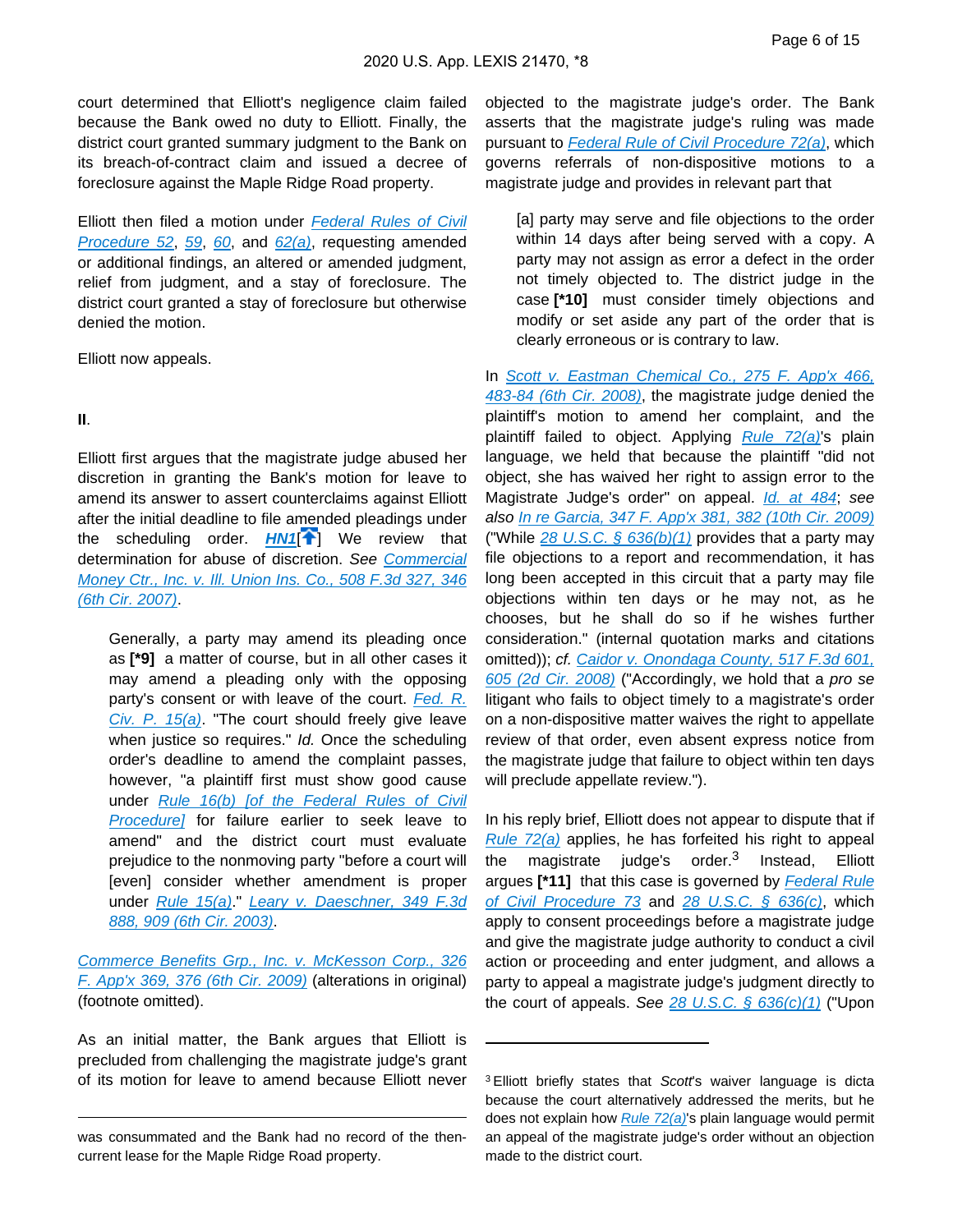the consent of the parties, a . . . magistrate judge . . . may conduct any or all proceedings in a jury or nonjury civil matter and order the entry of judgment in the case, when specially designated to exercise such jurisdiction by the district court or courts he serves."); id.  $\frac{636(c)}{3}$ ("Upon entry of judgment in any case referred under [\[§](https://advance.lexis.com/api/document?collection=statutes-legislation&id=urn:contentItem:8SG9-5HW2-D6RV-H0BK-00000-00&context=)   $636(c)(1)$ ], an aggrieved party may appeal directly to the appropriate United States court of appeals from the judgment of the magistrate judge in the same manner as an appeal from any other judgment of a district court.");  $Fed. R. Civ. P. 73(c) ("In accordance with  $\frac{28}{2}$  $Fed. R. Civ. P. 73(c) ("In accordance with  $\frac{28}{2}$  $Fed. R. Civ. P. 73(c) ("In accordance with  $\frac{28}{2}$$$$ [U.S.C. § 636\(c\)\(3\)](https://advance.lexis.com/api/document?collection=statutes-legislation&id=urn:contentItem:8SG9-5HW2-D6RV-H0BK-00000-00&context=), an appeal from a judgment entered at a magistrate judge's direction may be taken to the court of appeals as would any other appeal from a district-court judgment."). **[HN2](https://advance.lexis.com/api/document?collection=cases&id=urn:contentItem:609M-VJ91-F8SS-62DG-00000-00&context=&link=clscc2)<sup>[4[\]](#page-5-1)</sup>** There is no indication on the district court docket that the parties consented to the magistrate judge conducting the proceedings. See [Fed. R. Civ. P. 73\(b\)\(1\)](https://advance.lexis.com/api/document?collection=statutes-legislation&id=urn:contentItem:5GYC-25Y1-FG36-1050-00000-00&context=) (providing that when parties **[\*12]** consent to a magistrate judge conducting the proceeding, "[t]o signify their consent, the parties must jointly or separately file a statement consenting to the referral"). Further, the district judge—not the magistrate judge—ruled on the later motions for summary judgment, suggesting that the magistrate judge acted pursuant to [Rule 72](https://advance.lexis.com/api/document?collection=statutes-legislation&id=urn:contentItem:5GYC-25Y1-FG36-104X-00000-00&context=) when she disposed of the non-dispositive motion for leave to amend. Accordingly, Elliott's failure to object to the magistrate judge's order precludes him from "assign[ing] as error a defect in the order." Fed. R. Civ. P.  $72(a)$ . We therefore affirm the magistrate judge's grant of the Bank's motion for leave to amend.<sup>4</sup>

#### **III**.

Elliott next argues that the district court erred in granting

<sup>4</sup>We note that we find no abuse of discretion in the magistrate judge's granting the Bank's motion for leave to amend its answer.  $H N3$ <sup>[\[](#page-5-0) $\uparrow$ ]</sub> As the magistrate judge found, the claims</sup> asserted in the foreclosure action are not compulsory counterclaims in this action. See Bauman v. Bank of Am., [N.A., 808 F.3d 1097, 1101 \(6th Cir. 2015\)](https://advance.lexis.com/api/document?collection=cases&id=urn:contentItem:5HNV-TJ61-F04K-P07M-00000-00&context=) ("This Court has previously held that a counterclaim on the underlying debt in a Truth in Lending Act (TILA) action is permissive rather than compulsory." (citing Maddox v. Ky. Fin. Co., 736 F.2d 380, 383 [\(6th Cir. 1984\)](https://advance.lexis.com/api/document?collection=cases&id=urn:contentItem:3S4W-WTY0-003B-G394-00000-00&context=)). Additionally, the magistrate judge noted that no trial date had been set and found that reopening discovery was insufficient on its own to constitute sufficient prejudice to deny leave to amend. The magistrate judge also correctly found that the Bank satisfied the standard for amendment under  $Rule 15(a)$ , which provides that "[t]he court should freely give leave when justice so requires."

the Bank's motion for summary judgment. **[HN4](https://advance.lexis.com/api/document?collection=cases&id=urn:contentItem:609M-VJ91-F8SS-62DG-00000-00&context=&link=clscc4)<sup>[4]</sup>]** We review de novo a district court's grant of summary judgment. [Baker v. City of Trenton, 936 F.3d 523, 529](https://advance.lexis.com/api/document?collection=cases&id=urn:contentItem:5WXN-CMX1-DYV0-G390-00000-00&context=)  [\(6th Cir. 2019\)](https://advance.lexis.com/api/document?collection=cases&id=urn:contentItem:5WXN-CMX1-DYV0-G390-00000-00&context=) (citation omitted). Summary judgment is proper if "the movant shows that there is no genuine dispute as to any material fact and the movant is entitled to judgment as a matter of law." [Fed. R. Civ. P. 56\(a\)](https://advance.lexis.com/api/document?collection=statutes-legislation&id=urn:contentItem:5GYC-2421-6N19-F165-00000-00&context=). In making this determination, we view the evidence in the light most favorable to the non-moving party and draw all reasonable inferences in his favor. Baker, 936 F.3d [at 529](https://advance.lexis.com/api/document?collection=cases&id=urn:contentItem:5WXN-CMX1-DYV0-G390-00000-00&context=) (citation omitted).

#### **A. TILA Claim**

Elliott argues that the **[\*13]** district court erred in granting summary judgment to the Bank and denying his motion for summary judgment on his TILA claim. He asserts that the Bank violated the TILA and its regulations by failing to make a reasonable and goodfaith determination that he had a reasonable ability to repay the 2014 loan based on verified documentation of his income. The reasonable-ability-to-repay provision at issue here was passed as part of the Dodd-Frank Wall Street Reform and Consumer Protection Act ("Dodd-Frank"), Pub. L. No. 111-203, 124 Stat. 1376 (2010), which amended several sections of the TILA. Dodd-Frank was passed "in response to a 'financial crisis that nearly crippled the U.S. economy,'" which had as a "major cause" "the simple failure of federal regulators to stop abusive lending, particularly unsustainable home mortgage lending." *Lusnak v. Bank of Am., N.A., 883* [F.3d 1185, 1189 \(9th Cir. 2018\)](https://advance.lexis.com/api/document?collection=cases&id=urn:contentItem:5RSF-MG71-JXG3-X2G5-00000-00&context=) (quoting S. Rep. No. 111-176, at 2, 15 (2010)).

The relevant statute,  $15 \text{ U.S.C.}$  §  $1639c$ , provides in part:

#### **(a) Ability to repay**

#### **(1) In general**

In accordance with regulations prescribed by the Bureau, no creditor may make a residential mortgage loan unless the creditor makes a reasonable and good faith determination based on verified and documented information that, at the time the loan is consummated, the consumer has **[\*14]** a reasonable ability to repay the loan, according to its terms, and all applicable taxes, insurance (including mortgage guarantee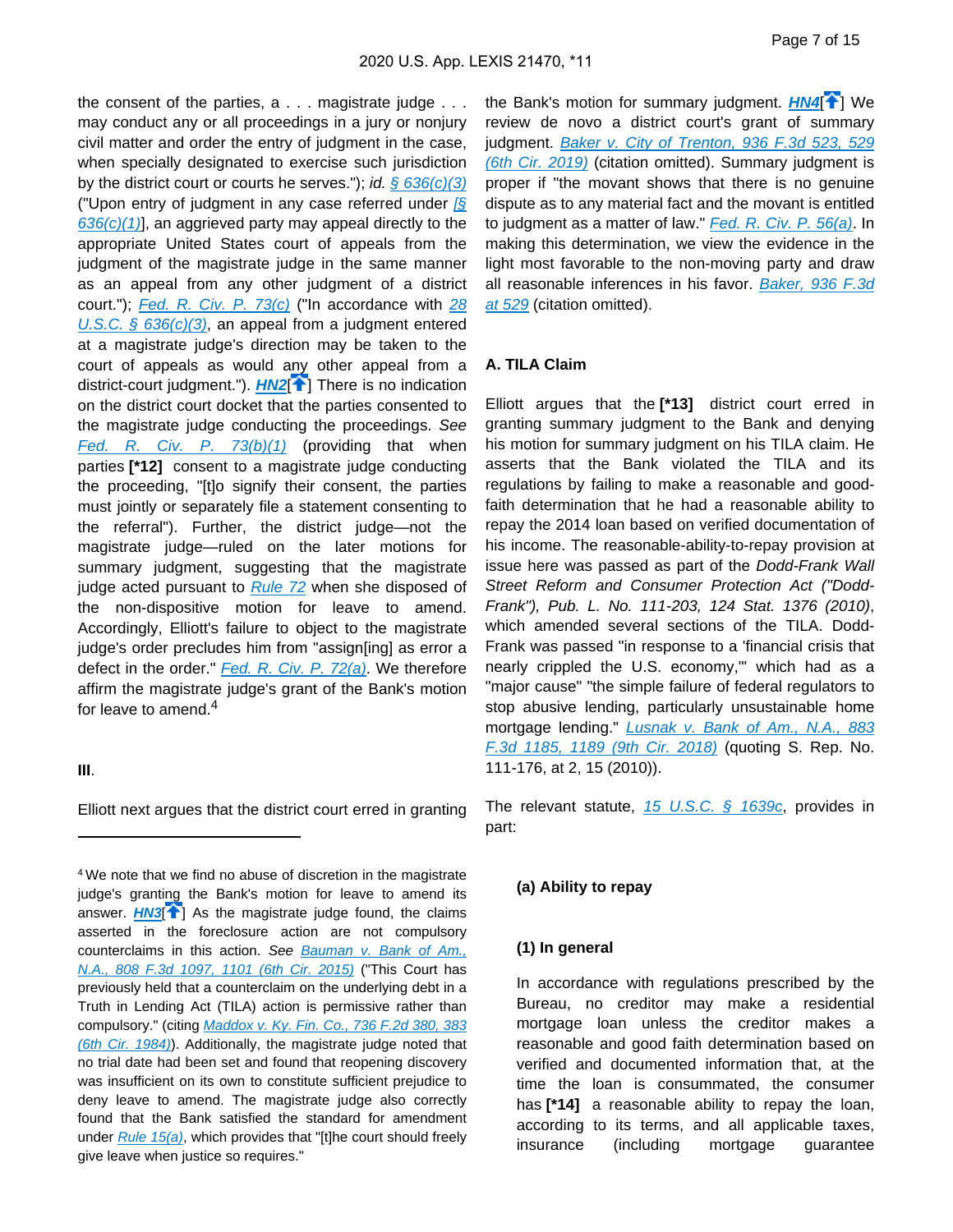insurance), and assessments. . . .

#### **(3) Basis for determination**

. . . .

A determination under this subsection of a consumer's ability to repay a residential mortgage loan shall include consideration of the consumer's credit history, current income, expected income the consumer is reasonably assured of receiving, current obligations, debt-to-income ratio or the residual income the consumer will have after paying non-mortgage debt and mortgage-related obligations, employment status, and other financial resources other than the consumer's equity in the dwelling or real property that secures repayment of the loan. A creditor shall determine the ability of the consumer to repay using a payment schedule that fully amortizes the loan over the term of the loan.

#### **(4) Income verification**

A creditor making a residential mortgage loan shall verify amounts of income or assets that such creditor relies on to determine repayment ability, including expected income or assets, by reviewing the consumer's Internal Revenue Service Form W-2, tax returns, payroll receipts, financial **[\*15]**  institution records, or other third-party documents that provide reasonably reliable evidence of the consumer's income or assets. In order to safeguard against fraudulent reporting, any consideration of a consumer's income history in making a determination under this subsection shall include the verification of such income by the use of--

**(A)** Internal Revenue Service transcripts of tax returns; or

**(B)** a method that quickly and effectively verifies income documentation by a third party subject to rules prescribed by the Bureau

#### [15 U.S.C. § 1639c](https://advance.lexis.com/api/document?collection=statutes-legislation&id=urn:contentItem:8S9D-W4W2-8T6X-71M9-00000-00&context=).

Consistent with the statute, the Consumer Financial Protection Bureau also promulgated regulations that contain more specific requirements, which are discussed in pertinent part below. The Bank concedes that the regulations are binding on it.

Elliott first argues that the spousal-support information in the application—listing spousal support at \$2300 per

month—was not documented or verified in violation of [15 U.S.C. § 1639c\(a\)\(1\)](https://advance.lexis.com/api/document?collection=statutes-legislation&id=urn:contentItem:8S9D-W4W2-8T6X-71M9-00000-00&context=) & [\(4\)](https://advance.lexis.com/api/document?collection=statutes-legislation&id=urn:contentItem:8S9D-W4W2-8T6X-71M9-00000-00&context=), [12 C.F.R. §](https://advance.lexis.com/api/document?collection=administrative-codes&id=urn:contentItem:5X8F-SD51-JNS1-M0NN-00000-00&context=)   $1026.43(c)(2)$ ,  $(3)$  &  $(4)$ , and "Appendix Q," 12 C.F.R. Pt. 1026, App. Q §§ I(A)(1), II(A). In particular, Elliott argues that the Bank failed to make a reasonable and goodfaith determination that he could reasonably repay the loan "based on verified and documented information" "at the time the loan [was] **[\*16]** consummated," [15 U.S.C.](https://advance.lexis.com/api/document?collection=statutes-legislation&id=urn:contentItem:8S9D-W4W2-8T6X-71M9-00000-00&context=)   $§ 1639c(a)(1)$ , that it failed to "verify" the spousal support "using reasonably reliable third-party records," 12 C.F.R.  $\frac{5}{1026.43(c)(2)}$ ,  $\frac{3}{8}$  &  $\frac{4}{10}$ , and that it failed to review "required documentation" including a "[l]egal separation agreement," 12 C.F.R. Pt. 1026, App. Q § II(A). According to Elliott, the Bank violated the statute and regulations by failing to confirm the spousal-support income through review of the separation agreement instead relying on statements made by Golan and Elliott.

The Bank does not dispute that it did not review the executed separation agreement at the time the loan was consummated. Nor could it, because the separation agreement was not signed by both parties until early February 2015, nearly two months after the loan was finalized. Instead, the Bank argues that it appropriately relied on the information available to it, including Golan's assurances that she and Elliott had agreed on spousal support and that she would follow through with her commitment to enter the separation agreement, and documentation that Golan would be able to make the spousal-support payments. Further, the Bank notes that Golan and Elliott did, in fact, sign the separation agreement providing for sufficient spousal support for Elliott **[\*17]** to pay his mortgage, and that Elliott would have continued to pay his mortgage had he not breached the separation agreement. The Bank also argues that it complied with Appendix Q because, although Appendix Q generally requires a creditor to verify that spousal-support payments "have been received during the last 12 months" to include those payments in a consumer's income calculation, Appendix Q also authorizes a bank to rely on "evidence that [spousal support] payments have been received" for "[p]eriods less than 12 months . . . , provided the creditor can adequately document the payer's ability and willingness to make timely payments." 12 C.F.R. Pt. 1026, App. Q § II(A)(3).

The parties seem to assume that Appendix Q applies in this case. However, it appears that Appendix Q only provides the standards to be used in determining monthly debt and income in order for a mortgage to be considered a "qualified mortgage." See 12 C.F.R. §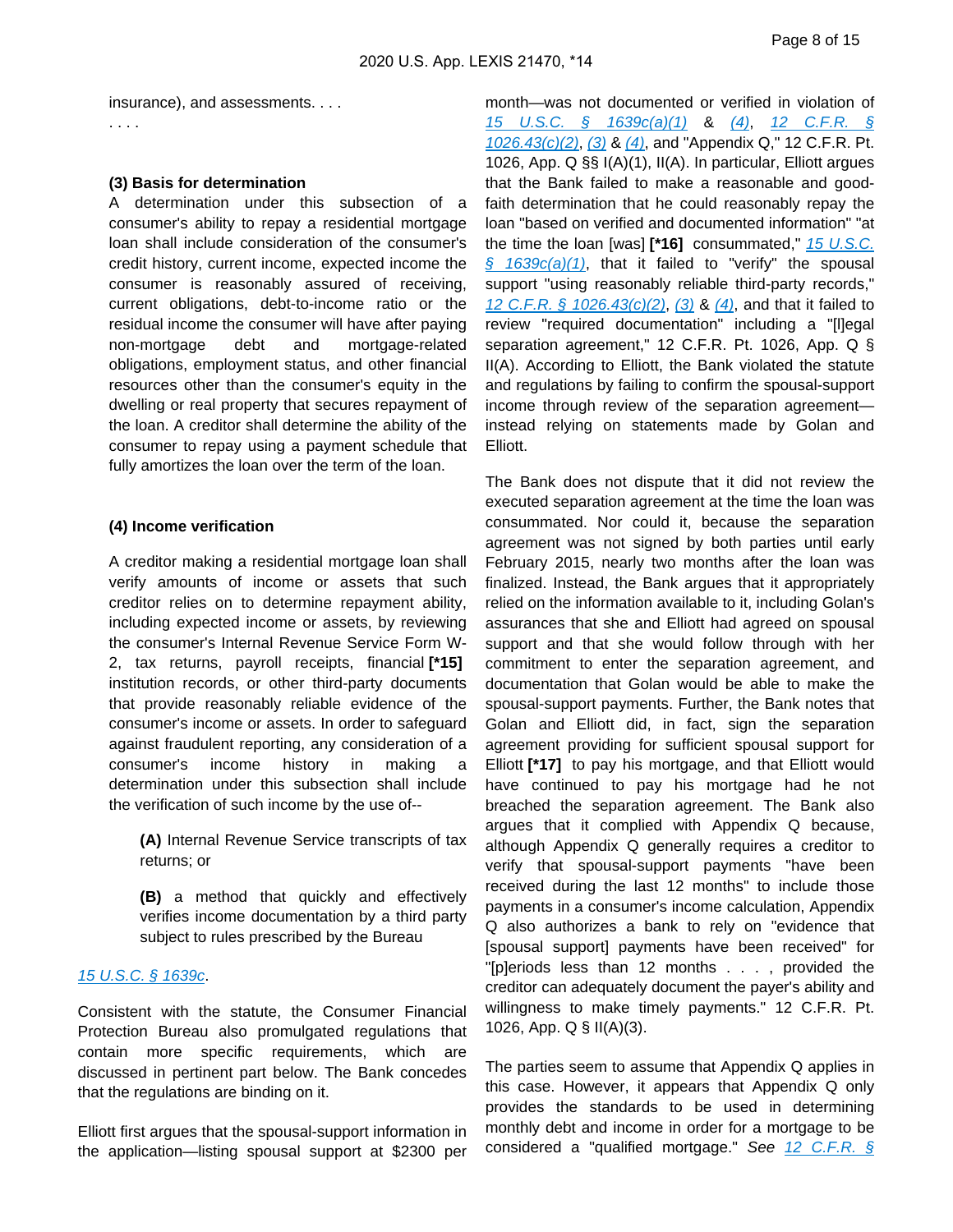$1026.43(e)(2)(v)-(vi)$  (defining "qualified mortgage" in part as complying with Appendix Q); 12 C.F.R. Pt. 1026, App. Q ("Section  $1026.43(e)(2)(vi)$  provides that, to satisfy the requirements for a qualified mortgage under  $§$  1026.43(e)(2), the ratio of the consumer's total monthly debt payments to total monthly income at the time of consummation cannot exceed 43 percent. [Section 1026.43\(e\)\(2\)\(vi\)\(A\)](https://advance.lexis.com/api/document?collection=administrative-codes&id=urn:contentItem:5X8F-SD51-JNS1-M0NN-00000-00&context=) requires **[\*18]** the creditor to calculate the ratio of the consumer's total monthly debt payments to total monthly income using the following standards, with additional requirements for calculating debt and income appearing in  $\frac{1}{2}$  $1026.43(e)(2)(vi)(B)$ ."). A "qualified mortgage," under certain circumstances, results in either a conclusive or rebuttable presumption that the lender complied with the reasonable-ability-to-repay requirement.  $12$  C.F.R. §  $1026.43(e)(1)$ . The Bank did not argue in its briefing that the 2014 Loan constitutes a "qualified mortgage" or that the Bank was entitled to a presumption that it satisfied the reasonable-ability-to-pay requirement.

In any event, Appendix Q does not help the Bank because the Bank did not comply with it. **[HN5](https://advance.lexis.com/api/document?collection=cases&id=urn:contentItem:609M-VJ91-F8SS-62DG-00000-00&context=&link=clscc5)<sup>1</sup>** Although a creditor may rely on "evidence that [spousal support] payments have been received" for "[p]eriods less than 12 months . . . , provided the creditor can adequately document the payer's ability and willingness to make timely payments," here, the Bank had no evidence of any spousal-support payments because Golan had not begun making them, and thus no evidence that any payments had been received "during the last 12 months." Further, Appendix Q requires that, for spousal support income to be considered **[\*19]**  effective, the consumer must provide required documentation. 12 C.F.R. Pt. 1026, App. Q § II(A)(2). Examples of required documentation include a final divorce decree, legal separation agreement, court order, or voluntary payment agreement. Id. Verbal assertions from Golan that she and Elliott would execute a separation agreement plainly do not comply with the rule.

**[HN6](https://advance.lexis.com/api/document?collection=cases&id=urn:contentItem:609M-VJ91-F8SS-62DG-00000-00&context=&link=clscc6)<sup>[4]</sup>** The Bank also failed to comply with 12 C.F.R. § [1026.43](https://advance.lexis.com/api/document?collection=administrative-codes&id=urn:contentItem:5X8F-SD51-JNS1-M0NN-00000-00&context=), which allows a creditor to consider income or assets that are "current or reasonably expected" but requires the creditor in considering the income or assets to use "third-party records that provide reasonably reliable evidence of the consumer's income or assets." [12 C.F.R. § 1026.43\(c\)\(2\)\(i\)](https://advance.lexis.com/api/document?collection=administrative-codes&id=urn:contentItem:5X8F-SD51-JNS1-M0NN-00000-00&context=), [\(c\)\(4\)](https://advance.lexis.com/api/document?collection=administrative-codes&id=urn:contentItem:5X8F-SD51-JNS1-M0NN-00000-00&context=); see also id. [§](https://advance.lexis.com/api/document?collection=administrative-codes&id=urn:contentItem:5X8F-SD51-JNS1-M0NN-00000-00&context=)  [1026.43\(c\)\(3\)](https://advance.lexis.com/api/document?collection=administrative-codes&id=urn:contentItem:5X8F-SD51-JNS1-M0NN-00000-00&context=) ("Verification using third-party records. A creditor must verify the information that the creditor relies on in determining a consumer's repayment ability under  $\frac{6}{5}$  1026.43(c)(2) using reasonably reliable thirdparty records, except that . . . [f]or purposes of paragraph  $(c)(2)(i)$  of this section, a creditor must verify a consumer's income or assets that the creditor relies on in accordance with  $\frac{6}{9}$  1026.43(c)(4)."). Under the regulation,

[t]hird-party record means:

(i) A document or other record prepared or reviewed by an appropriate person other than the consumer, the creditor, or the **[\*20]** mortgage broker, as defined in  $\frac{6}{9}$  1026.36(a)(2), or an agent of the creditor or mortgage broker;

(ii) A copy of a tax return filed with the Internal Revenue Service or a State taxing authority;

(iii) A record the creditor maintains for an account of the consumer held by the creditor; or

(iv) If the consumer is an employee of the creditor or the mortgage broker, a document or other record maintained by the creditor or mortgage broker regarding the consumer's employment.

12 C.F.R.  $\frac{6}{5}$  1026.43(b)(13). The Bank does not explain how it verified Elliott's spousal-support income with reliable third-party documents. The Bank instead argues that it "properly documented its file" because the file shows the meetings with Golan and reflects her assurances that she would enter a separation agreement. The Bank also notes that it requested a copy of the separation agreement. The summary of the meeting with Golan was prepared by Bank management and thus cannot constitute a third-party record. And the separation agreement was not executed until nearly two months after the loan was made, and therefore cannot constitute a third-party record that the Bank relied on to make a reasonable-ability-to-repay determination. Further, that the Bank requested **[\*21]** a copy of the separation agreement suggests that it understood that it needed to verify and document the spousal support with a reliable third-party document such as an executed separation agreement.

Elliott also argues that the Bank failed to properly document and verify rental income. Elliott points out that there was no documentation in the loan file to support his statement on the loan application that he was receiving rental income of \$1400 per month, in violation of  $\frac{1}{2}$  1639c(a)(1) & [\(4\)](https://advance.lexis.com/api/document?collection=administrative-codes&id=urn:contentItem:5X8F-SD51-JNS1-M0NN-00000-00&context=), 12 C.F.R.  $\frac{1}{2}$  1026.43(c)(3) & (4), and Appendix Q. The Bank responds that Elliott was in fact receiving \$1000 in rental income per month from his Maple Ridge Road property when the loan was approved, and that the Bank reviewed Elliott's tax returns showing previous rental income. The Bank,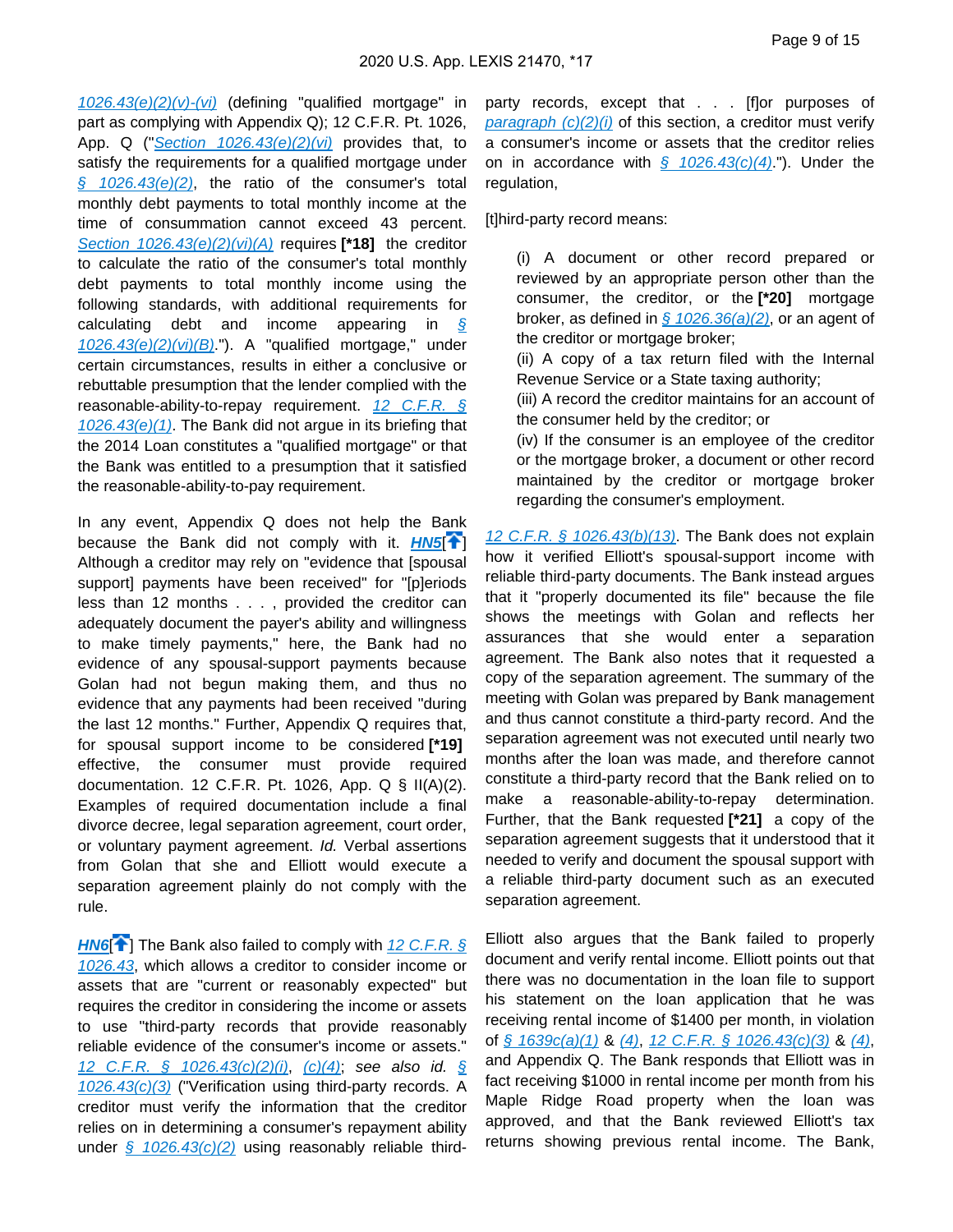however, ignores that it did not review the lease; the rent Elliott was receiving was less than what he listed; and the rent listed on the 2013 tax returns was income from different properties and amounted to \$712.50 gross income per month with a net annual loss of \$1427. In short, in issuing the loan, the Bank relied on rental income of \$1400 per month, but Elliott was only receiving \$1000 per month, and it was through a lease agreement that the Bank did **[\*22]** not verify prior to consummation of the loan.<sup>5</sup> Accordingly, the Bank did not comply with 12 C.F.R.  $$1026.43(c)(3)$  & [\(4\)](https://advance.lexis.com/api/document?collection=administrative-codes&id=urn:contentItem:5X8F-SD51-JNS1-M0NN-00000-00&context=) because it did not verify the listed rental income with any documents that establish that income.

**[HN7](https://advance.lexis.com/api/document?collection=cases&id=urn:contentItem:609M-VJ91-F8SS-62DG-00000-00&context=&link=clscc7)<sup>{\*</sup>**] To the extent Appendix Q applies, Appendix Q requires verification of rental income by reviewing current rental agreements and previous tax returns. 12 C.F.R. Pt. 1026, App. Q § II(D)(1) & (4). For roommates in a single-family property, Appendix Q requires the income to be shown on a tax return if it is to be used in qualifying. Id. § II(D)(3). The Bank did not comply with these requirements to verify the income from the 2014 lease of the Maple Ridge Road property.

If rental income and spousal support are excluded from Elliott's income, Elliott's debt-to-income ratio would be over 90%. The Bank does not argue that a borrower with a debt-to-income ratio of over 90% would have a reasonable ability to repay the loan, or that it could reasonably so determine if spousal support and rental income were excluded. Rather, Murtiff's affidavit states that the Bank had a 40% threshold at the time of this loan. Thus, under the Bank's own standard, exclusion of the spousal support and rental income would result in a debt-to-income ratio **[\*23]** that is too high to repay the loan.

Accordingly, the Bank violated [15 U.S.C. § 1639c](https://advance.lexis.com/api/document?collection=statutes-legislation&id=urn:contentItem:8S9D-W4W2-8T6X-71M9-00000-00&context=) and [12 C.F.R. § 1026.43](https://advance.lexis.com/api/document?collection=administrative-codes&id=urn:contentItem:5X8F-SD51-JNS1-M0NN-00000-00&context=) by considering spousal support and rental income that were not properly verified and documented in making its reasonable-ability-to-repay determination.

We acknowledge that the Bank's arguments are sympathetic. The Bank initially denied Elliott's application because it preferred to keep the loan as it was. It only changed course after meeting with Golan, a good client who, along with Elliott, was familiar with

mortgage requirements and had never missed a payment. Golan stressed that it was important that Elliott stay in his family home and gave assurances that she would pay spousal support sufficient to cover the monthly mortgage payment. The Bank then closed the loan—which helped facilitate Golan and Elliott's separation plan—with minimal closing costs. The Bank also points out that the loan was a portfolio loan—the loan was designated to stay in-house and would not be sold on the secondary market—meaning this is not a situation where a bank approves a risky loan in order to collect the closing costs and then sells the loan, leaving another servicer to deal with the risk of default. See Dee Pridgen & Richard M. **[\*24]** Alderman, Consumer Credit and the Law § 9A:1 ("All too often [prior to Dodd-Frank], mortgage brokers would encourage consumers to take out loans based on the value of the collateral rather than the consumer's income or other resources. Mortgages could then be sold, the originator could collect their fees and let the consumer worry about making payments or suffer foreclosure."). Finally, the Bank's trust in Golan's representations were validated: Golan and Elliott executed a separation agreement providing that Golan would pay spousal support of approximately the amount listed in the loan application, and she paid that amount for several months. As the Bank argues, Elliott would still be receiving that money, and paying his mortgage, had he followed through with the separation agreement.

Although the Bank's arguments are sympathetic, they do not change the fact that technical violations of TILA generally result in liability. In a previous case, we addressed an argument by a creditor that a borrower cannot recover statutory damages under TILA where the borrower made fraudulent misrepresentations in obtaining the credit:

Moreover, Eldridge points out that the TILA is a remedial statute which serves **[\*25]** two purposes: (1) to permit an individual consumer to recover for her injuries; and (2) to deter socially undesirable lending practices. Eldridge contends that the congressional purpose would not be served by awarding Purtle any statutory damages because she admittedly suffered no damages, was never misled or confused by the credit agreement, and understood all of her credit terms. Furthermore, Eldridge contends that as a matter of public policy fraudulent conduct should not be condoned or encouraged nor should it serve as the basis for recovering damages. Therefore, Eldridge argues that Purtle is not entitled to recover statutory damages.

<sup>5</sup>The parties dispute whether the \$1000 per month should be reduced due to the costs associated with maintaining the property, but resolution of this issue is not material to whether the Bank properly verified the rental income.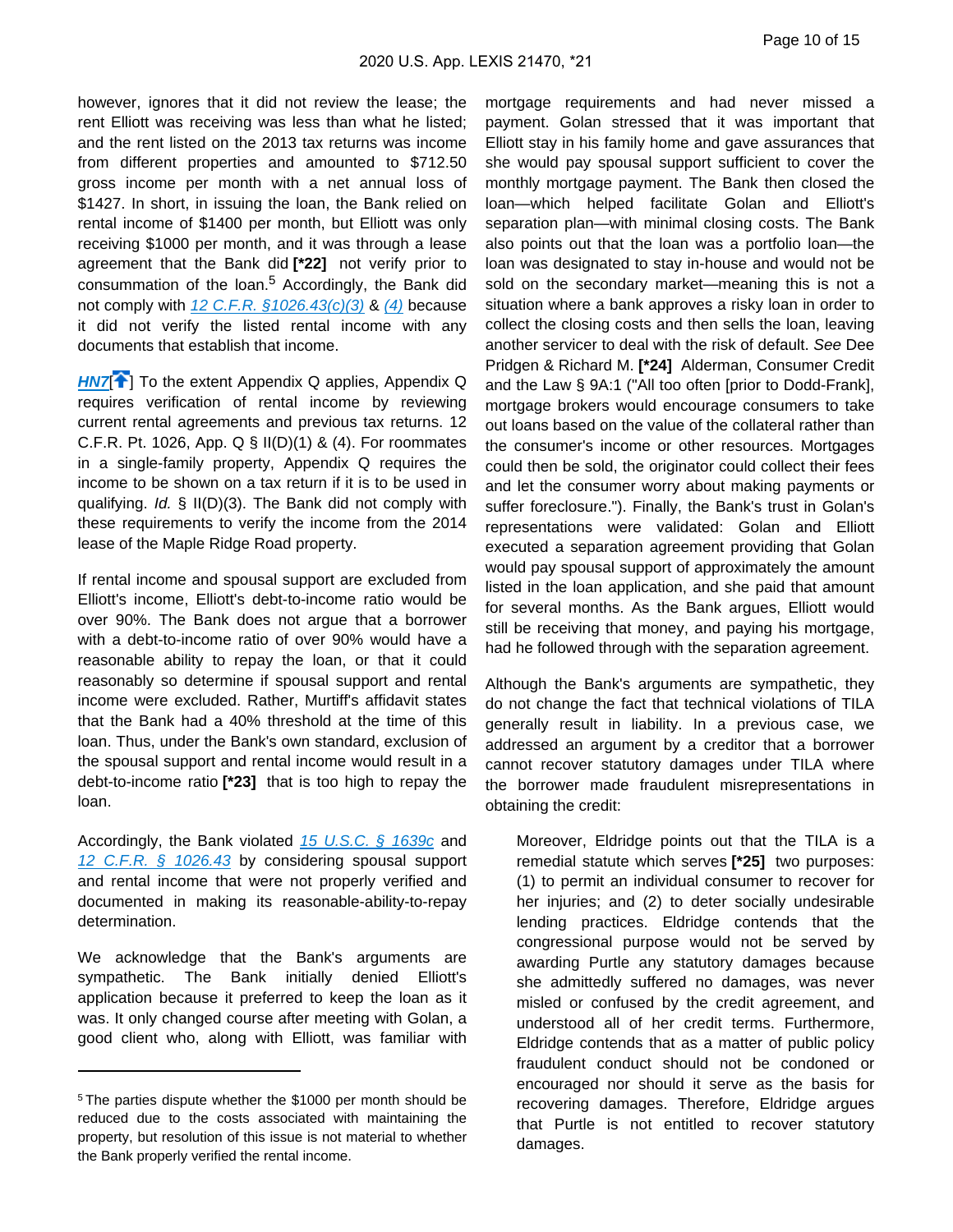On the other hand, Purtle argues that her alleged misrepresentations of her financial condition are no defense to Eldridge's violation of the TILA. **[HN8](https://advance.lexis.com/api/document?collection=cases&id=urn:contentItem:609M-VJ91-F8SS-62DG-00000-00&context=&link=clscc8)<sup>[4]</sup>** The Fifth Circuit Court of Appeals has held that once a court finds a violation of the TILA, no matter how technical, the court has no discretion as to the imposition of civil liability. This Court agrees with the reasoning of the Fifth Circuit Court of Appeals in Grant [v. Imperial Motors, 539 F.2d 506 (5th Cir. [1976\)\]](https://advance.lexis.com/api/document?collection=cases&id=urn:contentItem:3S4X-1J40-0039-M22G-00000-00&context=). According to that Court, "once the court finds a violation, no matter how technical, it has no discretion with respect to the imposition **[\*26]** of liability." . . . .

. . . The Eighth Circuit Court of Appeals has followed the same rule. Based on the unambiguous statutory language, it is clear that unless one of the defenses provided in the TILA is applicable to this transaction, the district court appropriately awarded Purtle the statutory penalty set out above.

#### [Purtle v. Eldridge Auto Sales, Inc., 91 F.3d 797, 801-02](https://advance.lexis.com/api/document?collection=cases&id=urn:contentItem:3RWF-6TW0-006F-M3Y0-00000-00&context=)  [\(6th Cir. 1996\)](https://advance.lexis.com/api/document?collection=cases&id=urn:contentItem:3RWF-6TW0-006F-M3Y0-00000-00&context=) (citations omitted).

[Purtle](https://advance.lexis.com/api/document?collection=cases&id=urn:contentItem:3RWF-6TW0-006F-M3Y0-00000-00&context=) applied 15 U.S.C.  $\frac{6}{9}$  1640(a), which is the same statute that provides liability for the TILA violation alleged here, although it has been amended and now provides:

Except as otherwise provided in this section, any creditor who fails to comply with any requirement imposed under this part . . . with respect to any person is liable to such person in an amount equal to the sum of--**(1)** any actual damage sustained by such person as a result of the failure; **(2)(A)** (i) in the case of an individual action twice the amount of any finance charge in connection with the transaction, (ii) in the case of an individual action relating to a consumer lease under part E of this subchapter, 25 per centum of the total amount of monthly payments under the lease, except that the liability under this subparagraph shall not be less than \$200 nor greater than \$2,000, (iii) in the case **[\*27]** of an individual action relating to an open end consumer credit plan that is not secured by real property or a dwelling, twice the amount of any finance charge in connection with the transaction, with a minimum of \$500 and a maximum of \$5,000, or such higher amount as may be appropriate in the case of an established pattern or practice of such failures; or (iv) in the case of an individual action relating to a credit transaction not under an open end credit plan that is secured by real property or a dwelling, not less than \$400 or

greater than \$4,000; . . . .

. . . . **(3)** in the case of any successful action to enforce the foregoing liability or in any action in which a person is determined to have a right of rescission under section  $1635$  or  $1638(e)/7$  of this title, the costs of the action, together with a reasonable attorney's fee as determined by the court; and **(4)** in the case of a failure to comply with ... section  $1639c(a)$  of this title, an amount equal to the sum of all finance charges and fees paid by the consumer, unless the creditor demonstrates that the failure to comply is not material.

Thus, other arguments the Bank raises that could be construed as defenses—e.g., that Elliott was aware that lenders relied on **[\*28]** income stated in an application and yet lied about his income, or that the divorce court determined that Elliott's income was \$5500 per month are not defenses to liability in this case. See 15 U.S.C.  $\S$  $1640(b)$ , [\(c\)](https://advance.lexis.com/api/document?collection=statutes-legislation&id=urn:contentItem:8S9D-W4W2-8T6X-71MH-00000-00&context=), [\(f\)](https://advance.lexis.com/api/document?collection=statutes-legislation&id=urn:contentItem:8S9D-W4W2-8T6X-71MH-00000-00&context=), [\(l\)](https://advance.lexis.com/api/document?collection=statutes-legislation&id=urn:contentItem:8S9D-W4W2-8T6X-71MH-00000-00&context=) (listing defenses such as correction of errors, bona fide errors, good-faith compliance with regulation or interpretation of the Bureau, or where the obligor is "convicted of obtaining by actual fraud such residential mortgage loan").

Accordingly, we reverse the grant of summary judgment to the Bank and reverse the denial of summary judgment to Elliott.

As for the amount of damages, the district court did not address the issue (because it found no violation) and the parties' briefing on appeal is insufficient to conclusively determine damages. We therefore leave it to the district court to determine damages in the first instance, either through supplemental summaryjudgment briefing or a trial.

#### **B. Negligence Claim**

Elliott also argues that the district court erred in granting summary judgment to the Bank on his negligence claim. Elliott's negligence claim is a repackaging of his TILA claim, alleging that the Bank breached a duty of care owed to Elliott by approving the 2014 loan without a reasonable **[\*29]** and good-faith determination that he had a reasonable ability to repay the loan and for failing to verify his stated income with documentation. **[HN9](https://advance.lexis.com/api/document?collection=cases&id=urn:contentItem:609M-VJ91-F8SS-62DG-00000-00&context=&link=clscc9)<sup>[4]</sup>** "[T]he elements of an ordinary negligence suit between private parties are (1) the existence of a legal duty, (2) the defendant's breach of that duty, and (3) injury that is the proximate cause of the defendant's breach."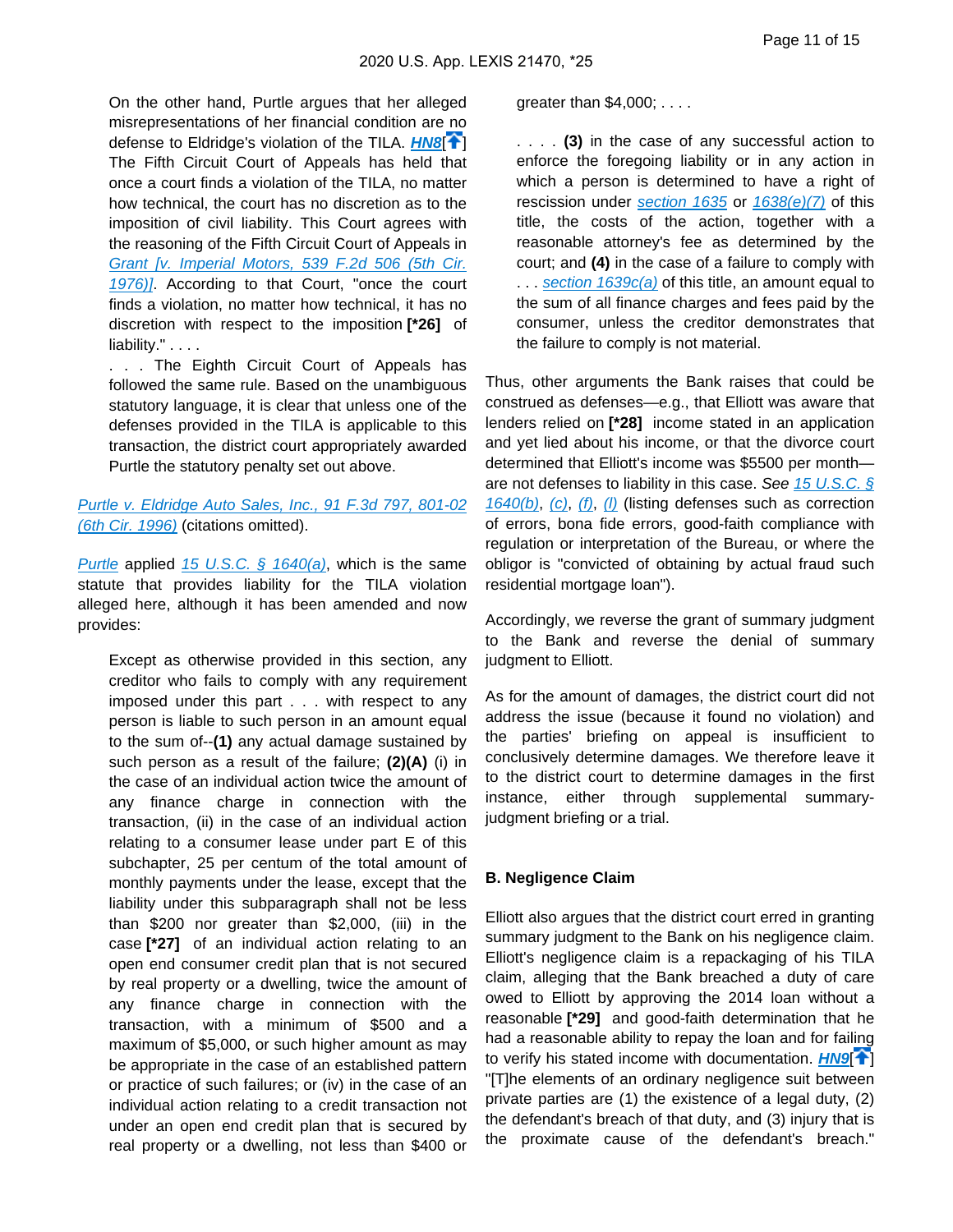[Wallace v. Ohio Dep't of Commerce, 96 Ohio St. 3d](https://advance.lexis.com/api/document?collection=cases&id=urn:contentItem:46P3-6DH0-0039-43M6-00000-00&context=)  [266, 2002-Ohio-4210, 773 N.E.2d 1018, 1025-26 \(Ohio](https://advance.lexis.com/api/document?collection=cases&id=urn:contentItem:46P3-6DH0-0039-43M6-00000-00&context=)  [2002\)](https://advance.lexis.com/api/document?collection=cases&id=urn:contentItem:46P3-6DH0-0039-43M6-00000-00&context=).

We agree with the district court that Elliott has not established that the Bank owed him a duty because Ohio law provides that lenders owe no duty to prospective borrowers during negotiations about terms and conditions of a loan. [Blon v. Bank One, 35 Ohio St.](https://advance.lexis.com/api/document?collection=cases&id=urn:contentItem:3RRS-S2D0-008T-Y2MN-00000-00&context=)  [3d 98, 519 N.E.2d 363, 368 \(Ohio 1988\)](https://advance.lexis.com/api/document?collection=cases&id=urn:contentItem:3RRS-S2D0-008T-Y2MN-00000-00&context=) ("[A] bank and its customers stand at arm's length in negotiating terms and conditions of a loan." (citation omitted)); see also [Shaner v. United States, 976 F.2d 990, 993 \(6th Cir.](https://advance.lexis.com/api/document?collection=cases&id=urn:contentItem:3S4X-13R0-008H-V2SD-00000-00&context=)  [1992\)](https://advance.lexis.com/api/document?collection=cases&id=urn:contentItem:3S4X-13R0-008H-V2SD-00000-00&context=) ("[T]he borrower and lender stand at arm's length while negotiating the terms and conditions of the loan and no fiduciary duty exists at this stage of the relationship . . . ."); *Provident Bank v. Adriatic, Inc.*, [2005-Ohio-5774, ¶ 23 \(Ohio Ct. App. Oct. 31, 2005\)](https://advance.lexis.com/api/document?collection=cases&id=urn:contentItem:4HFT-7PM0-TVW7-G264-00000-00&context=) (unpublished) ("Appellants cite to no authority for the proposition that a lender owes a borrower a duty of care in the context of negotiating a loan agreement.").

Elliott argues, however, that the duty the Bank owes is supplied by the TILA,  $15$  U.S.C. §  $1639c(a)(1)$ , which was enacted to protect borrowers like him, **[\*30]** the housing market, and the public. **[HN10](https://advance.lexis.com/api/document?collection=cases&id=urn:contentItem:609M-VJ91-F8SS-62DG-00000-00&context=&link=clscc10)<sup>[\[](#page-6-0)4]</sup>** Although Ohio generally recognizes that, "[w]here a legislative enactment imposes a specific duty for the safety of others, failure to perform that duty is negligence per se," [Chambers v. St. Mary's Sch., 82 Ohio St. 3d 563, 1998-](https://advance.lexis.com/api/document?collection=cases&id=urn:contentItem:3TCF-MNW0-0039-438M-00000-00&context=) [Ohio-184, 697 N.E.2d 198, 201 \(Ohio 1998\)](https://advance.lexis.com/api/document?collection=cases&id=urn:contentItem:3TCF-MNW0-0039-438M-00000-00&context=), Elliott does not cite, and we have not found, an Ohio case suggesting that a borrower can establish a negligence claim for a lender's technical violations of an incomeverification statute where the lender relied on the borrower's own representations in approving the loan.<sup>6</sup> "'[W]hen given a choice between an interpretation of [state] law which reasonably restricts liability, and one which greatly expands liability, we should choose the narrower and more reasonable path." Combs v. Int'l Ins. [Co., 354 F.3d 568, 577 \(6th Cir. 2004\)](https://advance.lexis.com/api/document?collection=cases&id=urn:contentItem:4BD7-0VD0-0038-X0MH-00000-00&context=) (second

alteration in original) (quoting Todd v. Societe Bic, S.A., [21 F.3d 1402, 1412 \(7th Cir. 1994\)](https://advance.lexis.com/api/document?collection=cases&id=urn:contentItem:3S4X-6WN0-003B-P3KM-00000-00&context=) (en banc)).

Accordingly, we affirm the district court's grant of summary judgment to the Bank on Elliott's negligence claim.

#### **C. Foreclosure**

Elliott does not dispute that the Bank has made its affirmative case for foreclosure. Rather, Elliott argues that he has valid defenses to foreclosure: unclean hands, unconscionability, and recoupment or setoff.

<span id="page-15-1"></span>**[HN11](https://advance.lexis.com/api/document?collection=cases&id=urn:contentItem:609M-VJ91-F8SS-62DG-00000-00&context=&link=clscc11)<sup>[\[](#page-6-1)4]</sup>** "[I]t is fundamental that he who seeks equity must do equity, and that he must come into Court with clean hands." [Christman v. Christman, 171 Ohio St.](https://advance.lexis.com/api/document?collection=cases&id=urn:contentItem:3RRM-T7F0-003C-63CG-00000-00&context=)  [152, 168 N.E.2d 153, 154 \(Ohio 1960\)](https://advance.lexis.com/api/document?collection=cases&id=urn:contentItem:3RRM-T7F0-003C-63CG-00000-00&context=). For **[\*31]** the Bank to be deemed to have unclean hands, Elliott must demonstrate that the Bank committed reprehensible conduct in regard to the subject matter of the suit. Basil [v. Vincello, 50 Ohio St. 3d 185, 553 N.E.2d 602, 607](https://advance.lexis.com/api/document?collection=cases&id=urn:contentItem:3RRS-NGG0-008T-Y507-00000-00&context=)  [\(Ohio 1990\)](https://advance.lexis.com/api/document?collection=cases&id=urn:contentItem:3RRS-NGG0-008T-Y507-00000-00&context=).

<span id="page-15-0"></span>Elliott argues that the Bank had unclean hands due to its predatory lending, including by approving a loan that Elliott had no possibility to repay and for taking advantage of Elliott's advanced age. He also argues that the Bank made the loan based solely on the collateral. The undisputed facts, however, do not rise to the level of unclean hands. Although the Bank may have failed to properly verify Elliott's income, Elliott himself signed an application confirming that the income he listed was accurate, and the Bank gathered and reviewed many standard loan-file documents, including tax returns and bank statements. Further, the Bank approved the financing that he requested to assist him and Golan in dividing their assets, and there is no evidence that the Bank took advantage of Elliott's age. Although Elliott appears to be having cognitive difficulties now, the Bank knew him as an experienced realtor knowledgeable about mortgage products.

Elliott also points to brief testimony from Savidge to suggest that the Bank approved the **[\*32]** loan based solely on the collateral rather than an expectation that Elliott could repay the loan. That series of questions, however, was discussing whether Elliott's age was a factor in determining the terms to offer him:

<sup>6</sup>Elliott cites several cases, but none of them aid him here. [Childs v. Charske, 2004-Ohio-7331, 822 N.E.2d 853 \(Ohio Ct.](https://advance.lexis.com/api/document?collection=cases&id=urn:contentItem:4FBY-HW40-TVW7-H1TN-00000-00&context=)  [Com. Pl 2004\)](https://advance.lexis.com/api/document?collection=cases&id=urn:contentItem:4FBY-HW40-TVW7-H1TN-00000-00&context=), is a trial court case involving misrepresentations by title companies. [Lewis v. Wall, 2008-](https://advance.lexis.com/api/document?collection=cases&id=urn:contentItem:4SY5-WMR0-TX4N-G16J-00000-00&context=) [Ohio-3387 \(Ohio Ct. App. July 3, 2008\)](https://advance.lexis.com/api/document?collection=cases&id=urn:contentItem:4SY5-WMR0-TX4N-G16J-00000-00&context=) (unpublished), is a landlord-tenant matter involving a slip and fall. Daniels v. [Select Portfolio Servicing, Inc., 246 Cal. App. 4th 1150, 201](https://advance.lexis.com/api/document?collection=cases&id=urn:contentItem:5JMH-8031-F04B-N19S-00000-00&context=)  [Cal. Rptr. 3d 390 \(Cal. App. 2016\)](https://advance.lexis.com/api/document?collection=cases&id=urn:contentItem:5JMH-8031-F04B-N19S-00000-00&context=), has never been cited by an Ohio court and involved alleged misrepresentations in connection with a proposed loan modification.

Q. What's the logic of extending a longer term to the borrower when the 80-year-old borrower is the one staying on the loan and the 50-some borrower is getting off the loan?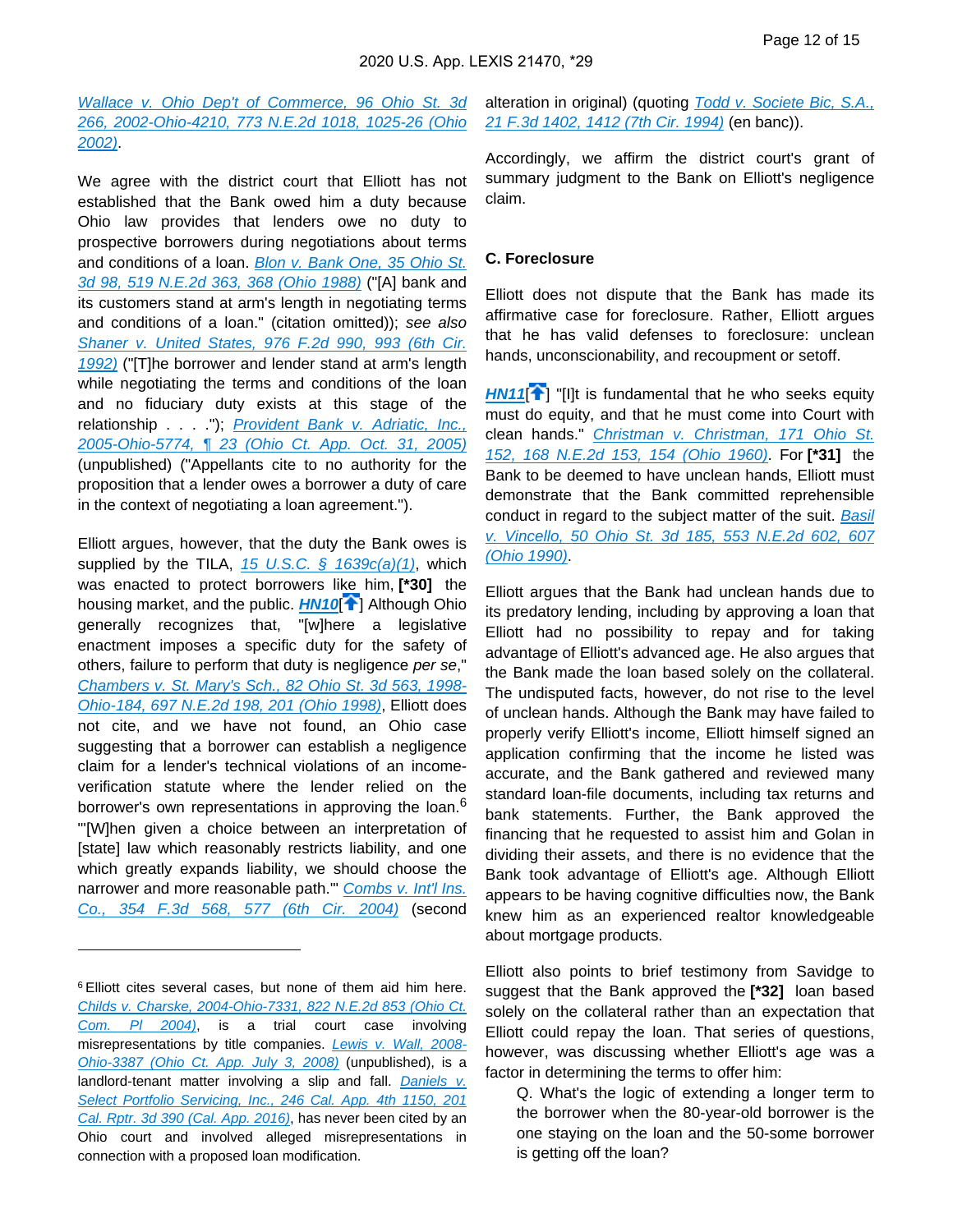A. I mean, I'm sure we presented the options of, you know, whether it's 25 or 20 or 15. Those would have been the portfolio choices, so ---

Q. But he's not going to live that long, is he?

MR. KOLMAN: Objection.

A. I would be discriminating against him if I based giving him a loan on his age and, you know, so, you know.

Q. So, in that situation, it's really a loan covered by collateral?

A. Correct. Age is irrelevant.

This brief testimony—where Savidge was explaining whether he considered Elliott's age in determining the terms to offer—does not support a finding that the Bank approved the loan so that it could take the property, as the remainder of Savidge's testimony detailed the efforts he made to determine that Elliott could repay the loan. Thus, although Elliott has cited no caselaw finding unclean **[\*33]** hands even under the facts that he alleges, his version of events is unsupported by the record.

As to unconscionability, in addition to repeating some of the same arguments as above, Elliott argues that he has established the defense of unconscionability due to the Bank's predatory lending, including "mortgage flipping," and taking advantage of an elderly borrower in exchange for a promise of referrals by Golan.

<span id="page-16-1"></span><span id="page-16-0"></span>**[HN12](https://advance.lexis.com/api/document?collection=cases&id=urn:contentItem:609M-VJ91-F8SS-62DG-00000-00&context=&link=clscc12)<sup>[\[](#page-6-2)4]</sup>** "Unconscionability is a legal question involving an absence of choice on the part of one of the parties to a contract and contract terms that are unreasonably favorable to the other party. . . . In many cases the meaningfulness of the choice is negated by a gross inequality of bargaining power." Swayne v. [Beebles Invs., Inc., 176 Ohio App. 3d 293, 2008-Ohio-](https://advance.lexis.com/api/document?collection=cases&id=urn:contentItem:4S9N-T100-TX4N-G19P-00000-00&context=)[1839, 891 N.E.2d 1216, 1222 \(Ohio Ct. App. 2008\)](https://advance.lexis.com/api/document?collection=cases&id=urn:contentItem:4S9N-T100-TX4N-G19P-00000-00&context=). Ohio law also considers mortgage flipping to be an unconscionable act. **[HN13](https://advance.lexis.com/api/document?collection=cases&id=urn:contentItem:609M-VJ91-F8SS-62DG-00000-00&context=&link=clscc13)<sup>[\[](#page-6-3)4]</sup>** "Flipping" a mortgage is defined as "making a mortgage loan that refinances an existing mortgage loan when the new loan does not have reasonable, tangible net benefit to the consumer considering all of the circumstances, including the terms of both the new and refinanced loans, the cost of the new loan, and the consumer's circumstances." Ohio Rev. Code Ann. § 1345.031(B)(12). Elliott argues that the Bank engaged in mortgage flipping when the 2013 Loan **[\*34]** was refinanced with the 2014 Loan, pointing out that the 2014 Loan had a higher interest rate. He also suggests that the Bank knew he could not repay the 2014 Loan and instead intended to take the property and gain favor with Golan, a potential source of

referrals. He claims that these actions are also unconscionable under Ohio Revised Code Annotated § 1345.031(B)(2), which makes unconscionable "[e]ngaging in a pattern or practice of providing consumer transactions to consumers based predominantly on the supplier's realization of the foreclosure or liquidation value of the consumer's collateral without regard to the consumer's ability to repay the loan in accordance with its terms."

Elliott relies on *[Swayne](https://advance.lexis.com/api/document?collection=cases&id=urn:contentItem:4S9N-T100-TX4N-G19P-00000-00&context=)* in arguing that he has a valid defense of unconscionability. [Swayne](https://advance.lexis.com/api/document?collection=cases&id=urn:contentItem:4S9N-T100-TX4N-G19P-00000-00&context=) involved a senior citizen who lived off of \$1206 per month. 891 N.E.2d at [1219](https://advance.lexis.com/api/document?collection=cases&id=urn:contentItem:4S9N-T100-TX4N-G19P-00000-00&context=). She owned her home free and clear of any liens or mortgages but needed money for repairs, so she approached a small company in hopes of borrowing funds because her credit score was too low to obtain financing from most lenders. [Id. at 1219-20](https://advance.lexis.com/api/document?collection=cases&id=urn:contentItem:4S9N-T100-TX4N-G19P-00000-00&context=). The court explained that Swayne had met her burden to establish unconscionability under the egregious facts of that case:

Here, Swayne was in her 70s when she engaged in **[\*35]** this transaction. She had not worked outside the home since 1972. Her husband, who had managed the couple's finances, had died two years before. Swayne soon found herself in need of money to pay bills and to repair the roof, kitchen, and bathroom of her home of 20 years. For help, she contacted a company that listed itself as A— Loan. Beebles does business under the name of A—Loan.

Swayne did not seek the help of a lawyer or even of a financially sophisticated friend. She stated that she relied upon the representations of a loan officer for Beebles and upon the representations of Timothy Farkas personally in deciding to go forward with the mortgage. On July 10, 2002, she executed a note and a mortgage. The mortgage is 12 pages of single-spaced type. In addition, there is a twopage Balloon Rider (Conditional Right to Refinance). The interest on the balloon note is listed at 24.990 percent, but the federal Truth—in— Lending Disclosure lists the annual percentage rate as 41.657 percent, with a final balloon payment of \$25,612.11 due on August 1, 2003. The interest rate alone clearly favors the lender.

Of the \$20,000 face amount of the note, Swayne received \$13,734.60. This demonstrates that **[\*36]**  approximately 31 percent of the loan's proceeds were allocated to closing costs and fees. As indicated earlier, Beebles received a \$1,000 loan origination fee, a \$1,000 loan discount fee, a \$75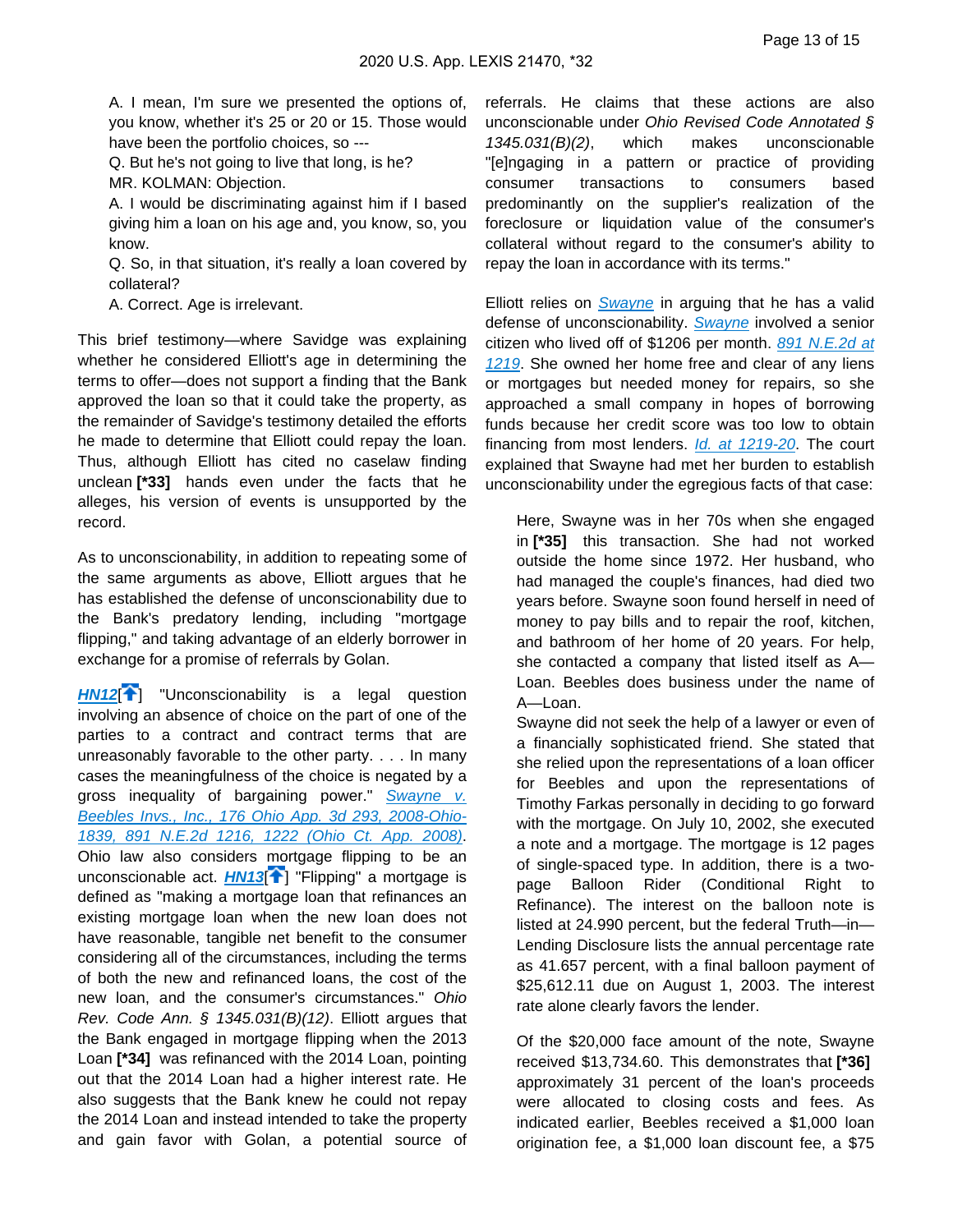processing fee, and a \$50 payment purportedly to reimburse the costs for a credit report. In addition to state and federal statutes that prohibit some of these provisions, these numbers, on their face, are one-sided in favor of Beebles.

Beebles knew that with a monthly income of \$1,206, Swayne would be unable to make the balloon payment when it became due. Thus, Beebles placed Swayne in a position in which Beebles knew or should have known that Swayne was certain to default. All of these factors demonstrate substantive unconscionability.

With respect to procedural unconscionability, the relative bargaining positions of the parties could not be more disparate. Beebles and Farkas were in the business of brokering mortgages. Beebles took advantage of Swayne's lack of financial sophistication by having Swayne execute two sets of loan documents with differing terms. Swayne was unfamiliar with financial matters, as she was a recent widow whose husband had managed the couple's finances. Swayne did not **[\*37]** consult a lawyer or even a financially sophisticated friend. Rather, she relied upon the representations of the loan officer, and then Farkas himself.

Farkas, on the other hand, knew the poor state of Swayne's finances, knew of her bad credit, knew of her lack of resources, knew that no lenders were willing to lend her money, and knew that Swayne could not possibly pay back the balloon note. He also testified that even with the loan, there was "no way" that Swayne had enough money to do the necessary repairs to her house. Despite all of that knowledge, appellants entered into a loan agreement with terms that Swayne could not possibly meet. On these undisputed facts, Farkas and Beebles took advantage of the parties' unequal bargaining positions to create a one-sided agreement in their favor.

#### [Id. at 1222-23](https://advance.lexis.com/api/document?collection=cases&id=urn:contentItem:4S9N-T100-TX4N-G19P-00000-00&context=).

The facts in *[Swayne](https://advance.lexis.com/api/document?collection=cases&id=urn:contentItem:4S9N-T100-TX4N-G19P-00000-00&context=)* do not resemble this case. Here, the 2014 Loan, although it had a slightly higher interest rate than the 2013 Loan, had a far lower interest rate than in [Swayne](https://advance.lexis.com/api/document?collection=cases&id=urn:contentItem:4S9N-T100-TX4N-G19P-00000-00&context=), and the terms of the loan actually lowered Elliott's monthly payments. See Deutsche Bank [Nat'l Tr. Co. v. Pevarski, 187 Ohio App. 3d 455, 2010-](https://advance.lexis.com/api/document?collection=cases&id=urn:contentItem:7XXV-8TN0-YB0T-5008-00000-00&context=) [Ohio-785, 932 N.E.2d 887, 896-98 \(Ohio Ct. App. 2010\)](https://advance.lexis.com/api/document?collection=cases&id=urn:contentItem:7XXV-8TN0-YB0T-5008-00000-00&context=) ("In the present case, an interest rate of 6.3 percent or 11.125 percent is also not, in and of itself, so extreme as to appear unconscionable."). **[\*38]** Further, the 2014

Loan was issued at Elliott's and Golan's request to facilitate their separation, not as a plot between Golan and the Bank to saddle Elliott with debt.<sup>7</sup> Elliott is an experienced real estate agent familiar with mortgage products who could have chosen not to voluntarily divide the properties in the way that he and Golan did. Further, unlike [Swayne](https://advance.lexis.com/api/document?collection=cases&id=urn:contentItem:4S9N-T100-TX4N-G19P-00000-00&context=), where the plaintiff had no possibility of ever making the balloon payment, Elliott would likely still be current with his mortgage payments had he continued to abide by the terms of the separation agreement.

Accordingly, there is no genuine dispute of material fact regarding Elliott's defenses of unclean hands and unconscionability.

Finally, regarding recoupment and setoff, [15 U.S.C. §](https://advance.lexis.com/api/document?collection=statutes-legislation&id=urn:contentItem:8S9D-W4W2-8T6X-71MH-00000-00&context=)   $1640(k)$  provides:

#### **(k) Defense to foreclosure**

#### **(1) In general**

Notwithstanding any other provision of law, when a creditor, assignee, or other holder of a residential mortgage loan or anyone acting on behalf of such creditor, assignee, or holder, initiates a judicial or nonjudicial foreclosure of the residential mortgage loan, or any other action to collect the debt in connection with such loan, a consumer may assert a violation by a creditor of paragraph  $(1)$  or  $(2)$  of [section 1639b\(c\)](https://advance.lexis.com/api/document?collection=statutes-legislation&id=urn:contentItem:8S9D-W4W2-8T6X-71M8-00000-00&context=) of this title, [\*39] or of section  $1639c(a)$  of this title, as a matter of defense by recoupment or set off without regard for the time limit on a private action for damages under [subsection \(e\)](https://advance.lexis.com/api/document?collection=statutes-legislation&id=urn:contentItem:8S9D-W4W2-8T6X-71MH-00000-00&context=).

#### **(2) Amount of recoupment or setoff**

#### **(A) In general**

<sup>&</sup>lt;sup>7</sup> Although Elliott repeatedly suggests that Golan was controlling his every move and that he applied for the 2014 Loan thinking that they would stay together, it is not clear why that would result in liability for the Bank where there is no evidence that the Bank was aware of Golan's alleged manipulation.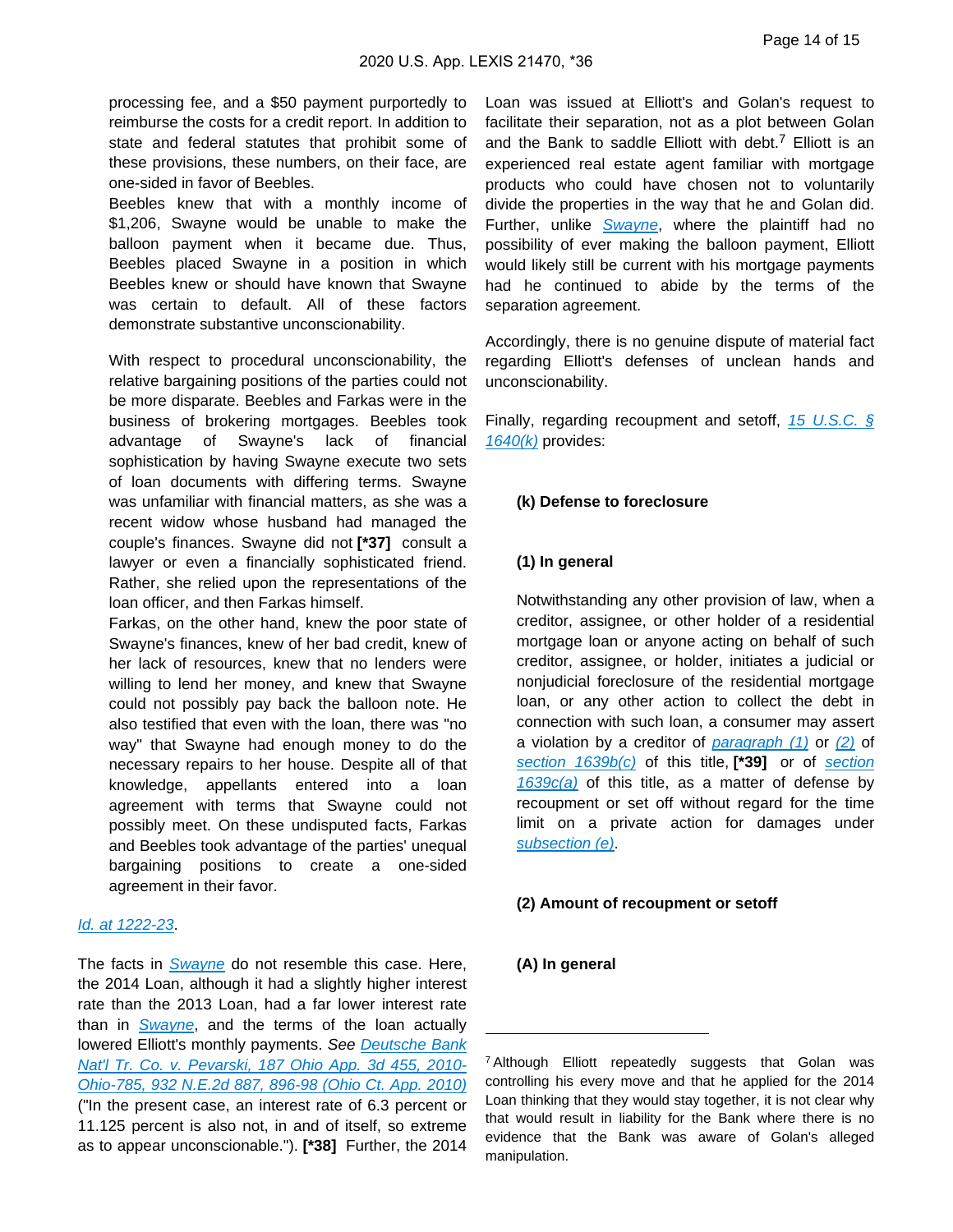The amount of recoupment or set-off under [paragraph \(1\)](https://advance.lexis.com/api/document?collection=statutes-legislation&id=urn:contentItem:8S9D-W4W2-8T6X-71MH-00000-00&context=) shall equal the amount to which the consumer would be entitled under [subsection \(a\)](https://advance.lexis.com/api/document?collection=statutes-legislation&id=urn:contentItem:8S9D-W4W2-8T6X-71MH-00000-00&context=) for damages for a valid claim brought in an original action against the creditor, plus the costs to the consumer of the action, including a reasonable attorney's fee.

<span id="page-18-0"></span>**[HN14](https://advance.lexis.com/api/document?collection=cases&id=urn:contentItem:609M-VJ91-F8SS-62DG-00000-00&context=&link=clscc14)<sup>[\[](#page-6-4)2]</sup>** Recoupment or setoff is "a matter of defense" to foreclosure, and recovery is limited to "the amount to which the consumer would be entitled under  $\sqrt{2}$  1640(a) for damages for a valid claim brought in an original action against the creditor."  $15 \text{ U.S.C.}$  §  $1640 \text{ (k)}(1)$  &  $(2)$ (emphasis added). Here, though, Elliott brought an original action for violations of the TILA against the Bank. He is already entitled to seek damages under  $\sqrt{s}$ [1640\(a\)](https://advance.lexis.com/api/document?collection=statutes-legislation&id=urn:contentItem:8S9D-W4W2-8T6X-71MH-00000-00&context=). By  $\frac{6}{5}$  1640(k)'s own terms, he cannot obtain double damages for TILA violations through recoupment or setoff; however, he can offset his recovery against the foreclosure amount. As discussed above, the district court should determine in the first instance the amount to which Elliott is entitled under  $\frac{6}{9}$  1640(a) directly.

#### **IV**.

For the reasons set out above, **[\*40]** we affirm the district court's grant of summary judgment as to the negligence claim, reverse the grant of summary judgment to the Bank on the TILA claim, reverse the denial of summary judgment to Elliott on the TILA claim, and remand for further proceedings consistent with this opinion.

**End of Document**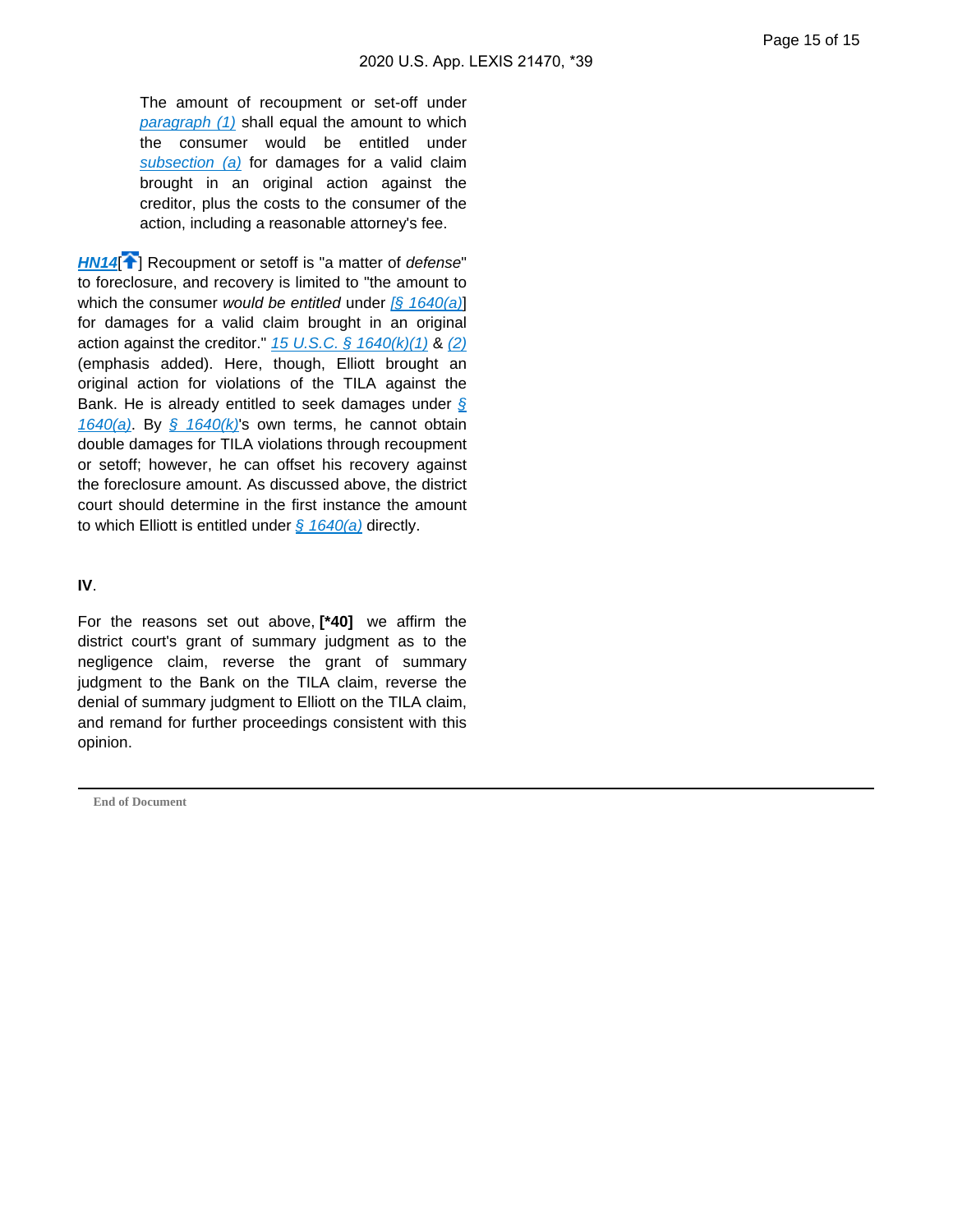#### **NOTICE**

<span id="page-19-0"></span>This slip opinion is subject to formal revision before it is published in an advance sheet of the Ohio Official Reports. Readers are requested to promptly notify the Reporter of Decisions, Supreme Court of Ohio, 65 South Front Street, Columbus, Ohio 43215, of any typographical or other formal errors in the opinion, in order that corrections may be made before the opinion is published.

#### **SLIP OPINION NO. 2020-OHIO-3702**

# **MCADAMS, APPELLEE,** *v***. MERCEDES-BENZ USA, L.L.C., APPELLANT, ET AL. [Until this opinion appears in the Ohio Official Reports advance sheets, it may be cited as** *McAdams v. Mercedes-Benz, USA, L.L.C.***, Slip Opinion No. 2020-Ohio-3702.]**

*Res judicata—Class-action settlement—Opt-out provision—Federal court's determination of the class bound all nonexcluded class members to settlement agreement—State court erred in conducting an analysis of the class—When a party was not excluded from a class-action suit by a federal court that determined the class, the question whether the party opted out of the class is res judicata.*

(No. 2018-1667—Submitted January 8, 2020—Decided July 16, 2020.) APPEAL from the Court of Appeals for Franklin County, No. 17AP-120, 2018-Ohio-4078.

 $\frac{1}{2}$  ,  $\frac{1}{2}$  ,  $\frac{1}{2}$  ,  $\frac{1}{2}$  ,  $\frac{1}{2}$  ,  $\frac{1}{2}$  ,  $\frac{1}{2}$  ,  $\frac{1}{2}$  ,  $\frac{1}{2}$  ,  $\frac{1}{2}$ 

**FISCHER, J.**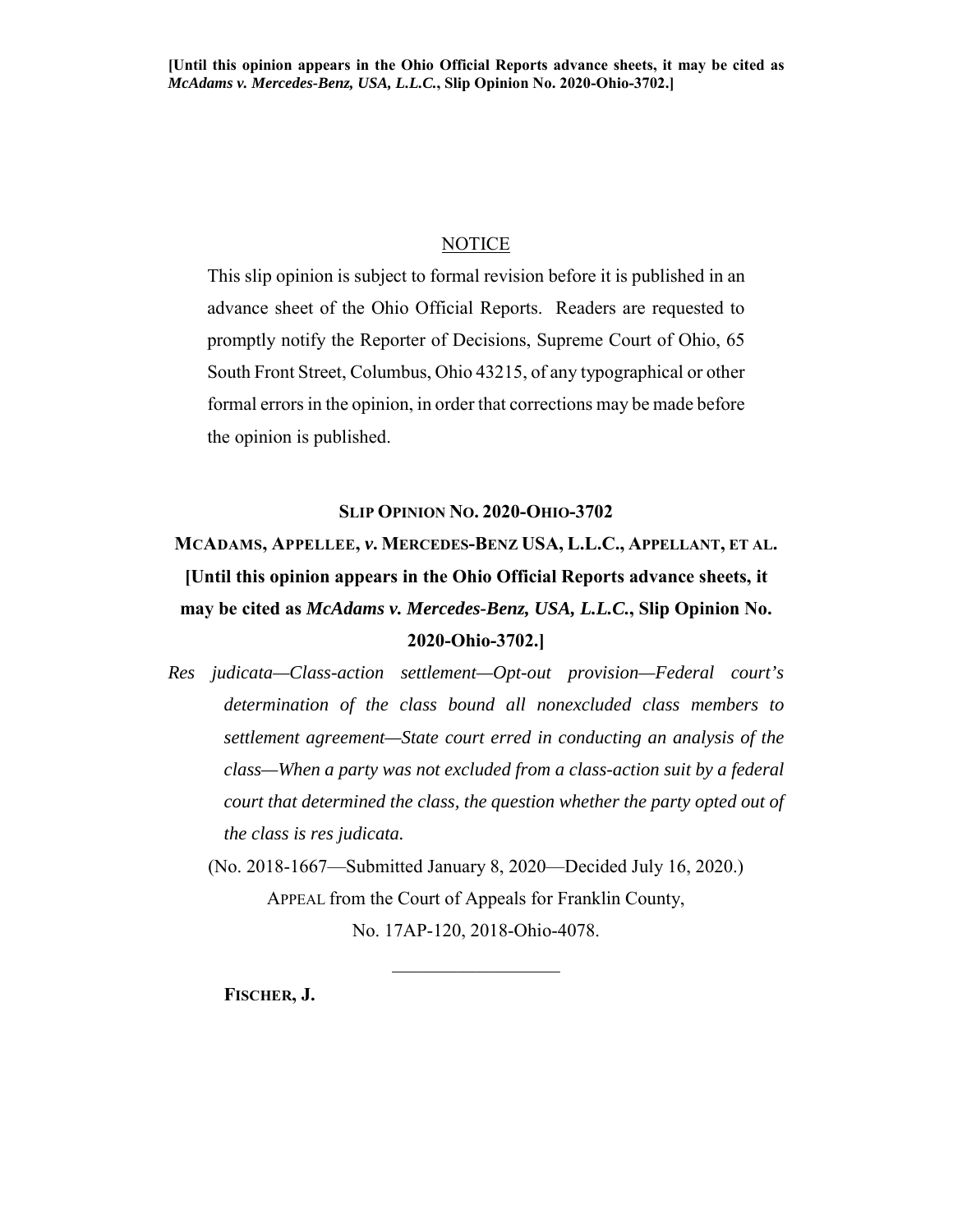**{¶ 1}** We accepted the discretionary appeal of appellant, Mercedes-Benz USA, L.L.C. ("MB USA"), to address whether appellee Pattiann McAdams's lawsuit against MB USA and others was barred by a class-action settlement that was approved in *Seifi v. Mercedes-Benz USA, L.L.C.*, N.D.Cal. No. 12-CV-05493 (TEH), 2015 U.S. Dist. LEXIS 109015 (Aug. 18, 2015). The issue before us is whether McAdams had opted out of the *Seifi* class action and thus could pursue her individual claim against MB USA. The Tenth District Court of Appeals held that McAdams had opted out of the *Seifi* class action.

**{¶ 2}** Because the federal court in *Seifi* determined the composition of the class, specifically excluded from the action only those class members who had followed a specific opt-out procedure, and did not exclude McAdams, we conclude that McAdams's status as a member of the *Seifi* class was determined in that case and thus that her claim here is barred by res judicata. We reverse the judgment of the Tenth District Court of Appeals on the opt-out issue, and we reinstate the trial court's judgment granting MB USA summary judgment on McAdams's balanceshaft-gear claim.

#### **I. BACKGROUND**

#### **A. McAdams's 2006 Mercedes ML350 SUV**

**{¶ 3}** McAdams purchased a certified preowned 2006 Mercedes ML350 SUV with a M272 engine, No. 27296730275576, from Mercedes-Benz of New Rochelle, a dealership in New York, in 2008. McAdams claimed that in 2014, she experienced mechanical problems related to the vehicle's balance-shaft gear and transmission conductor plate.

**{¶ 4}** Mercedes-Benz of Easton ("MB Easton") determined that the balance-shaft gear in the vehicle needed to be replaced; the repair would cost several thousand dollars. Crown Eurocars, another Mercedes-Benz dealership, completed the repair. Crown Eurocars later determined that the vehicle's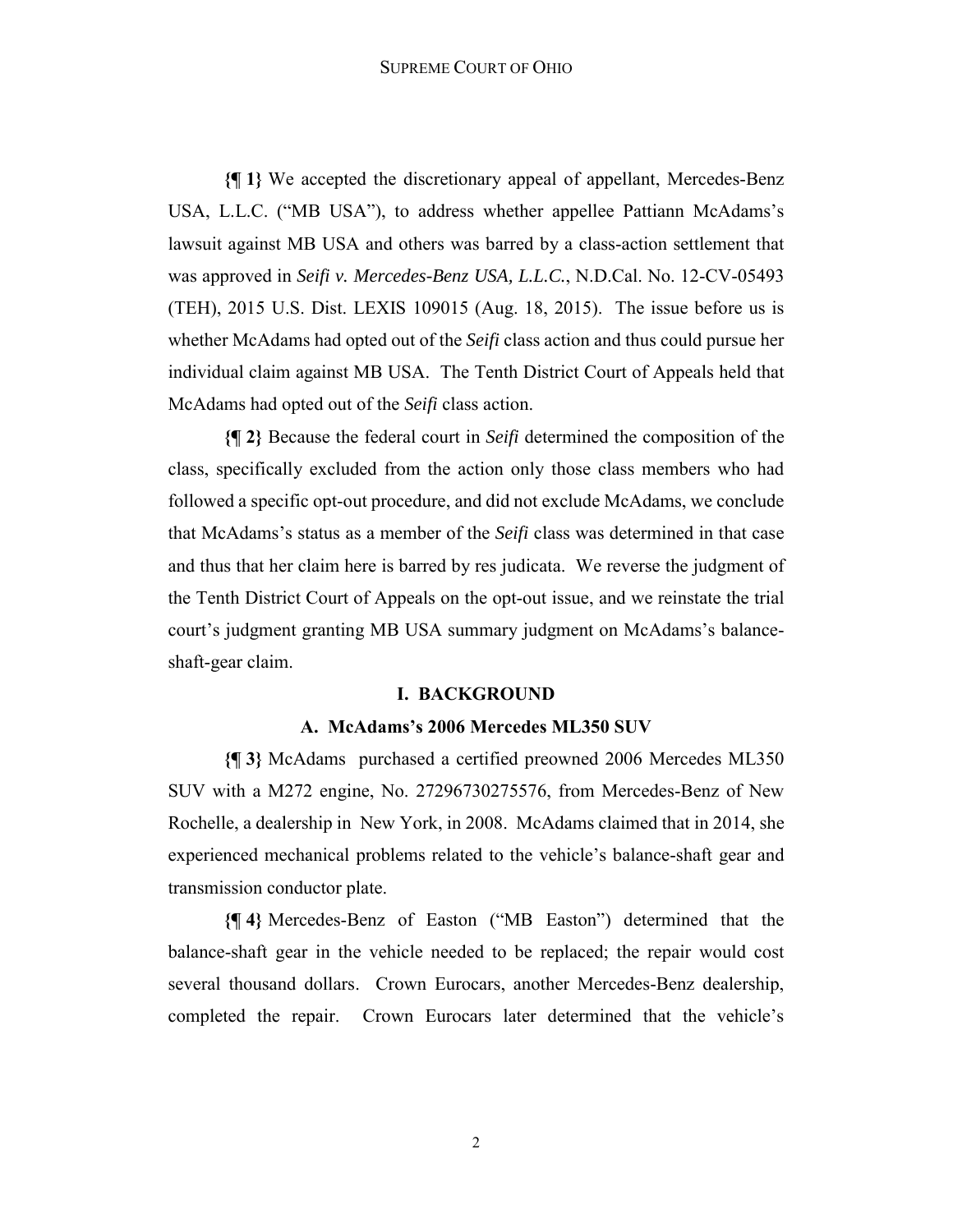transmission conductor plate needed to be replaced. All the repairs were eventually made.

#### **B. Lawsuits against MB USA**

#### *1. Class action in federal court*

**{¶ 5}** In 2012, a federal class-action lawsuit was filed against MB USA on behalf of a proposed class of Mercedes-Benz owners and lessees whose vehicles were equipped with certain M272 engines. *See Seifi*, 2013 U.S. Dist. LEXIS 47796, at \*1 (Apr. 2, 2013). The plaintiffs alleged in that complaint that defective balanceshaft gears in their 2006 Mercedes ML350 vehicles caused engine malfunctions resulting in repairs that cost several thousand dollars. *See id*.

**{¶ 6}** On April 8, 2015, the federal court issued a notice of pendency and proposed settlement of the class action and conditionally certified the class on a nationwide basis. *Seifi*, 2015 U.S. Dist. LEXIS 46107, at \*3-4 (Apr. 8, 2015) The class was defined as "[a]ll current and former owners and lessees of Mercedes-Benz branded automobiles equipped with M272 and M273 engines bearing serial numbers up to 2729..30 468993 or 2729..30 088611, found in the Subject 2005- 2007 Model Year Vehicles" who had purchased or leased their vehicles within the United States. *Id.* 

**{¶ 7}** Class members to be excluded from the class action were those "who validly and timely excluded themselves." *Id.* The order provided that a class member who wished to be excluded from the class action was required to submit a written request for exclusion to KCC Class Action Services, L.L.C. *Id.* at \*7-8. Further, the court stated that "[a]nyone who [fell] within the Settlement Class definition and [did] not submit a Request for Exclusion in complete accordance with the deadlines and other specifications \* \* \* shall remain a Settlement Class Member and shall be bound by all proceedings, orders, and judgments \*\*\* pertaining to the Settlement Class." *Id.* at \*8.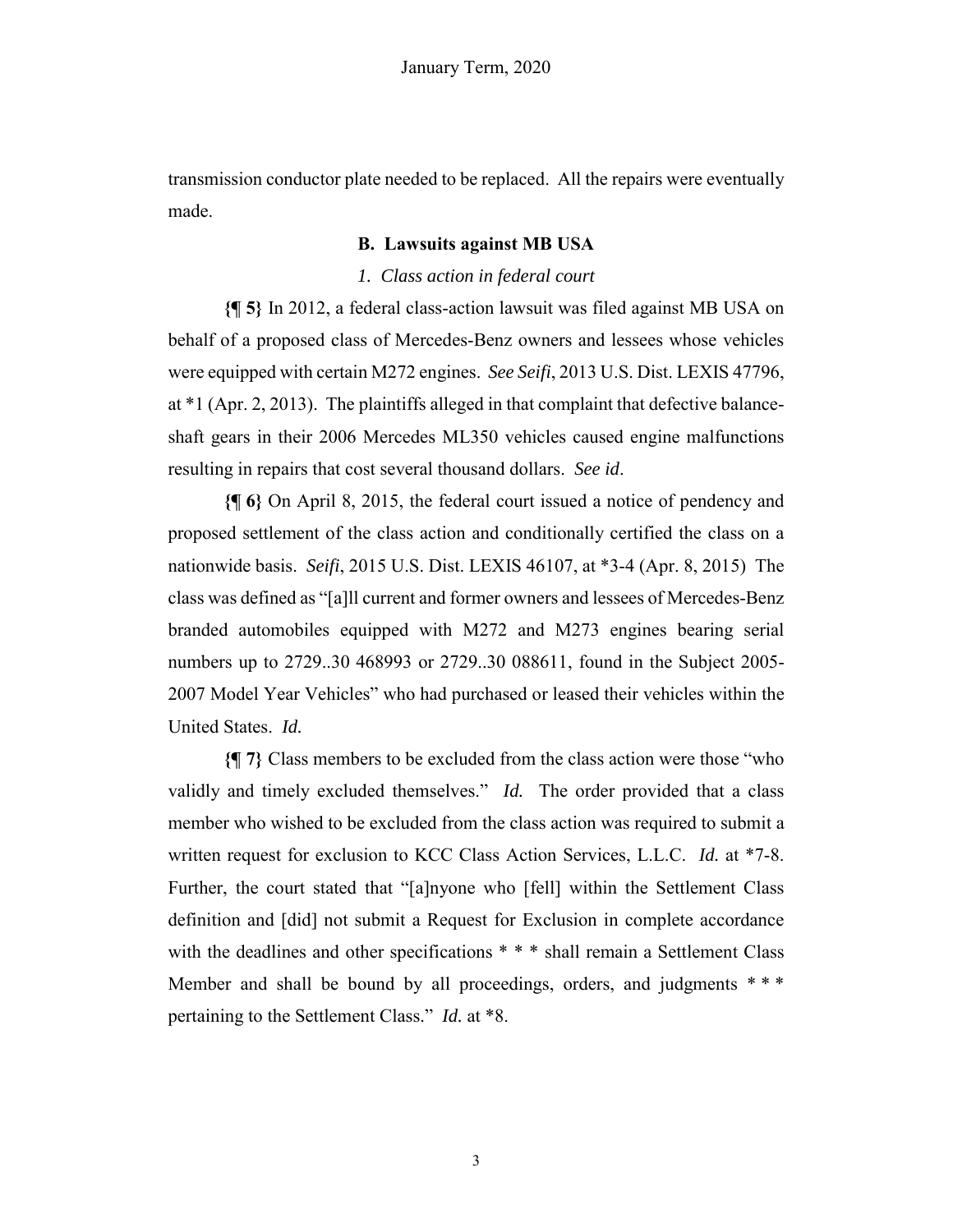**{¶ 8}** On August 18, 2015, the federal court approved the settlement agreement between MB USA and the class-action members. *Seifi,* 2015 U.S. Dist. LEXIS 109015, \*1 (Aug. 18, 2015). The court concluded that all class members had been given a fair opportunity to participate and to exclude themselves from the settlement. *Id.* at \*3. Thus, the federal court ordered that "every Settlement Class" Member, except for those excluded from the Settlement Class \* \* \*, shall be bound by the Settlement Agreement and be deemed to release and forever discharge all released Claims and as outlined in \* \* \* the Settlement Agreement." *Seifi,* 2015 WL 12964340, at \*5 (Aug. 18, 2015). The Settlement Agreement provided that the class members released and forever discharged MB USA and its affiliated dealerships "from each and every claim of liability, on any legal or equitable ground whatsoever, including relief under federal law or the laws of any state, regarding or related to the repair or replacement of balance shaft sprockets or idle gears in the Subject Vehicles."

**{¶ 9}** The court ordered that all class members who did not timely exclude themselves from the action were "barred, enjoined, and restrained from commencing, prosecuting, or asserting any Released Claim against MBUSA or any *other* Released Party." *Id.* The court entered judgment and dismissed the entire class action with prejudice. *Id.*

#### *2. McAdams's lawsuit in the Franklin County Court of Common Pleas*

**{¶ 10}** While the *Seifi* class action was pending, on February 23, 2015, McAdams filed a complaint in the Franklin County Court of Common Pleas against MB USA, MB Easton, and Mercedes-Benz of New Rochelle, alleging several claims relating to her issues with the balance-shaft gear and the transmission conductor plate.

**{¶ 11}** MB USA and MB Easton each filed an answer to McAdams's complaint on April 27, 2015, after the proposed settlement was filed in *Seifi* but prior to final approval of the settlement by the federal district court. MB USA and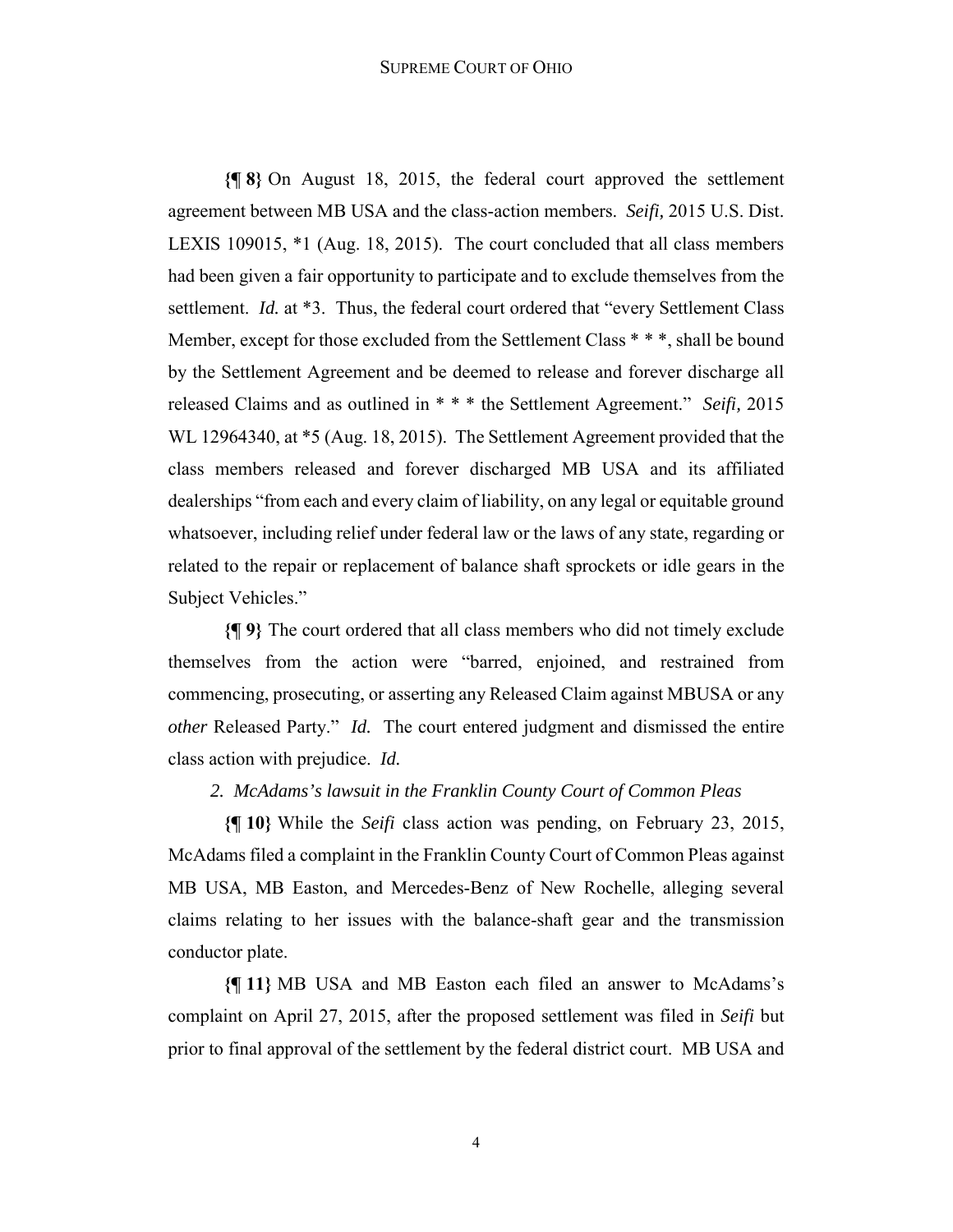MB Easton each asserted as an affirmative defense that McAdams's "claims [were] barred, in whole or in part, by the doctrines of waiver and estoppel."

**{¶ 12}** On August 22, 2016, a year after the judgment in the *Seifi* class action was issued, defense counsel representing both MB USA and MB Easton deposed McAdams. In the deposition, McAdams testified that she was aware of the *Seifi* class action and that she had spoken with counsel for the class. She knew that the *Seifi* action dealt with the balance-shaft-gear issue that she had experienced and admitted that class counsel had invited her to join the class. McAdams also knew that the *Seifi* class action had settled. She explained that joining the class action was not in her best interest due to the additional issue she had with her transmission conductor plate. Defense counsel did not question whether McAdams had opted out of the *Seifi* class-action settlement by following the procedures mandated by the federal court.

**{¶ 13}** On October 31, 2016, MB USA and MB Easton jointly moved for summary judgment. They alleged that McAdams's claims about the mechanical problems with the balance-shaft gear were foreclosed by the *Seifi* class action. Because McAdams was a class member and she had not opted out of the class under the approved procedure, they argued that McAdams was bound by the *Seifi* classaction settlement and order of the court declaring that each settlement-class member had released MB USA and affiliated dealerships from liability related to the balance-shaft-gear issue.

**{¶ 14}** McAdams argued that MB USA and MB Easton had waived the res judicata defense and that res judicata was inapplicable because she had effectively opted out of the *Seifi* class-action settlement by filing and maintaining her lawsuit against MB USA and MB Easton.

**{¶ 15}** The trial court, on February 16, 2017, ruled against McAdams and in favor of MB USA and the other defendants. The trial court determined that MB USA and MB Easton had preserved the res judicata defense by raising estoppel as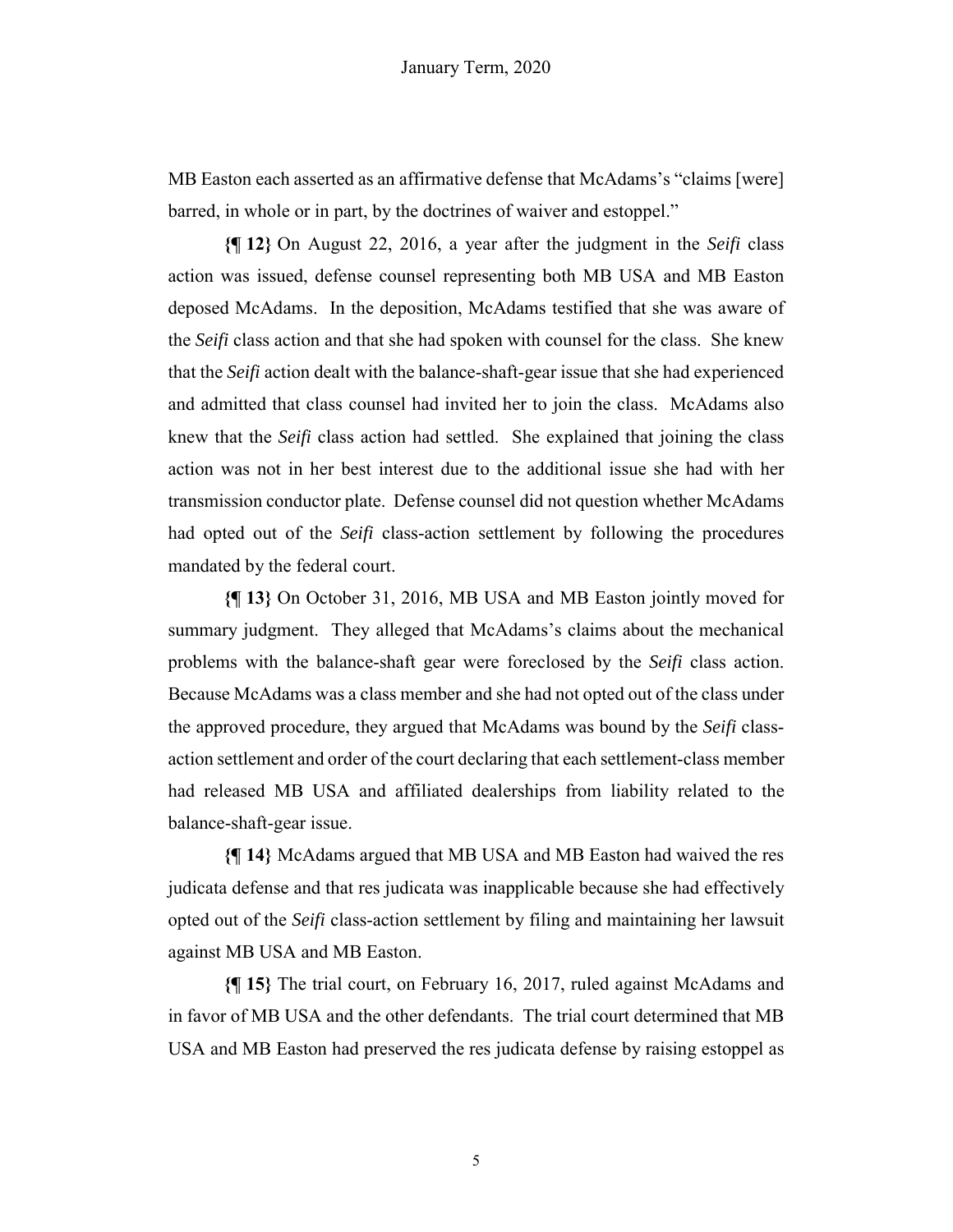an affirmative defense in their answers. The trial court found that McAdams was bound by the *Seifi* class-action settlement and therefore that her balance-shaft-gear claim was barred by res judicata because she had not formally opted out of the class action. The trial court granted summary judgment to MB USA and MB Easton and dismissed McAdams's complaint with prejudice. The trial court also dismissed the complaint as to Mercedes-Benz of New Rochelle due to the lack of evidence presented by McAdams.

#### *3. McAdams's appeal to the Tenth District Court of Appeals*

**{¶ 16}** McAdams appealed to the Tenth District Court of Appeals. She argued that MB USA and MB Easton had waived the affirmative defense of res judicata and that she had effectively opted out of the class-action lawsuit.

**{¶ 17}** The Tenth District Court of Appeals reversed the trial court's decision granting MB USA and MB Easton summary judgment on McAdams's balance-shaft-gear claims. The appellate court agreed that MB USA and MB Easton had preserved the res judicata affirmative defense. However, the court determined that this did not matter because McAdams had effectively opted out of the *Seifi* class-action settlement.

**{¶ 18}** The appellate court, relying on *Frost v. Household Realty Corp.*, 61 F.Supp.3d 740 (S.D.Ohio 2004), and *McCubbrey v. Boise Cascade Home & Land Corp*., 71 F.R.D. 62 (N.D.Cal. 1976), noted that " ' "any reasonable expression of a request for exclusion should serve to relieve a class member from a class suit."" 2018-Ohio-4078, 112 N.E.3d 935, ¶ 19, quoting *Frost* at 747, quoting *McCubbrey*  at 70. The appellate court determined that even though McAdams had not opted out of the class action through the procedure required by the federal court, her actions were a reasonable expression of her request for exclusion: (1) she had communicated with the class-action counsel that she did not want to be included in the class action, (2) she had sued MB USA and MB Easton prior to the deadline to submit an opt-out notice, (3) she had pursued her case while the *Seifi* class action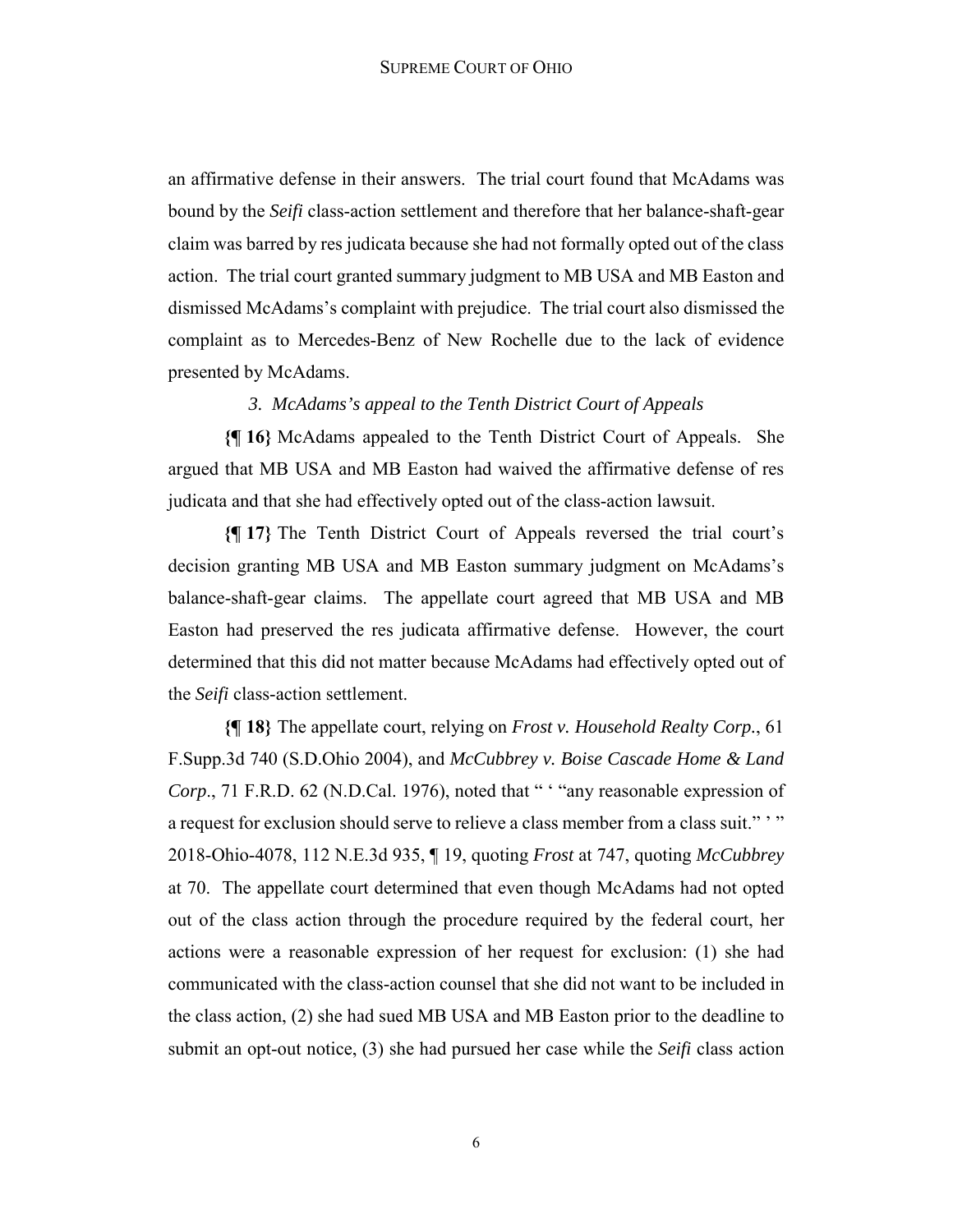was ongoing and after it had settled, and (4) she had included in her lawsuit the information that was required to formally opt out of the settlement agreement—her name, address, and telephone number, the VIN number of her car, the dates she owned the car, and a recitation of the issues she had experienced with the vehicle. Because it concluded that McAdams had opted out of the class action, the Tenth District reversed the trial court's judgment granting MB USA and MB Easton summary judgment on McAdams's balance-shaft-gear claims. The court remanded the cause for further proceedings.

*4. MB USA's appeal to the Ohio Supreme Court*  **{¶ 19}** MB USA appealed to this court and asserts two propositions of law:

(1) An Ohio state court may not usurp a federal court's authority by re-adjudicating the federal court's already finalized class action opt-out decision.

(2) Ohio should adopt the majority approach requiring compliance with court-mandated opt-out procedures and should reject the Tenth District's approach treating maintenance of a preexisting lawsuit as an "informal opt-out."

Neither MB Easton nor McAdams appealed to this court. We accepted jurisdiction over both of MB USA's propositions of law. 154 Ohio St.3d 1499, 2019-Ohio-345, 116 N.E.3d 154.

#### **II. ANALYSIS**

**{¶ 20}** The crux of this case is whether the final judgment in *Seifi*—in which the federal court approved a settlement that defined a class, excluded only those members of the class who opted out through the procedure set forth by the court, and released MB USA and others from the remaining class members' balance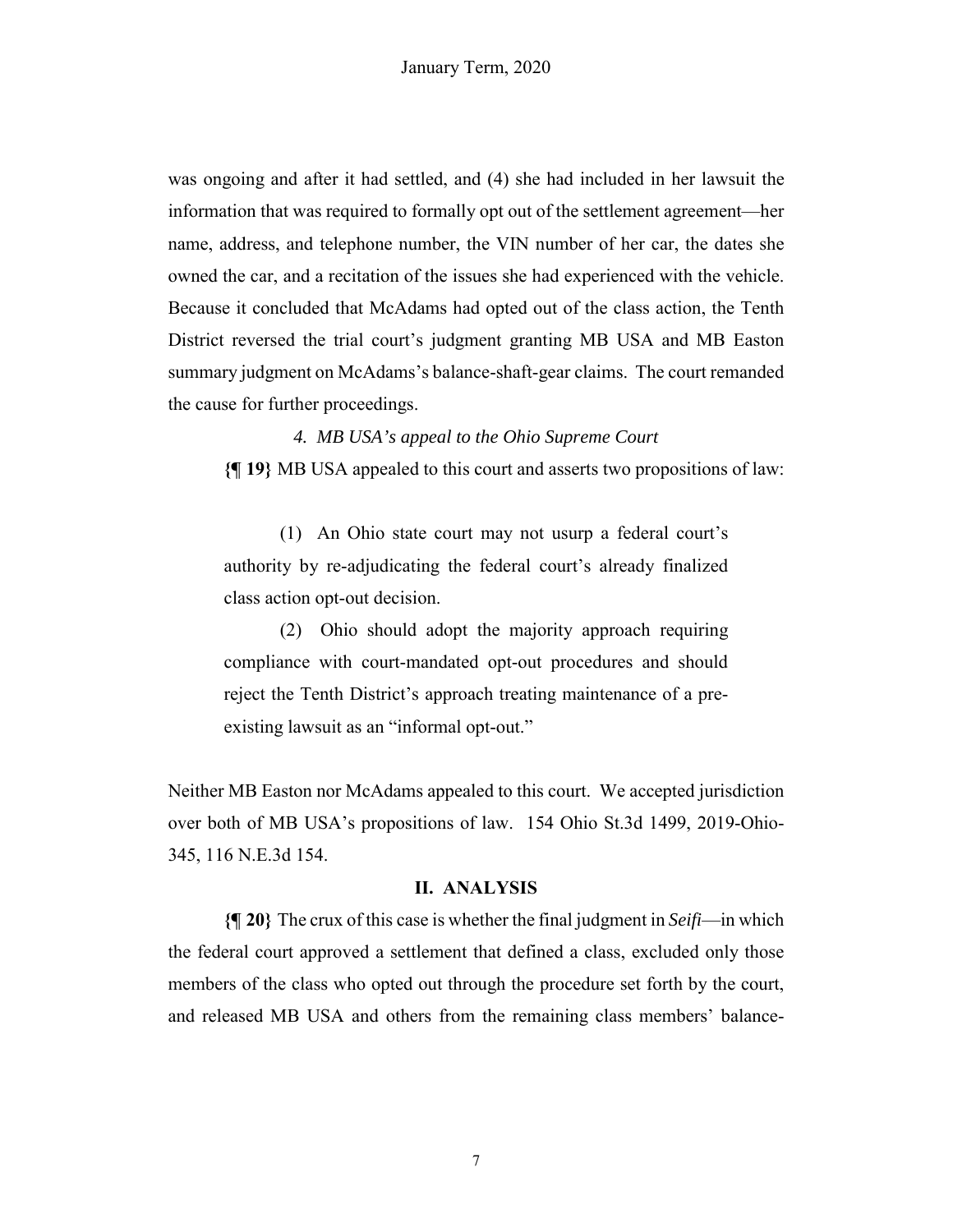shaft-gear claims—precludes McAdams's balance-shaft-gear claims against MB USA. We conclude that it does.

### **A. Res judicata**

**{¶ 21}** Res judicata involves both claim preclusion and issue preclusion. *Brooks v. Kelly*, 144 Ohio St.3d 322, 2015-Ohio-2805, 43 N.E.3d 385, ¶ 7. A final judgment rendered on the merits by a court of competent jurisdiction serves as a complete bar to any subsequent action on the same issue between the same parties or those in privity with them. *Id.* 

**{¶ 22}** A judicially approved settlement agreement that includes a dismissal of the action with prejudice is considered a final adjudication on the merits, and res judicata will apply to bar any further action on the same issue. *See*, *e.g.*, *Langton v. Hogan,* 71 F.3d 930, 935 (1st Cir.1995); *Toscano v. Connecticut Gen. Life Ins. Co*., 288 Fed.Appx. 36, 38 (3d Cir.2008); *Richardson v. Wells Fargo Bank, N.A.*, 839 F.3d 442, 449 (5th Cir.2016); *Rein v. Providian Financial Corp.*, 270 F.3d 895, 903 (9th Cir.2001); *see also In re Gilbraith*, 32 Ohio St.3d 127, 129, 512 N.E.2d 956 (1987) ("consent judgment operates as *res judicata* with the same force given to a judgment entered on the merits in a fully adversarial proceeding").

**{¶ 23}** Res judicata also applies to class-action lawsuits. A class member, even an absent class member, is bound by the judgment of the class action, and res judicata bars further litigation by those class members regarding that same cause of action. *In re Kroger Co. Shareholders Litigation*, 70 Ohio App.3d 52, 59, 590 N.E.2d 391 (1st Dist.1990) (a class action represents an exception to the rule that only parties may be bound by a judgment, and when the class action conforms to the requirements of due process, res judicata bars further litigation by class members on the cause of action); *Cooper v. Fed. Res. Bank of Richmond*, 467 U.S. 867, 874, 104 S.Ct. 2794, 81 L.Ed.2d 718 (1984) (a judgment in a properly entertained class action is binding on class members in any subsequent litigation); *Juris v. Inamed Corp*., 685 F.3d 1294, 1335 (11th Cir.2012) (an absent class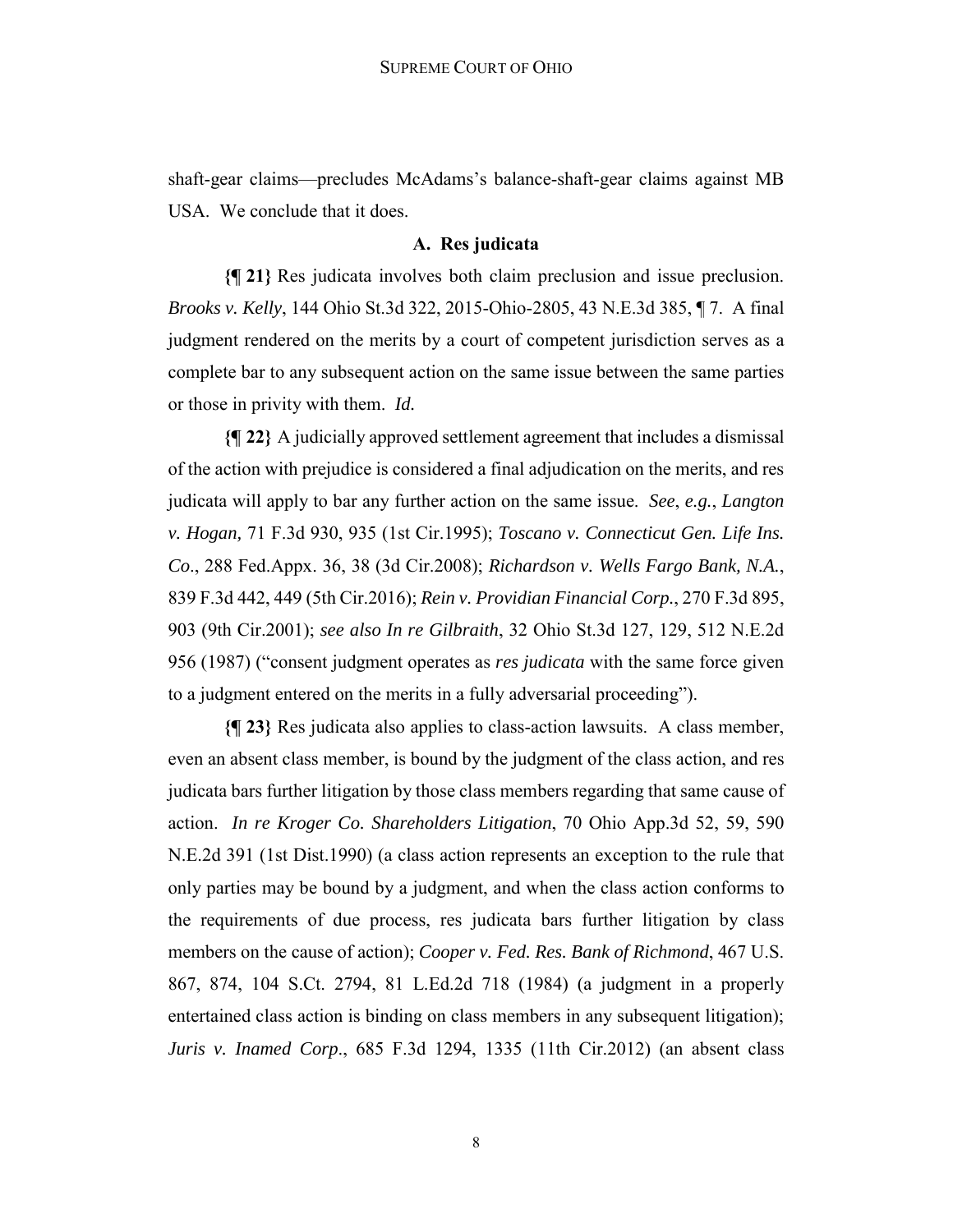member cannot escape the res judicata effect of a prior judgment by arguing that there was an error in certifying the class). This court has recognized that absent class members, though passive parties, may intervene in order to protect their individual interests in the action lest they be bound by the class-action judgment. *See Hamilton v. Ohio Sav. Bank*, 82 Ohio St.3d 67, 694 N.E.2d 442 (1998).

#### **B. The opt-out issue is precluded by res judicata**

**{¶ 24}** The federal court in *Seifi* determined various issues as to composition of the class and resolved the action. That court defined the class, and the class definition included McAdams: a current owner of a 2005-2007 Mercedes-Benz with an M272 engine that bears an engine serial number within the specified range. *Seifi*, 2015 WL 12964340, at \*4. The court also expressly identified the people who had successfully opted out of the class action, naming them in Exhibit A and Exhibit B in the order granting approval of the settlement. *Id*. at \*5. The court then determined that those class members who were not excluded "shall be bound" by the settlement agreement and "be deemed to release and forever discharge" all claims outlined in the agreement. *Id.* The court "barred, enjoined, and restrained" those class members "from commencing, prosecuting, or asserting" against MB USA or a related party any claim outlined in the settlement agreement. *Id.* Because the federal court in *Seifi* determined the issues related to class composition, any challenge to the composition of the class by a class member is precluded by res judicata. *See Grava v. Parkman Twp*., 73 Ohio St.3d 379, 653 N.E.2d 226 (1995), syllabus.

**{¶ 25}** The federal court determined which class members were bound by the settlement agreement—it excluded only those class members who had opted out of the class action by following the mandated opt-out procedure and McAdams was not one of those people. The federal court's judgment bound all nonexcluded class members to the settlement agreement and barred them from bringing the claim outlined in the settlement agreement against MB USA and other related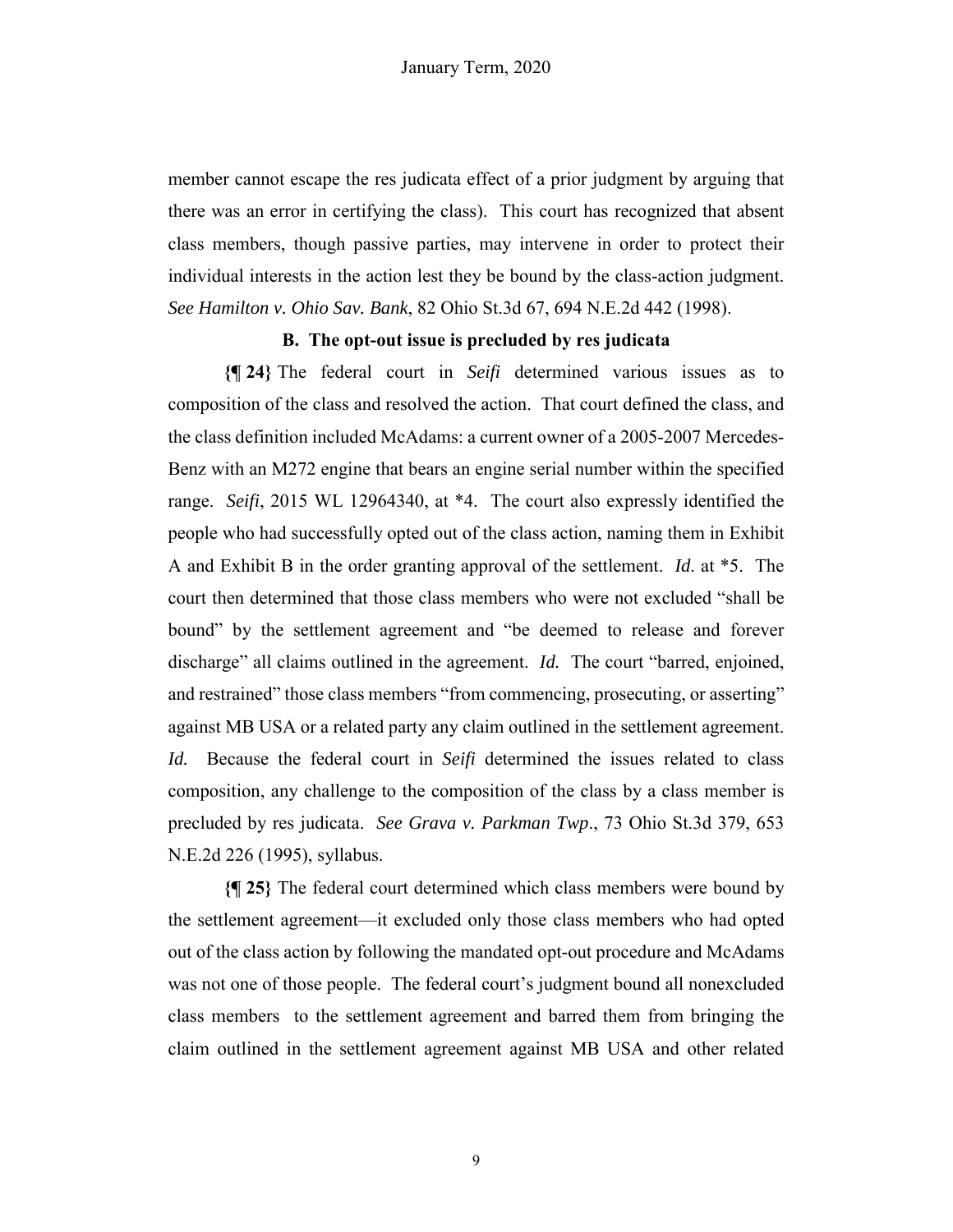#### SUPREME COURT OF OHIO

parties. Therefore, while McAdams's action was pending in the trial court, the federal court determined the issue of whether McAdams was a class member, and it was error for the Tenth District to conduct an analysis related to this issue. The parties do not dispute and the record affirmatively shows that McAdams falls within the *Seifi* class definition. Because McAdams was not excluded from the class action by the federal court that certified the class, the issue whether she opted out is res judicata. And because the issue whether McAdams opted out of the class action is barred by res judicata, we need not address in this case the issue whether this court should adopt a strict or liberal view when determining whether a class member adequately opted out of a class action. What is clear in this case is that a court cannot deem a class member, who was not found by the court maintaining the class action to have opted out, and who has not demonstrated a due-process violation by being included in the class action, as having adequately opted out of the class action. To do so is to ignore the order of a court of competent jurisdiction. And such a determination would serve to "trespass against the principles at the very core of the full faith and credit doctrine" and demean the class-action process, *Fine v. Am. Online, Inc*., 139 Ohio App.3d 133, 142, 743 N.E.2d 416 (9th Dist.2000); *see also Durfee v. Duke*, 375 U.S. 106, 109, 84 S.Ct. 242, 11 L.Ed.2d 186 (1963) (full faith and credit requires every state to give a judgment at least the res judicata effect that would be accorded in the state that rendered the judgment). For this court to wade into discussing a strict or liberal view of opt-out determinations is unnecessary in this case, as the issue was clearly barred by res judicata.

**{¶ 26}** We conclude that the Tenth District Court of Appeals erred in analyzing whether McAdams opted out of the class action because that issue had already been determined by the federal court in *Seifi*.

#### **III. CONCLUSION**

**{¶ 27}** McAdams's claim that she had not opted out of the class action is barred by res judicata, because the federal court had determined who had opted out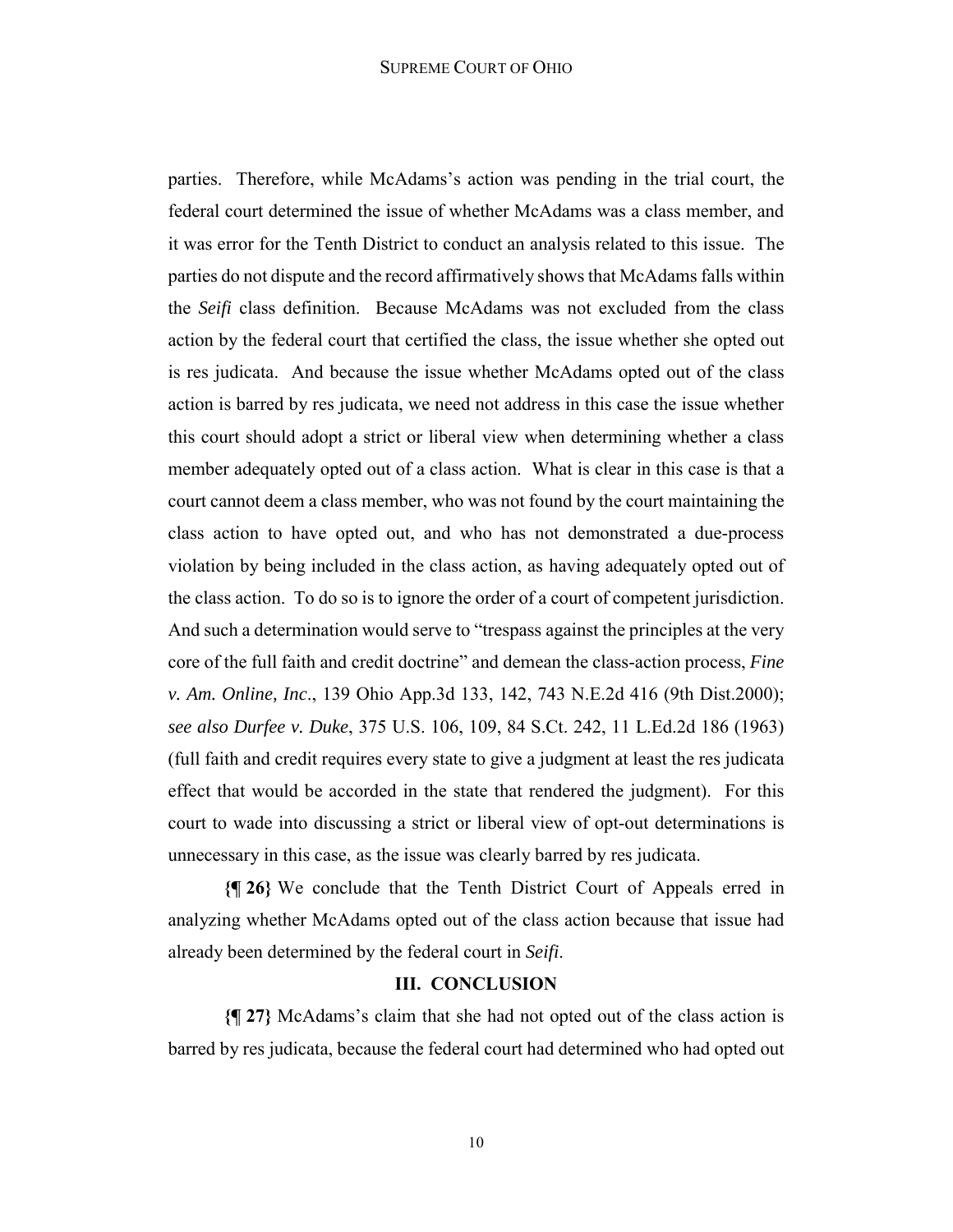in its entry adopting the *Seifi* class-action settlement. Therefore, we reverse the decision of the Tenth District Court of Appeals on McAdams's claim that she did not opt out and reinstate the trial court's judgment granting MB USA summary judgment on McAdams's balance-shaft-gear claim.

**{¶ 28}** We acknowledge the Tenth District's error also affects the judgment against MB Easton, which did not appeal from the Tenth District's judgment. Generally, a reversal as to an appealing party will not justify reversal as to a nonappealing party unless the respective rights of the appealing party and nonappealing party are so interwoven or dependent on each other as to require a reversal of the whole judgment. *Wigton v. Lavender*, 9 Ohio St.3d 40, 457 N.E.2d 1172 (1984), syllabus. Thus, because MB Easton did not appeal, we leave the Tenth District's judgment as to that party undisturbed.

Judgment reversed.

O'CONNOR, C.J., and KENNEDY, SHEEHAN, DEWINE, and STEWART, JJ., concur.

DONNELLY, J., concurs in judgment only.

MICHELLE J. SHEEHAN, J., of the Eighth District Court of Appeals, sitting for FRENCH, J.

Luper, Neidenthal & Logan, Gregory H. Melick, and Matthew T. Anderson, for appellee.

Benesch, Friedlander, Coplan & Aronoff, L.L.P., Jennifer M. Turk, Michael J. Meyer, and Gregory T. Frohman; and Squire Patton Boggs, L.L.P., Troy M. Yoshino, and David M. Rice, for appellant.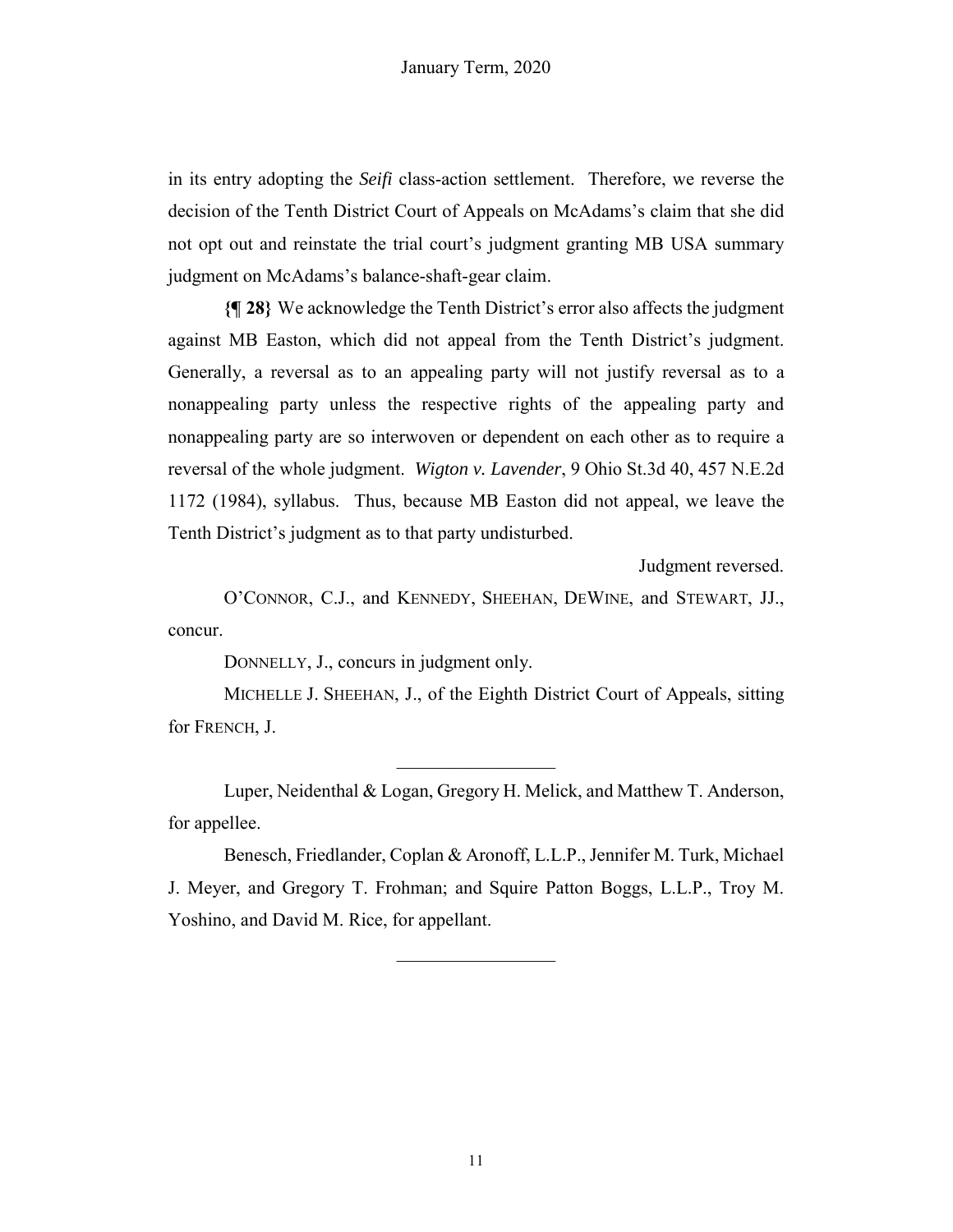## **IN THE COURT OF APPEALS OF OHIO SECOND APPELLATE DISTRICT MIAMI COUNTY**

<span id="page-30-0"></span>

| JAMES L. HILLIER, INDIVIDUALLY<br>AND AS EXECUTOR OF LESLIE R. |                                                       |
|----------------------------------------------------------------|-------------------------------------------------------|
| <b>HILLIER'S ESTATE</b>                                        | Appellate Case No. 2019-CA-21                         |
| <b>Plaintiff-Appellant</b>                                     | Trial Court Case No. 87766-B                          |
| V.                                                             | (Appeal from Common Pleas Court-<br>Probate Division) |
| FIFTH THIRD BANK, et al.                                       |                                                       |
| Defendants-Appellees                                           |                                                       |

# O P I N I O N

. . . . . . . . . . .

Rendered on the 10th day of July, 2020.

. . . . . . . . . . .

T. ANDREW VOLLMAR, Atty. Reg. No. 0064033, 40 North Main Street, Suite 2010, Dayton, Ohio 45423

Attorney for Plaintiff-Appellant

TODD E. BRYANT, Atty. Reg. No. 0072738, 122 West Main Street, Troy, Ohio 45373 Attorney for Defendant-Appellee, Judy Brown

NATHAN H. BLASKE, Atty. Reg. No. 0076460 and HARRY W. CAPPEL, Atty. Reg. No. 0066513, 255 East Fifth Street, Suite 1900, Cincinnati, Ohio 45202 Attorneys for Defendant-Appellee, Fifth Third Bank

. . . . . . . . . . . . .

WELBAUM, J.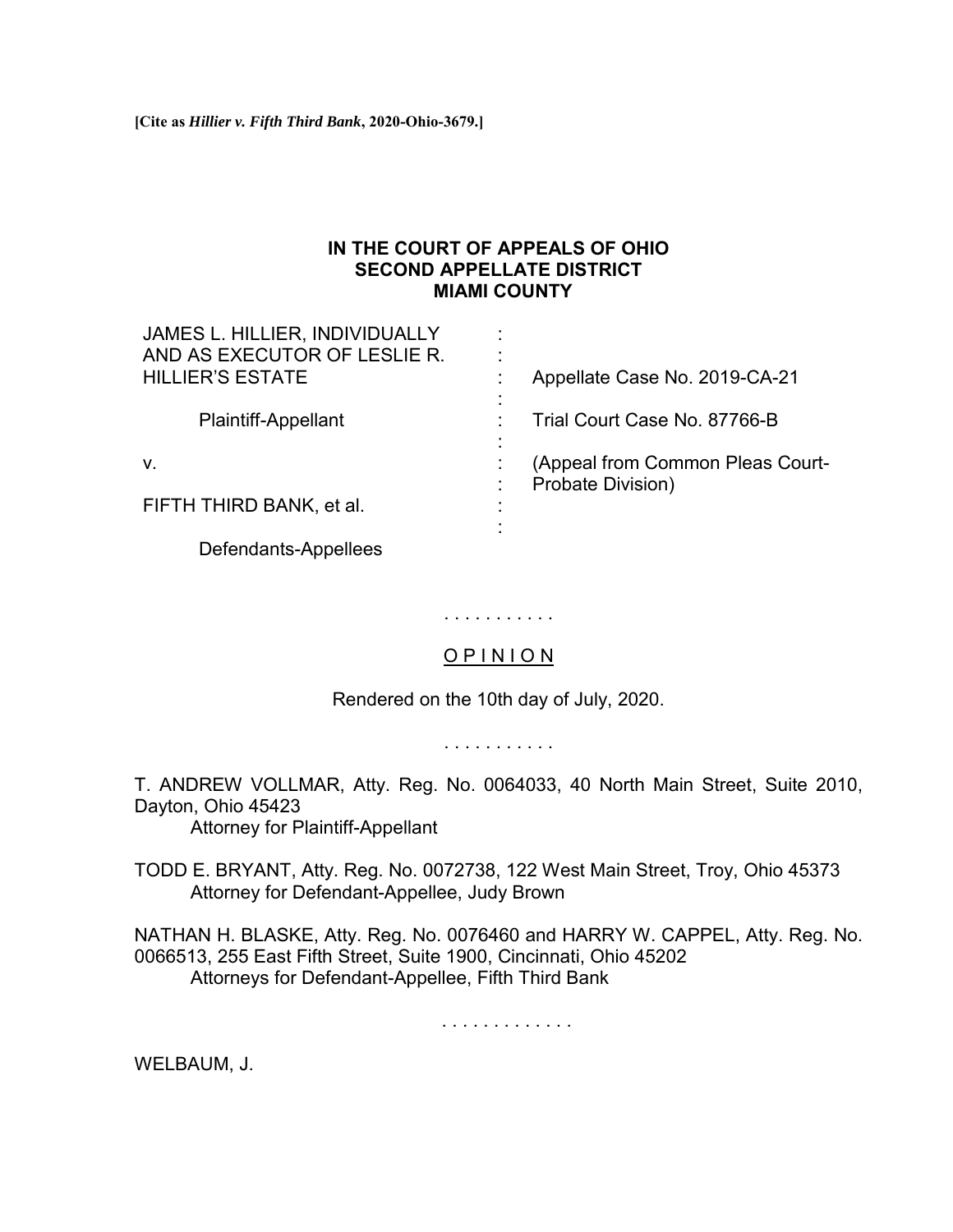**{¶ 1}** Plaintiff-Appellant, James L. Hillier, appeals individually and as executor of the Estate of Leslie R. Hillier, from summary judgments granted to Defendants-Appellees, Fifth Third Bank and Judith Brown.<sup>1</sup> James is Leslie's grandson, and Judith is Leslie's daughter. When Leslie died, he had \$203,758.09 in two accounts at Fifth Third. The claims against Fifth Third and Judith arose from the bank's payment to Judith of the total balance in Leslie's accounts.

**{¶ 2}** According to James, the trial court erred in granting summary judgment for Fifth Third because the bank could not create a contract for a payable on death account by any means other than a written contract signed by the account owner, and Leslie had not entered such a contract. James also argues that Fifth Third exercised bad faith by paying out the funds when it knew the accounts' ownership was disputed.

**{¶ 3}** As to Judith, James contends that the trial court incorrectly granted summary judgment in her favor on his unjust enrichment claim, because Judith did not to move for summary judgment. Additionally, on the merits, James maintains that Judith should not have received summary judgment on unjust enrichment because she received funds that the bank improperly administered.

**{¶ 4}** After reviewing the record, we conclude that the trial court erred in rendering summary judgment in favor of Fifth Third on the contract and conversion claims. Under the unambiguous terms of the contract between Leslie and the bank, Leslie's accounts were not payable on death accounts and should have been paid instead to Leslie's estate for distribution under his will. The trial court also erred in awarding summary judgment

l

 $1$  For purposes of clarity, we will refer to Fifth Third Bank as "Fifth Third," to the other parties by their first names, and to Leslie Hilliard as "Leslie."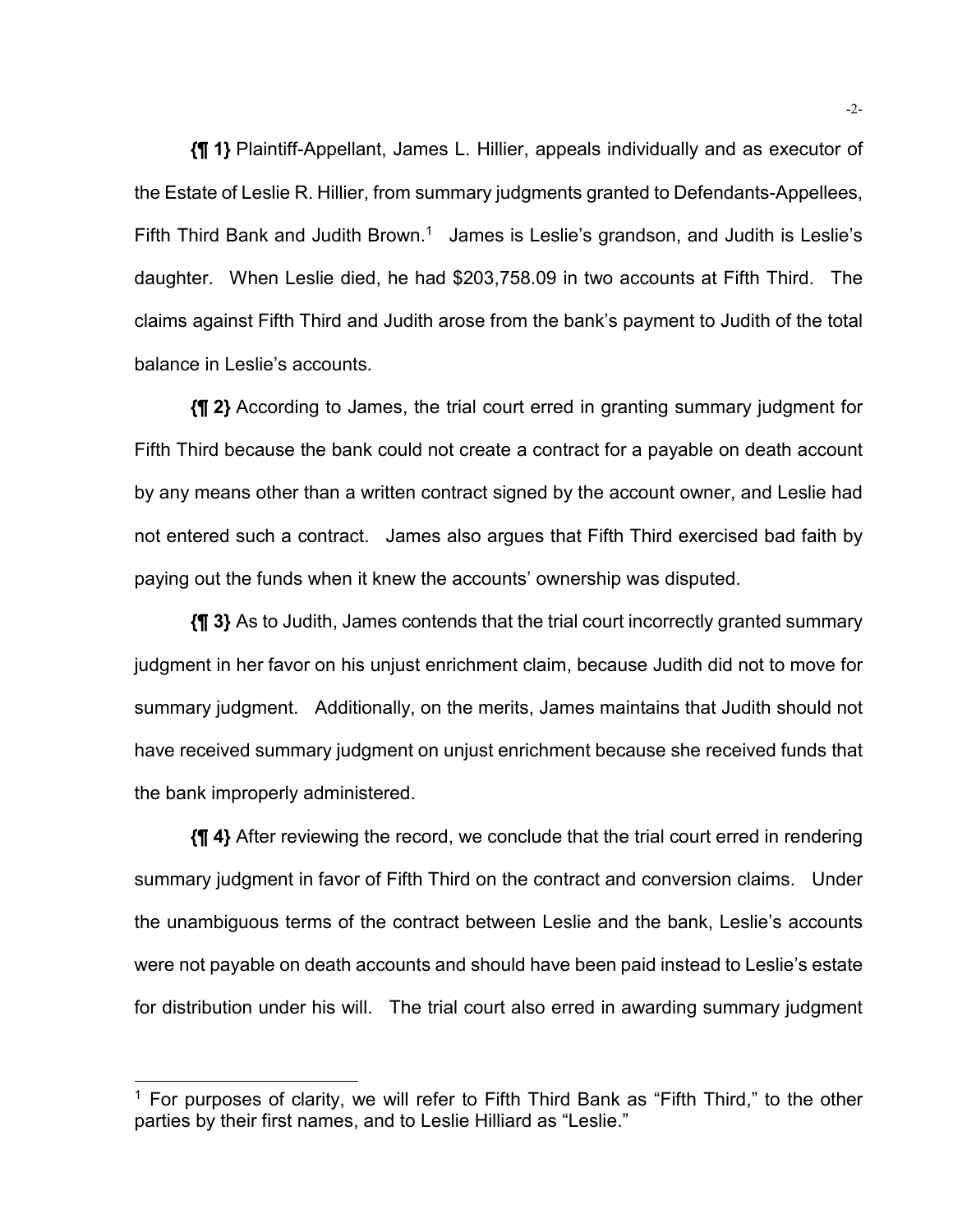to Judith, as she was not entitled to the amounts in Leslie's accounts and was unjustly enriched by the payments. The court did not err in awarding summary judgment to Fifth Third on James's bad faith, negligence, and estoppel claims, nor did the court err in granting summary judgment to Judith on James's conversion claim. Accordingly, the judgment of the trial court will be affirmed in part and reversed in part, and the matter will be remanded for further proceedings consistent with this opinion.

#### I. Facts and Course of Proceedings

**{¶ 5}** Because we are reviewing this matter after a grant of summary judgment, we review the facts in a light most favorable to the non-movant (James). This case involves the disposition of proceeds in two alleged payable on death ("POD") accounts at Fifth Third, which were owned by Leslie Hillier. Leslie was 98 years old when he died on August 20, 2015.

**{¶ 6}** In June 1976, Leslie opened savings account XXXXXXX518 ("518") with the bank. The record is not clear with respect to whether the account originated with Fifth Third or was purchased from another bank. Nonetheless, Fifth Third was not able to produce any copies of signature cards that were ever signed for this account, other than an August 2015 card that James signed as power of attorney ("POA").

**{¶ 7}** In March 1983, Leslie opened checking account XXXXXXX636 ("636"). Fifth Third produced four signature cards for this account. Two of the cards, which were signed in 2012, stated that Leslie and his wife, Glenna, had "joint – with survivor" ownership. On these signature cards, Judith Brown and James L. Hillier (the father of James, the plaintiff-appellant in this case) were listed as POD beneficiaries. Deposition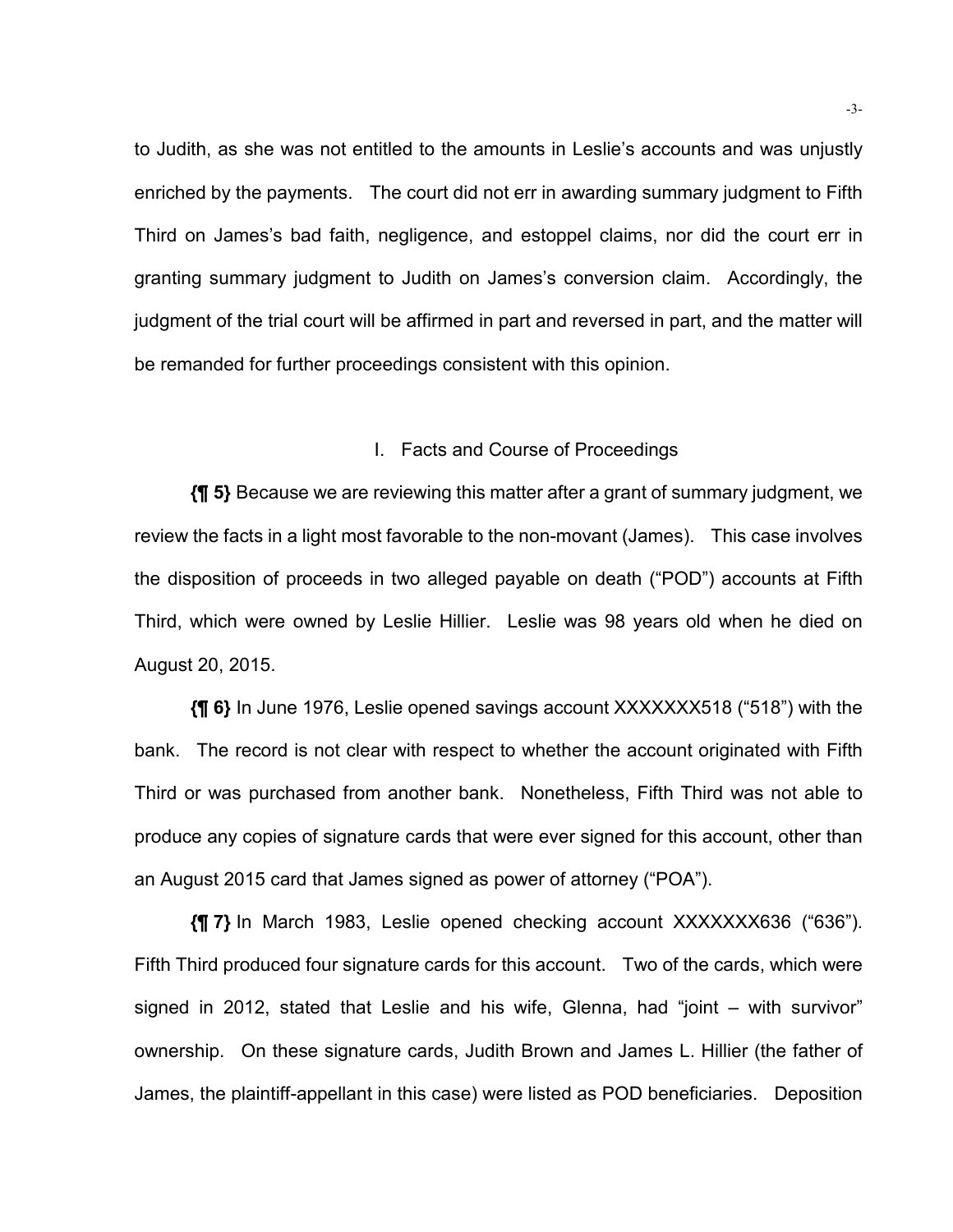of Jennifer Nicely (Fifth Third's retail operations manager), Ex.5. Judith was Leslie's daughter, and James L. was his son.

**{¶ 8}** James L. died in November 2014. Shortly after James L. died, James, who lived in North Carolina, received a call from Leslie; Leslie asked if James would be his power of attorney. Leslie also said he was changing his will and asked if James would be the executor. Deposition of James Hillier, p. 38-39. According to James, Leslie was concerned that Judith would come in and take all his money, and he would be a beggar. In addition, neither Glenna nor Leslie wanted to deal with Judith. *Id*. at p. 39-41. James could not recall whether there were one or more powers of attorney, but the only time he used a POA at Fifth Third was on August 13, 2015, when he went to the bank to obtain electronic access to Leslie's bank account. At that time, James was concerned because Leslie had been withdrawing sums of cash from the bank that appeared to be disappearing. *Id*. at p. 38-39, 42, and 45-46.

**{¶ 9}** Glenna died on April 8, 2015. *Id*. at p. 43. On April 17, 2015, James and Leslie went to the Fifth Third Bank in Piqua, Ohio, to remove Glenna's name from Leslie's accounts. After indicating what they wanted, they were asked to wait. A few minutes later, Lesley Swarts, a Fifth Third personal banker, took them into a small office.<sup>2</sup> This was the first time James had been to the bank. *Id*. at p. 62-66. When Swarts asked why they were there, James said his grandmother had passed away, and he (Leslie) wanted to take her off the account. *Id*. at p. 67-68. After that, Leslie did most of the talking. *Id*.

l

<sup>&</sup>lt;sup>2</sup> Swarts denied ever meeting James prior to her deposition, which was taken on September 2, 2016. Deposition of Lesley Swarts, p. 23. Other factual issues existed as well. However, for reasons that will become apparent, none of the factual issues are genuine issues precluding summary judgment. We provide the factual information as background.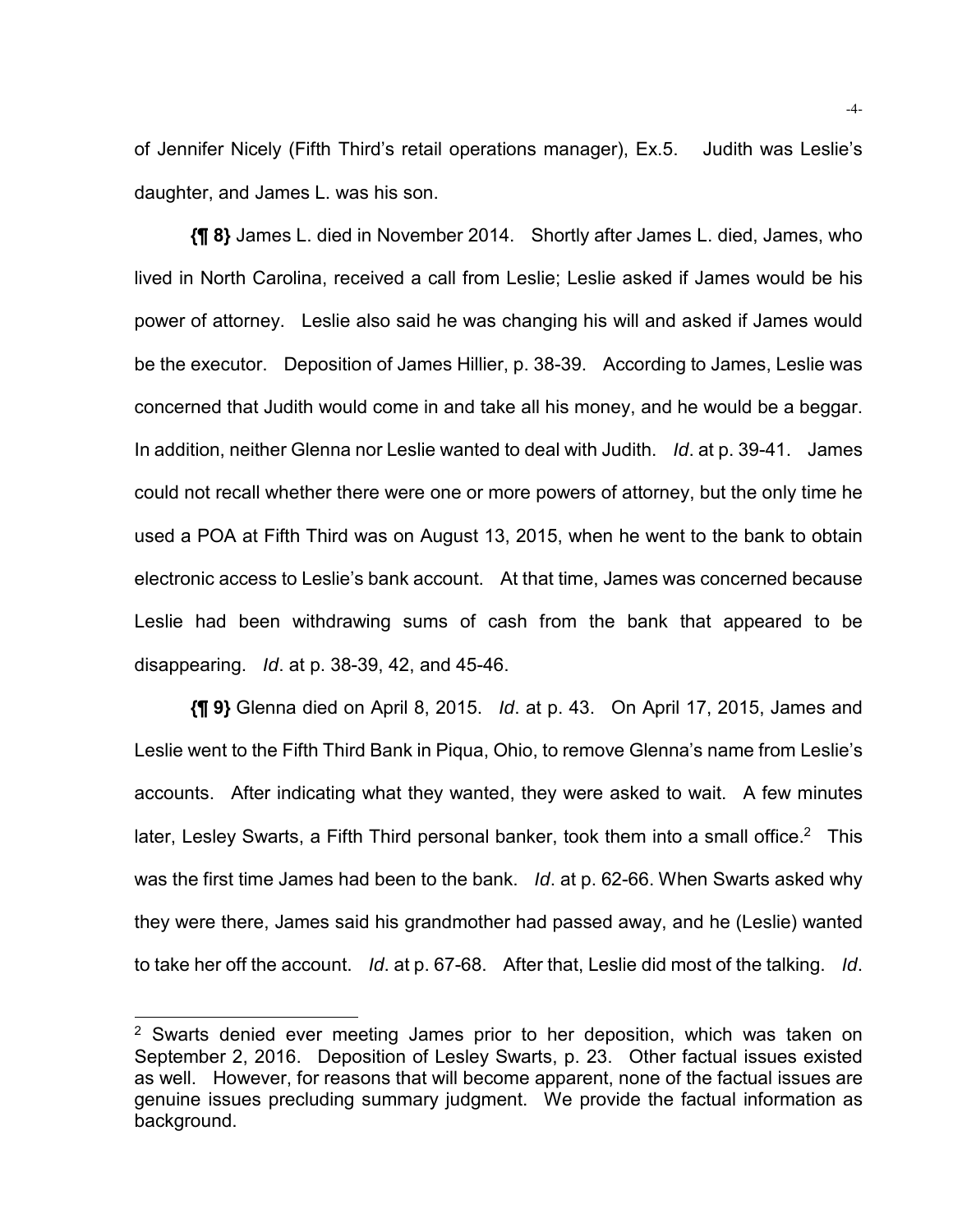at p. 68.

**{¶ 10}** Leslie told Swarts that life was not fair, that his son had died in November, that his wife had died, and that his daughter did not talk to him. *Id*. During the conversation, Leslie indicated that James was his grandson and said his grandchildren were helping him. *Id*. at p. 69 and 78. Leslie also said that he wanted his estate to go to his grandchildren. *Id*. at p. 77-78. In addition, Leslie stated during the visit that his directions to the bank were for a distribution of the account funds to his grandchildren. *Id*. at p. 82.

**{¶ 11}** According to James, Leslie signed several documents that day. James did not read them, but pointed to where Leslie needed to sign. *Id*. at p. 71. One signature card was signed that day – for the 636 checking account. On this card, Leslie was listed as the sole owner, and no POD beneficiaries were listed. Nicely Deposition at p. 71-72, and Ex. 9.

**{¶ 12}** James and Leslie were at the bank for 30 to 45 minutes, and then immediately went to the office of Leslie's attorney, Thomas Buecker. Hillier Deposition at p. 63-64. Buecker had been Leslie's attorney for years, but James had never met or talked with him before that day. *Id*. at p. 42-43. James and Leslie were at Buecker's office for about 30 to 45 minutes, but it was less time than they had spent at the bank. *Id*. at p. 64. At that time, Leslie signed a POA appointing James as his power of attorney and a new will that granted all his personal and real property to his grandchildren. One half of the estate was to be given James L.'s children, per stirpes, and the other half was to be distributed to Judith's children, per stirpes. In the will, Leslie also stated that "I make no provision for my daughter, Judith Brown." *Id.* at p. 72-73, 83, 100, and 141-144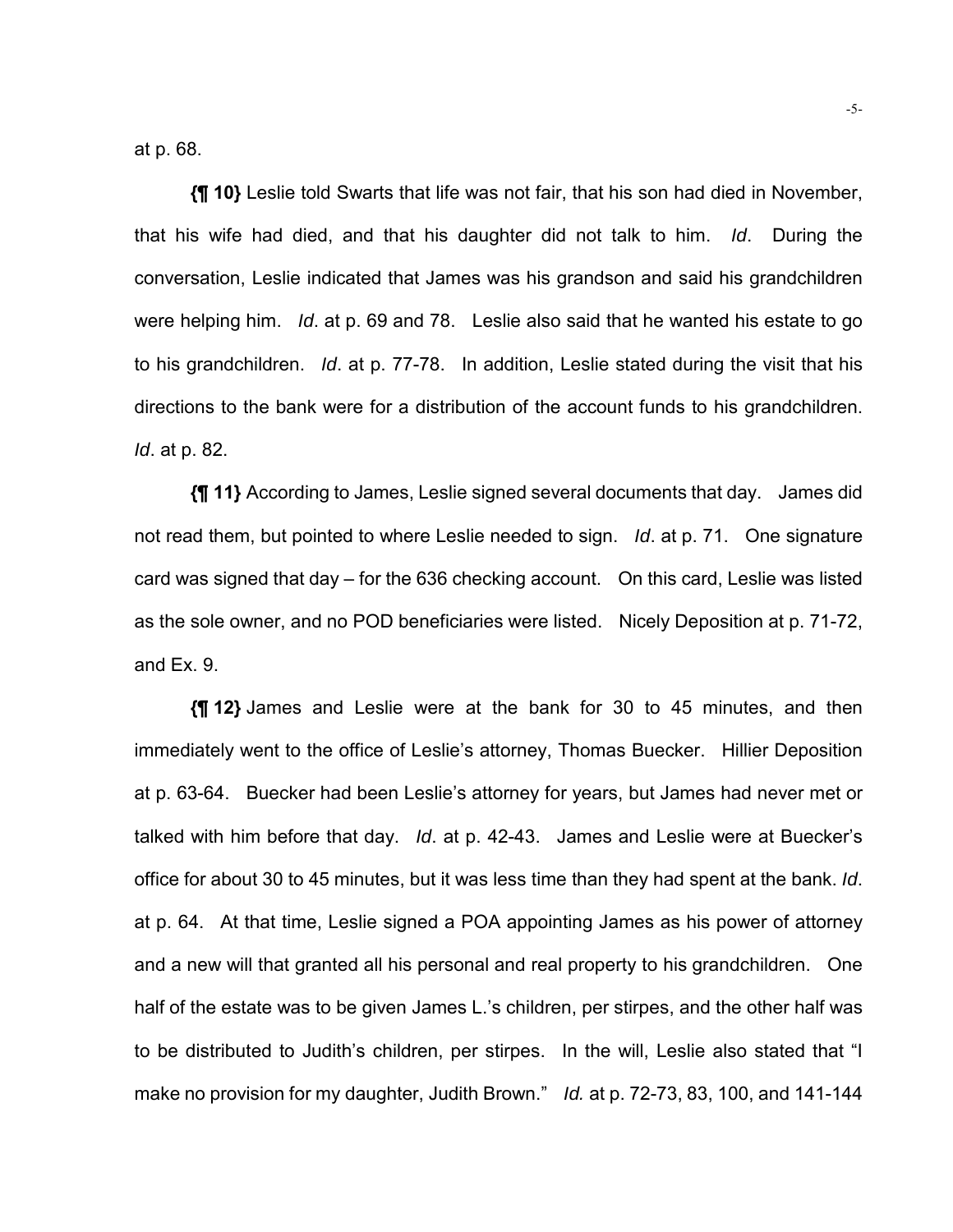and Ex. B; April 13, 2015 Will of Leslie Hillier, filed with the probate court on August 25, 2015.

**{¶ 13}** As noted, the next time James went to Fifth Third was on August 13, 2015, when he met with an employee, Kathy McGill, and filed the POA so he could electronically access the accounts. Hillier Deposition at p. 83-84. On that day, James signed two signature cards using the POA. One card was for checking account 636 and the other was for savings account 518. These cards both listed Judith Brown and James L. Hillier as POD beneficiaries. *Id*. at p. 97 and 106 and Ex. E; Nicely Deposition at p. 129 and Exs. 13 and A; Deposition of Kathy McGill, p. 28-29 and Exs. 1-D and 1-F.

**{¶ 14}** Leslie died on August 20, 2015. Within a week or two after Leslie's death, James and the estate attorney went to Fifth Third. At that time, they found out that the accounts were supposedly designated POD. Hillier Deposition at p. 32, 37,100, and 149. Fifth Third then paid the total amounts of the checking and savings accounts (\$203,758.09) to Judith, because the only other listed person (James L. Hillier) had already died.

**{¶ 15}** In June 2017, James filed an action, individually and on behalf of Leslie's estate, against Fifth Third and Judith. The complaint asserted claims against Fifth Third for breach of contract, negligence, conversion, bad faith, and estoppel, while the claims against Judith were based on conversion and unjust enrichment. In July 2017, Judith filed an answer and a counterclaim based on frivolous conduct and "punitive or exemplary damages."

**{¶ 16}** In May 2018, James filed a motion for summary judgment on all of his claims and on Judith's counterclaims. Fifth Third then filed a cross-motion for summary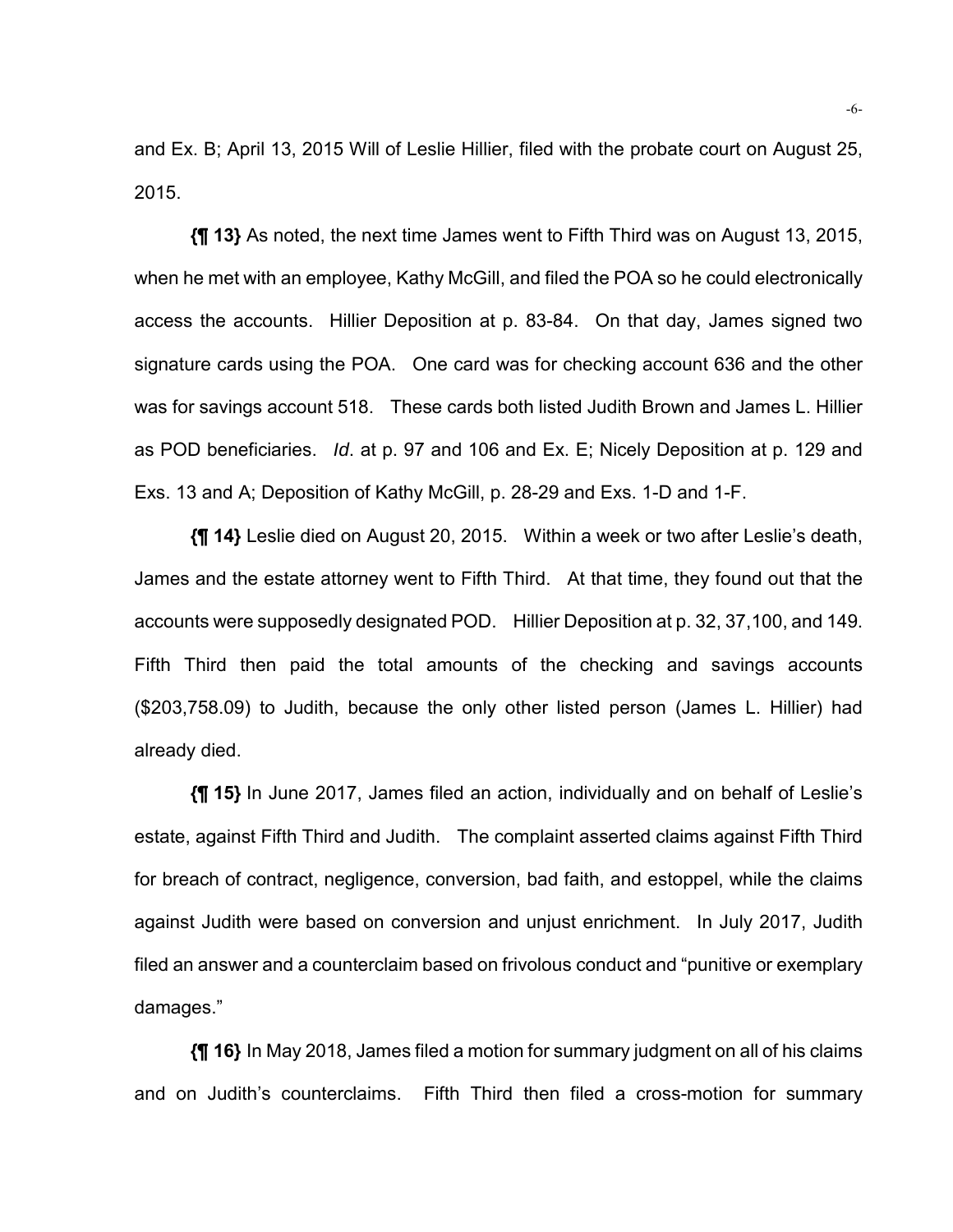judgment. After holding an oral hearing in October 2018, the trial judge issued a decision in January 2019, overruling the motion and cross-motion with respect to the breach of contract claims, negligence claims, and conversion. The judge granted summary judgment to Judith on the issue of unjust enrichment, even though she had not filed a motion for summary judgment, and also granted summary judgment to Fifth Third on the bad faith and estoppel claims. In addition, the judge granted summary judgment in favor of James on Judith's claim for frivolous conduct. The judge did not resolve the claim for punitive damages.

**{¶ 17}** Following an unsuccessful attempt at mediation, a new judge decided to reconsider the prior summary judgment ruling and gave the parties a chance to file optional supplemental memoranda. Only Fifth Third took that opportunity. On November 22, 2019, the new judge filed an amended entry on the motions for summary judgment. This time, the judge overruled James's motion for summary judgment as to all the claims against Fifth Third and granted Fifth Third's cross-motion as to all claims against it. The judge also granted summary judgment in favor of Judith on James's claims, even though she had not filed a summary judgment motion. And finally, the judge granted James's motion for summary judgment on both of Judith's counterclaims.

**{¶ 18}** James then filed a notice of appeal from the trial court's judgment. Judith did not appeal the dismissal of her counterclaims.

II. Did the Trial Court Properly Grant Summary Judgment on James's Claims?

**{¶ 19}** On appeal, James presents one assignment of error (the propriety of the summary judgment decision), with the following two subparts: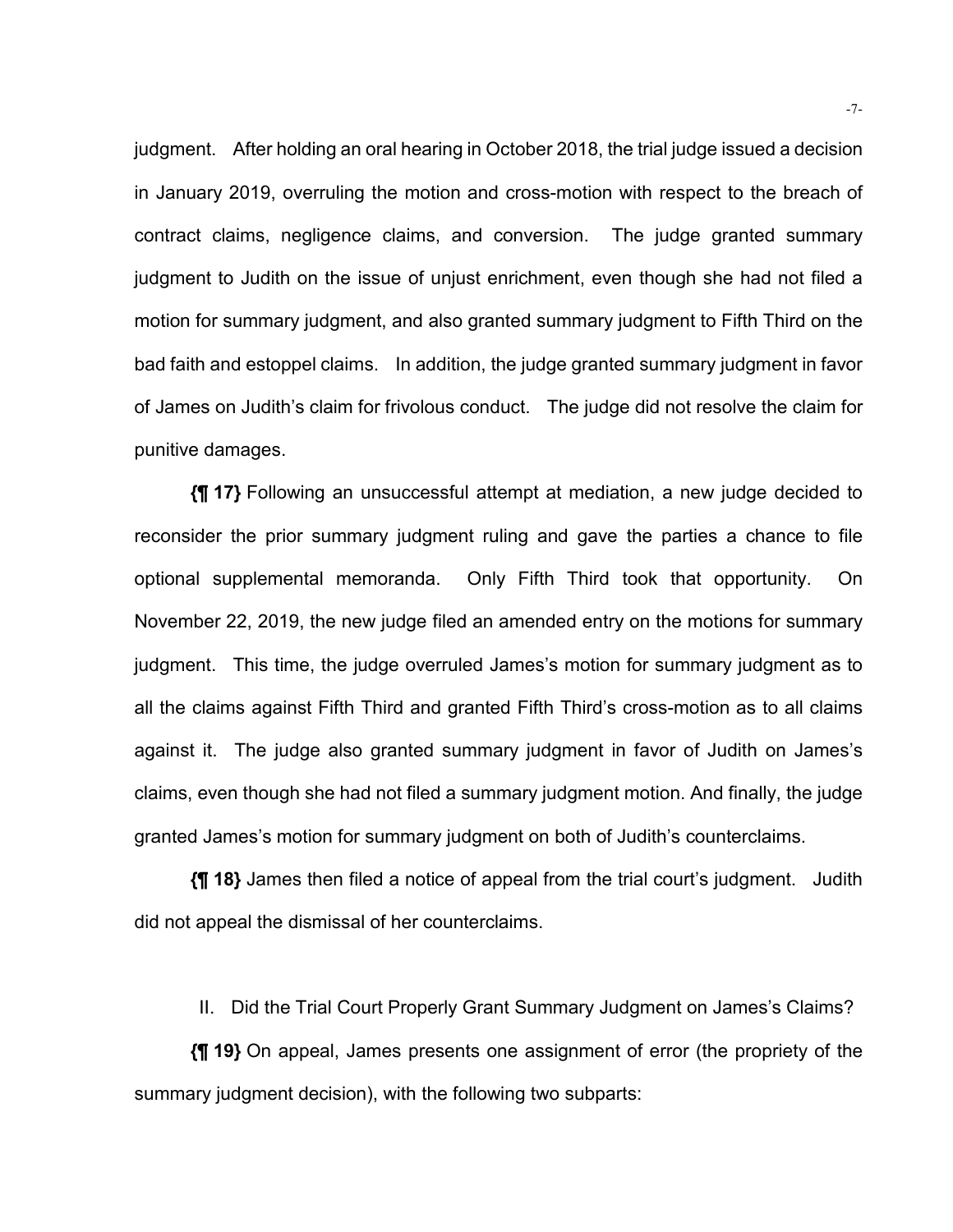A. The Trial Court Erred in Awarding Summary Judgment to Fifth **Third.** 

B. The Trial Court Erred in Awarding Summary Judgment to Judith Brown.

**{¶ 20}** We will consider these subparts together, as they are interrelated. In rendering summary judgment against James, the trial court concluded that Leslie did not specifically inform Fifth Third that he wanted POD designations for the grandchildren on the accounts. The court further held that if any mistake were made, it was by James and Leslie in believing that the bank understood what Leslie wanted. Without discussing applicable legal principles, the trial court also concluded that the signature cards James signed on August 13, 2015, clearly designated Judith and James's father (who was then deceased) as POD beneficiaries, and that, again, James was at fault because he failed to read the cards. The court therefore concluded that Fifth Third did not breach its contract with Leslie because the last cards that were signed designated POD beneficiaries.

**{¶ 21}** Due to the existence of a contract, the court also rejected the negligence claim. Furthermore, based on the conclusion that payment to Judith was proper, the court rejected James's unjust enrichment and conversion claims against her. In addition, the court found that James failed to argue estoppel and entered judgment for Fifth Third on that claim as well. Finally, the court held that there was no claim for bad faith, essentially because such a claim is of recent origin and because lack of good faith, as relevant to some issues, is not the same as a cause of action for bad faith. We will consider the court's holdings, beginning with the contract claim.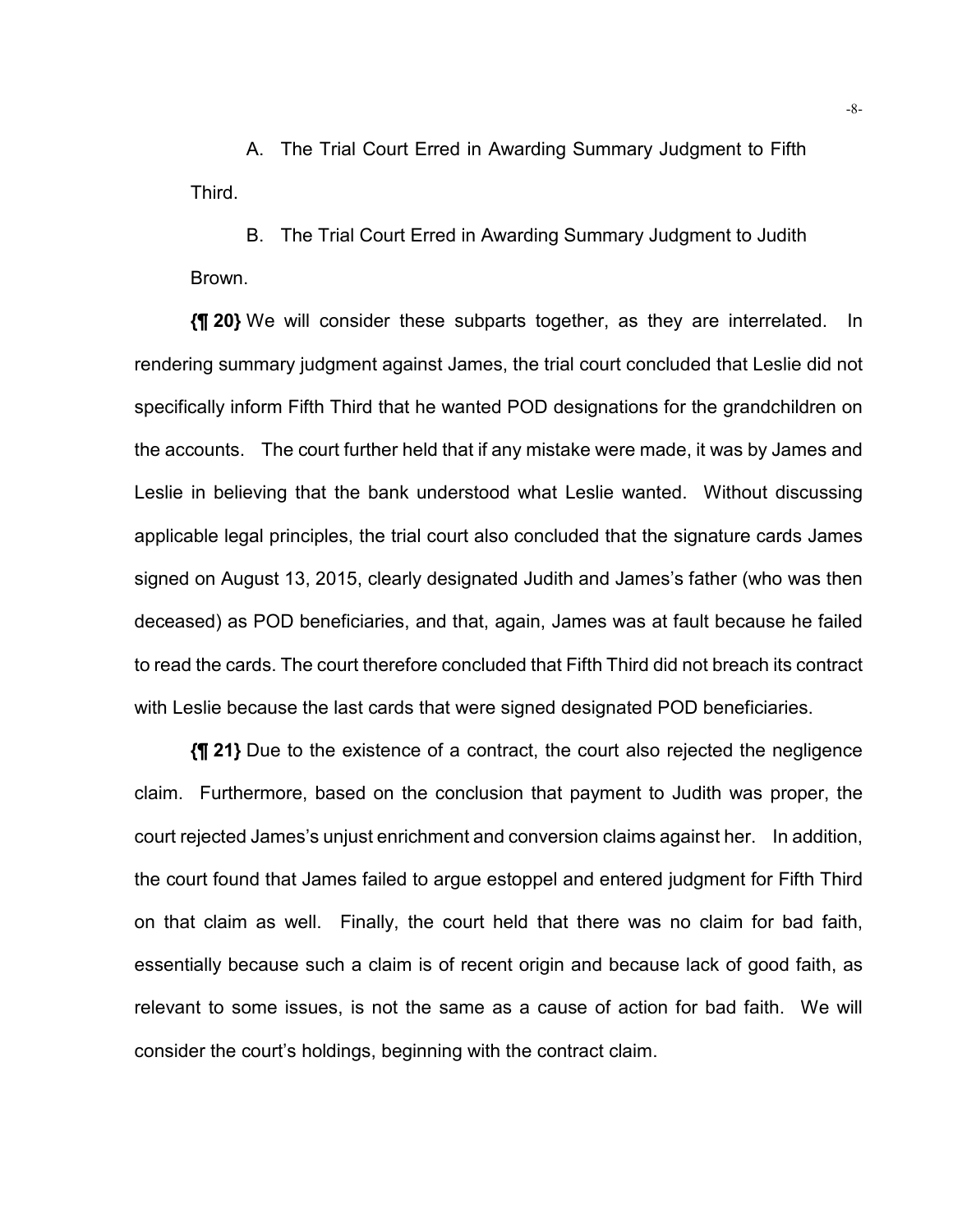#### A. The Contract Claim

**{¶ 22}** In arguing that the trial court erred, James contends that statutory requirements for POD accounts require a written contact with the "account owner," which was not satisfied here because James was not the account owner. James notes that no proper signature card existed for the savings account, and that the April 17, 2015 signature card, which contained no POD designations, was the proper card. In contrast, Fifth Third argues that the August 13, 2015 signature cards were controlling because they superseded all prior signature cards. Both sides have also spent considerable time discussing Fifth Third's "Signature Card Procedures" (internal bank policies), whether those procedures were properly followed, and Fifth Third's internal distinction between "add" or replacement cards.

**{¶ 23}** In reviewing summary judgment decisions, we conduct de novo review, "which means that we apply the same standards as the trial court." *GNFH, Inc. v. W. Am. Ins. Co.*, 172 Ohio App.3d 127, 2007-Ohio-2722, 873 N.E.2d 345, ¶ 16 (2d Dist.). "Summary judgment is appropriate if (1) no genuine issue of any material fact remains, (2) the moving party is entitled to judgment as a matter of law, and (3) it appears from the evidence that reasonable minds can come to but one conclusion, and construing the evidence most strongly in favor of the nonmoving party, that conclusion is adverse to the party against whom the motion for summary judgment is made." *State ex rel. Duncan v. Mentor City Council*, 105 Ohio St.3d 372, 2005-Ohio-2163, 826 N.E.2d 832, ¶ 9, citing *Temple v. Wean United, Inc*., 50 Ohio St.2d 317, 327, 364 N.E.2d 267 (1977).

**{¶ 24}** James filed a claim against Fifth Third for breach of contract. "The elements of a breach of contract claim are 'the existence of a contract, performance by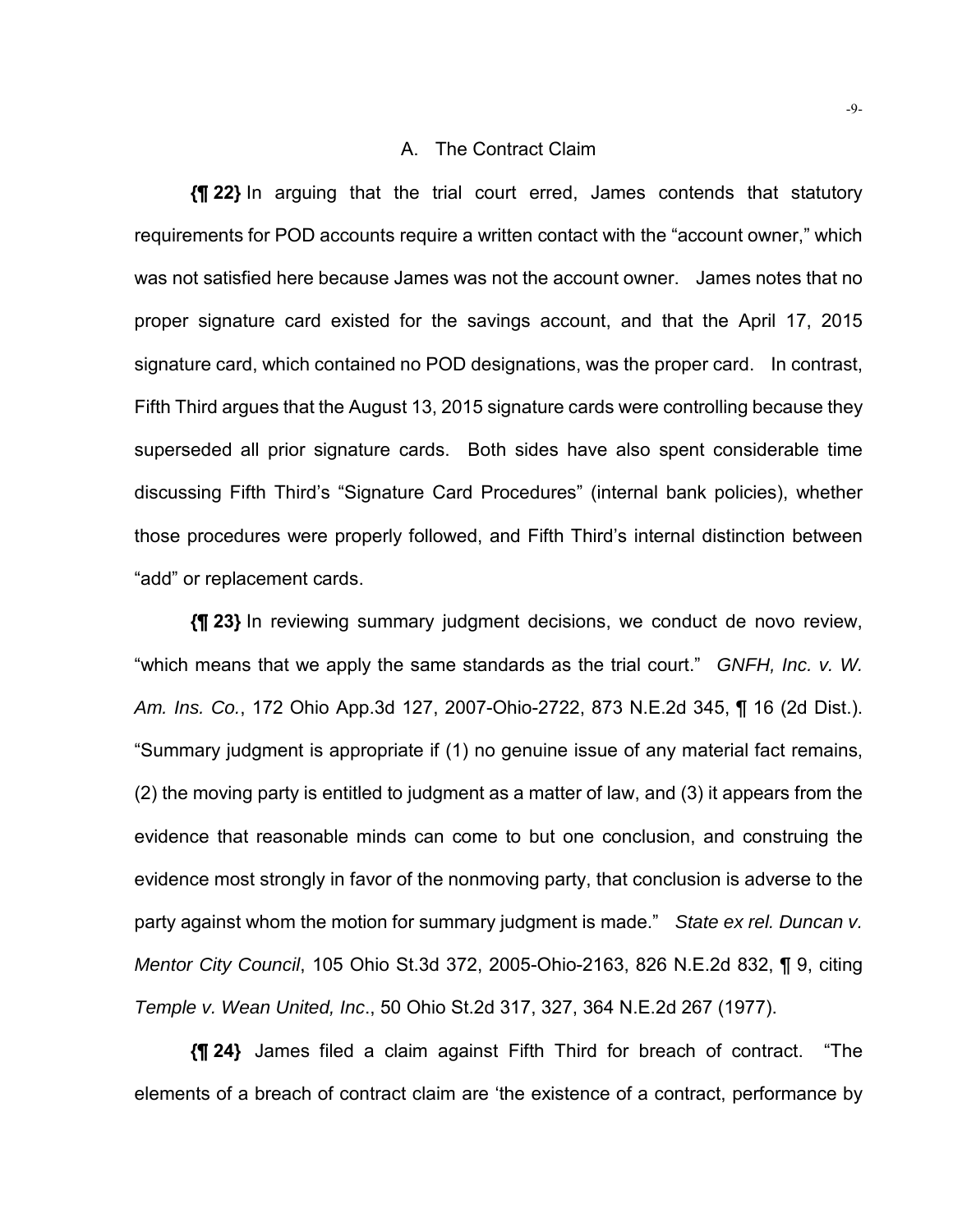the plaintiff, breach by the defendant, and damage or loss to the plaintiff.' " *Becker v. Direct Energy, LP*, 2018-Ohio-4134, 112 N.E.3d 978, ¶ 38 (2d Dist.), quoting *Doner v. Snapp*, 98 Ohio App.3d 597, 600, 649 N.E.2d 42 (2d Dist.1994). "When confronted with an issue of contractual interpretation, the role of a court is to give effect to the intent of the parties to the agreement." *Westfield Ins. Co. v. Galatis*, 100 Ohio St.3d 216, 2003- Ohio-5849, 797 N.E.2d 1256, ¶ 11.

**{¶ 25}** "Where the parties, following negotiations, make mutual promises which thereafter are integrated into an unambiguous written contract, duly signed by them, courts will give effect to the parties' expressed intentions." *Aultman Hosp. Assn. v. Community Mut. Ins. Co.*, 46 Ohio St.3d 51, 53, 544 N.E.2d 920 (1989). "Intentions not expressed in the writing are deemed to have no existence and may not be shown by parol evidence." *Id*. Thus, if we conclude that the contracts here are unambiguous, factual disputes as to what was said or not said to Fifth Third employees or Fifth Third's compliance or lack thereof with its internal procedures would be irrelevant.

**{¶ 26}** Under R.C. 1109.07(B), banks are permitted to "enter into a written contract with a natural person for the proceeds of the person's deposits to be payable on the death of that person to another person or to any entity or organization in accordance with the terms, restrictions, and limitations set forth in sections 2131.10 and 2131.11 of the Revised Code." According to R.C. 2131.10:

A natural person, adult or minor, referred to in sections 2131.10 and 2131.11 of the Revised Code as the owner, may enter into a written contract with any bank \* \* \* whereby the proceeds of the owner's investment share certificate, share account, deposit, or stock deposit may be made payable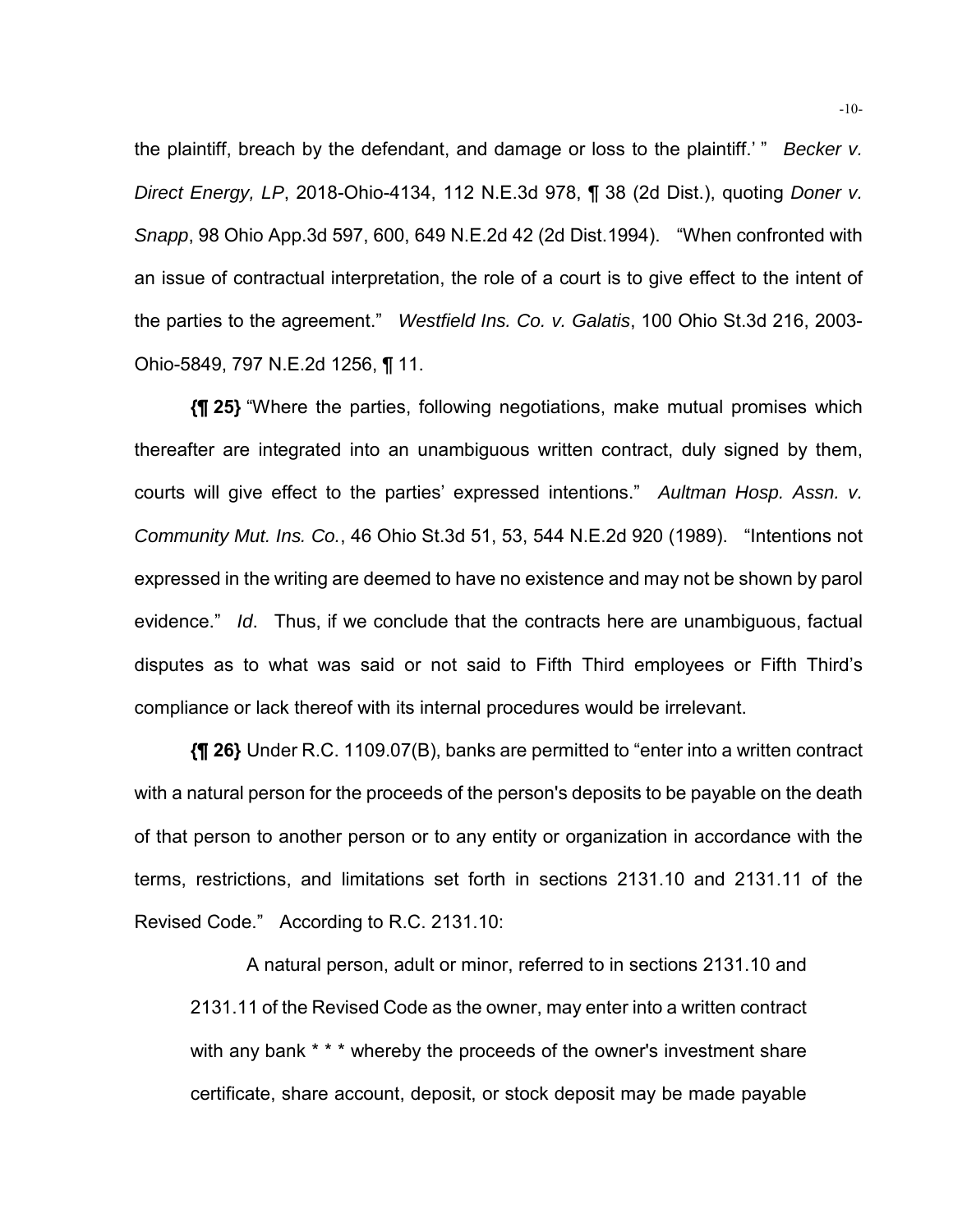on the death of the owner to another person or to any entity or organization, referred to in such sections as the beneficiary, notwithstanding any provisions to the contrary in Chapter 2107. of the Revised Code. In creating such accounts, "payable on death" or "payable on the death of" may be abbreviated to "P.O.D."

\* \* \*

No change in the designation of the beneficiary shall be valid unless executed in the form and manner prescribed by the bank, building and loan or savings and loan association, credit union, or society for savings.

**{¶ 27}** "The General Assembly enacted R.C. 2131.10 and 2131.11 in 1961 with the apparent intention of recognizing in Ohio the use of a deposit in a financial institution as a 'tentative trust,' whereby the depositor (settlor) can withdraw funds from the deposit during his lifetime, and at the same time allow the beneficiary of the deposit to have the remainder of the funds at the depositor's death, without regard to the depositor's will or the statute of descent and distribution. The tentative trust doctrine was recognized in the state of New York in the leading case of *In re Totten* (1904), 179 N.Y. 112, 71 N.E. 748, and resulted in widespread use of what many have called a 'Totten trust' or 'poor man's trust.' " *Powell v. City Nat. Bank & Tr. Co*., 2 Ohio App.3d 1, 2, 440 N.E.2d 560 (10th Dist.1981).

**{¶ 28}** "Although a P.O.D. account is contractual in nature, it has a special purpose. It allows a person to make a testamentary disposition of assets without following the formalities of the Statute of Wills, R.C. Chapter 2107. Although it is an exception to the Statute of Wills, one of the basic requirements of the Statute of Wills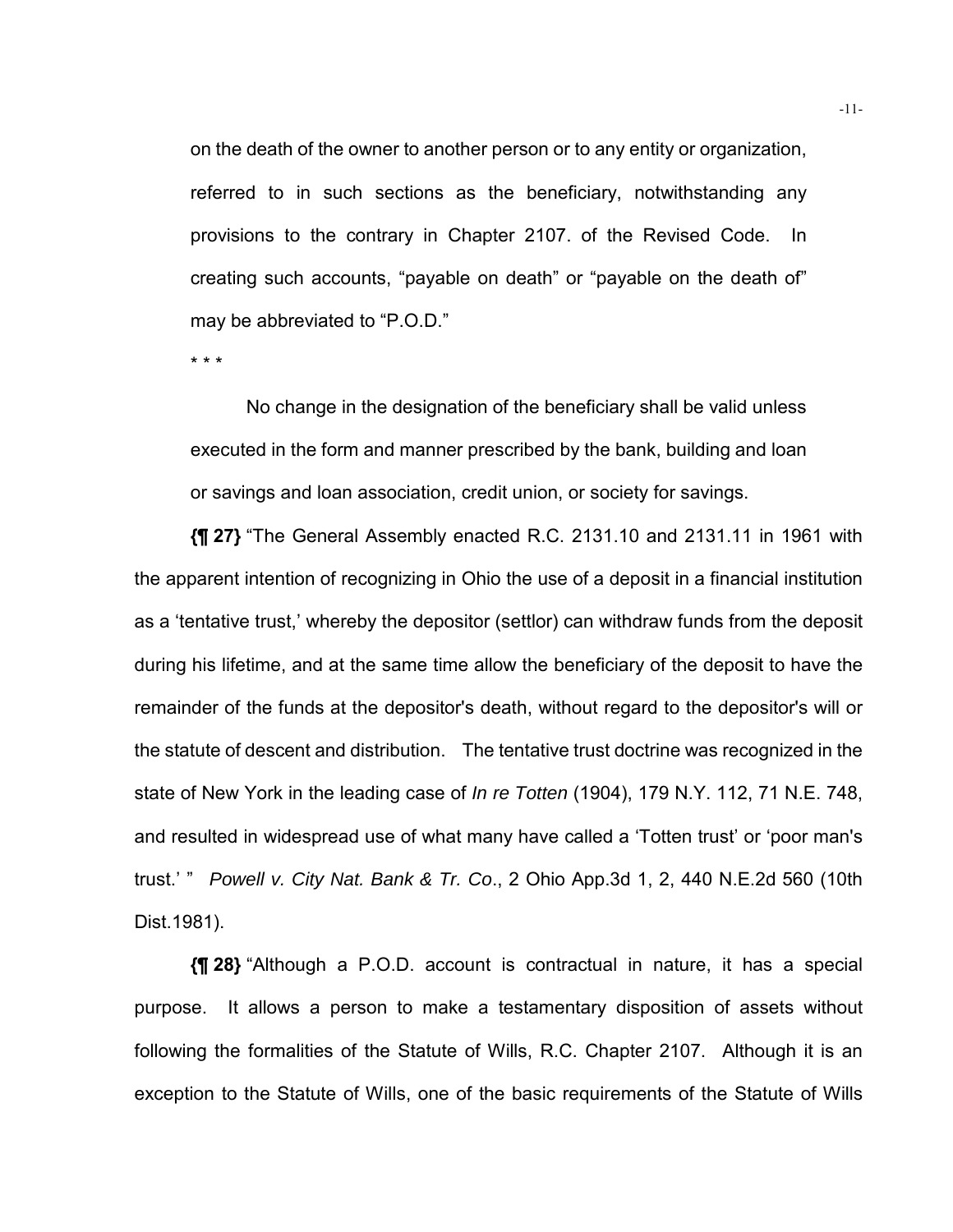cannot be ignored; that is, the requirement of a writing signed by the testator evidencing his intent. Since a P.O.D. account is testamentary in nature, it follows that the term 'written contract' means a writing signed by the owner of the funds showing the intent to dispose of property in contravention of his or her will or the statutes of descent and distribution." *Witt v. Ward*, 60 Ohio App.3d 21, 26, 573 N.E.2d 201 (12th Dist.1989). The statutory language in R.C. 2131.10 gives "the depositor full ownership of a P.O.D. account's funds during her lifetime, whereas the beneficiary's interest does not vest until the owner's death." *Miller v. Peoples Fed. Sav. & Loan Assn.*, 68 Ohio St.2d 175, 178, 429 N.E.2d 439 (1981).

**{¶ 29}** In the case before us, the last signature card the account owner, Leslie, signed was the April 17, 2015 card without any POD beneficiaries. The parties have quibbled over the meaning of the first sentence in R.C. 2131.10 – "A natural person, adult or minor, referred to in sections 2131.10 and 2131.11 of the Revised Code as the owner \* \* \*." James contends that this means that only the account owner (Leslie) may enter into the contract, while the bank asserts that the statutory language means that any natural person may enter into the contract, and that, therefore, the cards signed by James on August 13, 2015, were valid. Our view of the statute is that the term "owner" and natural person are one and the same. In other words, "owner" is simply another means of referring in the statute to the person entitled to enter into a POD.

**{¶ 30}** We find that the distinctions both sides suggest are essentially irrelevant, because the real issues center on the terms of the contract and whether James's POA permitted him to change the beneficiaries.

**{¶ 31}** "A power of attorney is a written instrument authorizing an agent to perform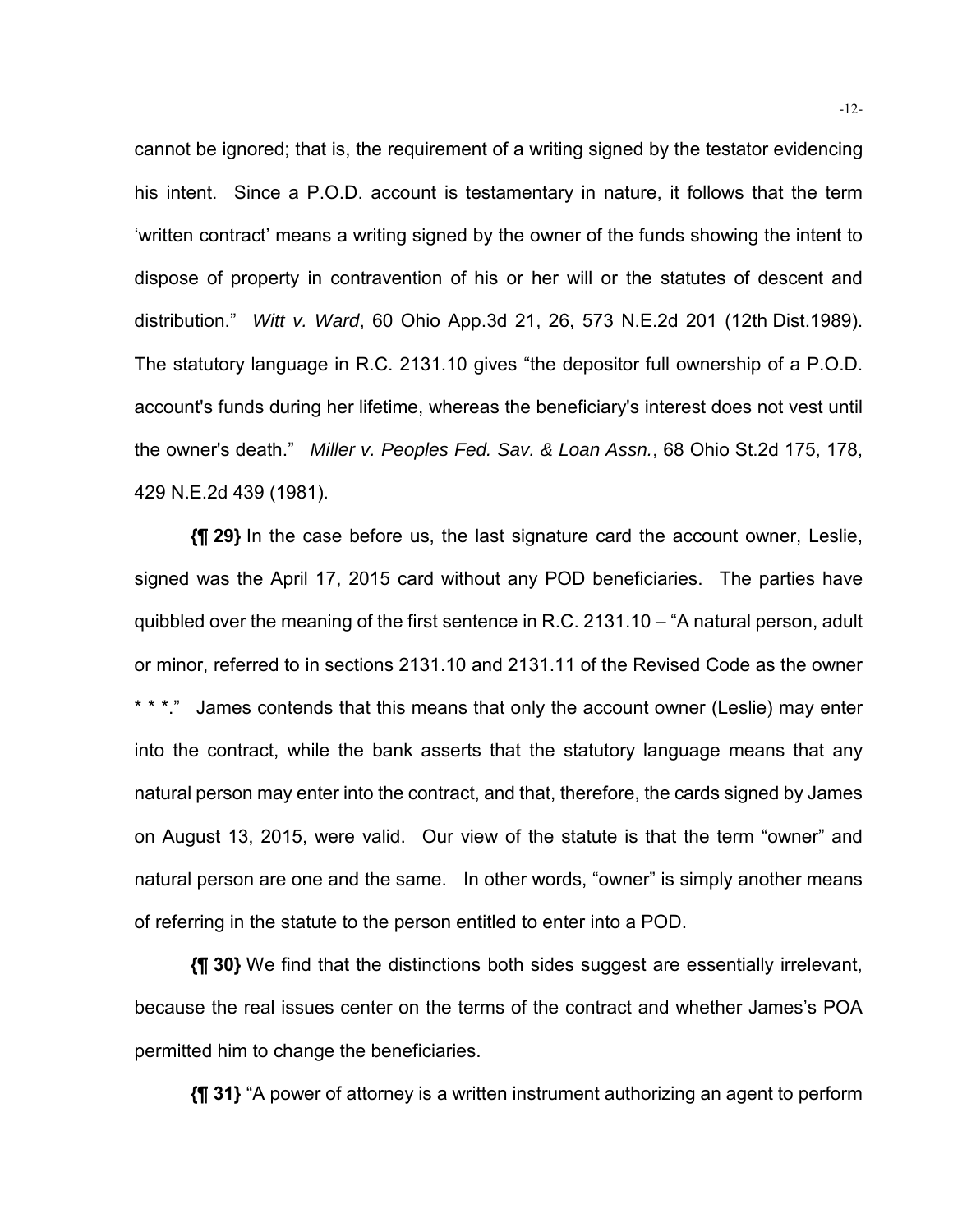specific acts on behalf of his principal." *Testa v. Roberts*, 44 Ohio App.3d 161, 164, 542 N.E.2d 654 (6th Dist.1988). In Ohio, powers of attorney are controlled by statute. *See* R.C. Chap. 1337. As relevant here, R.C. 1337.49 provides that:

Unless the power of attorney otherwise provides, language in a power of attorney granting general authority with respect to banks and other financial institutions authorizes the agent to do all of the following:

(A) Continue, modify, and terminate an account or other banking arrangement made by or on behalf of the principal;

(B) Establish, modify, and terminate an account or other banking arrangement with a bank, trust company, savings and loan association, credit union, thrift company, brokerage firm, or other financial institution selected by the agent \* \* \*.

**{¶ 32}** This authority, however, is qualified by R.C. 1337.42. which states, in pertinent part, that:

(A) An agent under a power of attorney may do any of the following on behalf of the principal or with the principal's property *only* if the power of attorney *expressly grants* the agent the authority and if exercise of the authority is not otherwise prohibited by another agreement or instrument to which the authority or property is subject \* \* \* :

(3) Create or change rights of survivorship;

(4) Create or change a beneficiary designation;

\* \* \*

(C) Subject to divisions (A), (B), (D), and (E) of this section, if a power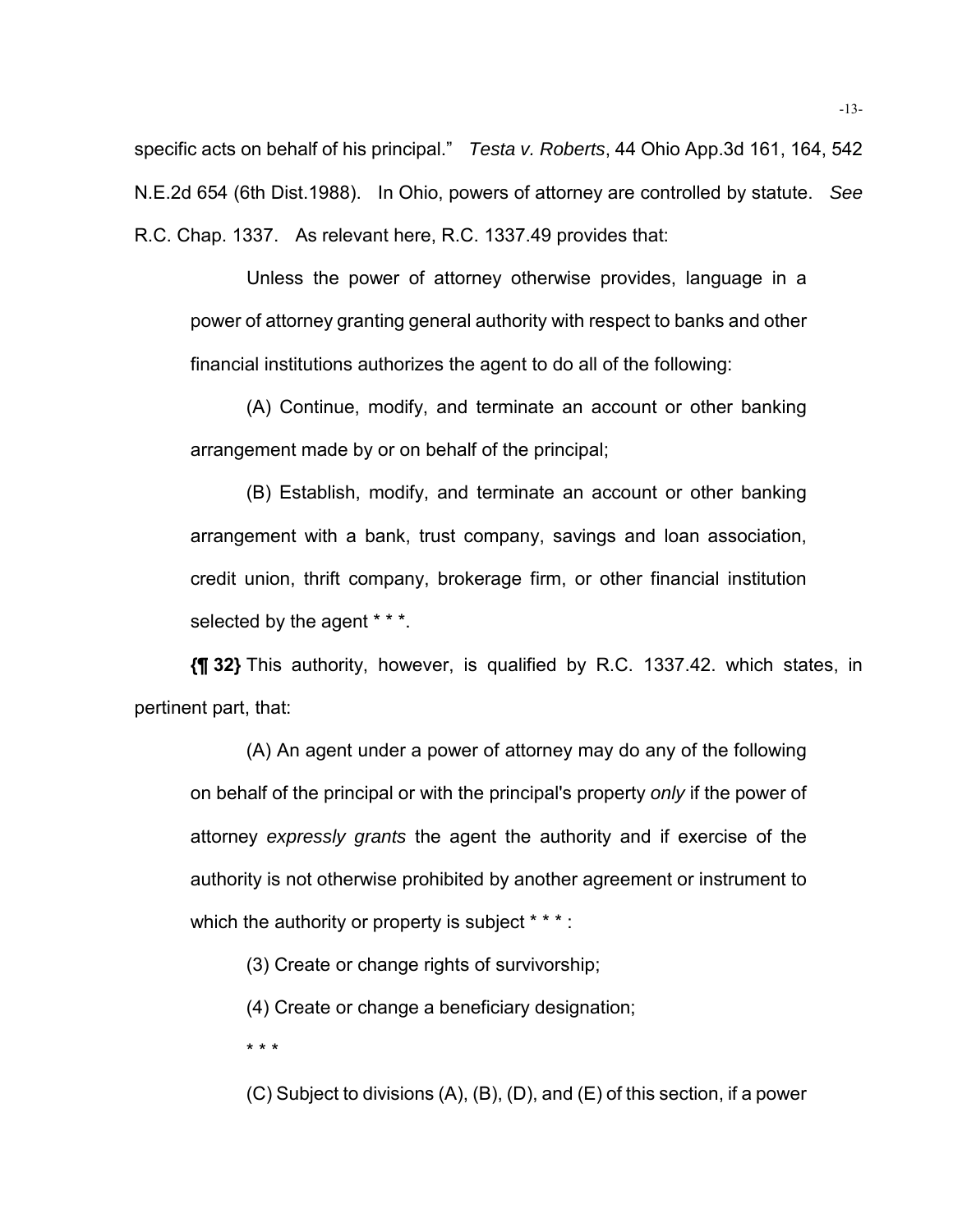of attorney grants to an agent authority to do all acts that a principal could do, the agent has the general authority described in sections 1337.45 to

1337.57 of the Revised Code.

(Emphasis added.)

**{¶ 33}** In *Dorsey v. Dorsey*, 11th Dist. Trumbull No. 2010-T-0043, 2011-Ohio-6336, a son of the decedent held a POA and used it during the decedent's lifetime to change the joint and survivorship designations on some accounts. He also closed one joint and survivorship account on which the decedent and his brother were co-owners, and opened up a new account, listing the decedent and a sister as co-owners. After reviewing the issues, the court of appeals held that the changes were invalid, because "there is no provision in that instrument giving [the son] authority to remove co-owners from [the decedent's] joint and survivorship accounts or to designate others as co-owners on those accounts." *Id*. at ¶ 50. The court, therefore, agreed with the trial court that those amounts would have to be returned to the decedent's estate. *Id*.

**{¶ 34}** Reviewing the power of attorney involved in this case, it likewise did not expressly give James the right to designate beneficiaries. Specifically, the POA provided, in relevant part, that:

Know All Men by These Presents, that I, Leslie R. Hillier, \* \* \* do appoint James Leslie Hillier as my true and lawful attorney in fact to act in, manage, and conduct all my business affairs, and for that purpose for me in my name, place, and stead, and for my use and benefit, and as my act and deed, to do and execute, to concur with persons jointly interested with myself therein in the doing or executing of, all or any of the following acts or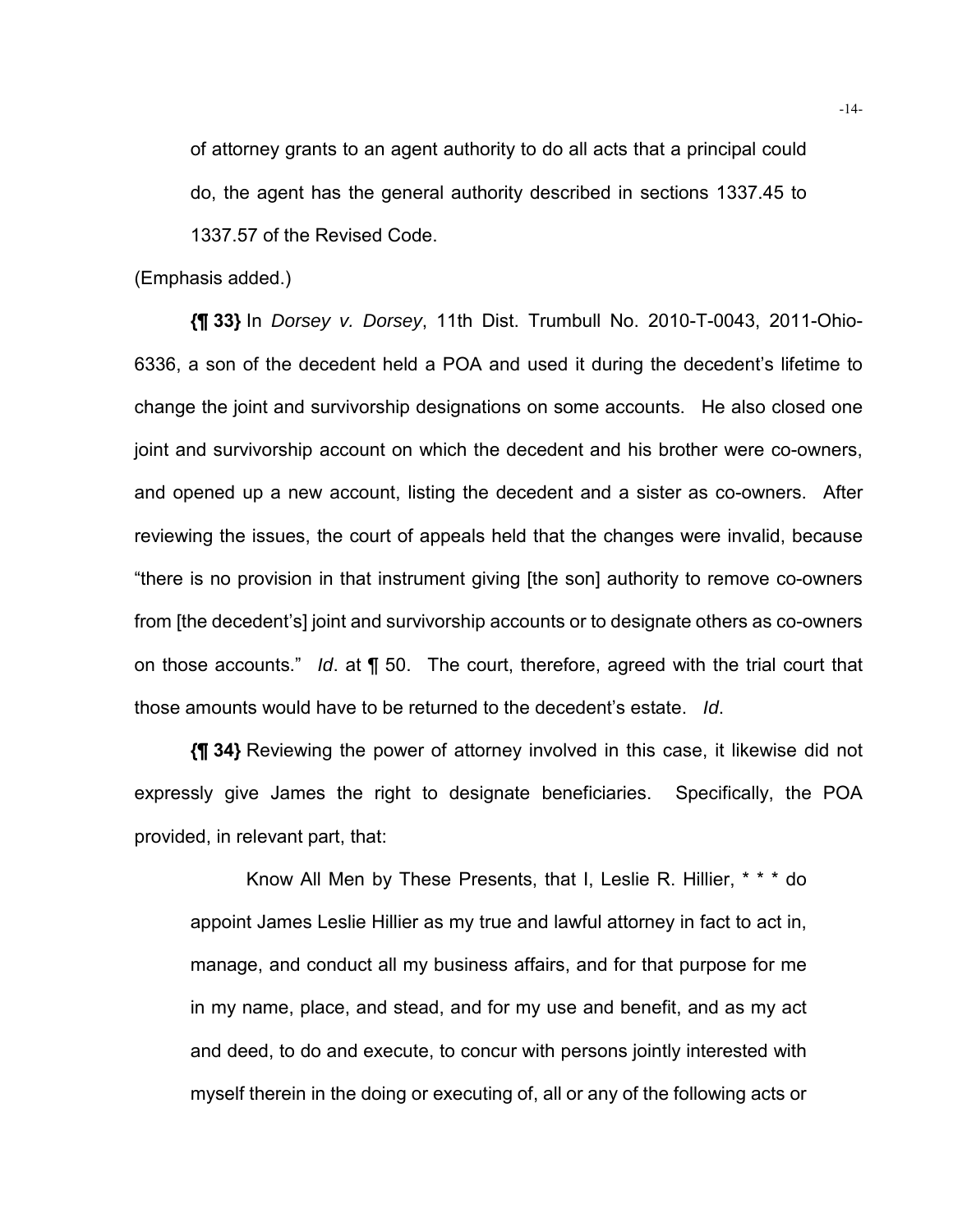deeds, and things, to wit:

\* \* \*

3. To make, do and transact all and every kind of business of whatsoever kind or nature, including the receipt, recovery, collection, payment, compromise, settlement and adjustment of all accounts, including checking, savings, and/or commercial accounts \* \* \*;

\* \* \*

Giving and granting unto my said attorney full power and authority to do and perform any and every act, deed, matter, and things whatsoever in and about my estate, property, and affairs, as fully and effectually to all intents and purposes as I might or could do in my own proper person if personally present, the above specifically enumerated powers being in aid and exemplification of the full, complete, and general power herein granted and not in limitation or definition thereof; and hereby ratifying all that my said attorney shall lawfully do or cause to be done by virtue of those presents.

Affidavit of Fifth Third Employee Kathy McGill, Ex. A., p. 1-2

**{¶ 35}** The above powers, while broad and general, do not provide, as R.C. 1337.42(A)(4) requires, that James had the specific power to change or designate beneficiaries on Leslie's accounts. In this vein, Fifth Third argues that because R.C. 1337.49 lets POAs "modify" accounts, James was entitled to change beneficiaries and the August 2015 signature card, therefore, is binding. Fifth Third Brief, p. 11. However, the statutory limitations on POAs are quite specific, and the wording in the POA Leslie granted is not sufficient to satisfy the requirements in R.C. 1337.42(A). Consequently,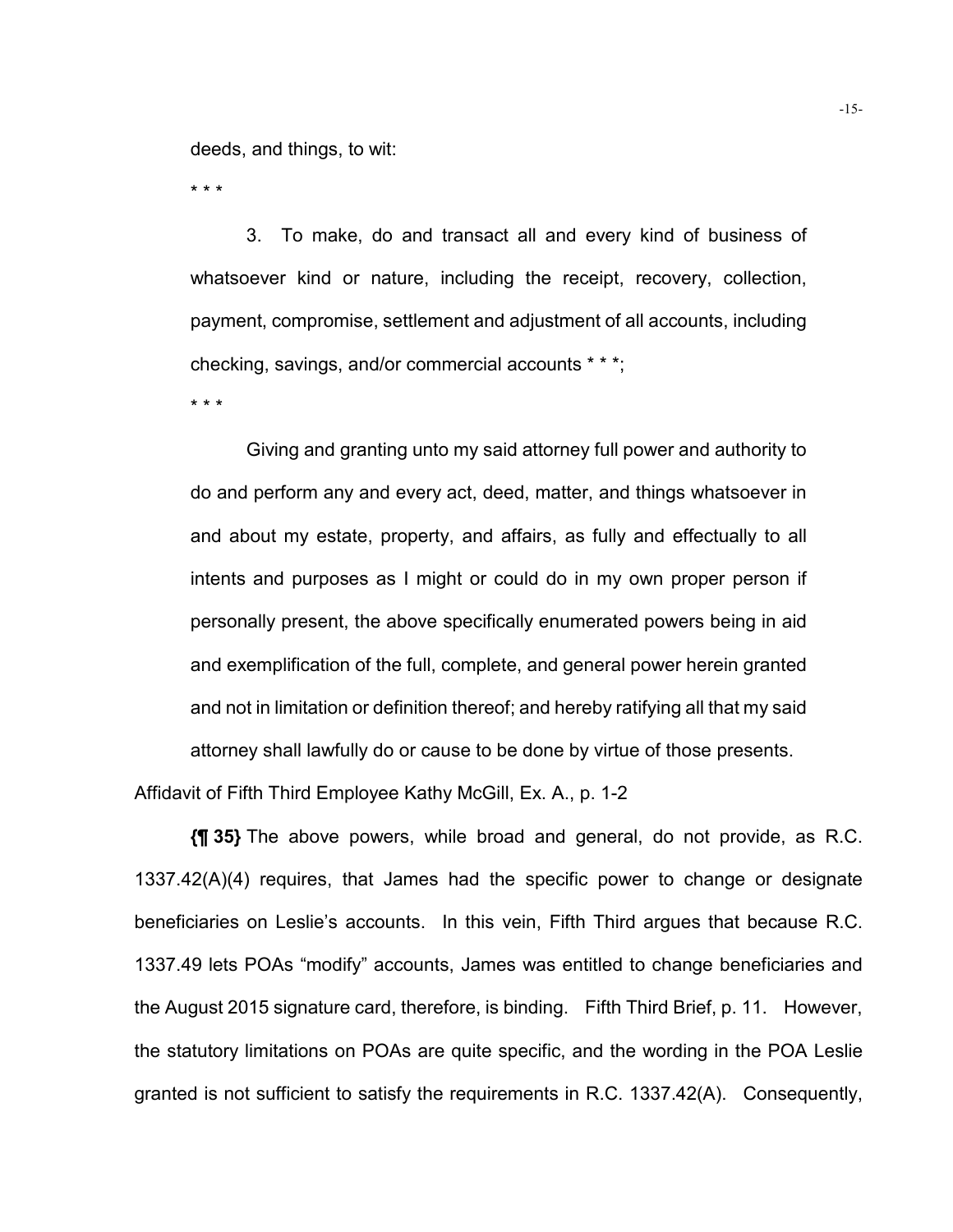the beneficiary designations on the August 13, 2015 signature card were invalid and had no effect. In view of these facts, whether James read or was aware of the designations was irrelevant.

**{¶ 36}** Furthermore, Fifth Third's assertion on appeal contradicts the admissions it made in the trial court. Specifically, in its answer, Fifth Third stated that "Fifth Third admits that Plaintiff, as Decedent's Power of Attorney or otherwise, did not authorize Fifth Third [to] change the payable on death beneficiaries listed on the Accounts." Answer of Fifth Third, ¶ 11.

**{¶ 37}** In its answers to requests for admissions, Fifth Third further stated that James's "execution of the Checking Account signature card dated August 13, 2015 did not create new payable on death beneficiaries for the Checking Account on August 13, 2015," and that "a power of attorney does not have the ability to change beneficiaries on accounts if the document creating the power of attorney does not permit it." *See* Fifth Third Notice of Filing Answers to Requests for Admissions #3, p. 5, and #4, p. 5. Fifth Third's contention in its answers to the requests for admissions was that the signature card James signed "confirmed" the beneficiaries already in the bank's system. *Id*. However, as the following discussion reveals, James could not confirm what did not exist.

**{¶ 38}** Accordingly, the signature card James signed in August 2015 had no effect and did not create POD beneficiaries for the account. The last signature card was the one that Leslie signed on April 17, 2015, which stated that Leslie was the sole owner of the checking account and did not designate any POD beneficiaries.

**{¶ 39}** Fifth Third's argument on appeal (contrary to its above argument) is that the POD beneficiaries were in its "internal" system, and that its employee simply accidentally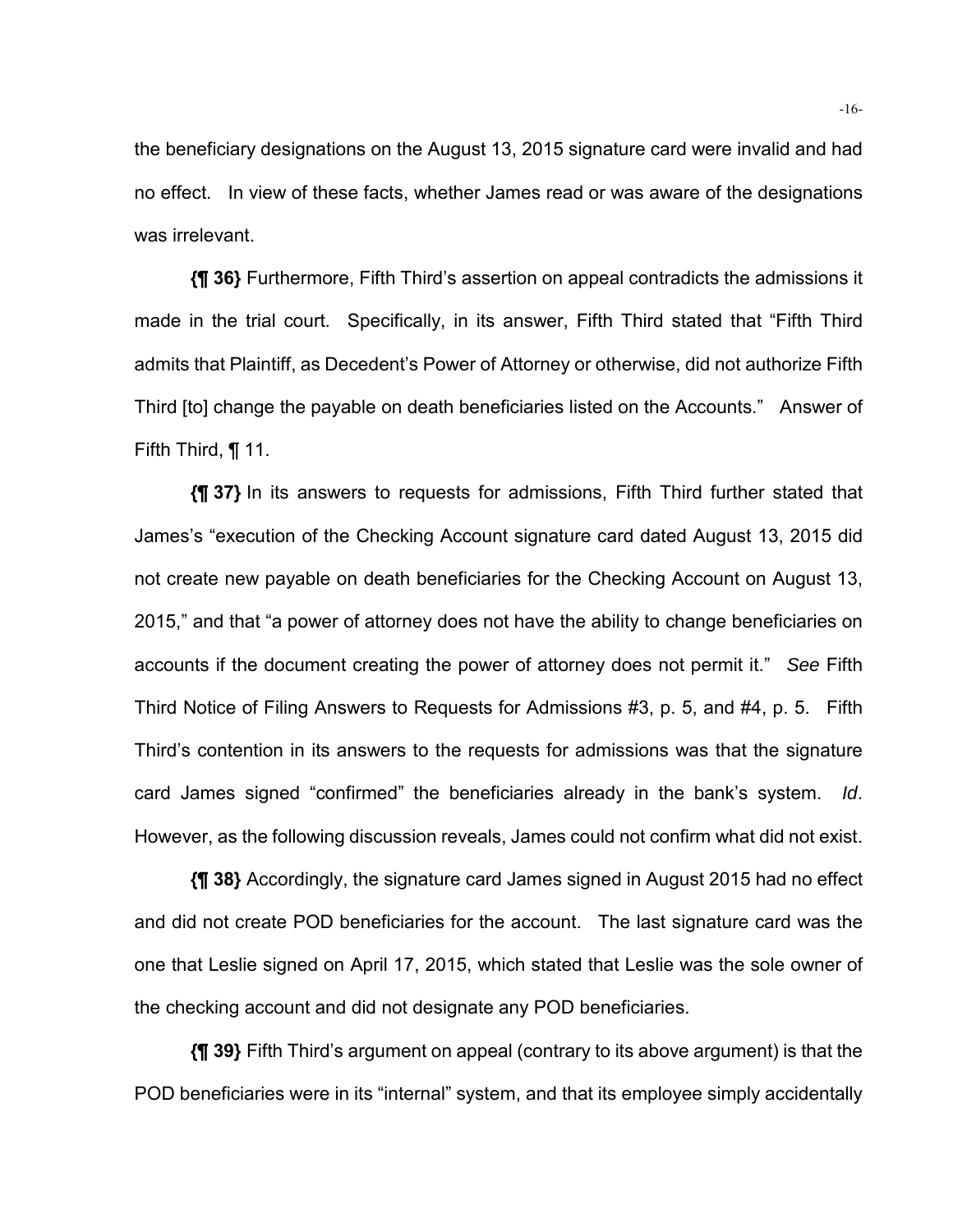omitted them on the April 2015 signature card. In this respect, Fifth Third relies on its internal signature card procedures. However, whether Fifth Third followed these procedures or what its internal procedures may have been is irrelevant. As we indicated, individuals are statutorily allowed to enter into written contracts with banks for payments of their accounts.

**{¶ 40}** There is no question that a contract existed between Leslie and Fifth Third. "In order to form any contract, there must be a meeting of the minds of the parties regarding the contract's essential terms, and those terms must be reasonably certain and clear." *Bank of New York Mellon v. Rhiel*, 155 Ohio St.3d 558, 2018-Ohio-5087, 122 N.E.3d 1219, ¶ 19. "The primary goal in construing any contract is to ascertain and give effect to the intention of the parties," and courts "presume that the intent of the parties to a written contract is found in the writing of the contract itself." *Id*. at ¶ 20. The law is well-established that "where \* \* \* the parties following negotiations make mutual promises which thereafter are integrated into an unambiguous contract duly executed by them, courts will not give the contract a construction other than that which the plain language of the contract provides." *Aultman Hosp. Assn.*, 46 Ohio St.3d at 55, 544 N.E.2d 920.

**{¶ 41}** Although, in one sense, there is no real negotiating with a bank when one opens an account, the signature card is the legally binding contract between the customer and Fifth Third. Nicely Deposition, p. 52 and 53. In contrast, the signature card procedures are internal bank documents; customers are not given these procedures, nor do they have access to them. *Id*. at p. 51. As a result, these procedures could have no bearing on the contract, where the contract is not ambiguous.

**{¶ 42}** The signature card that Leslie signed on April 17, 2015, was for the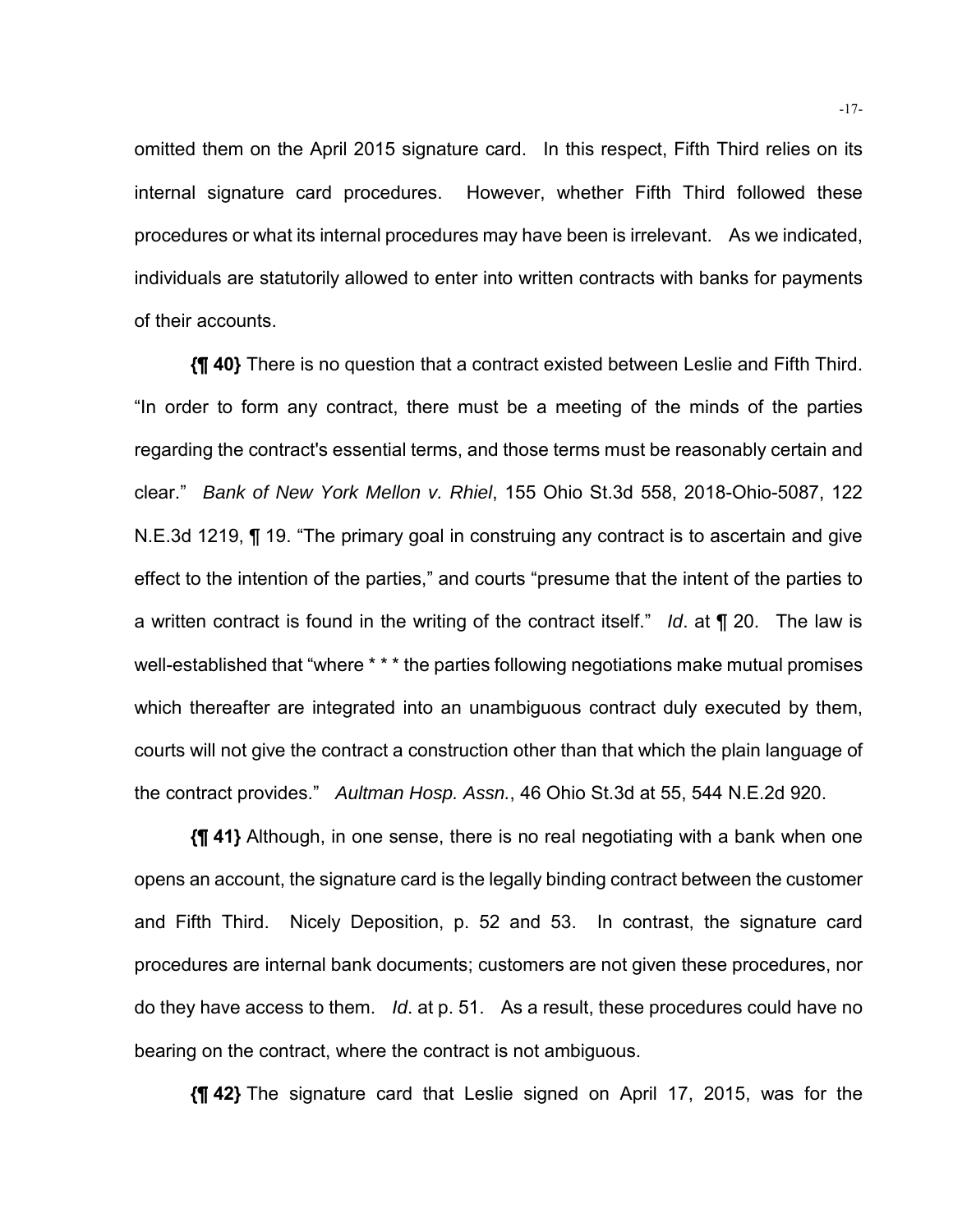checking account (636) only. As noted, Fifth Third has not been able to produce a signature card for the savings account. The 636 signature card provided, in pertinent part, under "Terms and Conditions," that:

1. The terms and conditions stated herein, together with resolutions or authorizations which accompany this signature card, if applicable and the Rules, Regulations, Agreements, and Disclosures of Bank constitute the Deposit Agreement ("Agreement") between the Individual (s) or entity (ies) and the named person herein ("Depositor") and the Bank.

2. This Agreement incorporates the Rules, Regulations, Agreements, and Disclosures established by Bank from time to time, clearing house rules and regulations, state and federal laws, recognized banking practices and customs, service charges as may be established from time to time and is subject to laws regulating transfers at death and other taxes.

\* \* \*

7. All signers agree to the Terms and Conditions set forth herein and acknowledge receipt of a copy of the Rules and Regulations, Agreements, and Disclosures of Bank and agree to the terms set forth herein.

Affidavit of Jennifer Nicely, Ex. C, p. 1.

**{¶ 43}** The Rules and Regulations of the bank that were in effect as of May 2015 were attached to Nicely's affidavit as Ex. H. Concerning POD accounts, these rules stated that: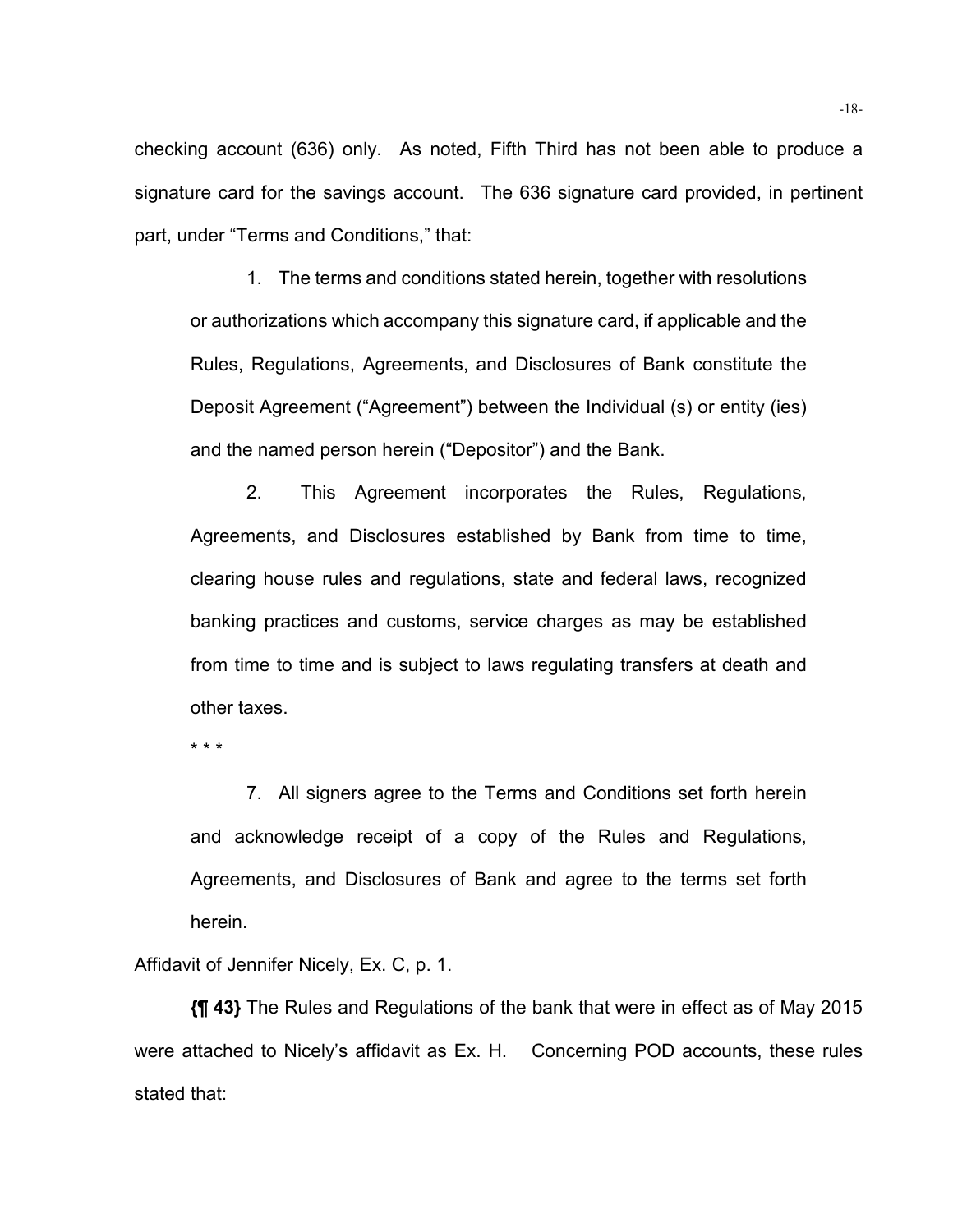17. Payable on Death Accounts. If your account type permits a payable on death beneficiary or custodian designation, this paragraph applies. *When the signature card designates the beneficiary to receive the account funds upon the death of the Customer, it supersedes and revokes any previous appointment of any other Beneficiary*. Customer may withdraw all or any portion of the account balance during his lifetime and Customer retains the right to revoke the designation of any Beneficiary. Bank has the right to deal with Customer as if a Beneficiary was not named. The amount on deposit in this account at the death of the Customer shall belong and be paid to the Beneficiary, if the Beneficiary survives the Customer, subject to the provisions of this Agreement, the rules of Bank and applicable laws. Payment to the Beneficiary after the death of the Customer shall be a valid and full release and complete discharge of the Bank from any and all liability and shall be binding on the heirs, executors, administrators and assigns of Customer. Bank reserves the right to require satisfactory proof of death of the Customer and survival of Beneficiary.

Ex. H, p. 15.

**{¶ 44}** According to the clear and unambiguous meaning of this provision, the signature card that Leslie signed on April 17, 2015, superseded and revoked any prior beneficiary with respect to the checking account. There was also no ambiguity in the signature card. It stated that Leslie was the sole owner of the account and no POD beneficiaries were listed. Consequently, there was no need to consider extrinsic evidence of any kind. (In this regard, we note that the facts set forth in the statement of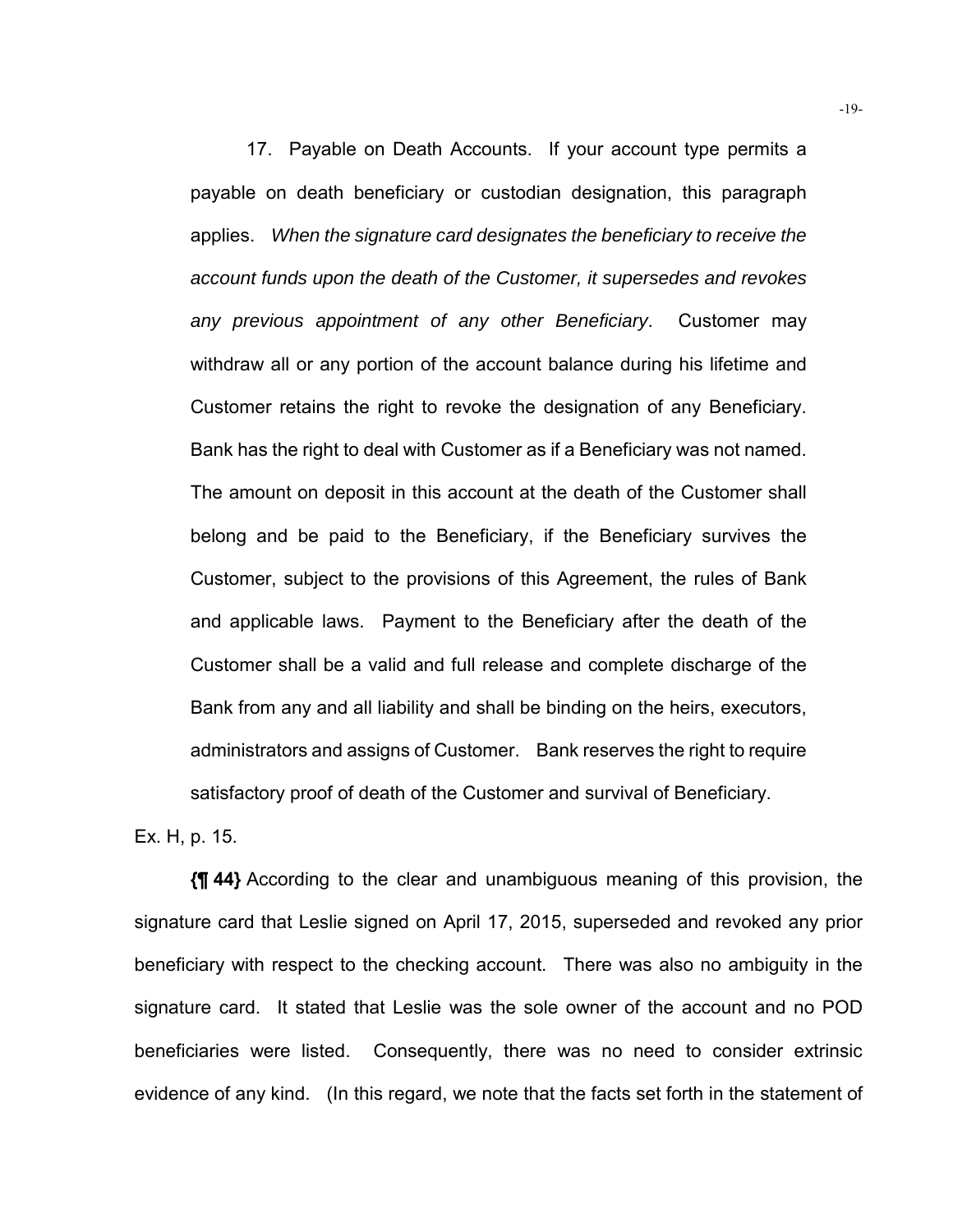facts and proceedings were intended as background information only.)

**{¶ 45}** Based on the preceding discussion, and under the undisputed facts and applicable law, the trial court erred in granting summary judgment to Fifth Third on the breach of contract claim. To the contrary, summary judgment should have been granted to James, as executor, and the funds in checking account 636 (\$82,647.72) should have been paid to Leslie's estate. Whether the bank is liable for this amount will be discussed shortly.

**{¶ 46}** The facts concerning the savings account (518) are somewhat different. As noted, Fifth Third did not have a signature card for the 518 account. There were indications in Fifth Third's internal records that POD beneficiaries may have been designated at one time for that account. However, Fifth Third's argument likewise fails for this account because there was not sufficient evidence of a *written agreement* for the account. To establish the existence of POD beneficiaries as an exception to the Statute of Wills, both R.C. 1109.07(B) and R.C. 2131.10 require a *written contract* signed by the account owner. Fifth Third could not produce a written signature card, and its internal records were insufficient to substitute for the statutory requirements. As a result, the \$121,145.13 in the savings account should have been paid to Leslie's estate, rather than to Judith, and the trial court erred in granting summary judgment to Fifth Third on this point as well. Judgment should have been awarded to James, as executor for the estate.

**{¶ 47}** Even if judgment should have been awarded to the executor, an issue remains whether the bank is liable. According to Fifth Third, James, as executor, had a mechanism under R.C. 1109.10 by which he could have asserted his claim to the funds, but he failed to use it. Fifth Third contends that because James did not have a proper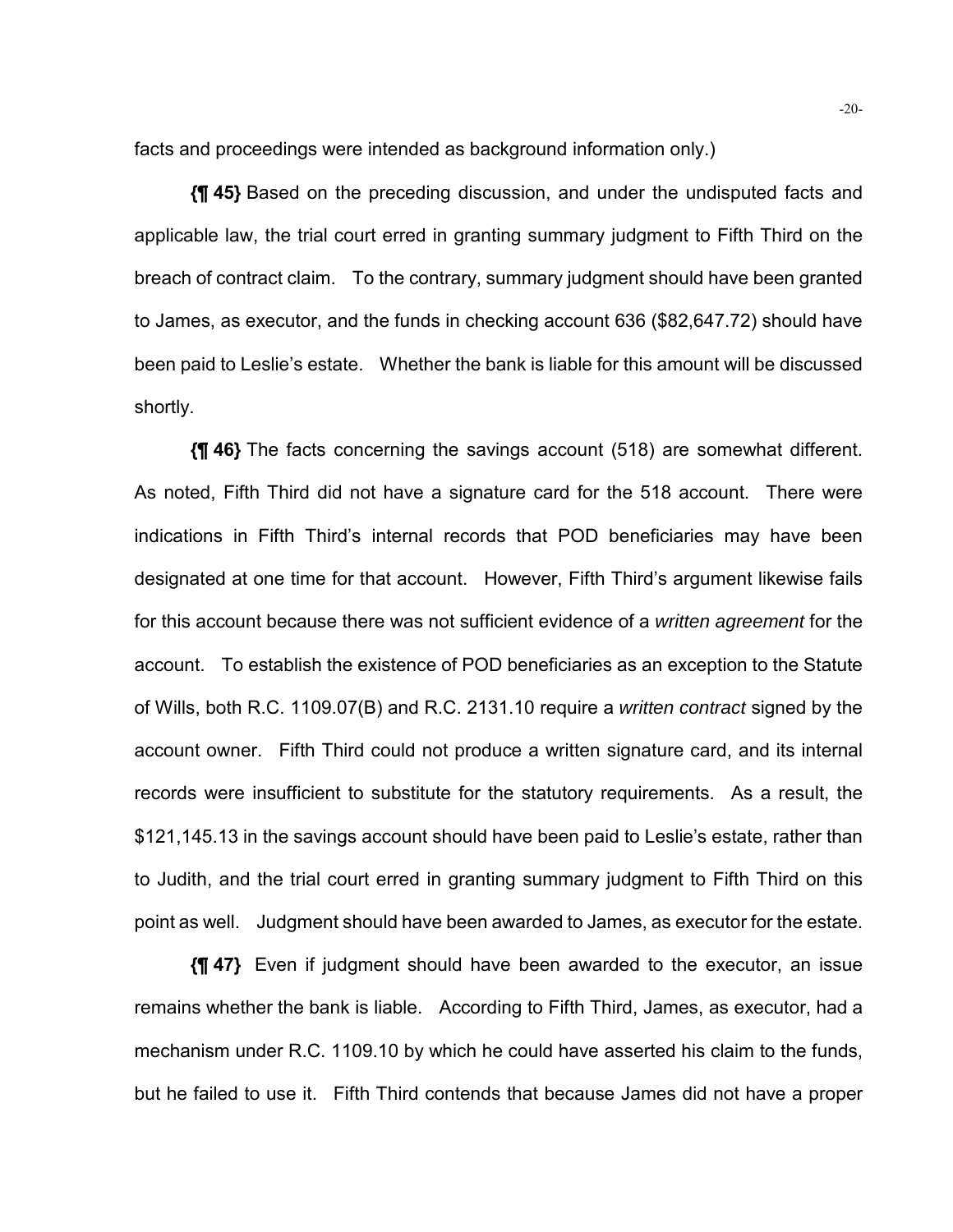right to the funds and failed to assert his claim using the statutory procedure, Fifth Third was obligated to release the funds to Judith and is not liable.

**{¶ 48}** As a preliminary point, Fifth Third's contention is incorrect to the extent that it is based on the fact that James, as executor, did not have a right to the funds. We have already concluded that the estate had such a right, and James, as executor of the estate, was the appropriate party to bring claims on the estate's behalf. *E.g.*, R.C. 2107.46; *Ross v. Barker*, 101 Ohio App.3d 611, 615, 656 N.E.2d 363 (2d Dist.1995).

**{¶ 49}** As to the remainder of Fifth Third's argument, we note that R.C. 1109.10 was enacted in 1996 via H.B. 538, 1996 Ohio Laws File 187, for purposes of adopting a new section number for former R.C. 1107.11. No substantive changes were made in the content of the statute. At the time of the events at issue in this case, R.C. 1109.10 provided that:

If any claim not clearly consistent with the terms of any applicable authority on file with a bank is made to any deposit, safe deposit box, property held in safekeeping, security, obligation, or other property in the bank's possession or control, in whole or in part, by any person, including any depositor, individual, or group of individuals, whether or not authorized to draw on or exercise any right or control with respect to the property, the bank is not required to recognize the claim without one of the following:

(A) A court order, issued by a court of competent jurisdiction and served on the bank, enjoining or restraining the bank from taking any action with respect to the property or instructing the bank to pay the balance of the, [sic] provide access to the safe deposit box, or deliver the property as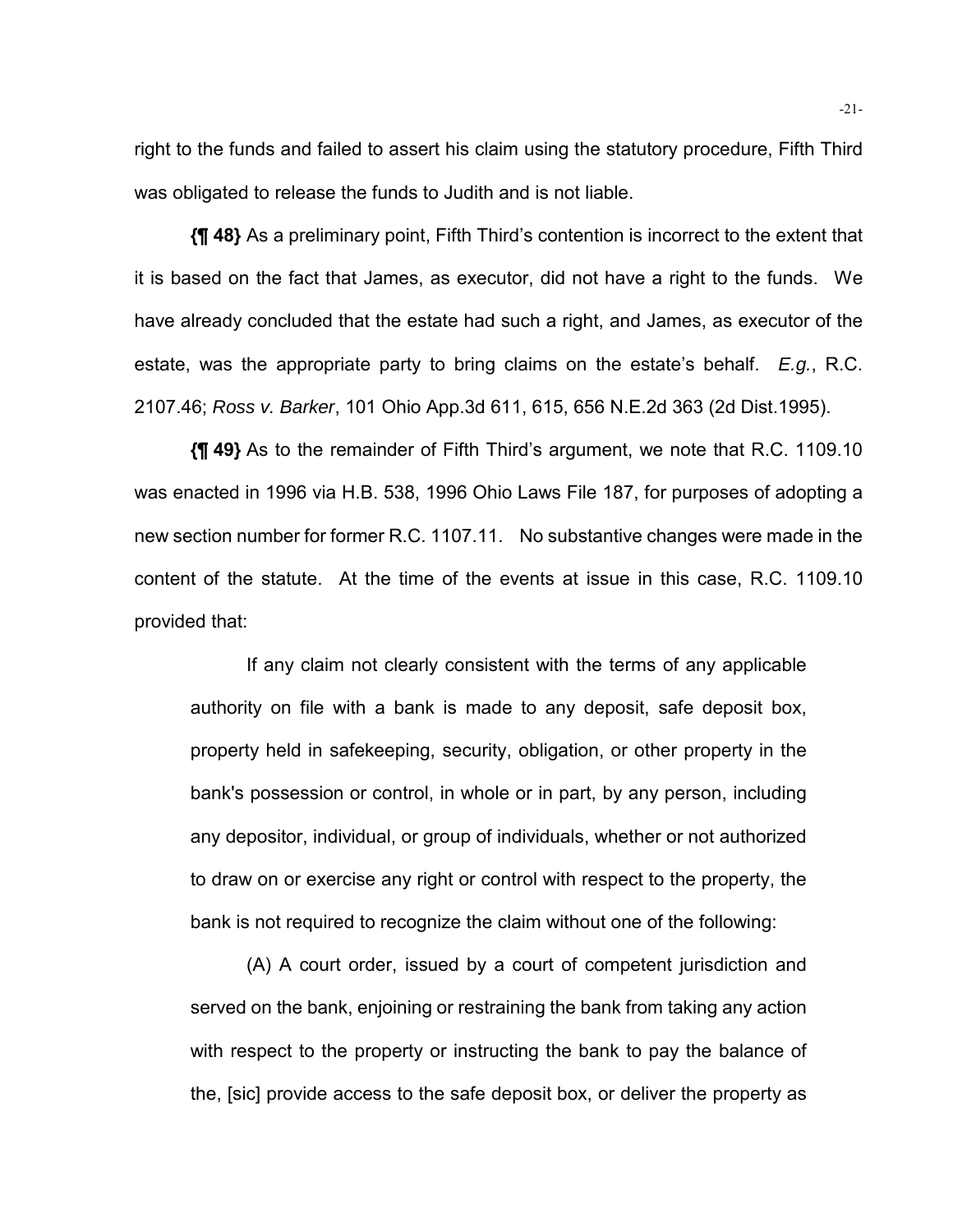provided in the order;

l

(B) A bond in the form and amount and with sureties satisfactory to the bank, indemnifying the bank against any liabilities, loss, and expenses it might incur because of its recognition of the claim or because of its refusal, due to the claim, to honor or recognize any right with respect to the property.3

**{¶ 50}** The commentary to the former section, R.C. 1107.11 (which was adopted in 1967), says that "[t]his section is new and states the requirement which one making an adverse claim to a deposit or property held in safe deposit must meet before the bank will be required to deliver such deposit or property."

**{¶ 51}** The fact that a bank is not necessarily required to deliver the property to an adverse claimant does not mean that the bank lacks responsibility for delivering property to the wrong party. Thus, James's failure, as executor, to use the process in R.C. 1109.10 does not relieve the bank from liability for breach of contract.

**{¶ 52}** We note that Fifth Third's Rules and Regulations state that, "[i]n the event of a conflict between Account Owners or individuals with signing authority or those purporting to have signing authority on the Account, the Bank reserves the right to take action, which may include, without limitation, placing a hold on the Account or instituting legal proceedings." Nicely Affidavit, Ex. H, at p. 9.

 $3$  R.C. 1109.10 was subsequently amended in 2017 as part of a new banking law that repealed separate statutes pertaining to savings and loan associations (R.C. Chapters 1151 to 1157), savings banks (R.C. Chapters 1161 to 1165), and "regulated banks, savings and loan associations, and savings banks under the same statute" by modifying the law governing banks. Ohio Bill Analysis, 2017 H.B. 49. The contents of this amended version and the version in effect in 2015 do not differ in any appreciable way.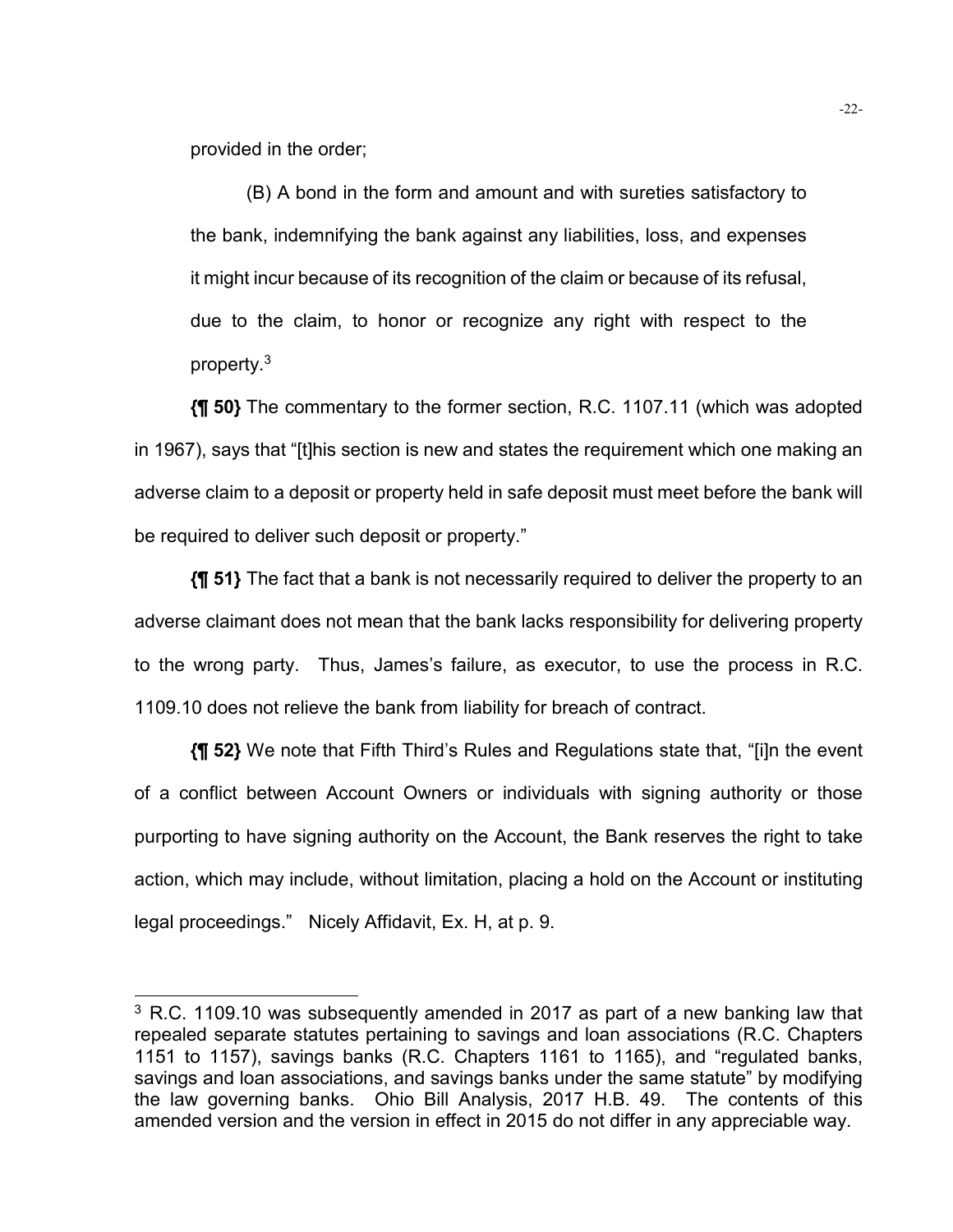**{¶ 53}** Fifth Third was notified before it disbursed the funds to Judith that an adverse claim to the funds existed. Hillier Deposition at p. 100 and 128-129. However, rather than placing a hold on the account or instituting legal proceedings, Fifth Third chose to release the funds. Even if this were otherwise, Fifth Third could have taken this action to protect itself from liability for breach of contract. Accordingly, Fifth Third may be held liable for breach of contract.

**{¶ 54}** As was noted, the trial court also granted summary judgment to Fifth Third on claims for bad faith, negligence, conversion, and estoppel. James has not addressed the estoppel issue on appeal, and we will not consider it further. We will next discuss the bad faith claim.

### B. Bad Faith Claim

**{¶ 55}** Concerning "bad faith," the trial court concluded that bad faith claims are of recent origin and a lack of good faith, as relevant to some issues, is not the same as a cause of action for bad faith. Decision on Summary Judgment, p. 10-11.

**{¶ 56}** "The duty of good faith and fair dealing being integral to any contract, the breach of that duty, when alleged, is thus integral to the plaintiff's cause of action for breach of contract. Accordingly, 'an allegation of a breach of the implied covenant of good faith cannot stand alone as a separate cause of action from a breach of contract claim \* \* \*.' " *Krukrubo v. Fifth Third Bank*, 10th Dist. Franklin No. 07AP-270, 2007-Ohio-7007, ¶ 19, quoting *Interstate Gas Supply, Inc. v. Calex Corp*., 10th Dist. Franklin No. 04AP-980, 2006-Ohio-638, ¶ 98. "In essence, a claim for breach of contract subsumes the accompanying claim for breach of the duty of good faith and fair dealing." *Id*.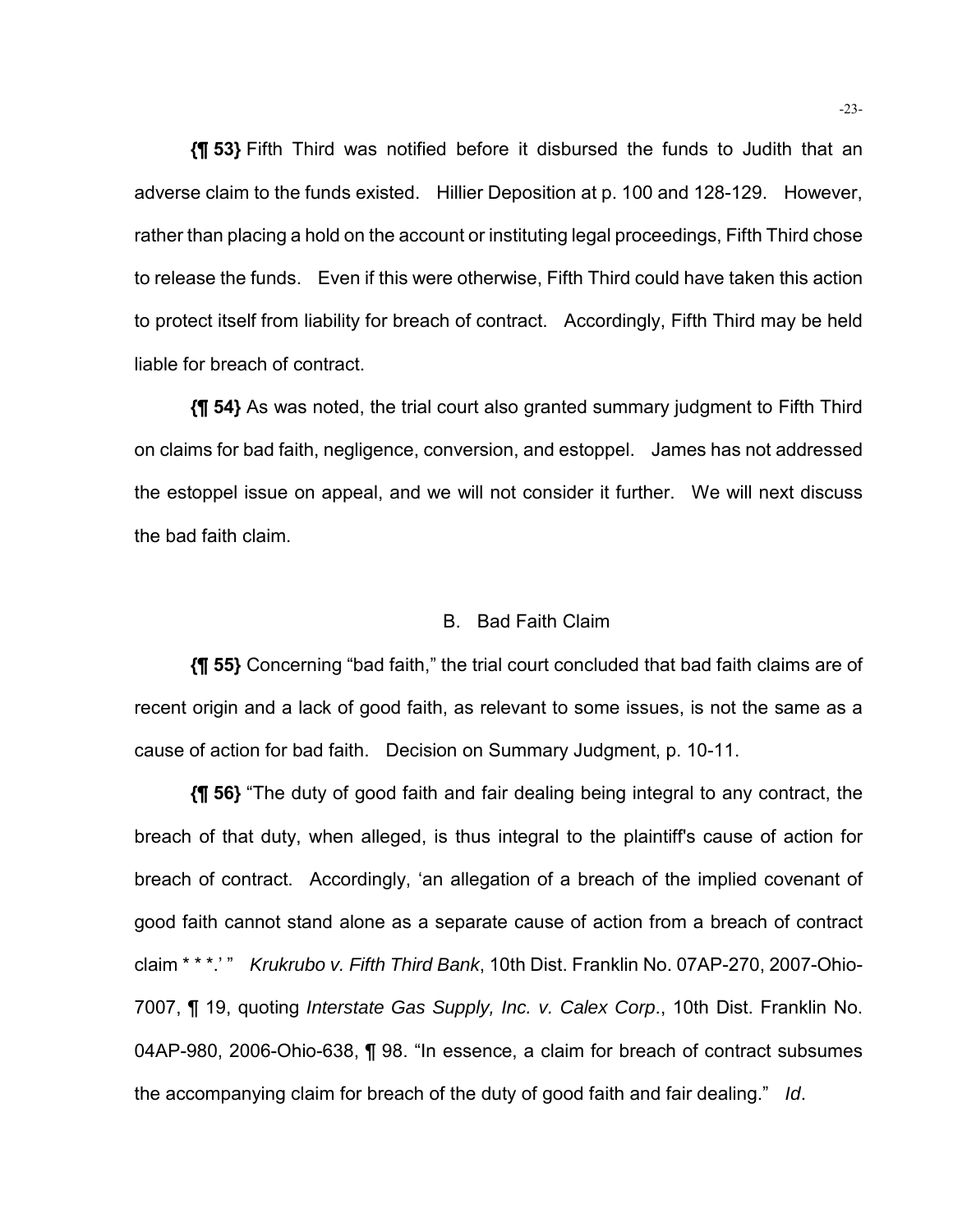**{¶ 57}** In view of this authority, we agree that summary judgment was properly granted on James's bad faith claim. We do note that banks may be held liable in some situations for bad faith under R.C. Chap. 1334, which governs "Bank Deposits and Collections; Transfer of Funds." Under R.C. 1304.03(A), the parties may vary the effect of the provisions of R.C. Chap. 1334, but they "cannot disclaim a bank's responsibility for its lack of good faith or failure to exercise ordinary care or limit the measure of damages for the lack or failure. However, the parties may determine by agreement the standards by which the bank's responsibility is to be measured if those standards are not manifestly unreasonable."

**{¶ 58}** R.C. 1304.03(E) further provides that, "[t]he measure of damages for failure to exercise ordinary care in handling an item is the amount of the item reduced by an amount that could not have been realized by the exercise of ordinary care. If there also is bad faith, the measure of damages includes any other damages the party suffered as a proximate consequence." This statute was effective in 1962 and corresponded with Uniform Commercial Code 4-103. It was then amended in 1994, but no substantive changes were made to R.C. 1304.03(E). *See* S.B. 147, 1994 Ohio Laws File 145.

**{¶ 59}** This is not to say R.C. 1304.03(E) applies here. We raise the matter merely to indicate that a bank may, indeed, be found guilty of acting in bad faith in certain situations, even in light of a contractual relationship or breach of contract claim. For example, in *Natl. City Bank v. Rhoades*, 150 Ohio App.3d 75, 2002-Ohio-6083, 779 N.E.2d 799 (2d Dist.), we agreed that a bank was liable for improperly disbursing funds in its customer's account to the customer's girlfriend. *Id*. at ¶ 37-43. We recognized that a bad faith claim could exist, which would allow recovery of consequential damages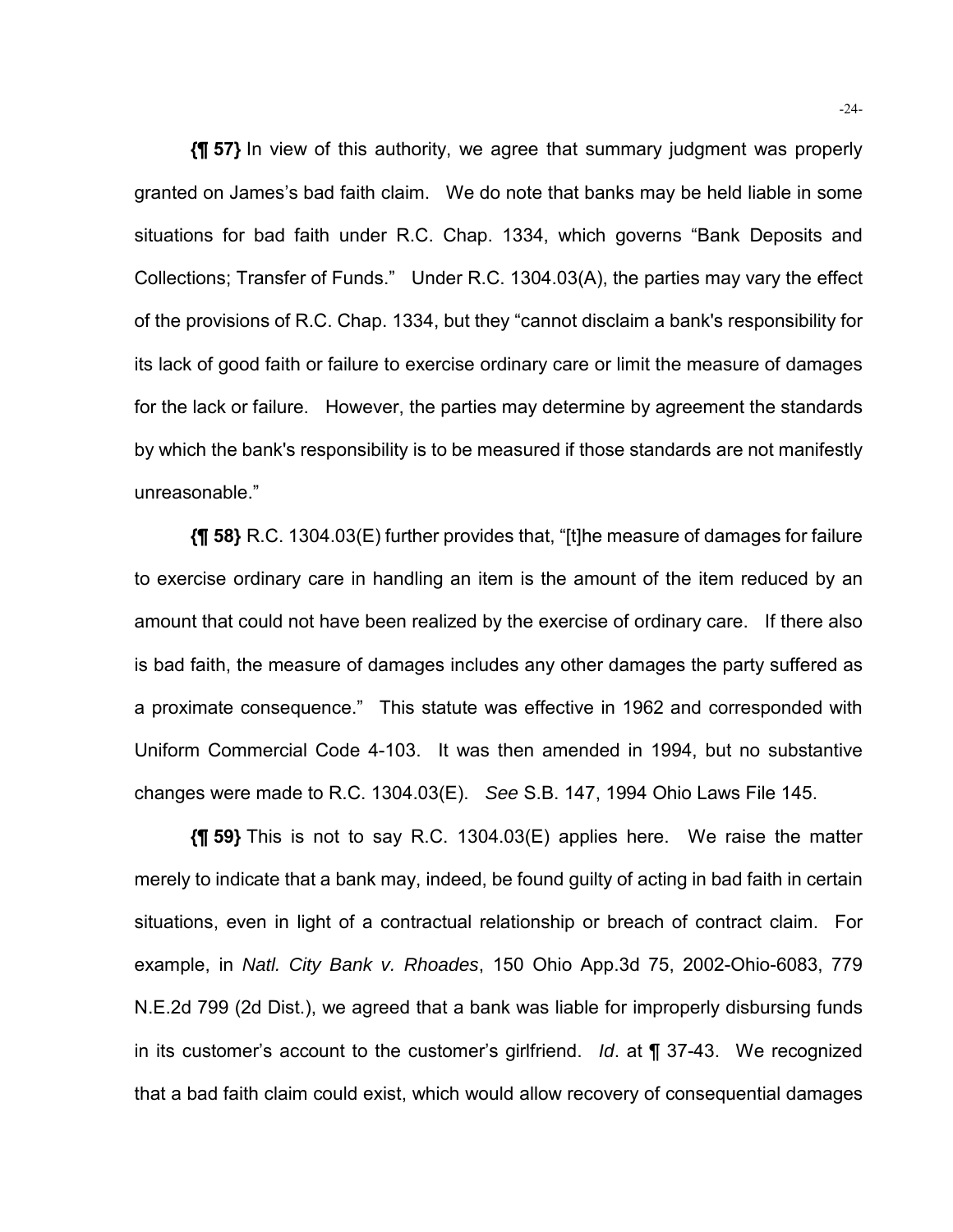under R.C. 1304.03(E). *Id*. at ¶ 68-69. However, we held that there was no evidence of the bank's bad faith.

**{¶ 60}** Banks may also be held liable for consequential damages like profit or for attorney fees where their acts are willful or malicious. *See Cincinnati Ins. Co. v. First Nat. Bank of Akron*, 63 Ohio St.2d 220, 226, 407 N.E.2d 519 (1980) (rejecting award of profits bank made when it improperly paid checks drawn on customer's account because the bank's acts were not willful; attorney fee award was also improper due to lack of statutory basis or evidence that bank's acts were malicious). *See also City of Gahanna v. Eastgate Properties, Inc.*, 36 Ohio St.3d 65, 66, 521 N.E.2d 814 (1988) ("[g]enerally a prevailing party may not recover attorney fees as costs of litigation in the absence of statutory authority unless the breaching party has acted in bad faith, vexatiously, wantonly, obdurately or for oppressive reasons.")

**{¶ 61}** " ' "Bad faith" is a legal term of art, which is not defined in the Ohio Uniform Commercial Code. Logically, it is the inverse of "good faith," which is defined as "honesty in fact in the conduct or transaction concerned." R.C. 1301.01(S). Thus, while not specifically defined, "bad faith" suggests dishonesty, fraud, or misrepresentation, which are intentional in nature and beyond the perimeters of mere negligence.' " *Fifth Third Bank v. Gen. Bag Corp*., 8th Dist. Cuyahoga No. 92793, 2010-Ohio-2086, ¶ 31, quoting *Johnson v. Third Fed. S. & L. Assn. of Cleveland*, 8th Dist. Cuyahoga No. 49236, 1985 WL 6888 (June 27, 1985).

**{¶ 62}** Assuming for purposes of argument that a bad faith claim could exist, the trial court did not err in granting summary judgment on this claim in this case. There was no evidence that Fifth Third's actions were dishonest, willful, or malicious, and James did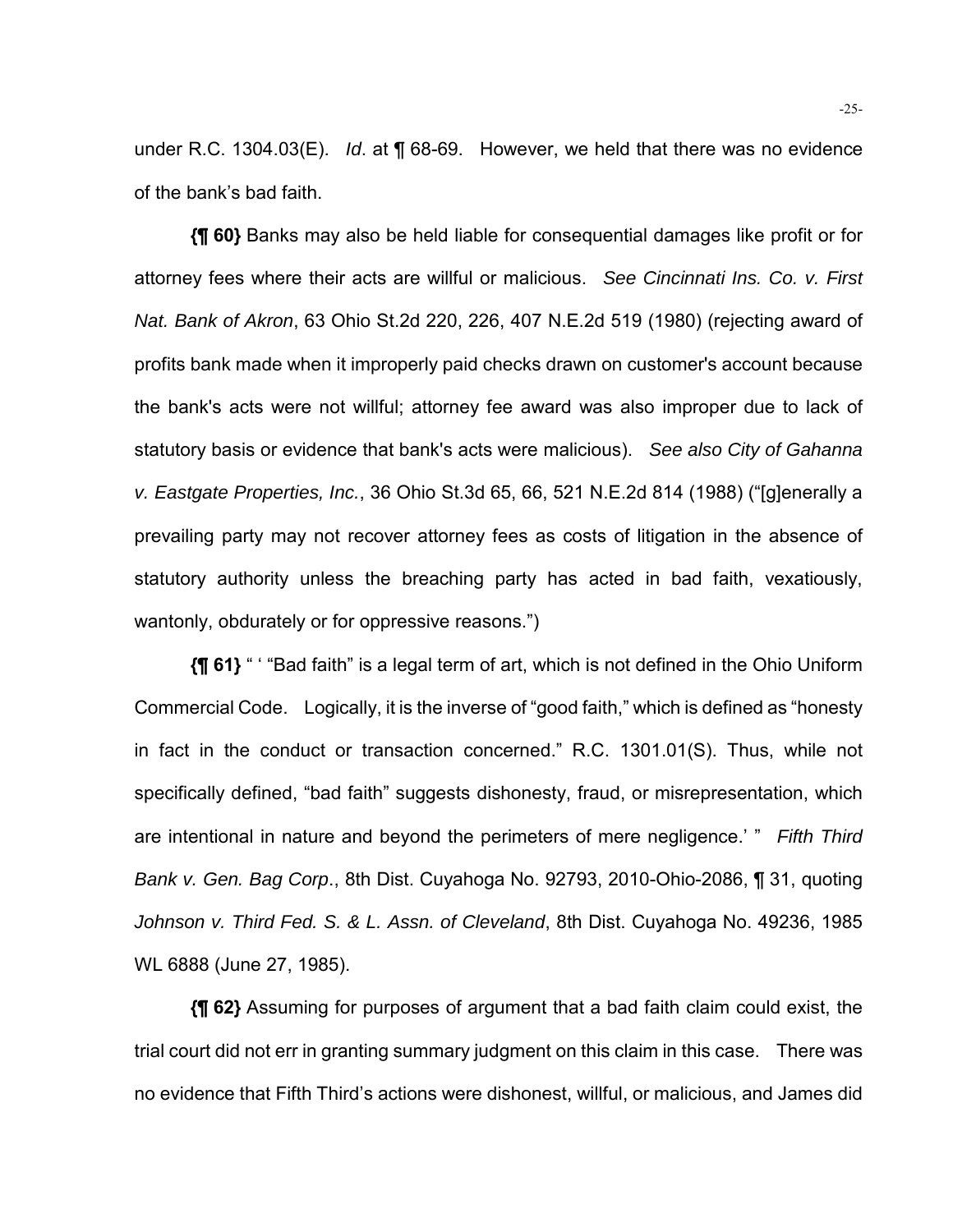not present evidence of damages beyond what was due to be paid under the contract between the account owner and the bank. Accordingly, the trial court correctly rendered summary judgment against James on the claim that Fifth Third acted in bad faith.

### C. The Negligence Claim

**{¶ 63}** Regarding the negligence claim, the trial court rejected this claim as well, citing *Solid Gold Jewelers v. ADT Sec. Sys., Inc*., 600 F.Supp.2d 956 (N.D.Ohio 2007). In *Solid Gold Jewelers*, the court explained that " '[u]nder Ohio law, the existence of a contract action generally excludes the opportunity to present the same case as a tort claim.' " *Id.* at 960, quoting *Wolfe v. Continental Cas. Co*., 647 F.2d 705, 710 (6th Cir.1981). Exceptions to this rule exist " 'if a party breaches a duty which he owes to another independently of the contract, that is, a duty which would exist even if no contract existed.' " *Id*., quoting *Wolfe*.

**{¶ 64}** The authority that *Wolfe* relied on was *Ketcham v. Miller*, 104 Ohio St. 372, 136 N.E. 145 (1922). *Wolfe* at 710. The holding in *Ketcham* was essentially that, where the gravamen of a party's complaint is breach of contract, the perpetrator's motive in breaching is irrelevant, and a trial court errs if it admits evidence indicating that the case is one in which exemplary damages might be awarded. *Ketcham* at 377-378. As recently as 2018, the Supreme Court of Ohio approved and followed *Ketcham,* holding that "[p]unitive damages are not recoverable in an action for breach of contract." *Lucarell v. Nationwide Mut. Ins. Co.*, 152 Ohio St.3d 453, 2018-Ohio-15, 97 N.E.3d 458, paragraph one of the syllabus.

**{¶ 65}** In *Lucarell*, the court acknowledged that Ohio cases have held that both a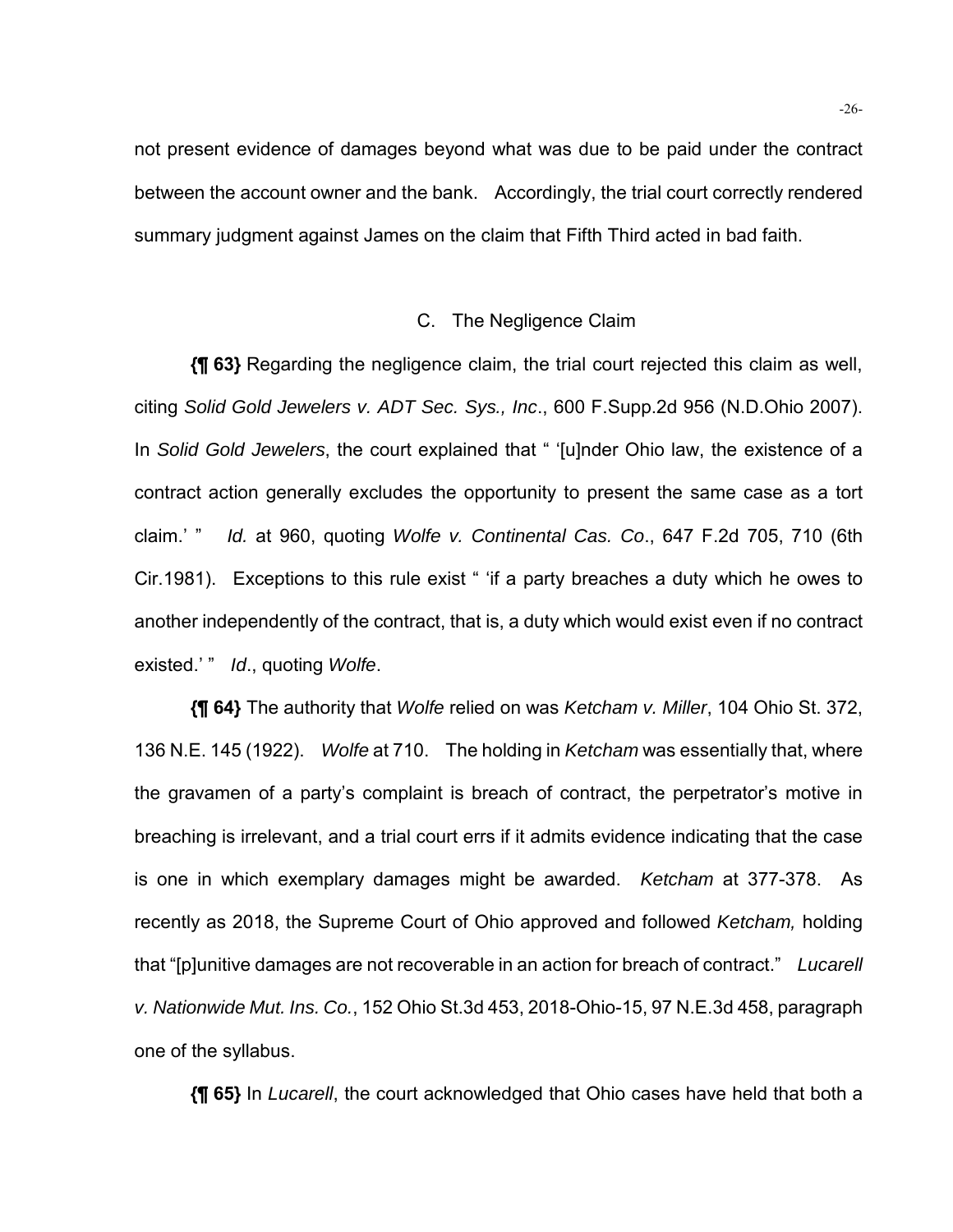contract action and a tort action may exist where breach of an independent duty is involved. *Id*. at ¶ 36. The court cautioned, however, that while "we have noted that the conduct constituting a breach of contract can also constitute a tort, we have made clear that punitive damages are available only when the claimant 'suffered a harm distinct from the breach of contract action and attributable solely to the alleged tortious conduct.' " *Id*. at ¶ 37, quoting *Shimola v. Nationwide Ins. Co.*, 25 Ohio St.3d 84, 86, 495 N.E.2d 391 (1986).

**{¶ 66}** In the case before us, James failed to present any evidence of an "independent tort," and he has not outlined any harm he or the estate suffered other than that attributable to the breach of contract. Accordingly, the trial court did not err in rendering summary judgment on the negligence claim.

### D. Conversion

**{¶ 67}** The claim for conversion was brought against both Fifth Third and Judith. In rejecting the claim with regard to both parties, the trial court noted that Fifth Third acted properly in honoring Judith's claim. The court also remarked that Judith could have subjected the bank to a lawsuit had it not complied with the POD designation. Decision on Summary Judgment at p. 9-10. To the extent the court's conclusions rest on the fact that the balance of the accounts was properly owed to Judith, the court erred, for the reasons noted above.

**{¶ 68}** "Conversion is an exercise of dominion or control wrongfully exerted over property in denial of or under a claim inconsistent with the rights of another." *Dice v. White Family Cos*., 173 Ohio App.3d 472, 2007-Ohio-5755, 878 N.E.2d 1105, ¶ 17 (2d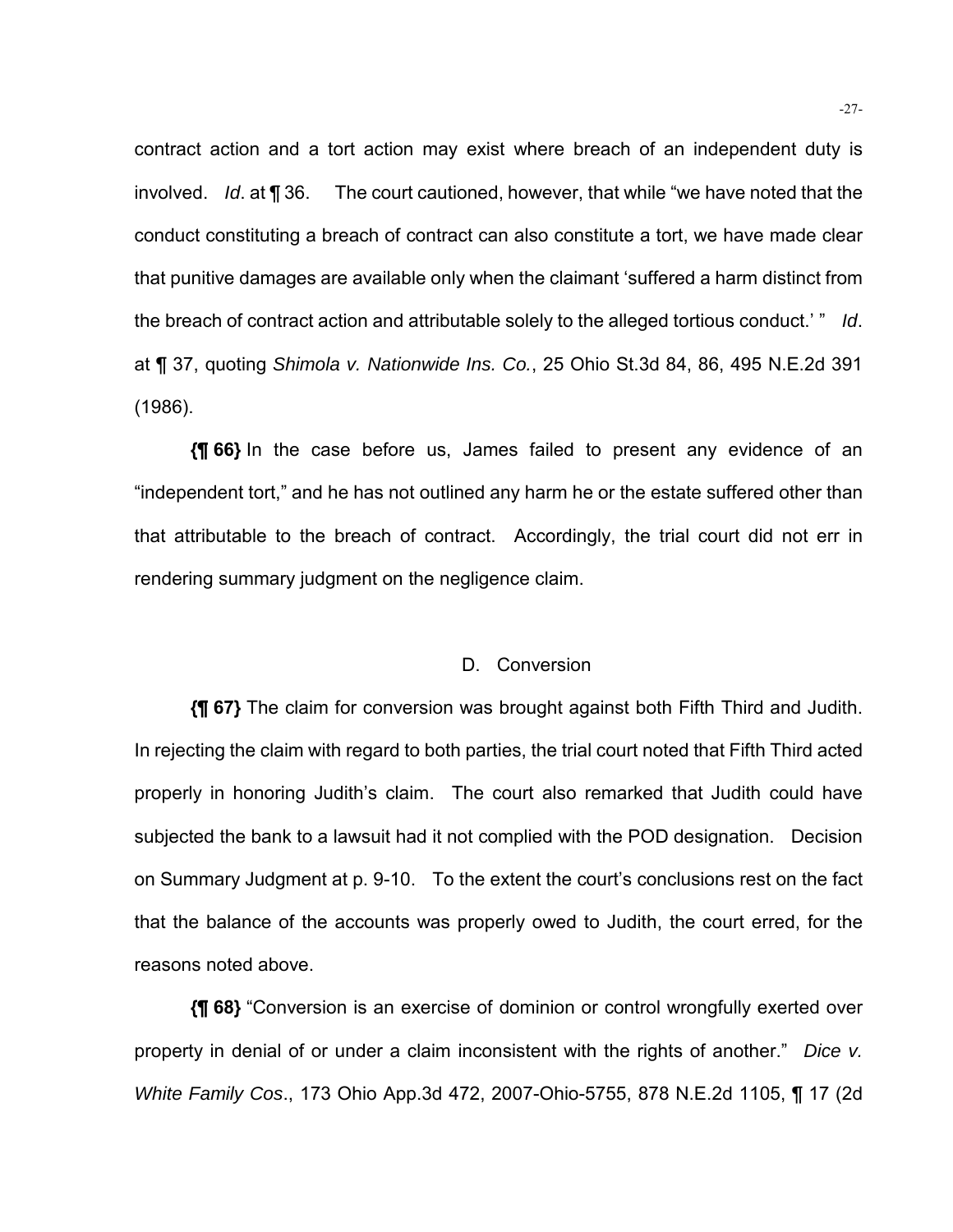Dist.). "Typically, '[t]he elements of a conversion cause of action are (1) plaintiff's ownership or right to possession of the property at the time of the conversion; (2) defendant's conversion by a wrongful act or disposition of plaintiff's property rights; and (3) damages.' " *Id*., quoting *Haul Transport of VA, Inc. v. Morgan*, 2d Dist. Montgomery No. 14859, 1995 WL 328995 (June 2, 1995).

**{¶ 69}** Given the undisputed facts in this case, James established that the checking and savings accounts belonged to Leslie's estate, that Fifth Third wrongfully disposed of the sums in the accounts by paying them to Judith, and that the estate was damaged by Fifth Third's acts. Consequently, the trial court erred in rendering summary judgment to Fifth Third on this cause of action. Instead, judgment should have been rendered in favor of James, as executor of the estate. We do agree that summary judgment on this point was properly granted to Judith, as she was not the party wrongfully disposing of the assets. The claim against Judith was more properly classified as one for unjust enrichment, as we will explain below. Accordingly, the assignment of error is sustained with respect to the summary judgment on conversion granted to Fifth Third, but overruled as to Judith.

### E. Unjust Enrichment

**{¶ 70}** The final issue relates t0 the summary judgment granted to Judith (subpart B). As indicated, the only claims against Judith were for conversion and unjust enrichment. The trial court granted summary judgment in Judith's favor on the unjust enrichment claim even though she had not moved for summary judgment, and it gave no reasons for doing so. Decision on Summary Judgment at p. 8-9. Presumably, the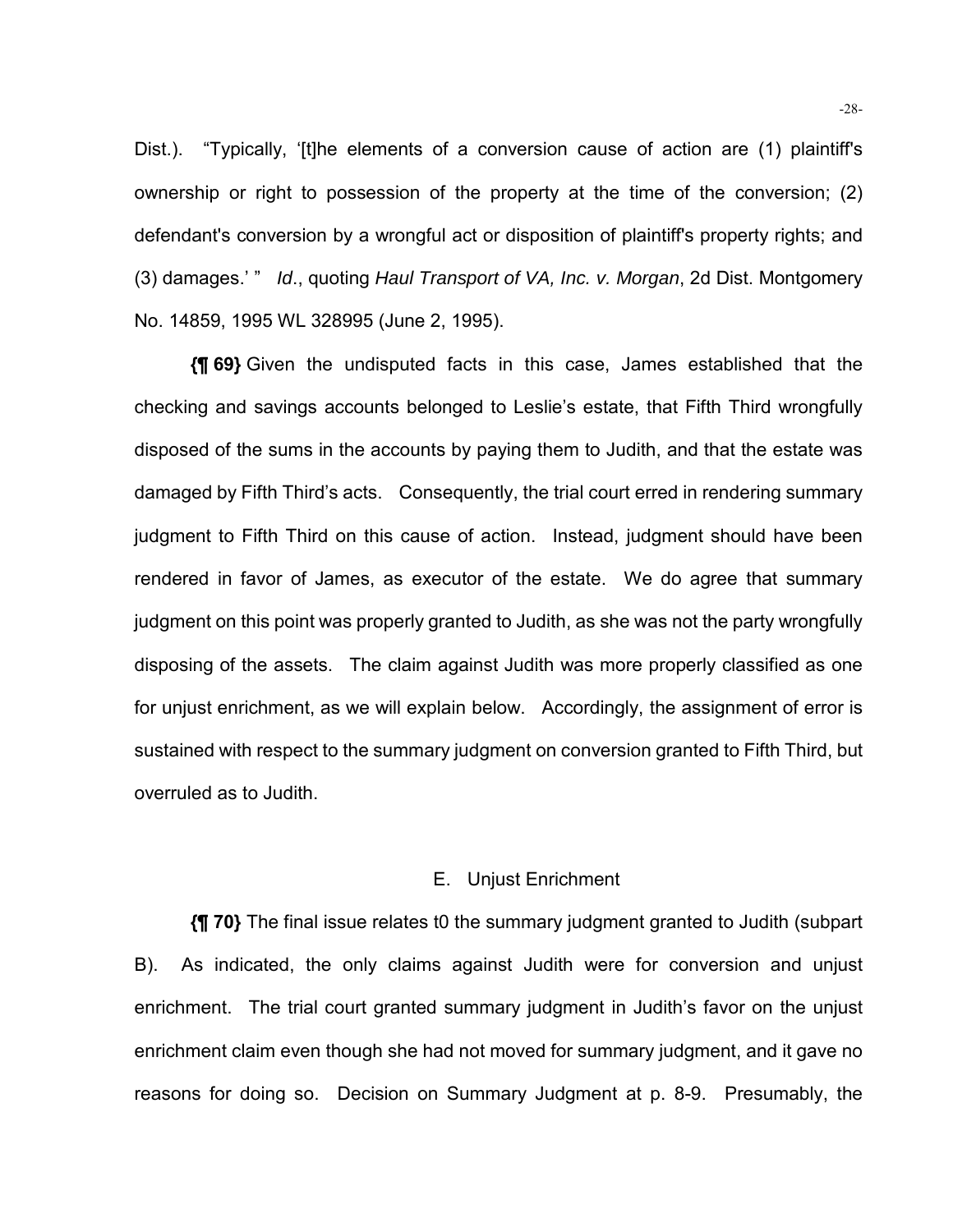court's decision was based on its prior conclusion that the money in the accounts was properly paid to Judith as the POD beneficiary.

**{¶ 71}** "Unjust enrichment occurs when a person has and retains money or benefits that in justice and equity belong to another." *Union Sav. Bank v. White Family Cos., Inc*., 167 Ohio App.3d 51, 2006-Ohio-2629, 853 N.E.2d 1182, ¶ 26 (2d Dist.), citing *Hummel v. Hummel*, 133 Ohio St. 520, 14 N.E.2d 923 (1938). " 'A person who has been unjustly enriched at the expense of another is required to make restitution to the other.' " *Dixon v. Smith*, 119 Ohio App.3d 308, 317, 695 N.E.2d 284 (3d Dist.1997), quoting Restatement of the Law 1st, Restitution, Section 1 at 12 (1937).

**{¶ 72}** For the reasons previously discussed, the trial court erred in entering summary judgment in Judith's favor on this claim. Based on the undisputed facts and applicable law, the proceeds of Leslie's savings and checking accounts were improperly paid to Judith and should have been paid to Leslie's estate. Judith, therefore, retains money that belongs to another. Consequently, James's assignment of error is sustained as to the grant of summary judgment in Judith's favor on the unjust enrichment claim.

### III. Conclusion

**{¶ 73}** James's sole assignment of error having been sustained in part and overruled in part, the judgment of the trial court is reversed as to the summary judgment rendered in favor of Fifth Third on the breach of contract and conversion claims. The summary judgment in favor of Fifth Third on the claims for bad faith, negligence, and estoppel are affirmed. In addition, the summary judgment in Judith's favor is affirmed as to the conversion claim and reversed as to the claim for unjust enrichment. This cause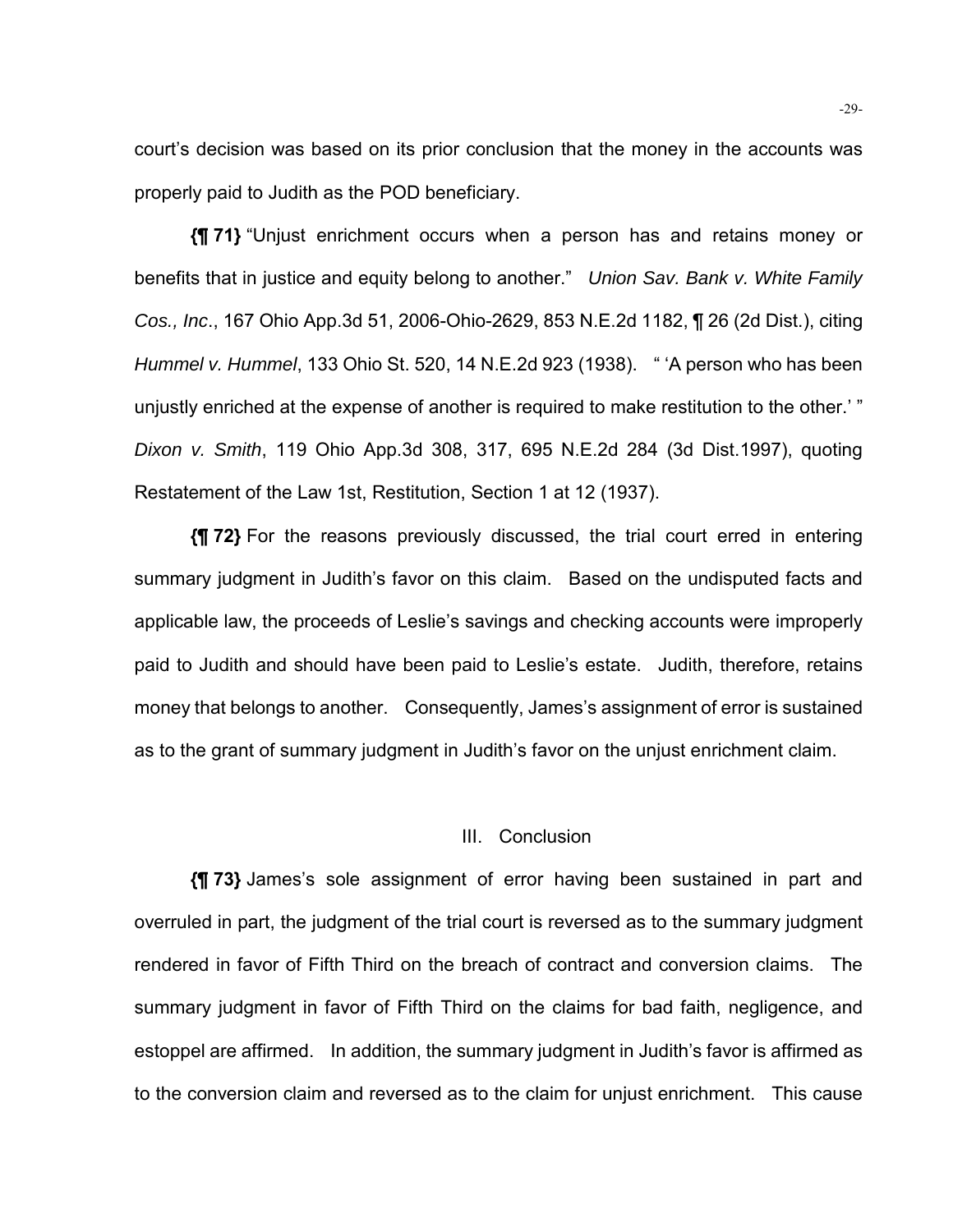is remanded to the trial court for further proceedings consistent with this opinion.

. . . . . . . . . . . . .

FROELICH, J. and HALL, J., concur.

Copies sent to:

T. Andrew Vollmar Todd E. Bryant Nathan H. Blaske Harry W. Cappel Hon. Scott Altenburger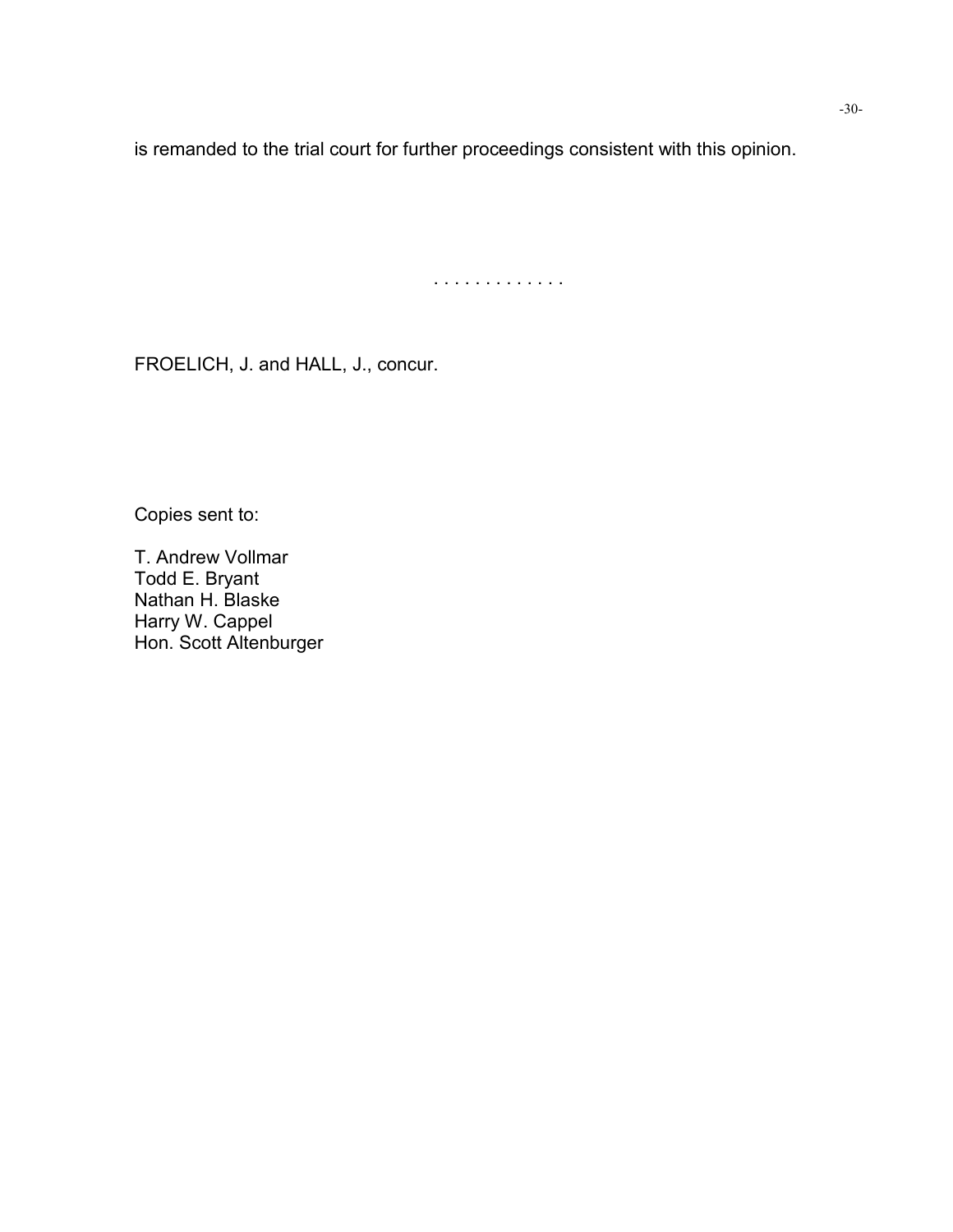$\overline{a}$ 

 $\overline{a}$ 

l

## IN THE COURT OF APPEALS OF OHIO

# TENTH APPELLATE DISTRICT

| Eric Longmire et al.,       |   |                                        |
|-----------------------------|---|----------------------------------------|
| Plaintiffs-Appellees,<br>V. | ٠ | No. 19AP-770<br>(C.P.C. No. 17CV-2624) |
| Ozgun Danaci,               |   | (REGULAR CALENDAR)                     |
| Defendant-Appellant.        |   |                                        |

# D E C I S I O N

Rendered on July 14, 2020

**On brief:** *Zeehandelar*, *Sabatino & Associates*, *LLC*, and *Alessandro Sabatino*, *Jr.*, for appellees. **Argued:** *Alessandro Sabatino*, *Jr.*

**On brief:** *Stanley L. Myers*, for appellant. **Argued:** *Stanley L. Myers*.

APPEAL from the Franklin County Court of Common Pleas

SADLER, P.J.

**{¶ 1}** Defendant-appellant, Ozgun Danaci, appeals from the judgment of the Franklin County Court of Common Pleas overruling objections to the magistrate's ruling in favor of plaintiffs-appellees, Eric Longmire and Berrin Ergun-Longmire, for unjust enrichment in the amount of \$27,409.37. For the reasons that follow, we affirm the judgment of the trial court.

# **I. FACTS AND PROCEDURAL HISTORY**

**{¶ 2}** On March 16, 2017, appellees filed a complaint seeking judgment against appellant for unjust enrichment and breach of contract. In their complaint, appellees generally alleged that an oral contract was formed between the parties, and appellant had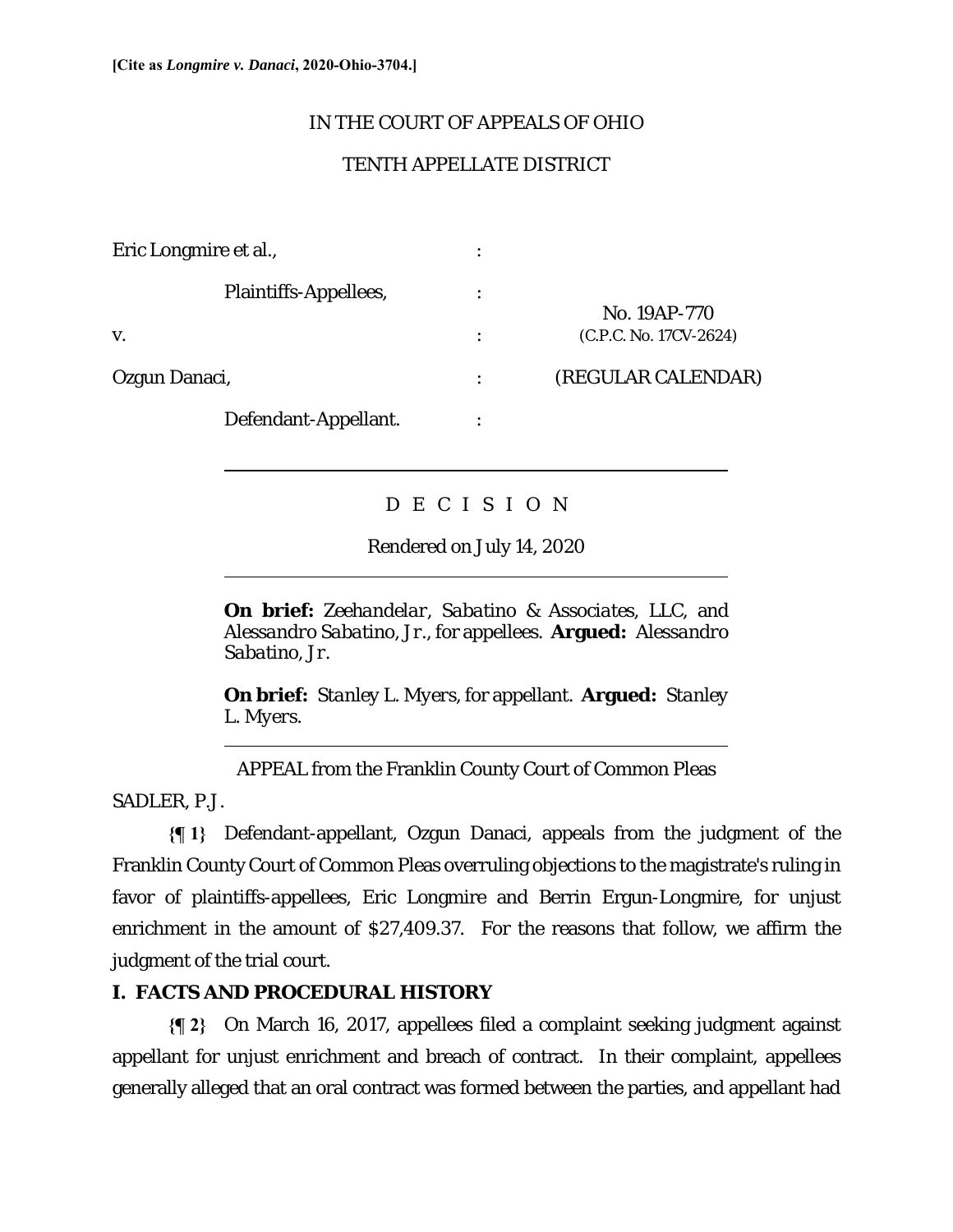failed to repay appellees for tuition and living expenses while he was enrolled at the University of Dayton. Appellees alleged appellant had agreed to repay the loan on a monthly basis after he began full-time employment. Appellant filed his answer on April 14, 2017.

**{¶ 3}** On February 13, 2018, appellant filed a motion for partial summary judgment. Appellant argued appellees' breach of contract claim failed as a matter of law because the oral contract was barred under the statute of frauds codified in R.C. 1335.05. In their memorandum contra, appellees argued there was enough written documentation between the parties over email to meet the writing requirements imposed by the statute of frauds.

**{¶ 4}** On June 18, 2018, the trial court granted appellant's motion for partial summary judgment dismissing the breach of contract claim. The trial court reasoned that "the e-mails exchanged between Plaintiff Eric Longmire and Defendant in November of 2013, more than two years after the alleged making of the oral agreement, do not satisfy the requirements of a writing pursuant to R.C. §1335.05." (June 18, 2018 Decision & Entry at 9.) The trial court concluded that while the breach of contract claim was barred under the statute of frauds, appellees could proceed on their unjust enrichment claim.

**{¶ 5}** The trial court referred this matter to a magistrate for a bench trial pursuant to Civ.R. 53 and Loc.R. 99.02. A bench trial commenced on December 19, 2018. All parties appeared and were represented by counsel. The trial included live testimony from appellees, as well as appellant. The testimony of Fotos Akkus, appellant's ex-girlfriend, was presented by deposition. The trial produced the following facts.

**{¶ 6}** Appellant is a Turkish citizen and the nephew of appellees. In 2009, appellant began discussions with appellees concerning his desire to pursue a graduate degree in the United States. Appellant began to take English courses and sat for the G.R.E. exam.

**{¶ 7}** In April 2011, Berrin met with appellant in Turkey during a visit with her sister. Appellant's girlfriend at the time, Akkus, also attended the meeting. The parties agree Berrin made an offer to assist appellant with the tuition and living expenses while he pursued his graduate education. Appellant testified he understood Berrin's offer to pay for tuition and living expenses as a gift. Akkus testified she also heard Berrin state something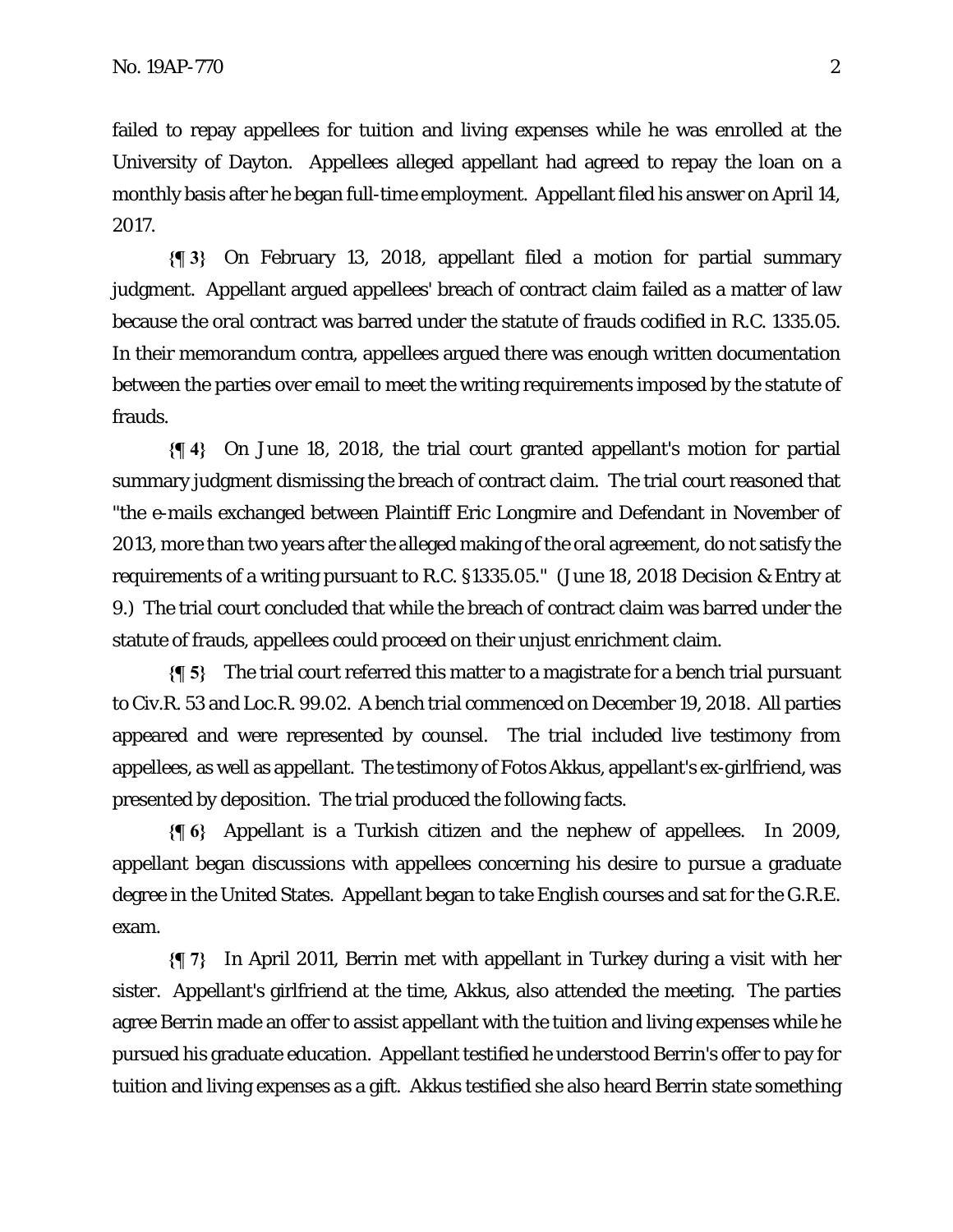to that effect. Berrin denies she ever offered the money as a gift, and "[f]rom the beginning" she made it clear that "[a]s soon as you start to work, you will pay me back." (Tr. at 72-73.)

**{¶ 8}** Over the next few months, the parties worked together on letters to the University of Dayton and the U.S. Consulate for appellant's student visa. In August 2011, appellant moved to the United States to start his graduate program, initially living with appellees. Eric testified when appellant arrived, he made it clear that the money would need to be repaid. Berrin also told appellant that the money was a loan, stating "I told him, of course, we trust you that you will pay us back." (Tr. at 99.) Appellant denies any such conversations occurred. Around the start of his graduate program, appellant inherited some money and became less reliant on appellees for his living expenses. Even though appellant received an inheritance, appellees still would "send [appellant] some money when [his] budgeted amount went over." (Tr. at 251.)

**{¶ 9}** There is no evidence that the parties ever codified the terms of the agreement in a written contract. Despite no written agreement, appellees testified they made it clear from the start and during appellant's time in school that the money would need to be repaid. Berrin testified appellant would put his hand on her shoulder and say, "Auntie, I will pay you back." (Tr. at 110.) Appellees both testified that appellant would repay them the loan amount within two years of obtaining full-time employment.

**{¶ 10}** In 2013, appellant graduated from the University of Dayton. Around this time, appellees helped appellant purchase a vehicle. There is no dispute that this was not a gift, and the automobile loan would be repaid. In November 2013, appellant called Berrin to inform her that he had obtained full-time employment. Berrin stated appellant told her that he could not pay them back because his salary was not as high as anticipated. Berrin described this revelation as "out of the blue," and she tried "to process what he's saying. Of course, I was upset." (Tr. at 107.)

**{¶ 11}** After the November telephone call, appellees' relationship with appellant quickly deteriorated. A series of emails between the parties ensued. In a November 26, 2013 email, appellant stated:

> Since you have been acting like an investigator find one email which says you are giving the money in condition to pay it back and I agree to pay you. I am sure I mentioned voluntarily to pay it without you or Berrin asking because that is my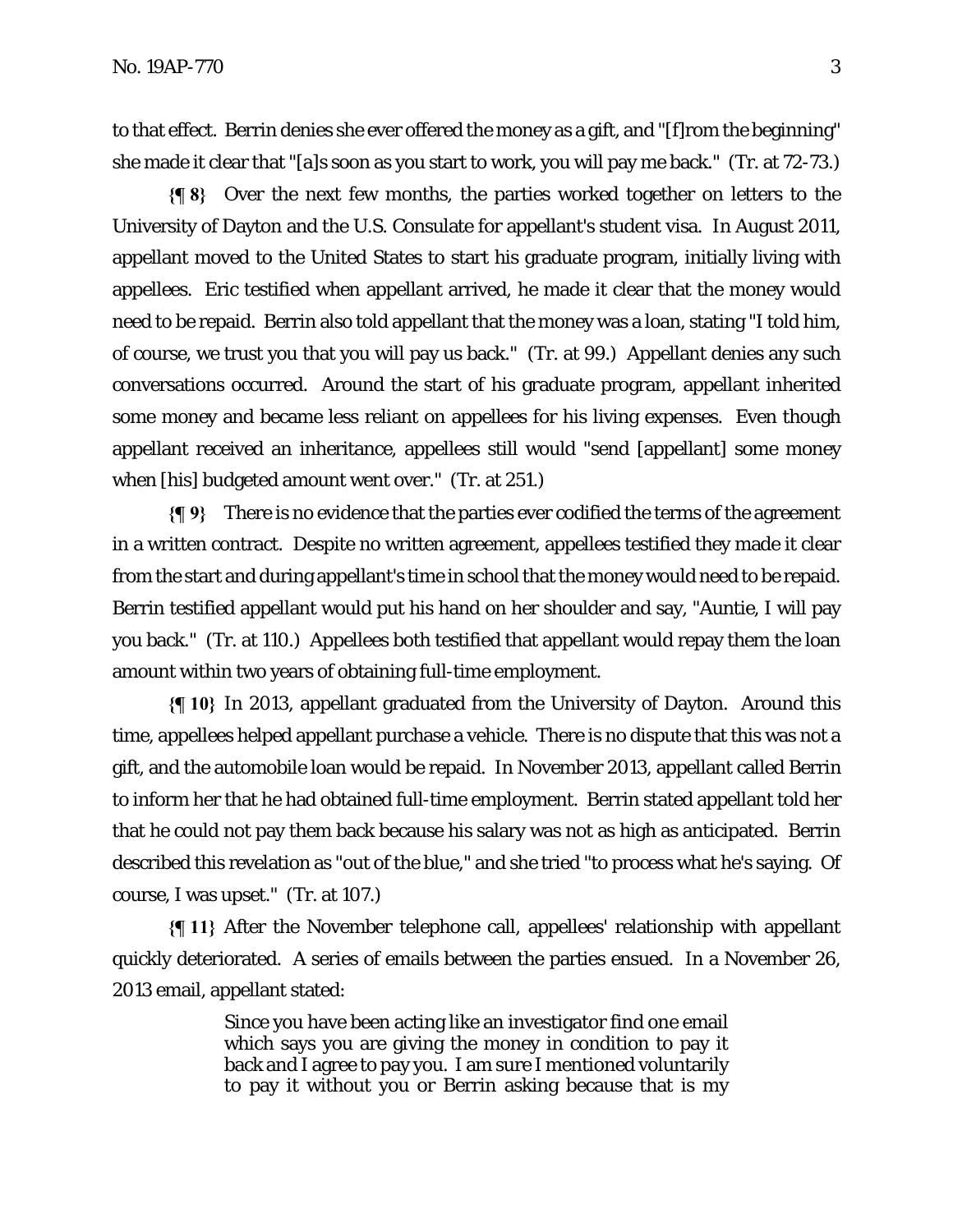intention. Besides everything I never once thought not to pay you. I always planned to pay [you] back.

(Nov. 26, 2013 email, Pl.'s Ex. 30 at 2.)

**{¶ 12}** In a subsequent November 26, 2013 email, appellant wrote:

One more time, I am going to pay you back. Berrin yes all you asked is your money back and you should but there is time and how. \* \* \* I haven't seen my paycheck yet how dare you tell me what is it going to be and how much I will be having to spend.

(Nov. 26, 2013 email, Pl.'s Ex. 33 at 1.)

**{¶ 13}** Appellant testified at trial that he intended to repay the money but as a gift. Appellant also testified that prior to the November emails, "[t]here was never any discussion" that he was required to repay the tuition and living expenses. (Tr. at 282.) In lieu of closing arguments, the magistrate requested written briefs and to provide supplemental information regarding appellees' claimed damages for tuition payments.

**{¶ 14}** On January 22, 2019, the magistrate issued a written decision finding in favor of appellees for unjust enrichment in the amount of \$27,409.37 against appellant. Relevant to the instant case, the magistrate determined the evidence established an oral contract between the parties. While the contract claim was unenforceable under the statute of frauds, a quasi-contract claim for unjust enrichment remained. The magistrate wrote the previous decision by the trial court "did not hold that there was never an oral agreement for the repayment of the money advanced by the Plaintiffs on behalf of the Defendant. The Decision only applied the statute of fraud to the agreement and held that the statute of fraud required that the agreement be in writing." (Jan. 22, 2019 Mag.'s Decision at 12.) The magistrate found appellees conferred a benefit to appellant by providing financial support for his education. While appellant claimed the funds constituted a gift, the magistrate cited a November 27, 2013 email in which appellant wrote "[i]t is your money you can get it back." (Mag.'s Decision at 14.) The magistrate ultimately concluded it would be unjust for appellant to retain the benefit of the loan payments. The magistrate awarded damages to appellees in the amount of \$2,324.37 for living expenses and \$25,085.00 for tuition payments to the University of Dayton.

**{¶ 15}** On February 1, 2019, appellant filed a combined motion to set aside the magistrate's decision and objections to the magistrate's decision pursuant to Civ.R. 53(D)(3). Appellant argued, in pertinent part, the magistrate's decision violated the law of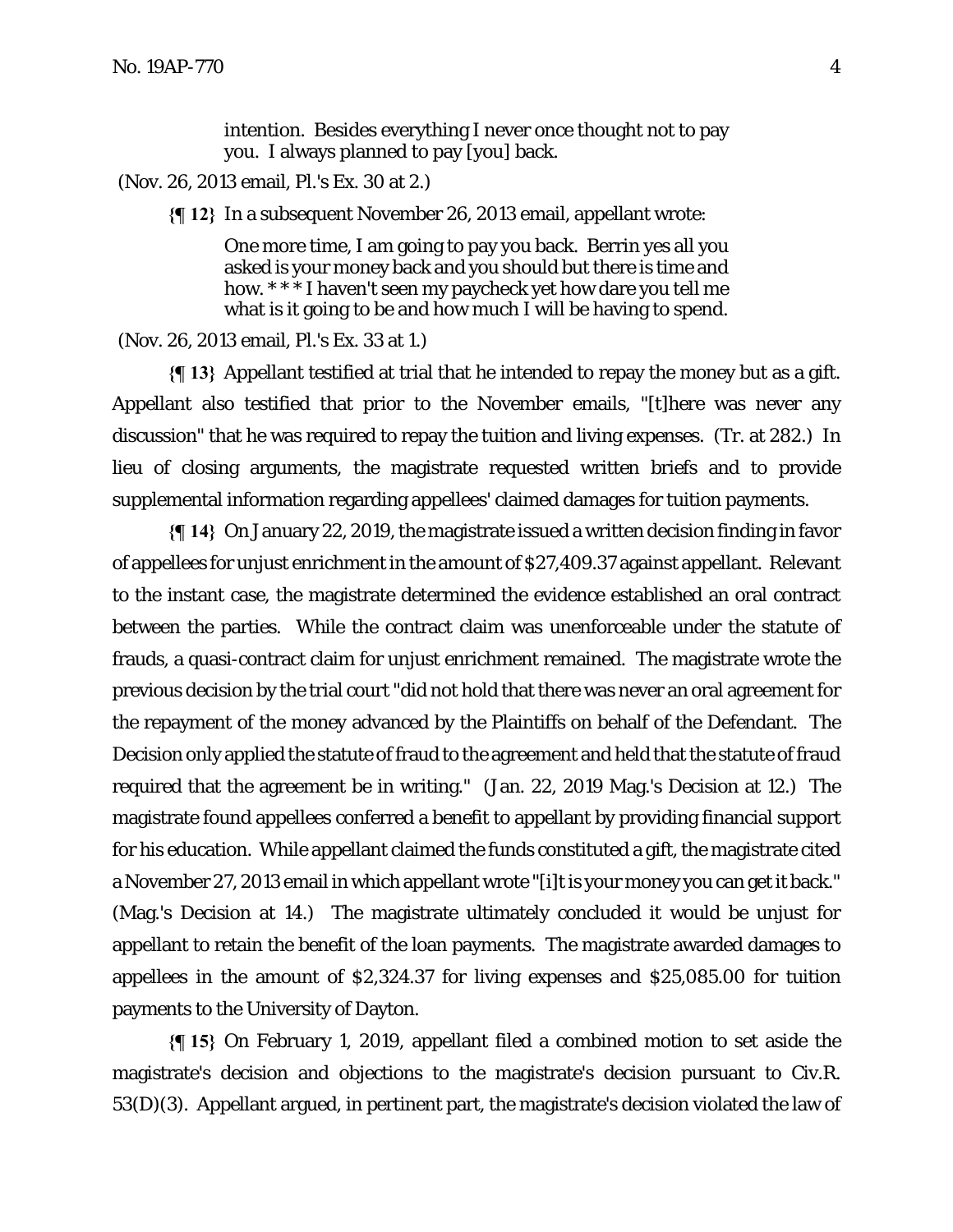the case doctrine. Appellant also generally objected to the magistrate's finding that appellees were entitled to unjust enrichment, and the magistrate's ruling was against the weight of the evidence. On February 15, 2019, appellees filed a memorandum contra to appellant's combined motion.

**{¶ 16}** On October 28, 2019, the trial court overruled appellant's objections and adopted the magistrate's decision. Relevant to this appeal, the trial court determined consideration of the emails between the parties did not violate the law of the case doctrine, stating "[t]he Magistrate's ruling does not reflect that liability was imposed for anything other than unjust enrichment, which was not inconsistent with any prior ruling." (Oct. 28, 2019 Decision & Entry at 4.) The court reasoned the emails were germane to determine whether the funds constituted a gift and whether it would be unjust to allow appellant to retain the benefit of the loan without repayment. The trial court also found that based on appellees' testimony and exhibits, they had met their burden of proof demonstrating their unjust enrichment claim. Finally, the trial court determined the magistrate's decision was supported by competent, credible evidence and was not against the manifest weight of the evidence.

**{¶ 17}** Appellant filed a timely appeal.

## **II. ASSIGNMENTS OF ERROR**

**{¶ 18}** Appellant assigns the following as trial court error:

[1.] THE COURT ERRED AS A MATTER OF LAW WHEN IT FOUND THE LAW OF THE CASE DID NOT BAR THE JUDGMENT THAT APPELLANT WAS UNJUSTLY ENRICHED.

[2.] THE COURT ERRED AS A MATTER OF LAW IN ITS JUDGMENT THAT APPELLANT WAS UNJUSTLY ENRICHED.

[3.] IF THE ISSUE OF PROOF OF BENEFIT, UNJUST ENRICHMENT, WAS NOT ADEQUATELY RAISED IN APPELLANT'S OBJECTIONS TO THE MAGISTRATE'S DECISION AND/OR NOT RAISED TO THE MAGISTRATE AT TRIAL, APPELLANT RAISES THE CLAIM OF PLAIN ERROR.

[4.] THE DECISION THAT APPELLANT WAS UNJUSTLY ENRICHED IS AGAINST THE MANIFEST WEIGHT OF THE EVIDENCE.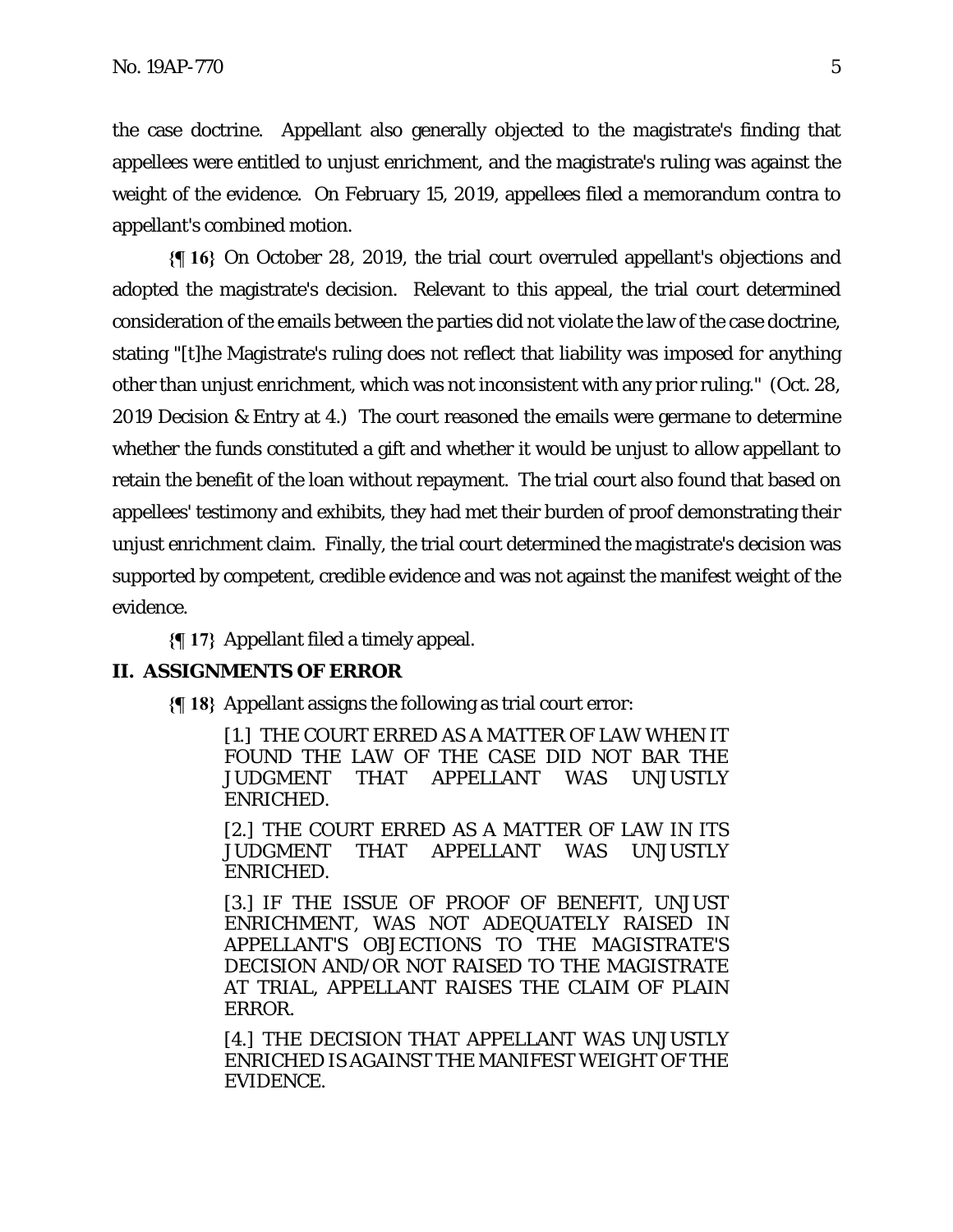## **III. STANDARD OF REVIEW**

**{¶ 19}** Civ.R. 53(D)(4)(d) provides: "If one or more objections to a magistrate's decision are timely filed, the [trial] court shall rule on those objections. In ruling on objections, the court shall undertake an independent review as to the objected matters to ascertain that the magistrate has properly determined the factual issues and appropriately applied the law." Once objections to the magistrate's ruling are filed, the trial court " 'undertakes a de novo review of a magistrate's decision.' " *Gallick v. Benton*, 10th Dist. No. 18AP-171, 2018-Ohio-4340, ¶ 15, quoting *Meccon, Inc. v. Univ. of Akron*, 10th Dist. No. 12AP-899, 2013-Ohio-2563, ¶ 15.

**{¶ 20}** An appellate court generally reviews the trial court's decision to adopt, reject, or modify the magistrate's decision for an abuse of discretion. *Altercare of Canal Winchester Post-Acute Rehab. Ctr., Inc. v. Turner*, 10th Dist. No. 18AP-466, 2019-Ohio-1011, ¶ 15, citing *Tedla v. Al-Shamrookh*, 10th Dist. No. 15AP-1094, 2017-Ohio-1021, ¶ 11. An abuse of discretion occurs when a court's judgment is unreasonable, arbitrary, or unconscionable. *Altercare of Canal Winchester Post-Acute Rehab. Ctr.* at ¶ 15, citing *Blakemore v. Blakemore*, 5 Ohio St.3d 217, 219 (1983). "However, the standard of review on appeal from a trial court judgment that adopts a magistrate's decision varies with the nature of the issues that were (1) preserved for review through objections before the trial court and (2) raised on appeal by assignment of error" (Internal quotations omitted.) *Fraley v. Ohio Dept. of Rehab. & Corr.*, 10th Dist. No. 18AP-731, 2019-Ohio-2804, ¶ 9; *Feathers v. Ohio Dept. of Rehab. & Corr*., 10th Dist. No. 16AP-588, 2017-Ohio-8179, ¶ 10; *In re Adoption of N.D.D*., 10th Dist. No. 18AP-561, 2019-Ohio-727, ¶ 27; *Bickerstaff v. Ohio Dept. of Rehab. & Corr*., 10th Dist. No. 13AP-1028, 2014-Ohio-2364, ¶ 10. Accordingly, we will note the appropriate assignment of error throughout this analysis.

## **IV. LEGAL ANALYSIS**

## **A. Appellant's First Assignment of Error**

**{¶ 21}** In his first assignment of error, appellant presents a multitude of arguments. First, appellant argues that appellees' complaint was defective and insufficient to establish the requisite facts at trial to demonstrate a claim for unjust enrichment. While appellant made a similar argument during his closing remarks to the magistrate, he failed to raise this alleged issue in his objections to the magistrate's decision with the trial court.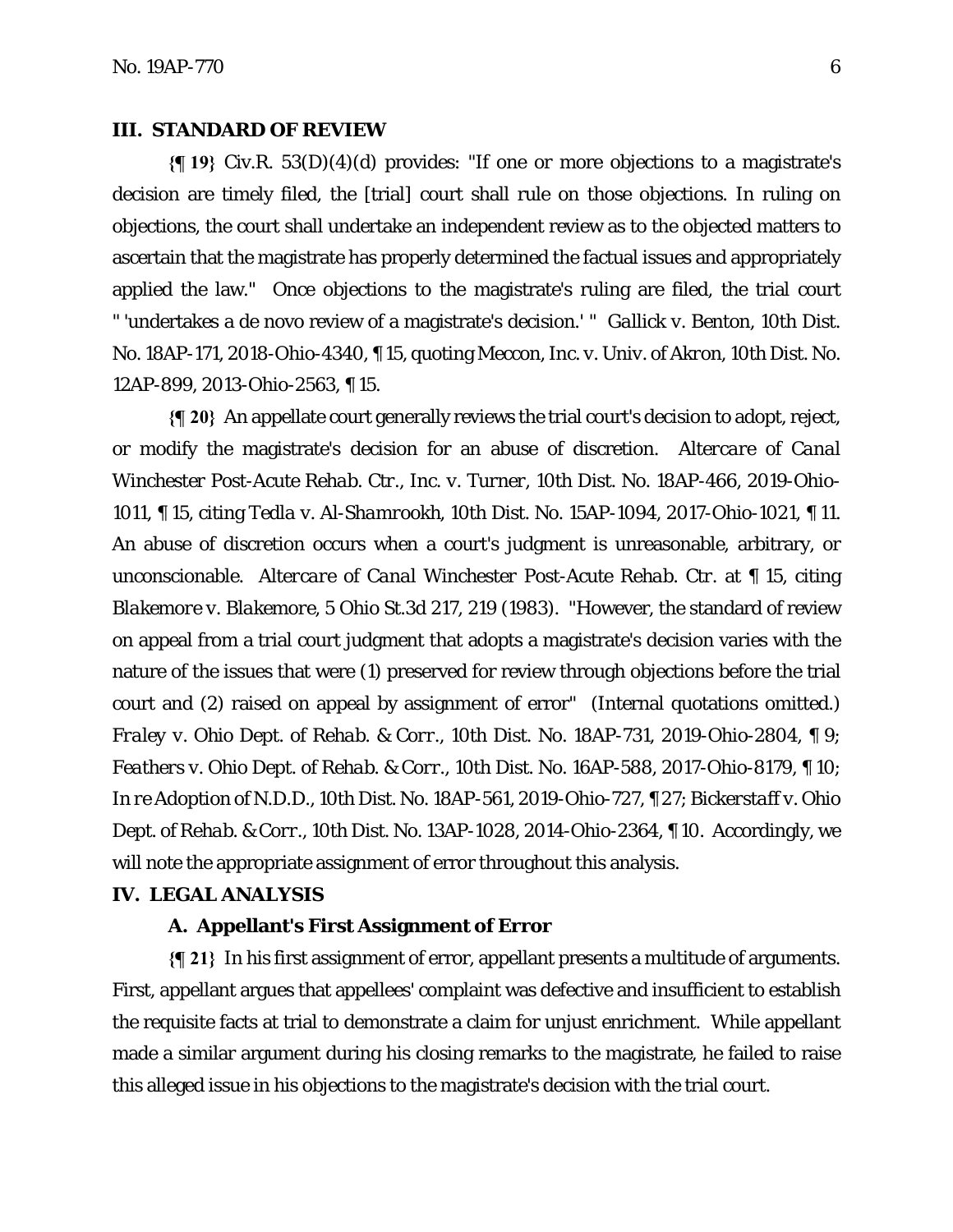**{¶ 22}** A party may file written objections to the decision of the magistrate within fourteen days of the filing of the decision. Civ.R.  $53(D)(3)(b)(i)$ . "An objection to a magistrate's decision shall be specific and state with particularity all grounds for objection." Civ.R. 53(D)(3)(b)(ii). " '[I]f a party fails to object to a magistrate's finding or conclusion, that party waives the right to challenge the finding or conclusion on appeal.' " *Patrick v. Ressler*, 10th Dist. No. 04AP-149, 2005-Ohio-4971, ¶ 25, quoting *Brott Mardis & Co. v. Camp*, 147 Ohio App.3d 71, 78 (9th Dist.2001). "This court has held that, when a party fails to file objections to a magistrate's decision, we may still review the decision for plain error." *Little v. Watkins*, 10th Dist. No. 12AP-335, 2012-Ohio-5041, ¶ 7, citing *Brown v. Zurich US*, 150 Ohio App.3d 105, 2002-Ohio-6099, ¶ 27 (10th Dist.). Because appellant did not raise this issue in his objections nor assert plain error, we decline to address the merits of this argument.

**{¶ 23}** Appellant next argues the trial court erred in finding appellees' unjust enrichment claim was not precluded by the law of the case doctrine. Appellant contends the magistrate erred in considering emails between the parties after the trial court ruled appellees' breach of contract claim was barred by the statute of frauds.

**{¶ 24}** The law of the case doctrine states "legal questions resolved by a reviewing court in a prior appeal remain the law of that case for any subsequent proceedings at both the trial and appellate levels." *Giancola v. Azem*, 153 Ohio St.3d 594, 2018-Ohio-1694, ¶ 1, citing *Nolan v. Nolan*, 11 Ohio St.3d 1, 3 (1984). The doctrine includes decisions by the trial court on its prior rulings. *Nolan* at 8. Whether the law of the case doctrine applies is a question of law. *Glasstetter v. Rehab. Servs. Comm.*, 10th Dist. No. 13AP-932, 2014-Ohio-3014, ¶ 27, citing *DeAscentisi v. Margello*, 10th Dist. No. 08AP-522, 2008-Ohio-6821, ¶ 12. Questions of law are reviewed de novo on appeal. *Altercare of Canal Winchester Post-Acute Rehab. Ctr*., 2019-Ohio-1011, at ¶ 15, citing *PHH Mtge. Corp. v. Ramsey*, 10th Dist. No. 13AP-925, 2014-Ohio-3519, ¶ 14; *see also In re Adoption of N.D.D*. at ¶ 27.

**{¶ 25}** After a review of the record, we find the trial court correctly found the magistrate did not violate law of the case doctrine. In its June 18, 2018 entry, the trial court granted appellant's motion for partial summary judgment finding that appellees' breach of contract claim was barred by the statute of frauds. "The [trial] Court finds the e-mails exchanged between Plaintiff Eric Longmire and Defendant in November of 2013, more than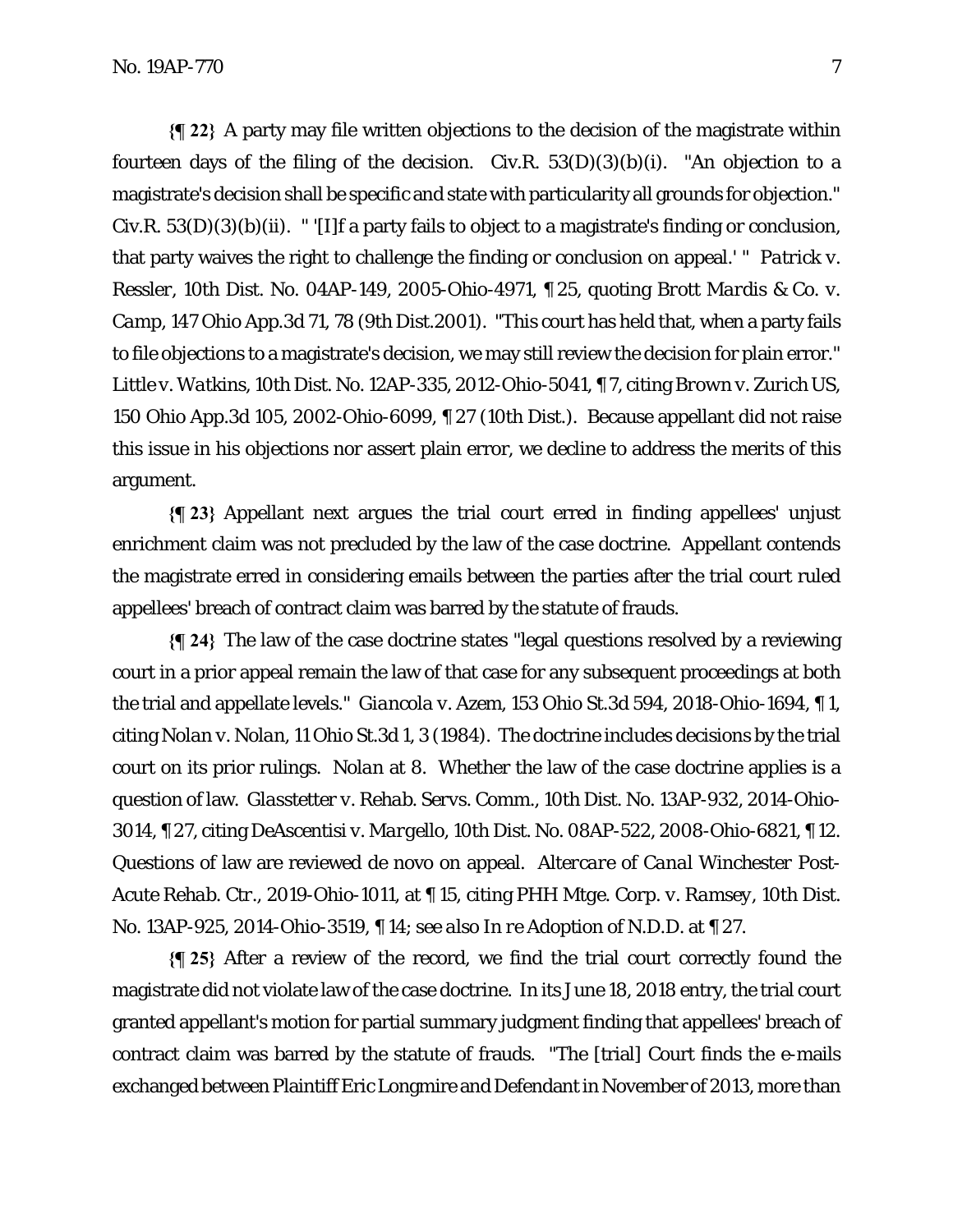two years after the alleged making of the oral agreement, do not satisfy the requirements of a writing pursuant to R.C. §1335.05." (June 18, 2018 Decision & Entry at 9.) In his January 22, 2019 decision, the magistrate wrote: "The July 18, 2018 Decision of this Court did not hold that there was never an oral agreement for the repayment of the money advanced by the Plaintiffs on behalf of the Defendant. The Decision only applied to the statute of fraud to the agreement and held that the statute of fraud required that the agreement be in writing." (Mag.'s Decision at 12.)

**{¶ 26}** In the instant case, the magistrate's consideration of the emails was limited to whether the loan constituted a gift and whether it would be inequitable to allow appellant to retain the benefit of the funds. The emails provide valuable insight into the parties' intentions at the time of the dispute. As such, consideration of such evidence is probative to the resolution of the unjust enrichment claim consistent with the trial court's previous ruling.

**{¶ 27}** Appellant next argues that "[t]he Magistrate determined the oral evidence proved an enforceable contract as alleged in ¶3 and ¶4 of the Complaint. That finding violated the Law of the Case." (Appellant's Brief at 13.) This is simply incorrect. The magistrate concluded that "the evidence established an oral contract. But due to the July 18, 2018 [decision,] a contract claim was precluded. Leaving the Plaintiffs with the quasi contract claim of unjust enrichment." (Mag.'s Decision at 12.) Ohio law does not bar unjust enrichment if the contract claim is ultimately deemed unenforceable under the statute of frauds. In fact, unjust enrichment is available as an equitable remedy for that very reason:

> An oral contract that cannot be performed within a year of its making is unenforceable under the Statute of Frauds; but where one party fully performs and the other party, to his unjust enrichment, receives and refuses to pay over money which, under the unenforceable contract, he agreed to pay to the party who has fully performed, a quasi-contract arises, upon which the performing party may maintain an action against the defaulting party for money owed.

*Hosterman v. French*, 7th Dist. No. 13 CO 25, 2014-Ohio-5855, ¶ 20, citing *Hummel v. Hummel*, 133 Ohio St. 520 (1938), paragraph one of the syllabus.

**{¶ 28}** Here, while the trial court deemed the oral agreement was barred under the statute of frauds, appellees were able to proceed with the quasi-contract claim for money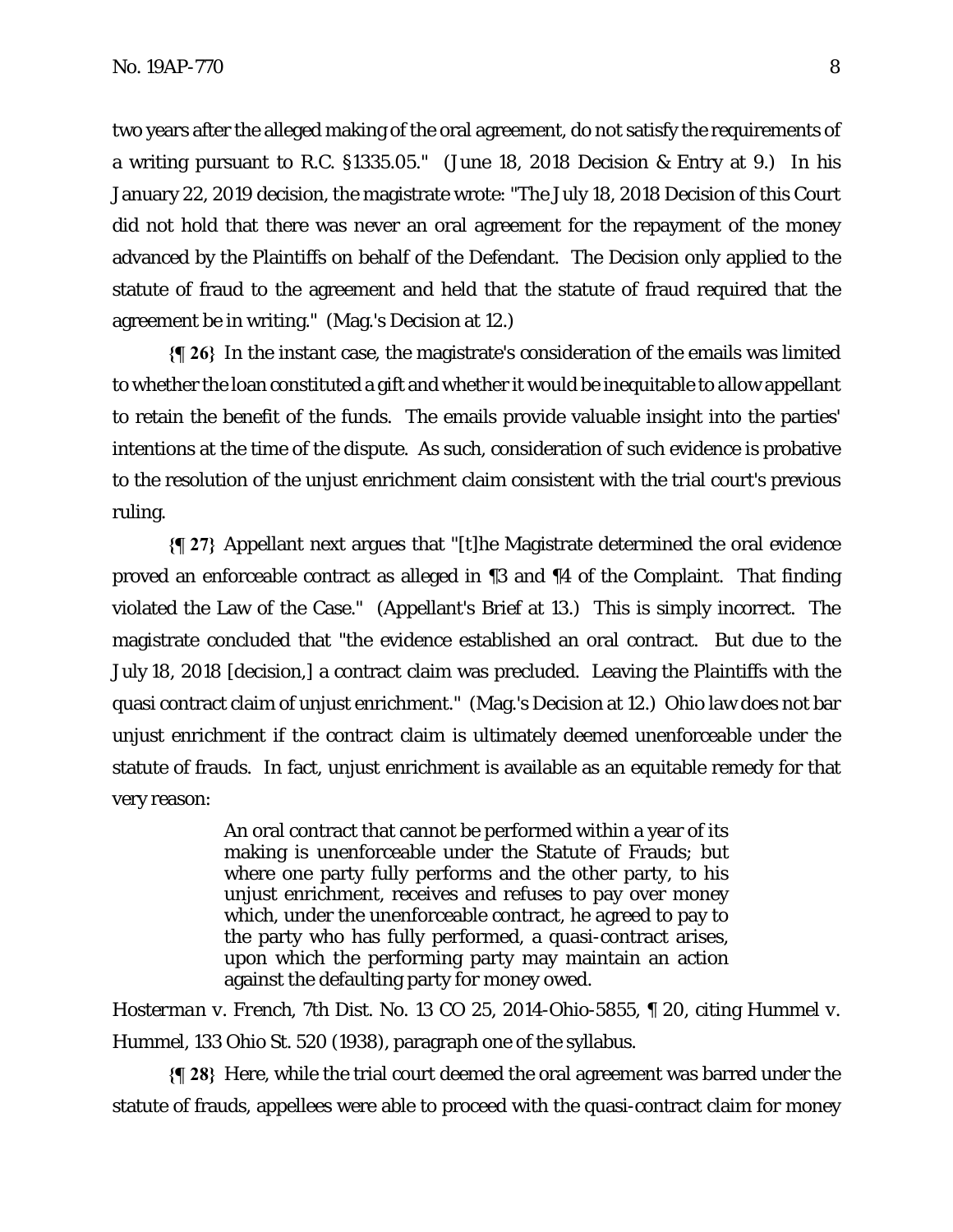conferred to appellant. We find the magistrate's consideration of the emails was limited to whether it would be unjust to allow appellant to retain the benefit of the loan and determine there is no evidence in the record that the magistrate deemed the oral evidence at trial to create an enforceable contract.

**{¶ 29}** Finally, appellant argues that appellees' unjust enrichment claim is precluded by the statute of frauds. This argument is without merit. Even when the statute of frauds precludes a breach of contract claim, "it has no applicability to [an] equitable claim for unjust enrichment." *Hosterman* at ¶ 19. As previously noted, when an oral contract is deemed unenforceable under the statute of frauds but one party has fully performed under the contract, the fully performing party may maintain a cause of action against the defaulting party. Here, the trial court correctly concluded that while an oral agreement was in place, the contract was unenforceable, and the equitable remedy of unjust enrichment provided appellees a viable cause of action. " '[I]f no remedy is available in contract or tort, then the equitable remedy in unjust enrichment may be afforded to prevent injustice.' " *Saraf v. Maronda Homes, Inc*., 10th Dist. No. 02AP-461, 2002-Ohio-6741, ¶ 12, quoting *Banks v. Nationwide Mut. Fire Ins. Co.*, 10th Dist. No. 99AP-1413 (Nov. 28, 2000). As such, the statute of frauds does not preclude appellees' claim for unjust enrichment and afforded appellees a viable equitable remedy under the law.

**{¶ 30}** Based on the forgoing, we overrule appellant's first assignment of error.

## **B. Appellant's Second and Third Assignments of Error**

**{¶ 31}** In his second assignment of error, appellant argues that as a matter of law, the trial court erred in finding in favor of appellees for unjust enrichment. In his third assignment of error, appellant argues there was no evidence as a matter of law that appellees conferred a benefit to appellant. For clarity of analysis, we will address appellant's second and third assignments of error together.

**{¶ 32}** To succeed in a claim for unjust enrichment, the trial court must find: "(1) a benefit conferred by the plaintiff on the defendant, (2) knowledge of the benefit by the defendant, and (3) retention of the benefit by the defendant in circumstances where it would be unjust to do so." *Lundeen v. Smith-Hoke*, 10th Dist. No. 15AP-236, 2015-Ohio-5086, ¶ 51, citing *Hambleton v. R.G. Barry Corp*., 12 Ohio St.3d 179, 183 (1984). To demonstrate a claim of unjust enrichment, " ' "[i]t is not sufficient for the plaintiffs to show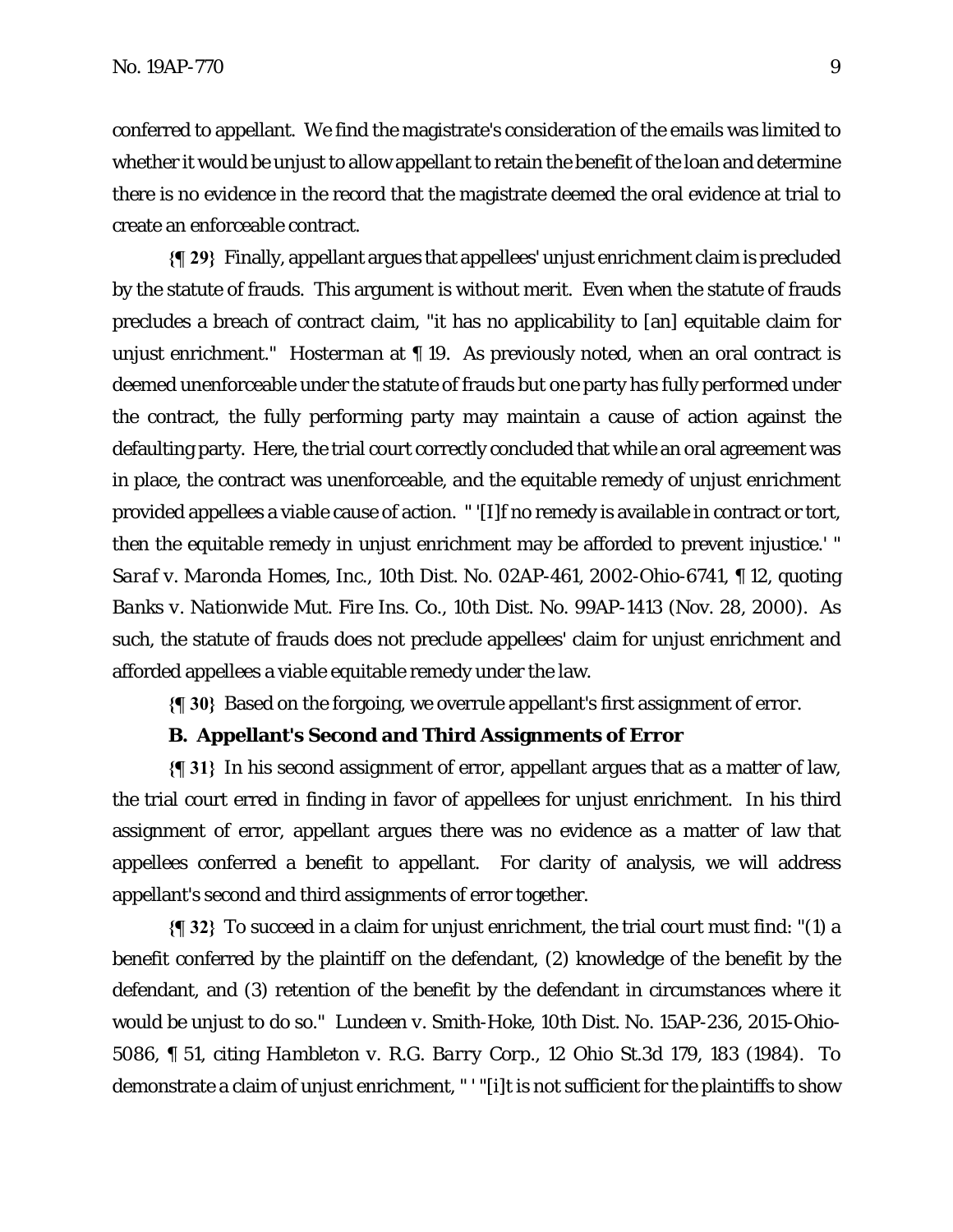that [they have] conferred a benefit upon the defendants. [Plaintiffs] must go further and show that under the circumstances [they have] a superior equity so that as against [them] it would be unconscionable for the defendant to retain the benefit." ' " *Liberty Mut. Ins. Co. v. Three-C Body Shop, Inc*., 10th Dist. No. 19AP-775, 2020-Ohio-2694, ¶ 10, quoting *United States Health Practices v. Blake*, 10th Dist. No. 00AP-1002 (Mar. 22, 2001), quoting *Katz v. Banning*, 84 Ohio App.3d 543, 552 (10th Dist.1992). A cause of action for unjust enrichment arises from a contract implied in law or quasi-contract. *Hummel* at 525. " ' "Under this type of contract, civil liability 'arises out of the obligation cast by law upon a person in receipt of benefits which he [or she] is not justly entitled to retain' without compensating the individual who conferred the benefits." ' " *Camp St. Marys Assn. of the W. Ohio Conference of the United Methodist Church, Inc. v. Otterbein Homes*, 3d Dist. No. 2-06-40, 2008-Ohio-1490, ¶ 23, quoting *Fisk Alloy Wire, Inc. v. Hemsath,* 6th Dist. No. L-05-1097, 2005-Ohio-7007, ¶ 69, quoting *Firstar Bank, N.A. v. Prestige Motors, Inc.*, 6th Dist. No. H-04-037, 2005-Ohio-4432, ¶ 8, quoting *Hummel* at 525.

**{¶ 33}** Appellant argues the trial court erred as a matter of law by finding appellees conferred a benefit to appellant in the form of tuition and living expenses. Appellant contends "[t]he offered evidence supporting the judgment deviated and was not supported by Ohio law; what Appellees paid, the costs of Appellant's graduate tuition, is not evidence of received benefit." (Appellant's Brief at 54.) Appellant does concede that the issue might not have been adequately raised to the trial court but argues it is plain error to find a benefit was conferred in this case.

**{¶ 34}** After an independent review of the record, we find appellant failed to preserve his proof of benefit argument with the trial court and is raising the issue for the first time on appeal. At trial during a discussion with the magistrate, appellant conceded the first two elements of unjust enrichment were established. Because appellant failed to preserve this issue for appeal as required by Civ.R. 53(D)(3), our review is limited to plain error. Civ.R.  $53(D)(3)(b)(iv)$ . "In appeals of civil cases, the plain error doctrine is not favored and may be applied only in the extremely rare case involving exceptional circumstances where error seriously affects the basic fairness, integrity, or public reputation of the judicial process itself." *Recovery Funding, LLC v. Leader Technologies*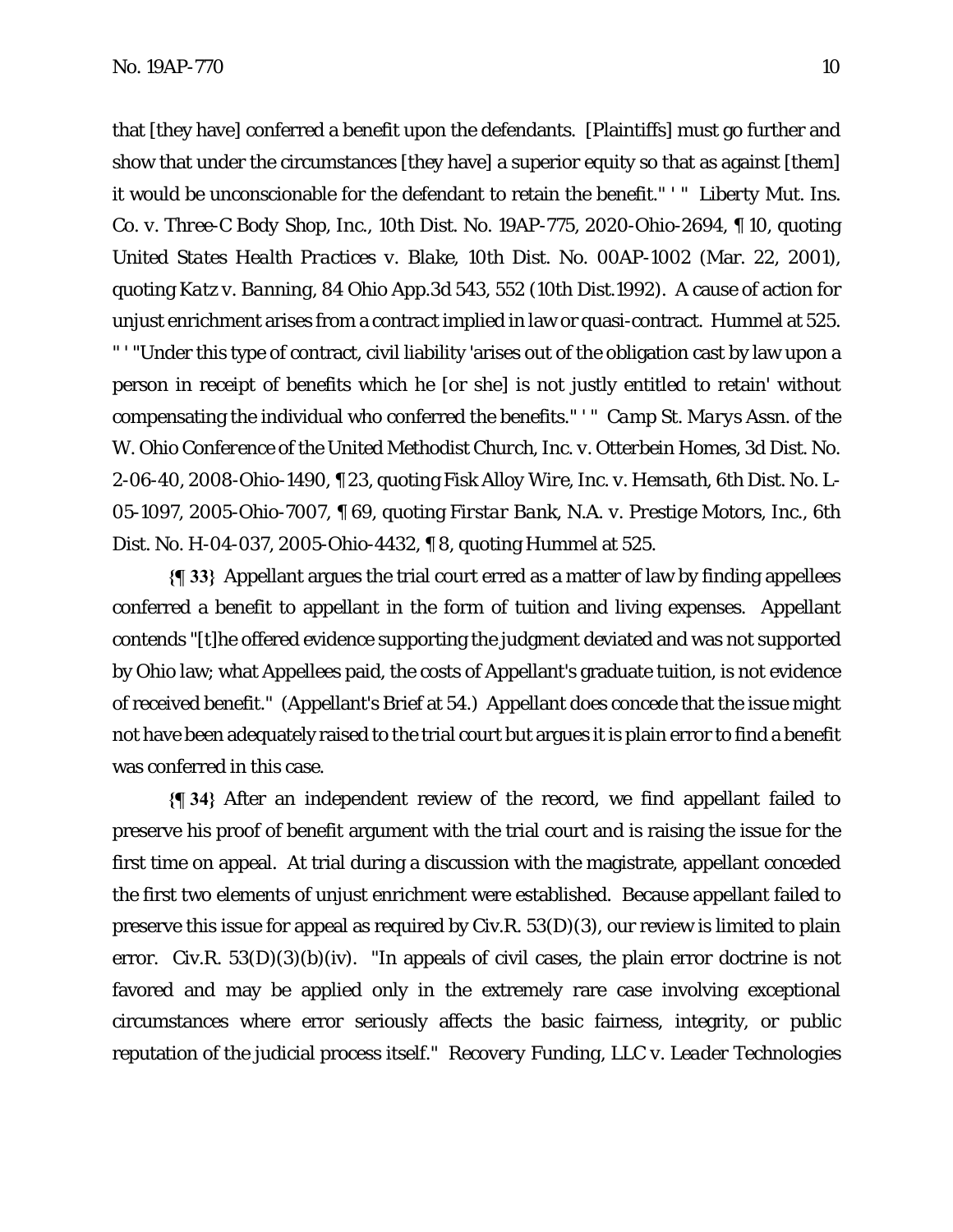*Inc*., 10th Dist. No. 18AP-177, 2018-Ohio-5364, ¶ 8, citing *Brown*, 2002-Ohio-6099, at ¶ 27, citing *Goldfuss v. Davidson*, 79 Ohio St.3d 116 (1997), syllabus.

**{¶ 35}** We conclude the trial court did not commit plain error in determining that appellees conferred a benefit to appellant in the form of a loan for tuition and living expenses while he was enrolled at the University of Dayton. We agree with the trial court that the tuition and living expenses provided needed financial support to appellant allowing him to finance his graduate education. As such, we find appellant's argument unpersuasive.

**{¶ 36}** As to the second element of unjust enrichment, the parties do not dispute that appellant was aware of the financial assistance provided by appellees. Accordingly, the rest of our analysis will focus on the final element of unjust enrichment as to whether it would be inequitable to permit appellant to retain the benefit of the tuition and living expenses.

**{¶ 37}** Appellant argues the trial court erred as a matter of law in finding that it would be unjust to permit appellant to retain the benefit of the tuition and living expenses without repayment. Questions of law are reviewed de novo. *Altercare of Canal Winchester Post-Acute Rehab. Ctr*., 2019-Ohio-1011, at ¶ 15. In determining whether it would be unjust for appellant to retain the benefit, the court must look at what party has the "superior equity so that \* \* \* it would be unconscionable for [him] to retain the benefit." *Katz*, 84 Ohio App.3d at 552. There also must be a causal connection between the benefit retained by appellant and the detriment of appellees. *Giles v. Hanning*, 11th Dist. No. 2001-P-0073, 2002-Ohio-2817, ¶ 13.

**{¶ 38}** After a review of the record, we find the trial court was correct in determining appellees have a superior equity interest that it would be unjust for appellant to retain the benefit of the loan. Appellees provided \$27,409.37 in tuition and living expenses with the understanding they would be repaid. Appellant confirmed over multiple emails that he planned on paying appellees back for the financial assistance. In a November 26, 2013 email, appellant stated "[b]esides everything I never once thought not to pay you. I always planned to pay [you] back." (Nov. 26, 2013 email, Pl.'s Ex. 30 at 2.) In another November 26 email, appellant wrote "[o]ne more time, I am going to pay you back. Berrin yes all you asked is your money back and you should but there is time and how." (Nov. 26, 2013 email, Pl.'s Ex. 33 at 1.) Finally, in a November 27, 2013 email, appellant wrote "[t]hat is your money," and he "always told [appellees] that [he] would pay [them] back." (Tr. at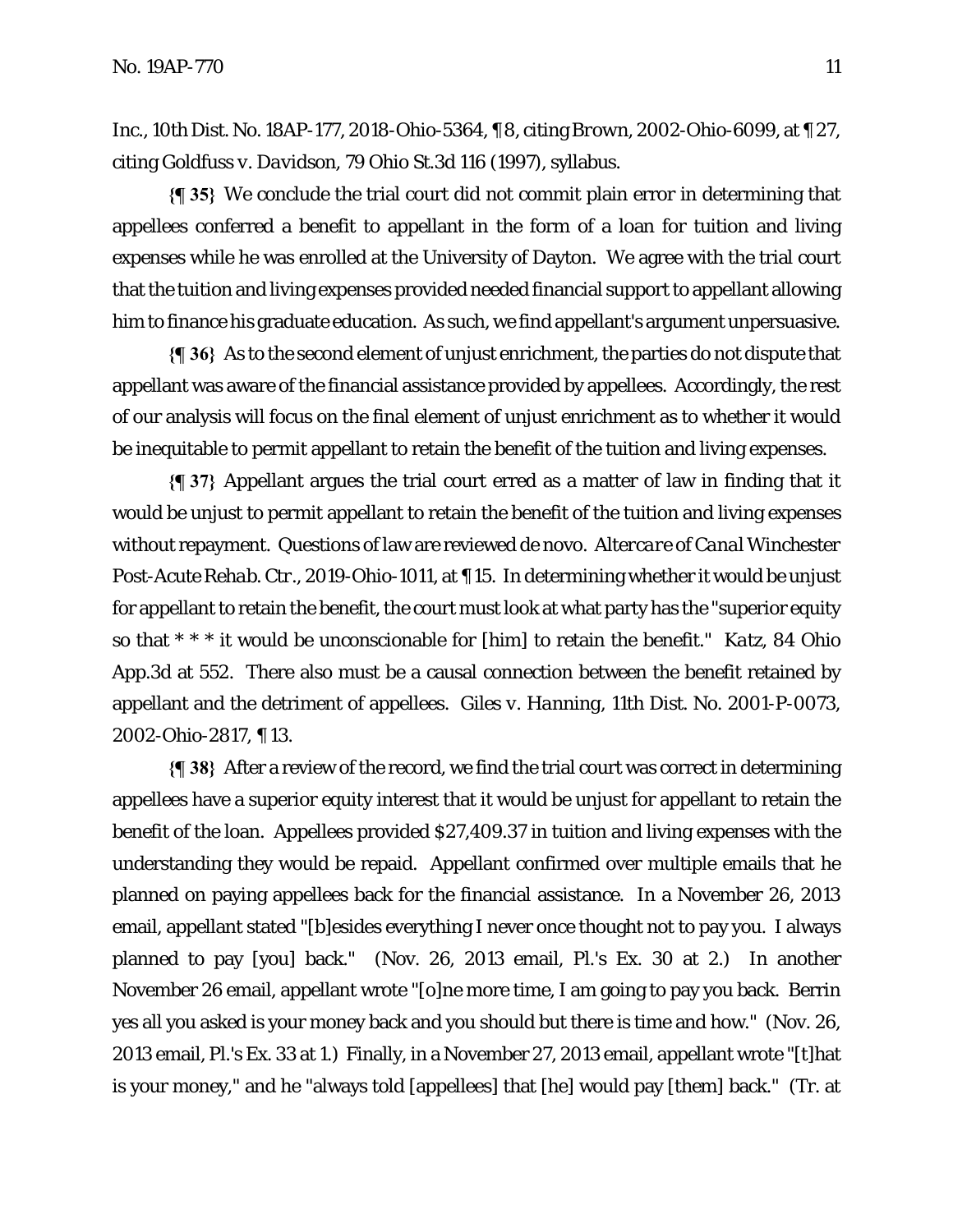137.) Based on the emails and testimony at trial, we determine appellees have met their burden that it would be unjust for appellant to retain the benefit of the financial assistance without repayment.

**{¶ 39}** Appellant argues that the trial court erred in "excusing Appellees from their obligation to pay all living expenses" and to "fully perform the contract upon which they sued; performing about only 42% of it." (Appellant's Brief at 48.) Appellant's argument is without merit. The parties agreed appellees would provide financial assistance as needed to appellant for tuition and living expenses. When appellant was asked whether appellees paid his tuition and living expenses "to the extent that [he] needed it," appellant responded "[y]es." (Tr. at 293.) Moreover, the evidence at trial demonstrated appellees aided appellant whenever possible. Appellees, for all intents and purposes, were appellant's financial safety net. When asked if appellees provided financial assistance with his living expenses after he received his inheritance, appellant stated they would "send me some money when my budgeted amount went over." (Tr. at 251.) The fact that appellees did not pay for all of appellant's tuition or living expenses does not mean they did not fully perform under the agreement. Accordingly, we find appellant's argument unpersuasive.

**{¶ 40}** Appellant next argues that the payment of tuition and living expenses constituted a gift. Appellant contends that any statements that he would repay appellees was out of gratitude, not from a legal obligation. Appellant also argues that "[w]ithout an express contract, family members are not required to reimburse family." (Reply Brief at 12.) For the reasons that follow, we find both arguments without merit.

**{¶ 41}** "The elements required to demonstrate an inter vivos gift are: '(1) an intention on the part of the donor to transfer the title and right of possession of the particular property to the donee then and there, and (2) in pursuance of such intention, a delivery by the donor to the donee of the subject-matter of the gift to the extent practicable or possible, considering its nature, with relinquishment of ownership, dominion, and control over it.' " *Howard v. Himmelrick*, 10th Dist. No. 03AP-1034, 2004-Ohio-3309, ¶ 5, quoting *Bolles v. Toledo Trust Co*., 132 Ohio St. 21 (1936), paragraph one of the syllabus. There is a general presumption that exchanges of funds between family members is a gift. *Martin v. Steiner*, 9th Dist. No.17AP0021, 2018-Ohio-3928, ¶ 11, citing *Kostyo v. Kaminski*, 9th Dist. No. 12CA010266, 2013-Ohio-3188, ¶ 20. "The family gift presumption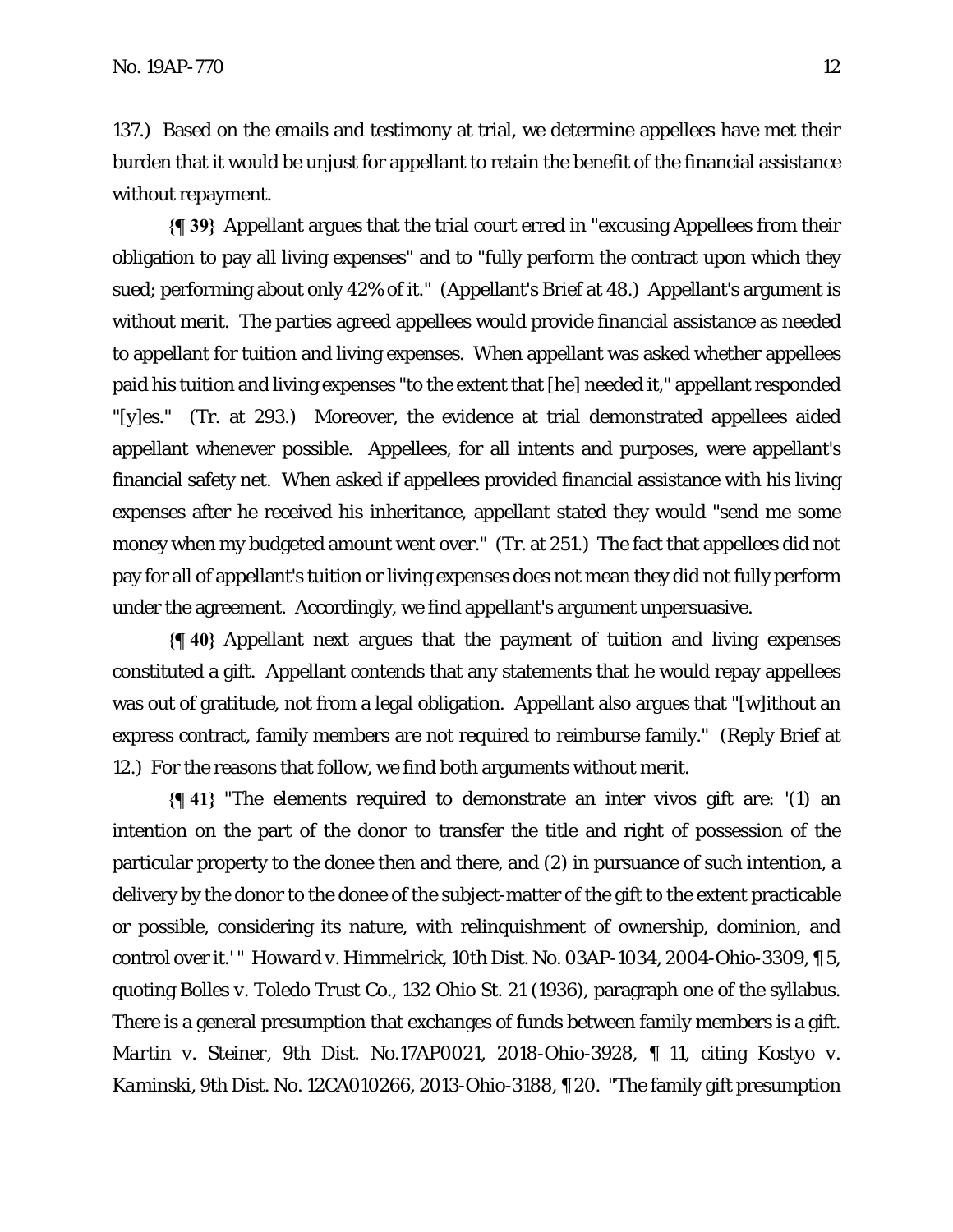may be rebutted by 'circumstances or evidence going to show a different intention, and each case has to be determined by the reasonable presumptions arising from all the acts and circumstances connected with it.' " *Filkins v Schwartz*, 3d Dist. No. 1-07-73, 2008-Ohio-1340, ¶ 15, quoting *Wertz ex rel. Estate of Jurkoshek v. Tomasik*, 9th Dist. No. 20209 (Feb. 7, 2001).

**{¶ 42}** At trial, appellees testified that appellant repeatedly stated the funds would be repaid. Berrin testified she told appellant that she would "help [appellant] as much as [she could]" but do not forget "[a]s soon as you start to work, you will pay me back." (Tr. at 72-73.) Berrin also told appellant, "of course, we trust you that you will pay us back. \*\*\* And I said, as you can see how expensive it is." (Tr. at 99-100.) Berrin's testimony is supported by several emails between the parties noting appellant would repay the tuition and living expenses. While appellant argues this was out of a moral obligation, not a legal one, the repeated assurances that he would repay appellees and classifying the loan as "your money" contradicts appellant's contention that the money was a gift. (Tr. at 136.) Accordingly, the trial court correctly determined that appellees rebutted the presumption that the tuition and living expenses constituted a gift.

**{¶ 43}** As such, we overrule appellant's second and third assignments of error.

## **C. Appellant's Fourth Assignment of Error**

**{¶ 44}** In appellant's fourth assignment of error, appellant argues the trial court's decision was against the manifest weight of the evidence. For the reasons that follow, we disagree.

**{¶ 45}** When reviewing a judgment under a manifest-weight standard, we must " 'weigh[] the evidence and all reasonable inferences, consider[] the credibility of witnesses, and determine[] whether, in resolving conflicts in the evidence, the finder of fact clearly lost its way.' " *Mid Am. Constr., LLC v. Univ. of Akron*, 10th Dist. 18AP-846, 2019-Ohio-3863, ¶ 21, quoting *Brown v. Dept. of Rehab. & Corr*., 10th Dist. No. 13AP-804, 2014-Ohio-1810, ¶ 19. The weight of the evidence "is not a question of mathematics, but depends on [the evidence's] effect in inducing belief." (Emphasis omitted; internal quotations omitted.) *Mid Am. Constr.* at ¶ 21.

**{¶ 46}** When reviewing a civil action under a manifest-weight standard, we must be cognizant of the presumption favoring determinations by the finder of fact. " 'A trial court's